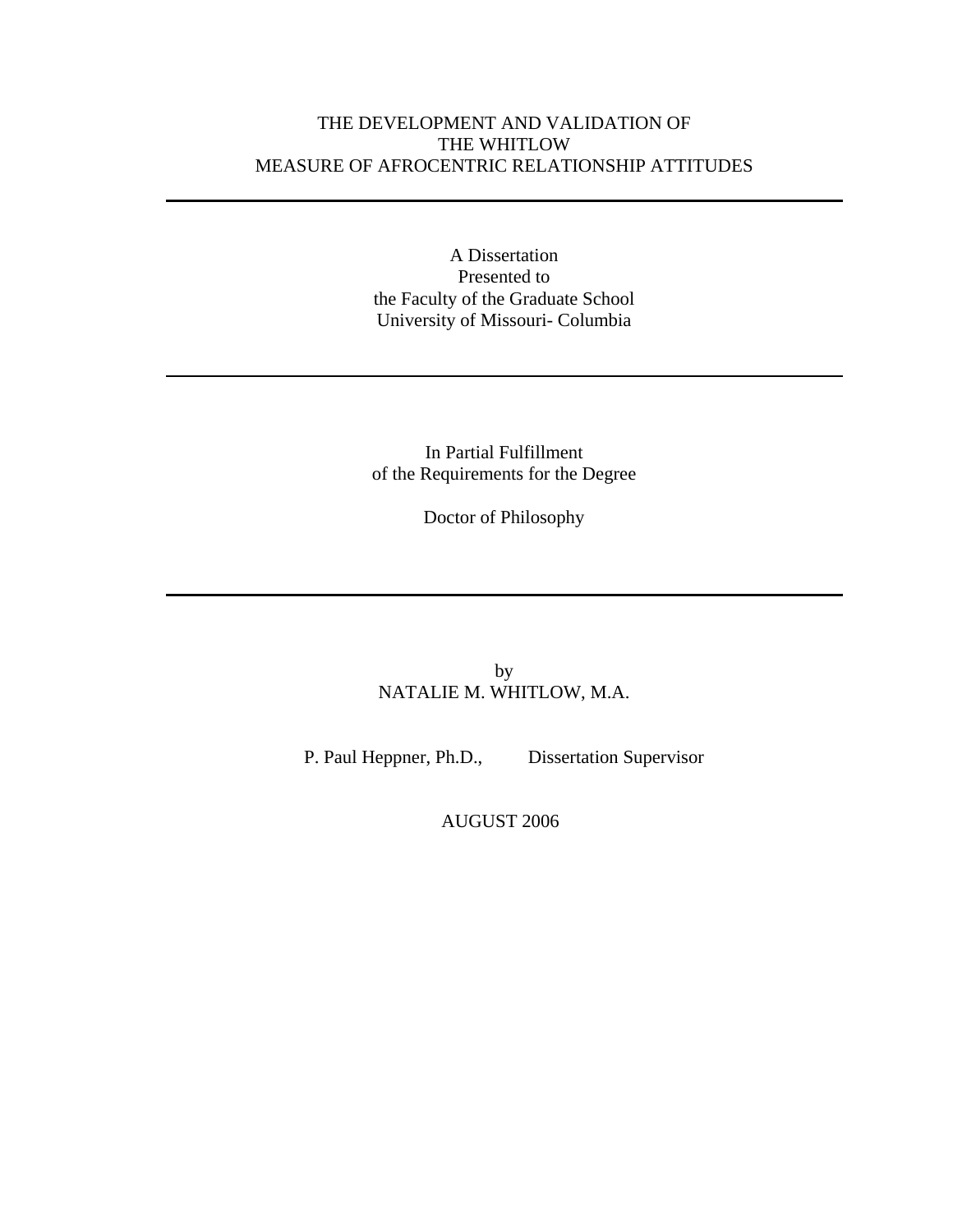© Copyright by Natalie M. Whitlow 2006

All Rights Reserved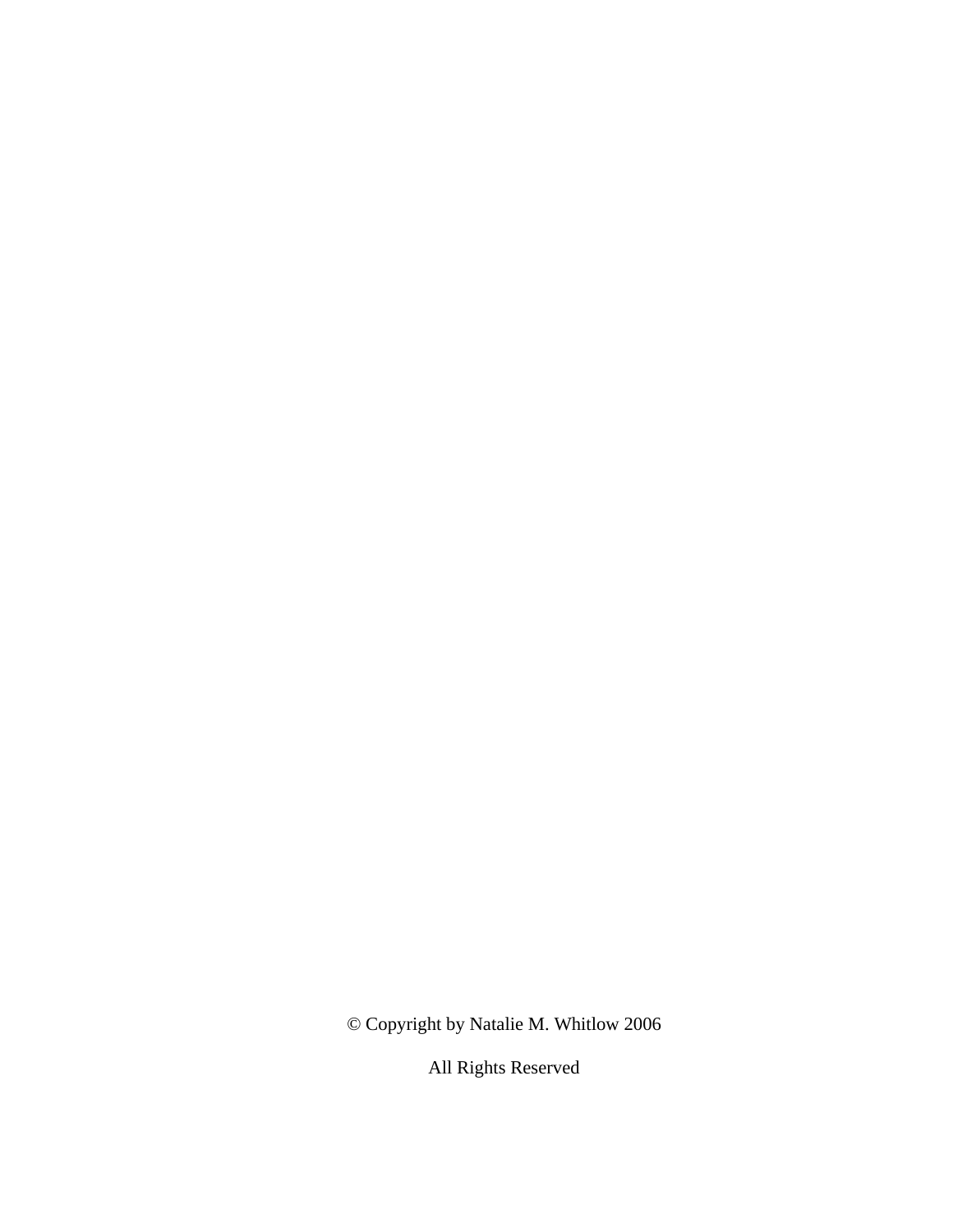The undersigned, appointed by the Dean of the Graduate School, have examined the dissertation entitled

## THE DEVELOPMENT AND VALIDATION OF THE WHITLOW MEASURE OF AFROCENTRIC RELATIONSHIP ATTITUDES

Presented by Natalie M. Whitlow

A candidate for the degree of Doctor of Philosophy

And hereby certify that in their opinion it is worthy of acceptance.

Professor P. Paul Heppner

\_\_\_\_\_\_\_\_\_\_\_\_\_\_\_\_\_\_\_\_\_\_\_\_\_\_\_\_\_\_\_

Professor Kevin Cokely

\_\_\_\_\_\_\_\_\_\_\_\_\_\_\_\_\_\_\_\_\_\_\_\_\_\_\_\_\_\_

Professor Lisa Flores

\_\_\_\_\_\_\_\_\_\_\_\_\_\_\_\_\_\_\_\_\_\_\_\_\_\_\_\_\_\_

Professor Mary Heppner

\_\_\_\_\_\_\_\_\_\_\_\_\_\_\_\_\_\_\_\_\_\_\_\_\_\_\_\_\_\_

Professor Sharon Welch

\_\_\_\_\_\_\_\_\_\_\_\_\_\_\_\_\_\_\_\_\_\_\_\_\_\_\_\_\_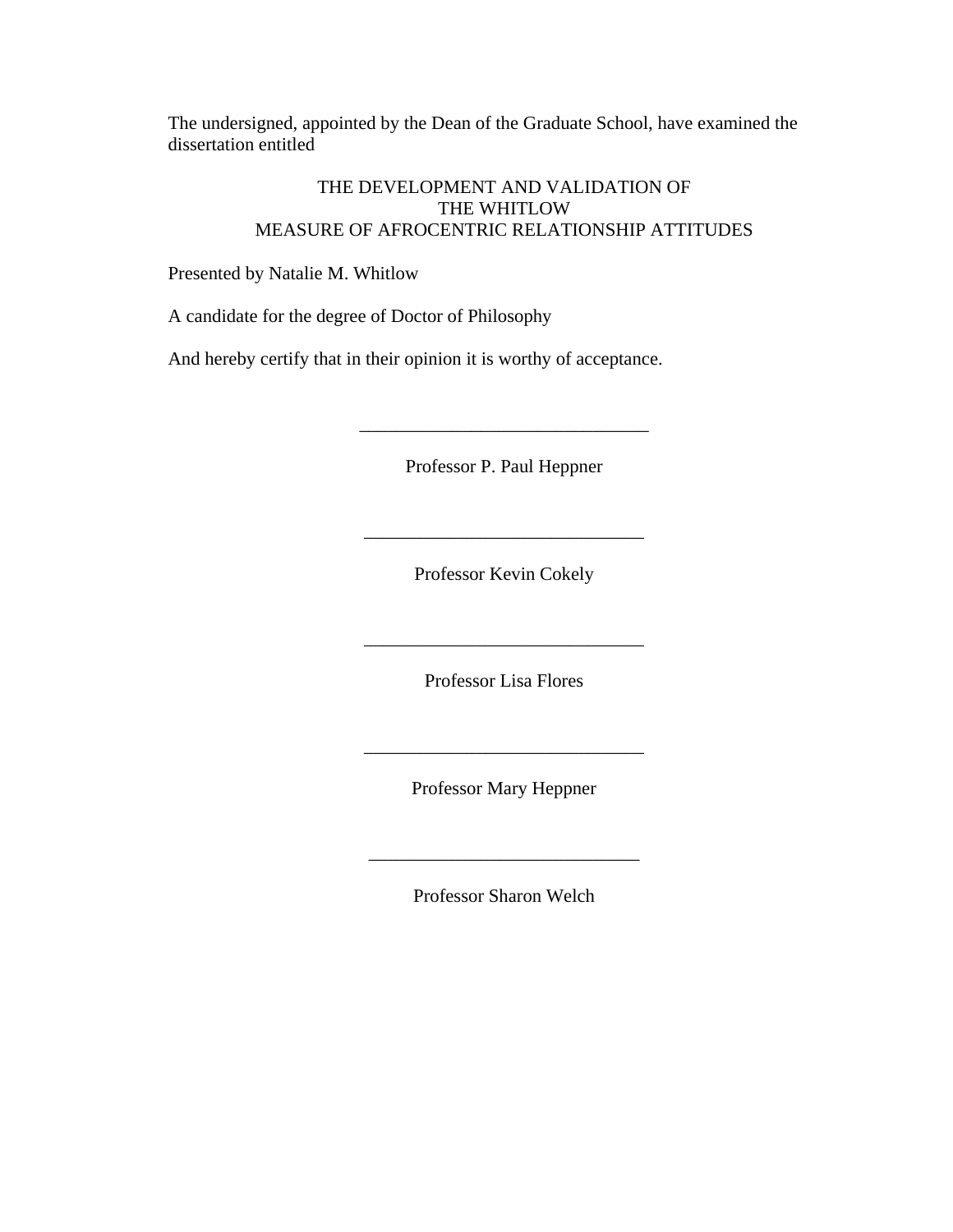### MY DEDICATIONS…

I feel so blessed to have had the opportunity to develop a scale such as this one! I realize that I would not have had this opportunity without the hard work and struggles of the African Psychologists who came before me- so I thank you all for creating an existence for me, one in which I could "do it my way."

Dr. Whitlow (#1), you showed me, through excellent example, exactly what I am capable of and that all of my dreams are within my reach because I have the strength and courage of your blood running through my veins- thanks daddy, I love you!

Michele, my mother and a true supporter of her youngest daughter, what can I say? You have believed in me and my dreams since that day in eighth grade when I told you "I am going to get my Ph.D. in counseling psychology so that no one else will have to feel the heartache that I feel because he broke up with me." Although I did not know what a Ph.D. or counseling psychology was, you have believed in me and have been my number one supporter through it all.

Mary Tessa, my big sister; in just trying to follow in your amazingly brilliant and talented footsteps you have helped to make me the woman that I am today. You are still Vanessa and I am Rudy- you are the greatest big sister a little girl could ever ask for! Chandler, auntie loves you dearly.

Annessa Michele Whitlow, my baby, I am sure that you do not know this but it is you who is my true inspiration! You keep me alive, you keep me dreaming, you keep me wanting to be a better woman and I thank you for every ounce of love that you give me! I love you very much my Bunnies.

I would like to thank all of my family and friends who have loved me and supported me throughout my journey. A special "thanks" goes to that boyfriend in the eighth grade who broke my heart and ignited my passion- you didn't mean to do it but you did and I am appreciative of it.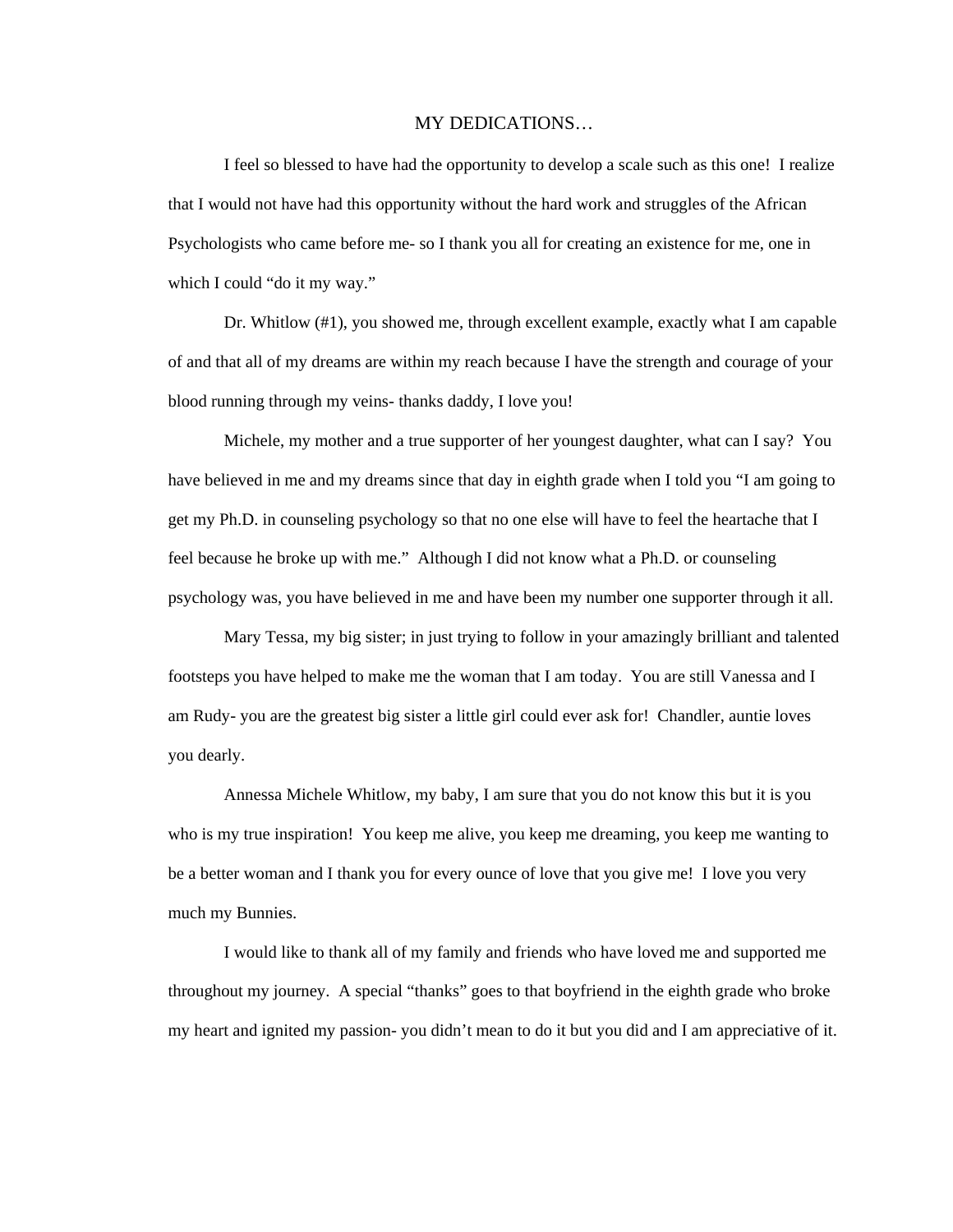#### ACKNOWLEGEMENTS

Puncky Heppner… you took a chance on me and have been a knowledgeable, caring, and kind-hearted mentor to me since our first phone conversation in January of 2000. Thank you, thank you, thank you! You have taught me so much and patiently helped me become the professional that I am today.

Thank you to my dissertation committee, who has believed in my vision and supported my research. I hope you all have enjoyed witnessing my ideas become reality… I sure have enjoyed sharing the time with you.

Thank you to the faculty and staff in the Department of Education, School, and Counseling psychology and the Graduate School at the University of Missouri-Columbia.

I am extending a HUGE "thank you" to my statistician. M.K., you were so instrumental in getting me through this process. I am grateful for your knowledge, your patience, and your teaching ability. Thank you to all of my colleagues who assisted me throughout this process.

Thank you to all 329 participants who participated in my study and for all of you who so kindly assisted with data collection- this would truly not have been possible without you!

ii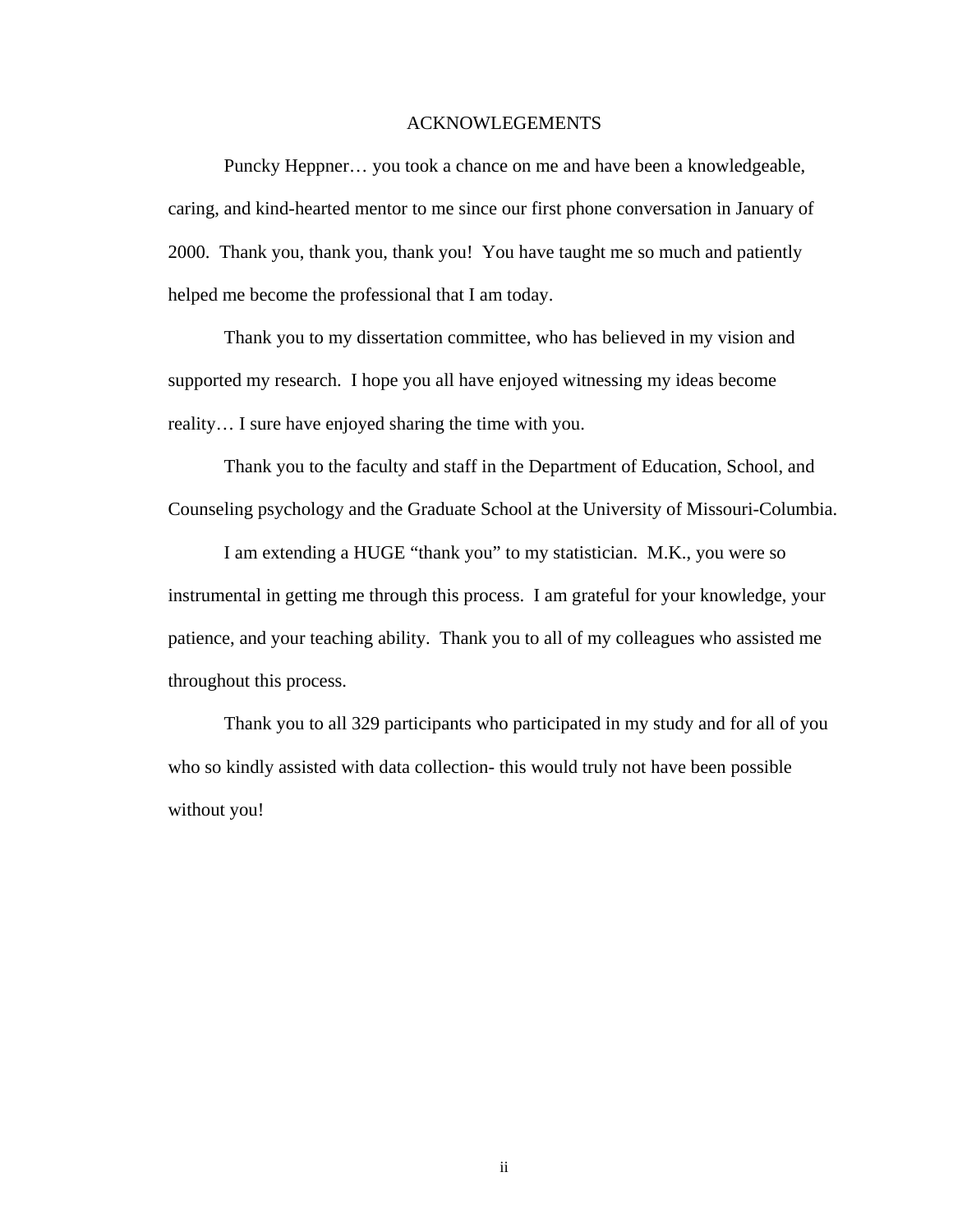# TABLE OF CONTENTS

| <b>Instrument Construction</b>            |
|-------------------------------------------|
| Participants                              |
| <b>Instruments</b>                        |
| Procedures                                |
|                                           |
| <b>Preliminary Analysis</b>               |
| <b>Estimates of Factor Structure</b>      |
| <b>Intercorrelations Among Factors</b>    |
| <b>Estimates of Construct Validity</b>    |
| <b>Estimates of Discriminate Validity</b> |
|                                           |
|                                           |
|                                           |
|                                           |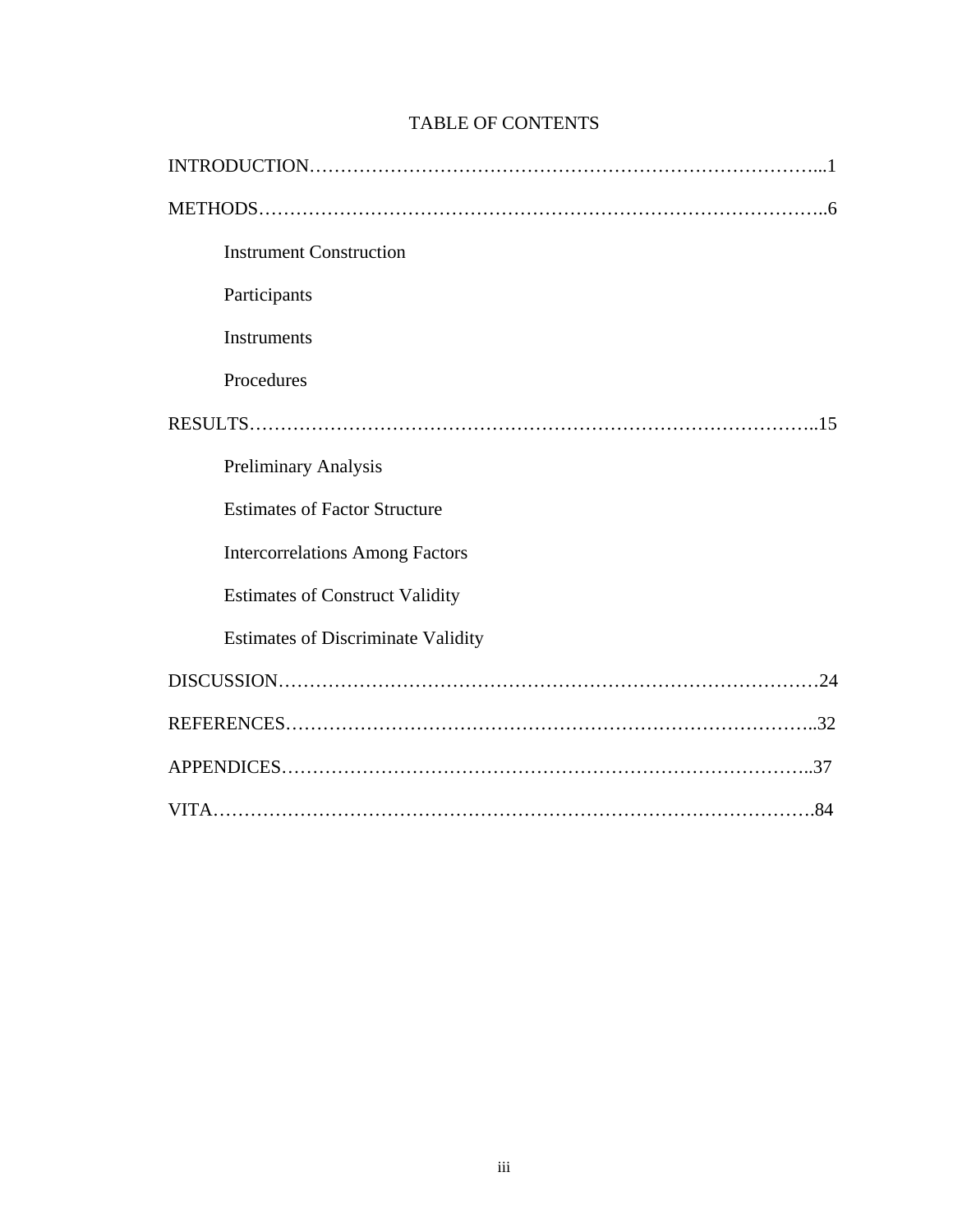# LIST OF TABLES

| Table          |                                                                          | Page |
|----------------|--------------------------------------------------------------------------|------|
| $\mathbf{1}$ . | Factors, Items, Factor Loadings, Communality Estimates, Means, and       |      |
| 2.             | Correlations Among the Primary Variables and the Demographic Variables49 |      |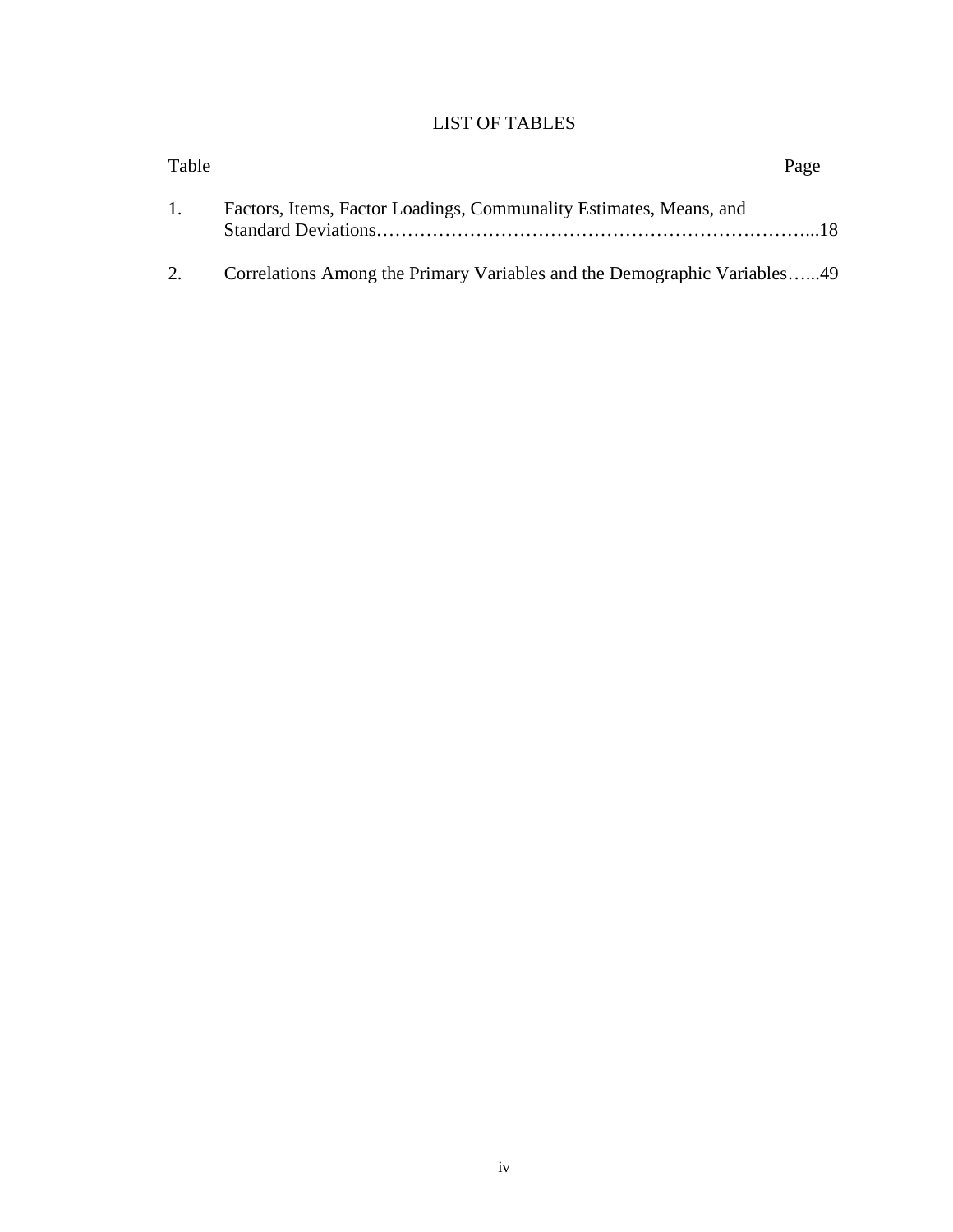The Development and Validation of the Whitlow-Measure of Afrocentric Relationship Attitudes

As many as 50% of marriages end in divorce and an additional 14% of marriages separate indefinitely (Census Bureau, 2000). This information alone makes the innocent dreams that little girls have about marriage and those manly ambitions that little boys have about being a great husband seem so unrealistic, out of reach, and heart breaking! Now, consider that the little girls and little boys are African American children. According to the Census Bureau (2000), 78% of Black families are single parent headed, meaning that only 22% of Black people have either made the choice to marry or stay married through challenges. Not only are the marriages in their community facing more devastating statistics, with Black people divorcing at twice the rate as White's, but it seems as if professionals do not understand enough about their culture and functioning to truly help them in overcoming this problem. There are an increasing number of Black women pursuing graduate education and professional careers (census bureau, 2000). Given the disproportionate sex ratio within the Black community, the low numbers of graduate educated and professional Black men, and the high number of incarcerated Black males it is likely that these Black women may marry at lower rates (Darity  $\&$ Myers, 1995). This is an example of one unique phenomenon within the Black community and this, and other unique factors, need to be considered in relationship work. Because of this lack of understanding and attention to the Black experience, it is time that the Black relationship be examined and approached from an Afrocentric perspective.

Afrocentric/Afrocentricity is defined as placing African ideals and values at the center of any analysis of any aspect of Black functioning, which in this case specifically refers to African American relationship functioning (Asante, 1998). On the contrary,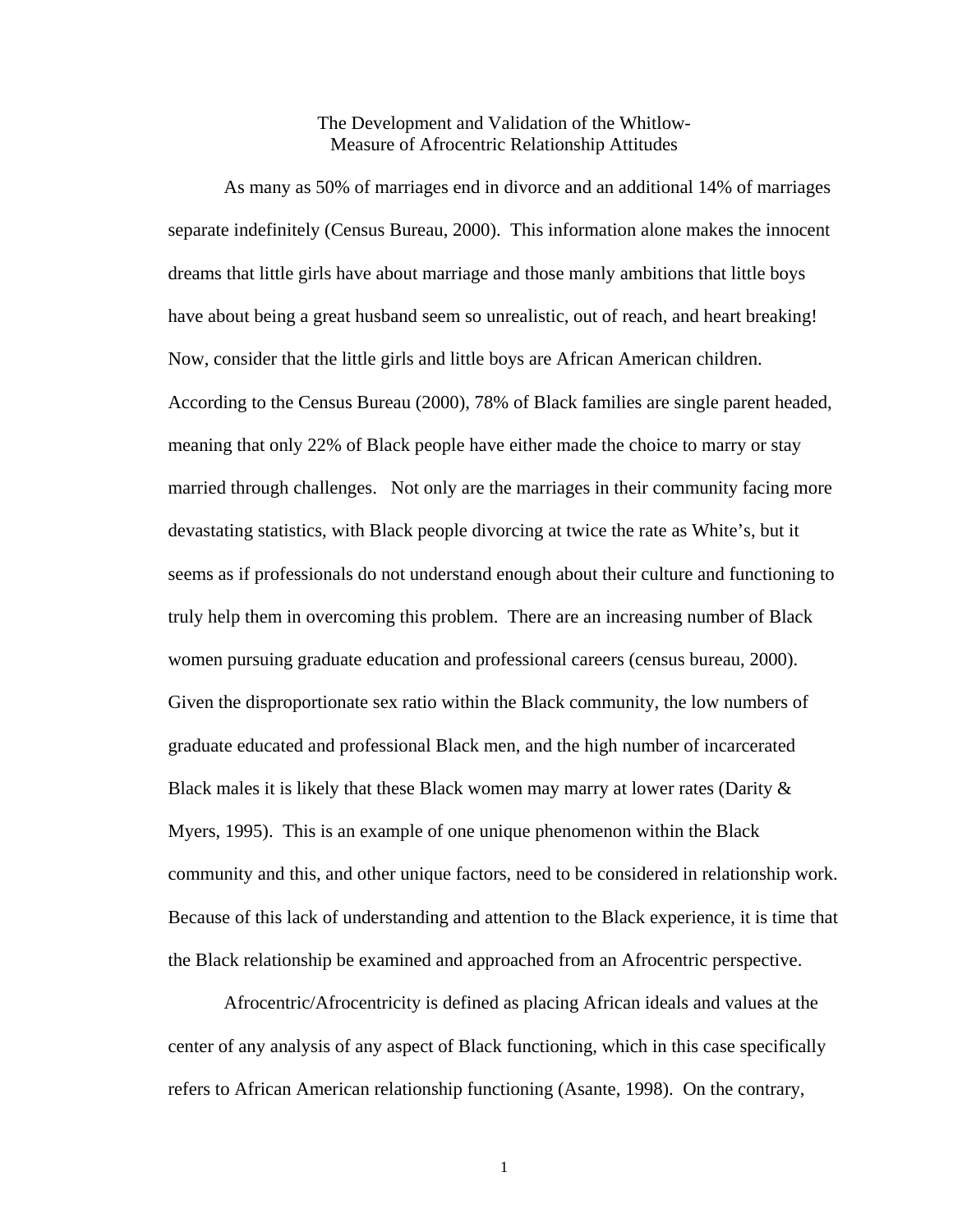Eurocentric/Eurocentricity refers to placing standards, ideals, and values of the white culture at the center of any analysis of any aspect of human functioning. With this worldview, it is assumed that white standards, ideals, and values are the optimal behavior criteria for any group of people to achieve, regardless of their culture. In addition, it is important to mention that the focus of this study is based within the African American or Black community and that these words will be used interchangeably to describe this group of people, their community, and/or their culture.

The alarming number of divorces in this country have yielded some very serious societal impacts. Specifically, the effects on children of these un-sustained unions, and on the individuals who are involved in these struggling marriages are enormous. Children of these unions often experience a number of emotional and psychological effects that are a result of their parents' divorce, which include struggling with depression, low self-esteem, and anger management issues (Amato & Keith, 1991). The effects of their parents' divorce often have additional long lasting effects, such as being negatively stereotyped by society, having difficulty in their own intimate relationships, and having an increased risk of having behavioral problems (Amato & Keith, 1991; Byron, et al., 1986; Santrock, 1975).

In addition, those who divorce often suffer some severe consequences as well. Most alarming is the prevalence of depression among these individuals. This experience with depression leads to an increased chance that they will attempt or actually commit suicide, as compared to individuals who are married, separated, or widowed (Fuse, 1980; Singhe & Tepperman, 1994; Stack, 1989; Smith, et al., 1988; Stack, 1980).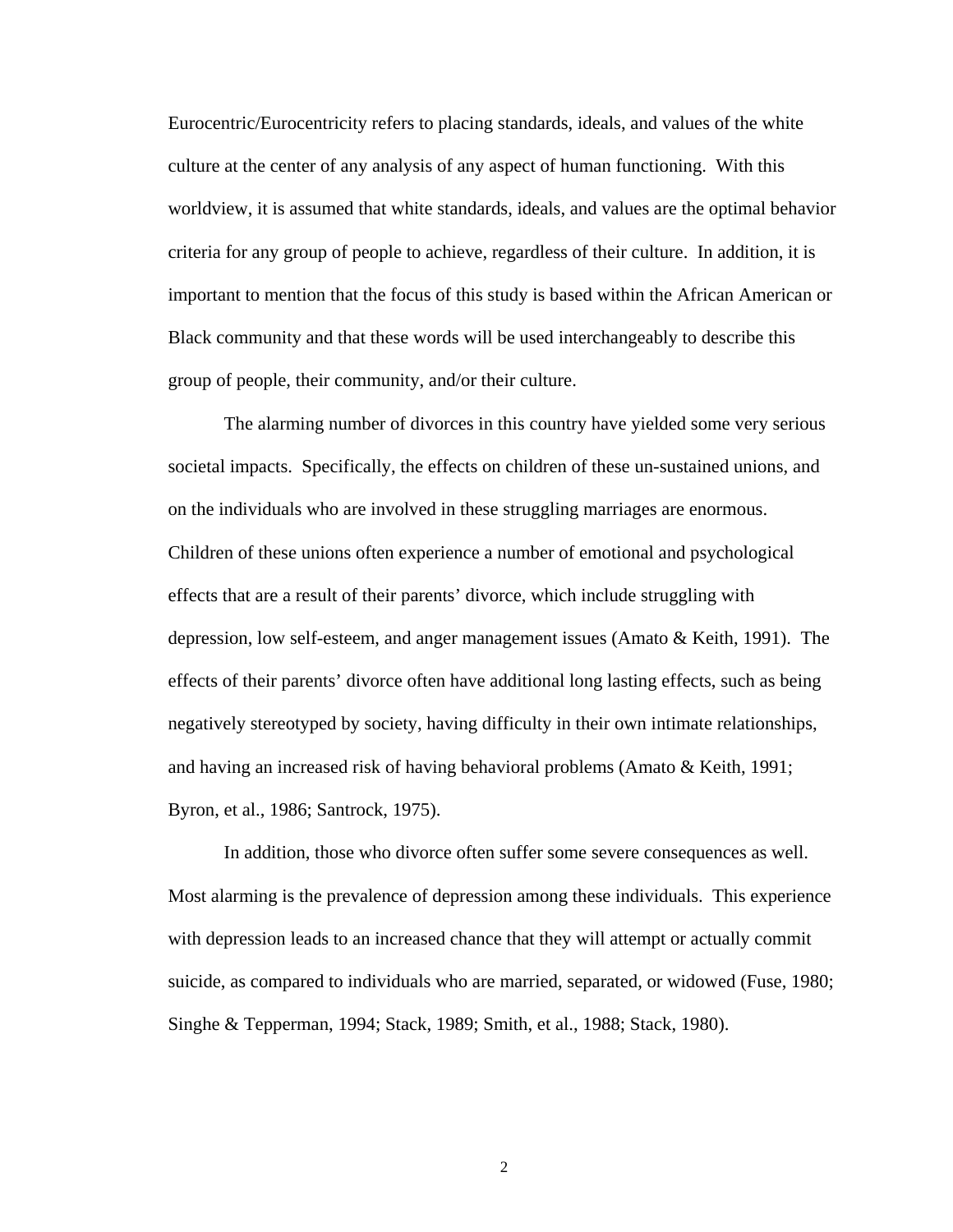Few studies have examined the psychological effects of divorce within the Black community. The limited number of studies that have examined this issue found conflicting results. For example, a strong link between parental divorce and psychological distress has been found with studies utilizing white samples, however, with Black and Latino racial and ethnic minority samples, children seem to have lower levels of psychological distress (Amato & Keith, 1991). Conversely, Barrett (2003) found that the emotional and psychological effects of parental divorce are not weaker for African American children but rather, the extent of occurrence of these emotional and psychological effects varies by race. In addition, the relationship between divorce and children's depression and suicide attempts has not been examined with African American samples and thus, this information is not available.

Within the relationship literature, there has been a historical reliance on examining relationships from a Eurocentric perspective, assuming that the standards, ideals, and values of white culture are optimal for relationship functioning in all cultures. More specifically, in comparing Black relationship functioning to white relationship functioning, there is a tendency to assume that Black relationships are deficient because the individuals do not adhere to Eurocentric values in their relationship functioning and relational interactions (Bell, Bouie, & Baldwin, 1990). Unfortunately, examining, understanding, and/or approaching the African American relationship from an Afrocentric perspective has been virtually ignored throughout the years.

Afrocentric scholars, such as Asante (1998) have repeatedly commented on the absurdity of believing that the application of Eurocentric values to the Black experience would be effective in examining any aspect of African American functioning.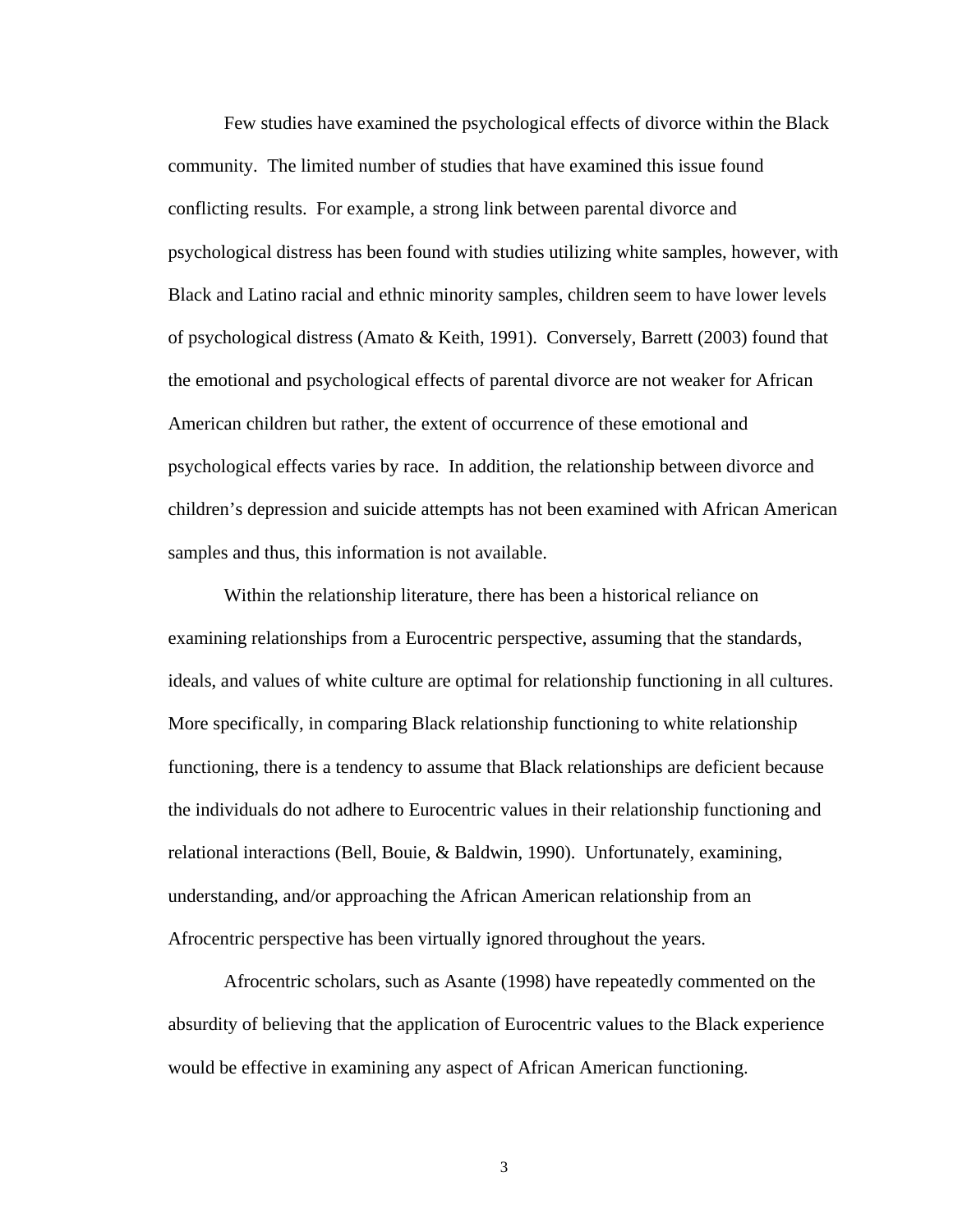Specifically related to Black intimate relationships, Asante (1987) and Bell et al. (1990) have stated the importance of Black male-female relationships being based within Afrocentricity, or adherence to Afrocentric values. In essence, they stress the importance of examining a phenomenon from the frame of reference wherein that phenomenon was rooted and naturally functions; which in this case, they are referring to the Black relationship and Afrocentricity.

Within the field of African psychology, some theoretical frameworks have been developed to assist in the understanding of the crucial values that constitute Afrocentricity. Scholars such as Kambon (1998) and Asante (1987) have played an influential role in the development of theory in this area. Asante (1981) developed an Afrocentrically based model of heterosexual relationships that depicted healthy Black relationship functioning. Unfortunately, researchers have not utilized Kambon (1998) and Asante's (1987) theoretical contributions or Asante's (1981) relationship model in attempting to examine, understand, and promote African American male-female relationships. One possible explanation for this could be that these ideologies and theoretical frameworks are divergent from the mainstream approach to understanding relationship functioning, and thus, has not become popular among many researchers.

In addition, it is important that African cultural foundations, beliefs, customs, values, rituals, etc., that were stolen from us in the Maafa (African enslavement process) begin to be realized, valued, and adhered to again (Kambon, 1998). It is also vital that Black men regain their value and visibility within Black relationship, familial, and cultural structures in order for relationship success to occur (Patterson, 1998; Pinderhughes, 1999).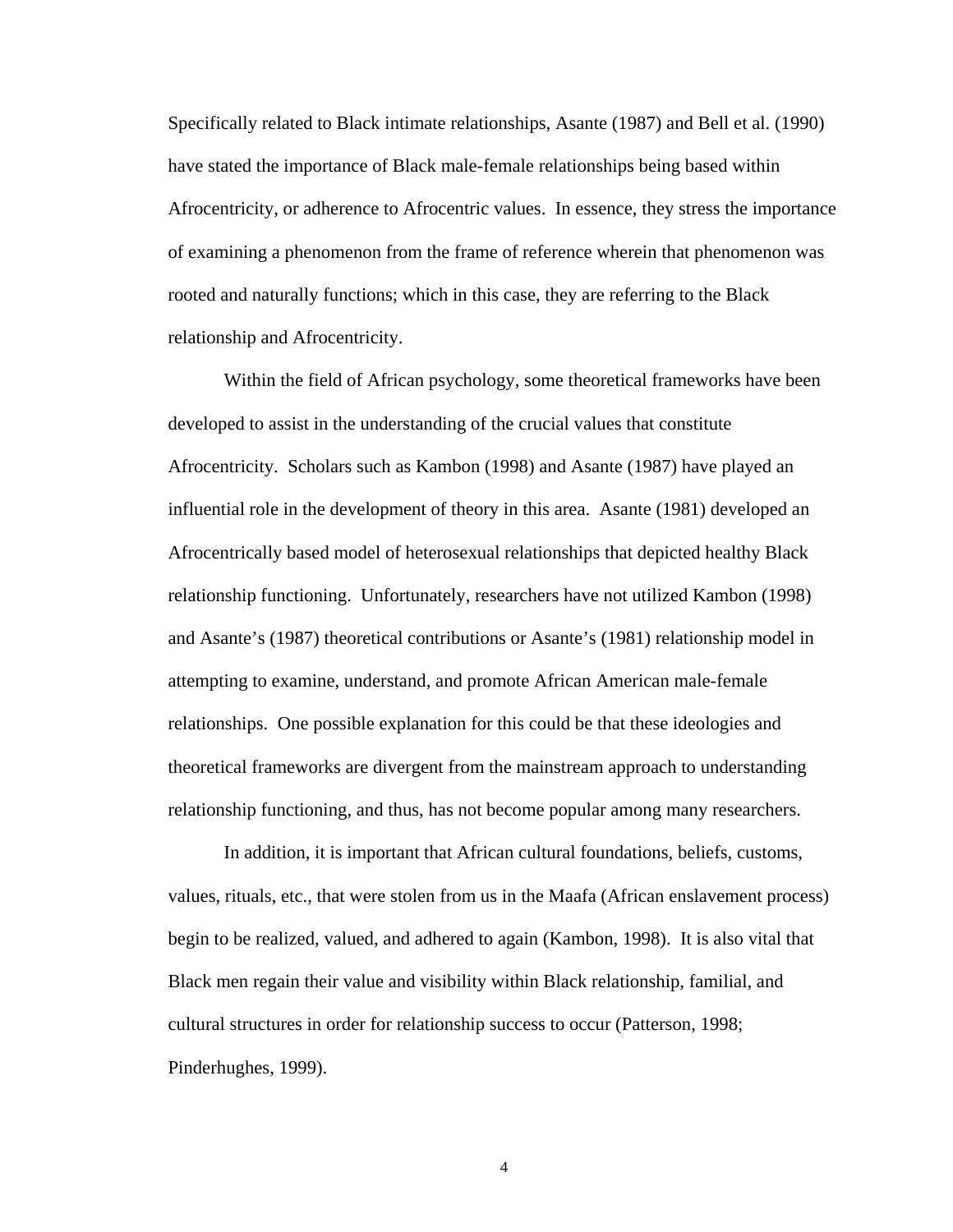At present, relationship measures have not been developed with the Afrocentric perspective at its core or even in mind. For example, popular and widely used relationship assessments , such as The Relationship Assessment Scale (Hendrick, 1988), The Dyadic Adjustment Scale (Spanier, 1976), and The Index of Marital Satisfaction (Hudson, 1997) have no significant influence from the Afrocentric perspective. There are, however, very specific values, traditions, customs, and beliefs that are deeply embedded within the African American culture that are important to include in relationship with the Black population. Very important aspects of Black relationship functioning are missing because of restricted worldviews of theoretical and developmental models of Black relationships.

 In short, there is a dearth of information about Black relationship functioning. From the body of research that attempts to understand the dissolution of Black relationships and marriages from a pathology-centered approach, to relationship literature that examines Black relationship functioning from a strictly Eurocentric perspective, it is clear that an African-centered approach is missing. In addition, relationship satisfaction measures do not incorporate the Afrocentric perspective into the development of these scales and are lacking applicability to the Black community. Thus, it is clear that Black relationship functioning is an area that deserves closer attention within the literature. Subsequently, the purpose of this study was to examine and understand the African American relationship from an Afrocentric perspective, and most importantly, to develop a long overdue Afrocentrically based relationship attitudes assessment. In developing any type of professional assessment, it is very important that its development is scientifically and theoretically sound. The same is true, and probably to a greater extent,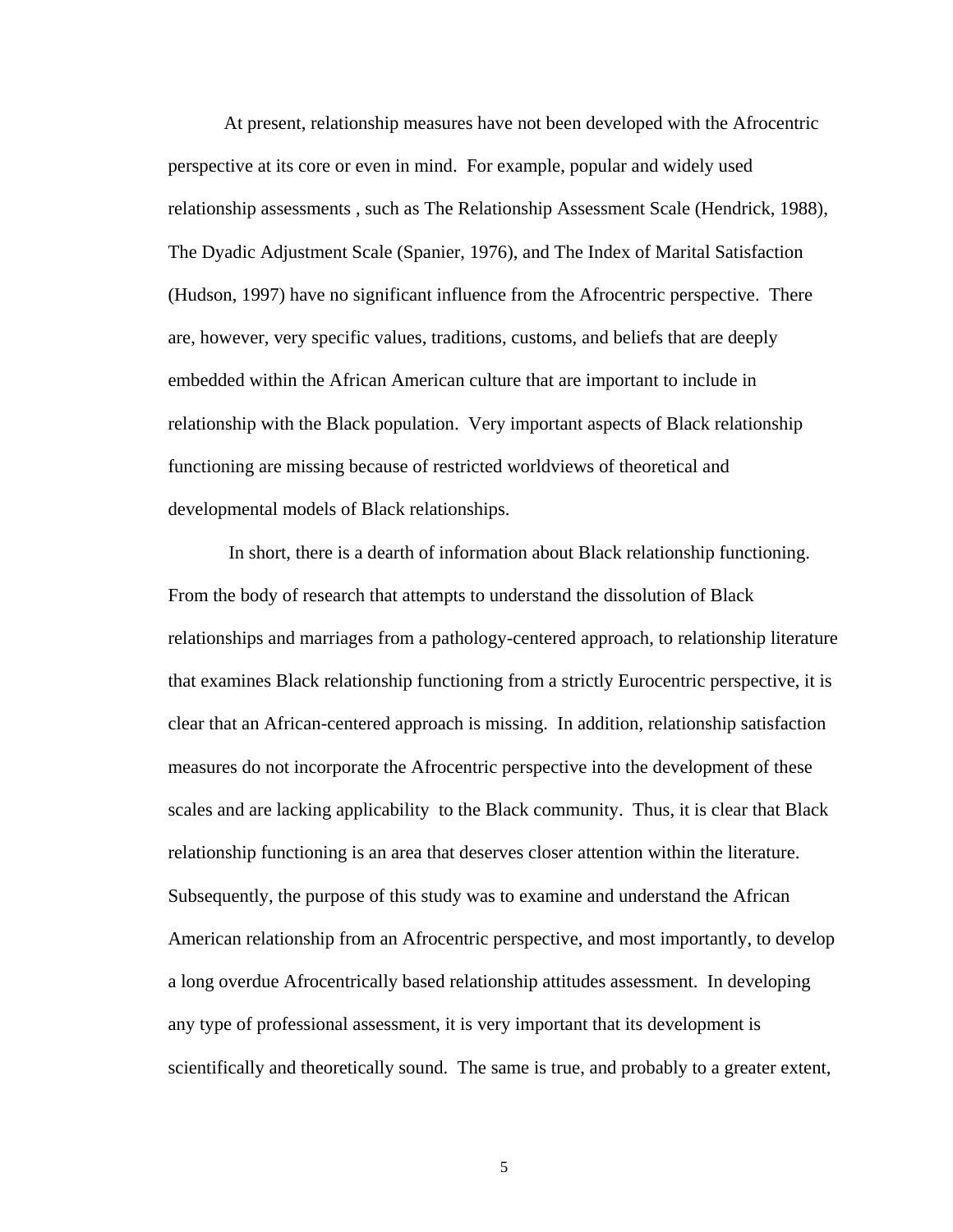when developing a pioneering scale in an unexamined area, such as this one. Thus, it is important that this scale have sound reliability and validity estimates in order to increase the likelihood that this instrument will actually be used and relied upon in African American relationship work.

It is hoped that the development of the Whitlow-Measure of Afrocentric Relationship Attitudes (MARA) will be beneficial across many realms of counseling psychology. For instance, such areas as research, practice, and social activism may be positively impacted by the development of this scale. Specifically, from a research perspective, such an instrument may be helpful in assisting with theory development around African American behavior, relationship functioning, cognitive and emotional preferences, attitudes, beliefs, values, etc. In a practice context, this instrument could also be a very useful and effective assessment tool in couples and individual therapy. Finally, the social activism aspect of counseling psychology is very important to this field, as we strive to develop the goals of our field toward addressing societal needs of diverse populations. In this instance, such an inventory could help to educate Black people, helping professionals, and society as a whole as to the essential factors related to African American relationships and subsequently, the psychological well-being of African American individuals.

#### *Methods*

### Instrument Construction

*Item Development*. Sixty items were initially written for this instrument, with 15 items for each of the four factors. More specifically, the development of these items was guided by Afrocentric psychology theory. Specifically, Asante's (1981) model of Black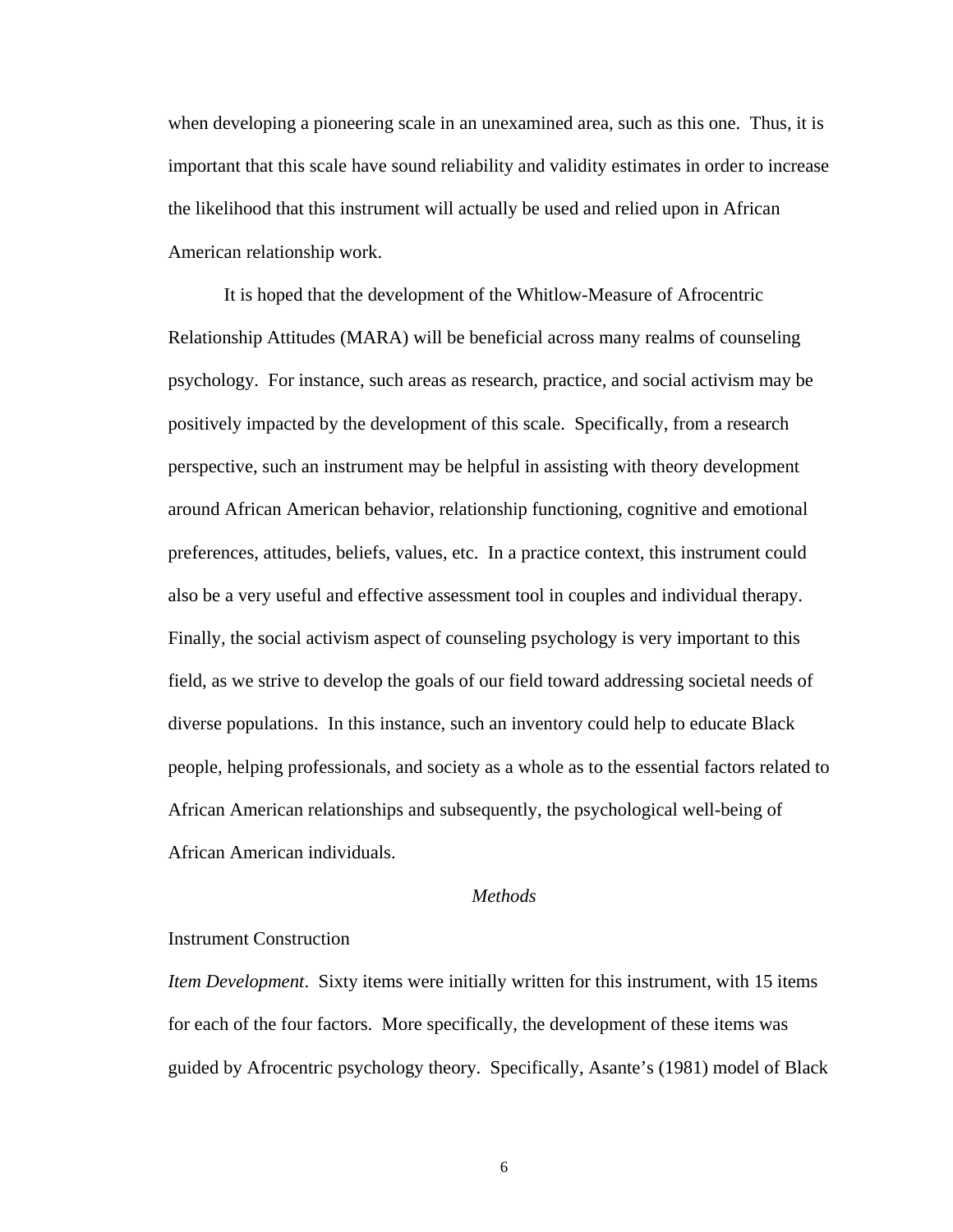heterosexual relationships, as well as Kambon (1998) and Asante's (1987) list of values that encompass the Afrocentric worldview were used as a guide in developing these items. In particular, Asante's (1981) model provided the four hypothesized factors under which the items were developed. The four factors of Asante's model are: (a) Sacrifice, (b) Inspirations, (c) Visionary, and (d) Victory. Sacrifice is defined as a value component within Black relationships that gives precedence to the spiritual-communal aspect of life, as opposed to the physical-material qualities and possessions. In practical terms, the foundation of the African American couple lies in their sense of collective responsibility and interdependence, as well as their current sense of responsibility for their families and community. In short, it is asserted that Black couples should make sacrifices and give of themselves in order to ensure the continued survival and well-being of their families and the Black community (Bell, et al., 1990).

 Inspiration is defined as the way in which Black couples relate to one another, which should be in a mutually affirming, holistic manner (Asante, 1980). The holistic relationship is one in which each partner gives and receives physical, intellectual, emotional, and social stimulation through encouraging, inspiring, and supporting one another in their life missions. Thus, inspiration identifies mutuality and reciprocity as important components contributing to healthy Black relationships (Bell, et al., 1990).

Visionary is defined as the portion of the relationship that involves future planning of family-community based initiatives. This is where the Black couple is devoted to setting goals, accomplishing tasks, and aspiring toward dreams that benefit and promote the survival and development of the Black family and community. This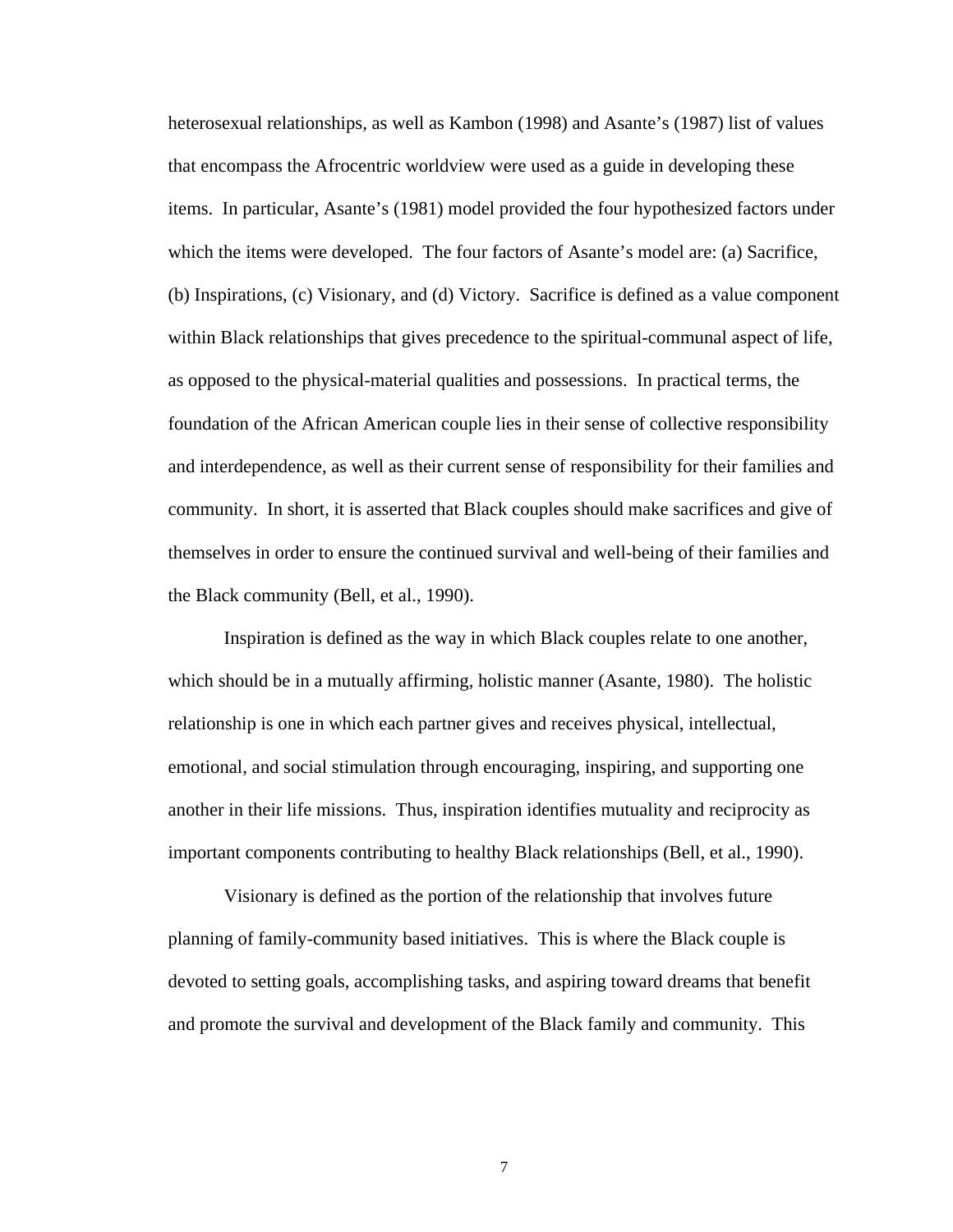hypothesized factor suggests that the revitalization and preservation of African American culture is extremely important (Bell, et al., 1990).

 Lastly, Asante (1980) defined victory as the state in which the couple celebrates the achievements, aspirations, and developments of themselves and the Black community as a whole. Also, this is where the couple renews their belief in the African American community to be triumphant and victorious in their plight (Bell, et al., 1990).

 There are also 10 values that encompass the Afrocentric worldview, which were asserted by Kambon (1998) and Asante (1987), that were utilized in the construction of items for this project. They consist of: (a) *Spirituality*, which can be defined as a subjective personal experience where an individual is involved in the internalization and expression of positive values, has a sense of intimacy, has a relationship with a higher being, and has a willingness to live according to their own religious beliefs (Hill & Pargament, 2003; Mattis, 2000); (b) *Survival of the group*, which includes but is not limited to ones investment to behaving in a manner that will be beneficial to the entire Black community, not just single individuals; (c) *Inclusiveness/Synthesis*, which includes but is not limited to one never being exclusionary to any of the members of their community, regardless of their beliefs, actions, etc.; (d) *Collective responsibility*, which includes but is not limited to one understanding that the repercussions of a single persons actions inevitable effect and are the fault of the entire community; (e) *Interdependence*, which includes but is not limited to ones understanding that the life of every person in the community relies on every other person in the community; (f) *Empathetic understanding*, which includes but is not limited to one having the goodness of heart to try and understand, in the most positive view, the situation of another, even if the person has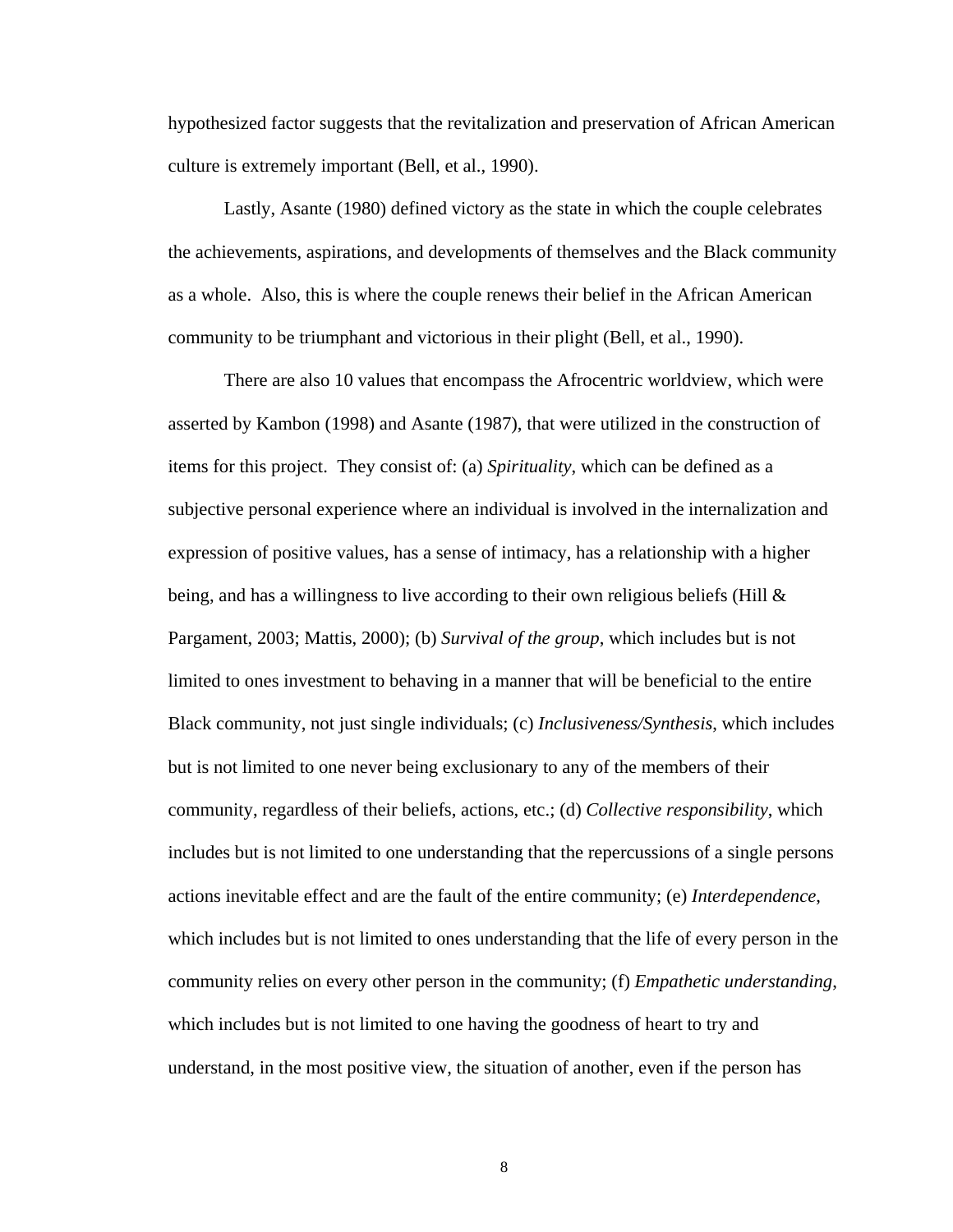never experience the situation themselves; (g) *Group-ness*, which deals but is not limited to ones understanding that they are, first and foremost, a member of their community; (h) *Sameness-commonality*, which includes but is not limited to ones understanding that, as Africans, they all share a common culture, perception, attitude, and predisposition that cause their experiences and desires to share a similarity; (i) *The value of rhythm*, which includes but is not limited to the understanding that rhythm, such as the beat of a drum, represents the beating of African hearts, which all beat on the same tune and keep all people of African descent aligned with one another; and (j) *Emotionality*, which includes but is not limited to ones awareness of, understanding of, proper use of, and fearlessness of the wide range of emotional responses that Africans encompass.

To assist with the development of the items for the Whitlow-MARA, informal, qualitative interviews (Appendix I) were conducted with a diverse set of Black couples who ranged in age and longevity of relationship status. Four couples were interviewed, who include: (a) a 51 year old woman and a 50 year old man who have been married for 33 years, (b) a 53 year old woman and 57 year old man who have been married for 30 years, (c) a 76 year old woman and an 80 year old man who have been married for 51 years, and (d) a 29 year old woman and 28 year old man who have been married for 7 years. These interviews provided useful information for item development that helped to increase the validity of the items and this assessment.

 The integration of the two aforementioned theoretical viewpoints, along with informal interviews that were conducted with Black couples served as the major influences for the development of these items. Items were written to assess how important each item was to participants within their intimate relationships. Item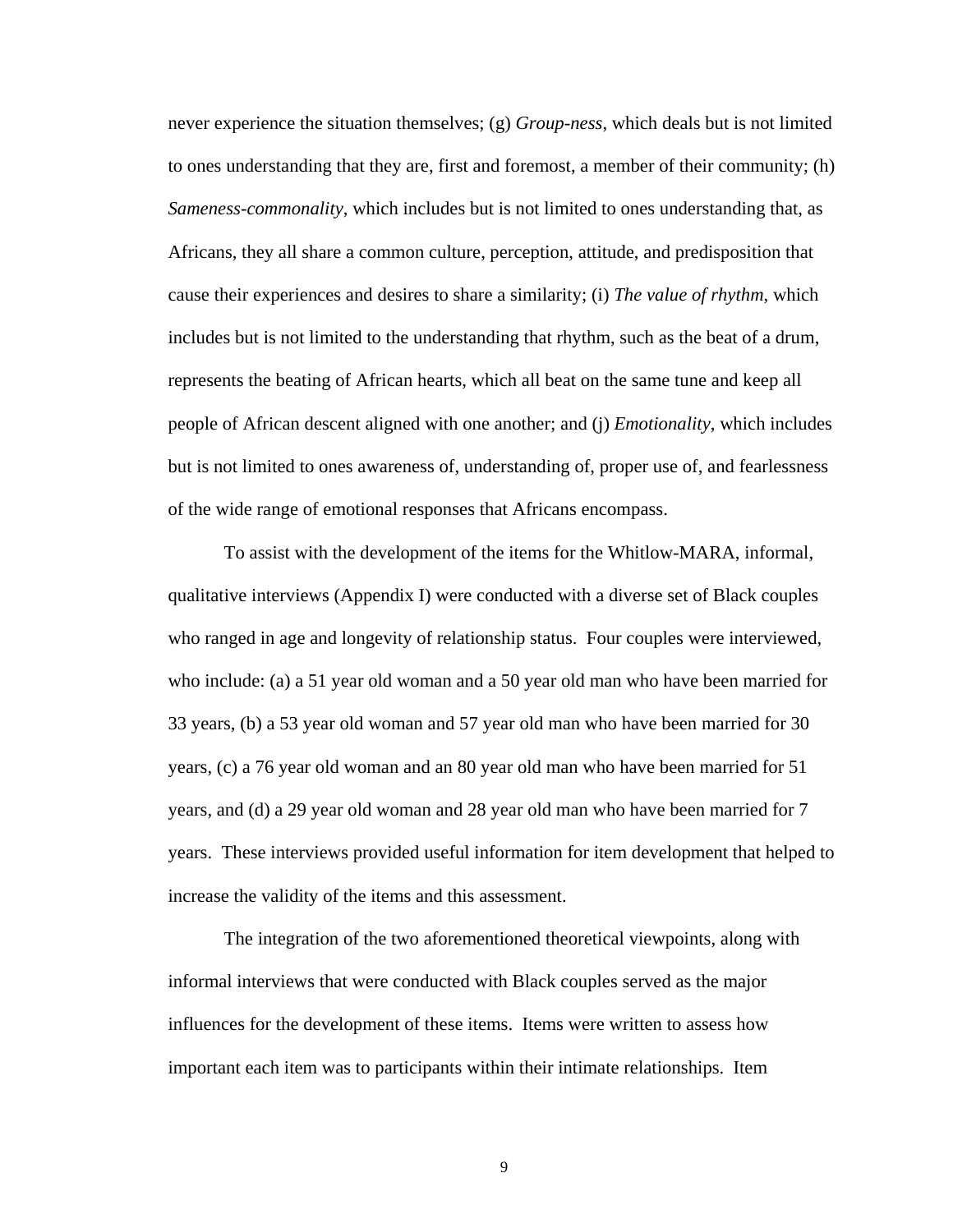development was guided by the four factors of Asante's (1981) Black relationship model; the 10 Afrocentric values were encompassed within their respective factor. For instance, the Afrocentric value "empathetic understanding" fits into the "Inspiration" factor. Items were initially developed by the author and were checked for their alignment with Afrocentric theory and specifically, the guiding theory. Six judges assessed face validity of item content, as well as provided feedback on item clarity and structure. Judges included three experienced psychology faculty, two of which identify as Afrocentric, and three graduate students, two of whom identify as Afrocentric. It was determined that no reverse scored items would be included in this scale, due to the phonetic structure and wording of the items.

*Scaling Method*. For this project, a six-point likert scaling method was used, as it is subject centered, and focuses on understanding individual differences among responses (Dawis, 1987). The likert scales were:  $1 =$  strongly disagree,  $2 =$  moderately disagree,  $3 =$ slightly disagree,  $4=$  slightly agree,  $5=$  moderately agree, and  $6=$  strongly agree. A 6point scale has been chosen for two main reasons: (a) providing six options helps to more accurately differentiate between individual responses because a significant amount of variation within disagreement and agreement is provided and (b) having a six-point scaling method forces the participant to decide at what level they disagree or agree because no neutral or mid-point item is provided. The latter is important to this study because the author is attempting to find out Black people's views of what values are important to them in a partner, thus a "neutral" option is less functional for this research.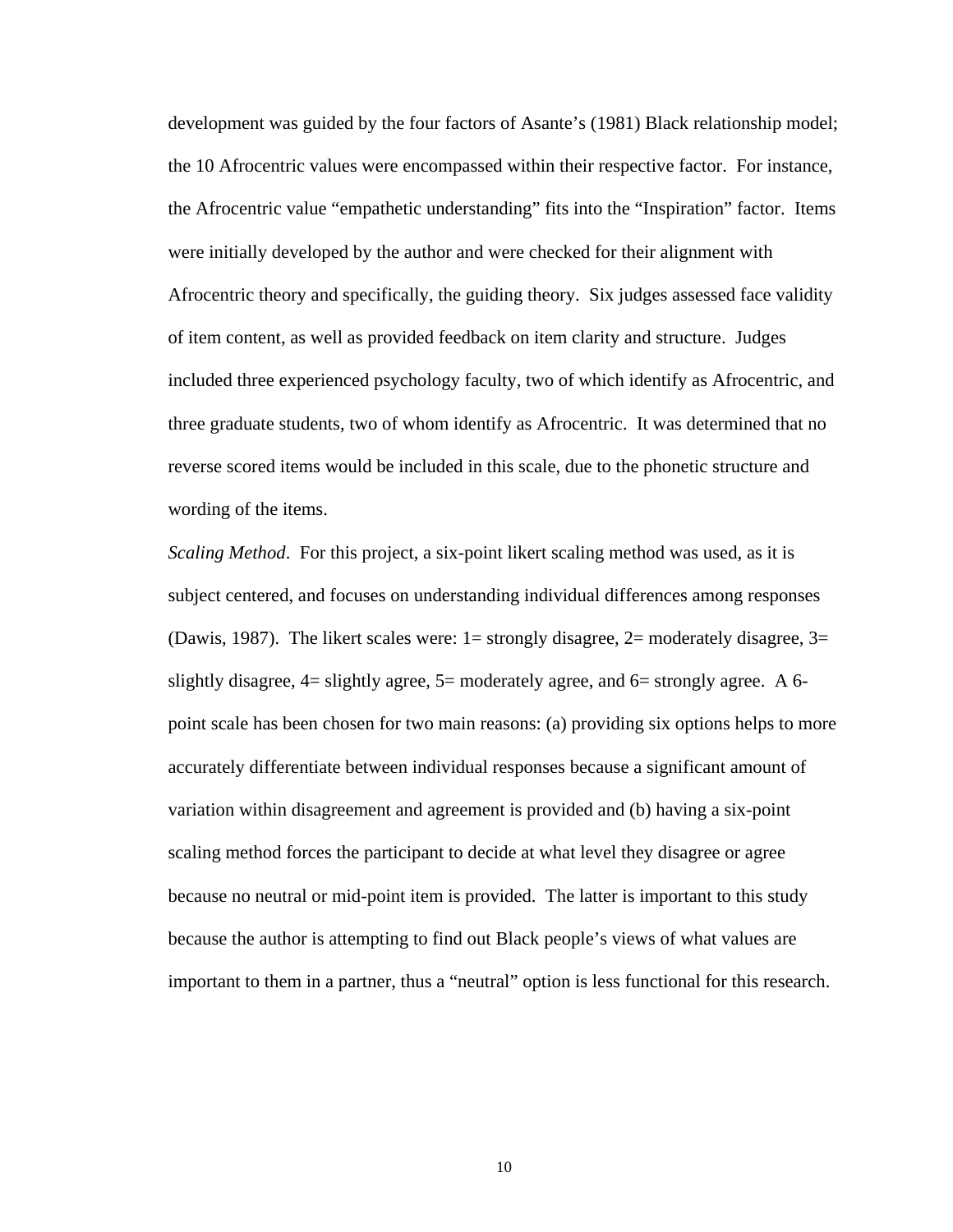## *Participants*.

Participants were 312 African Americans and varied from college students to retired individuals. For the purposes of this study, the criteria that was used to determine if a participant was eligible to be utilized in this study were: (a) having African, Caribbean, and/or African American heritage in their bloodline; (b) self-identifying as African American; and (c) meeting one and/or two of the aforementioned criteria *and* either having been born in the United States or having been born a United States citizen. The majority of the participants in this study were women  $(n= 220; 70%)$ . The age of the participants ranged from 18-89 years of age (*M*= 36.89, *SD*= 14.60). The majority of the participants were high school graduates (n= 297; 95 %). Approximately half of the participants reported a household income between \$20,000 and \$60,000 and the remaining participants had household incomes that varied tremendously from \$0 to above \$100,000. Nearly two-thirds of the participants reported having a Christian religious affiliation (n= 200; 65%), with the majority of those participants reporting Baptist as their religion (n= 87; 28%). A significant portion of the participants did not report any religious affiliation (n= 108; 34%). Nearly two-thirds of the participants reported being involved in a romantic relationship during the time that they participated in the study (n= 202; 64%), while a significant portion reported not currently being involved in a romantic relationship  $(n=110; 35\%)$ .

#### *Instruments*.

The Africentrism Scale (Grills & Longshore, 1996) consists of 15 items and 3 factors and is designed to measure Africentrism, which is defined as the degree to which a person adheres to the Nguzo Saba (7 principles) in African and African American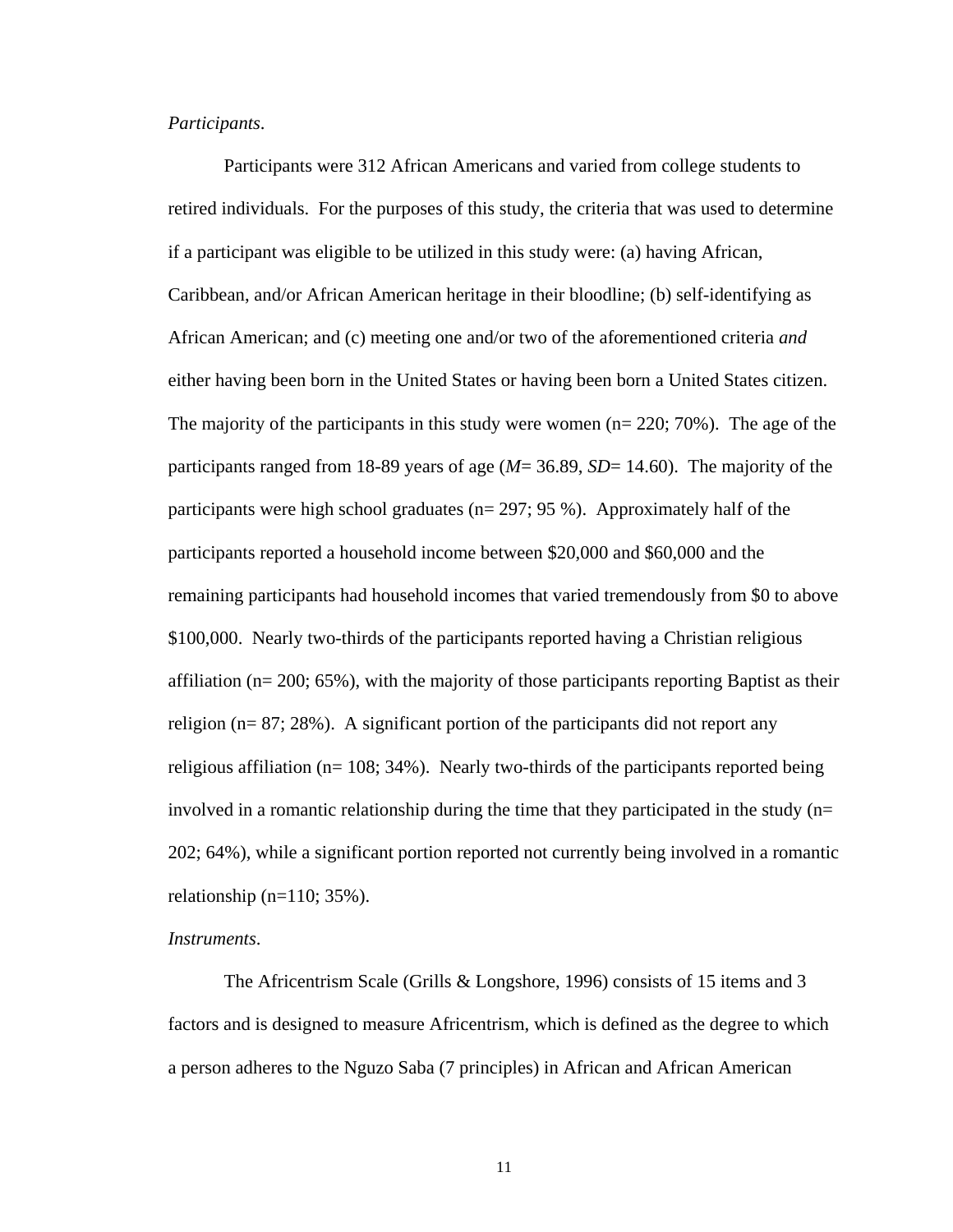culture. The items are in likert scaling format, ranging from  $1=$  Strongly Disagree to  $4=$ Strongly Agree. The scoring for the items range from 15 to 60, with a higher score reflecting greater adherence with Africentrism. The alpha coefficients for the AS were adequate, ranging from .62 to .82, averaging .74 (Grills & Longshore, 1996). In this study the alpha coefficient was .73. The AS also has sufficient construct validity, positively relating to three subscales of the Multigroup Ethnic Identity Measure (MEIM) (Phinney, 1992). The Africentrism Scale was used to provide construct validity. It is believed that the Whitlow-MARA will significantly correlate with this scale because it is attempting to measure relationships from an Afrocentric perspective and the AS measures Africentrism. The Africentrism Scale was selected because of its ideal length, item simplicity, and its grounding in Kawaida theory ("the minimum set of values [that] African Americans need to build and sustain an Afrocentric family, community, and culture", Karenga, 1998, p. 43).

 The Kansas Marital Satisfaction Scale (KMS) (Schumm, W.R., et al., 1986) consists of three items and is designed to provide a brief assessment of marital satisfaction. The items are in likert scaling format, ranging from 1= Extremely Dissatisfied to 7= Extremely Satisfied. The KMS is viewed as a useful measure of the relationship satisfaction dimension of marital quality. The scoring for the items range from 3-21, with a higher score reflecting greater levels of satisfaction. The KMS has excellent internal consistency reliability for such a short scale, with an alpha of .93 (Schumm, W.R., et al., 1986). The alpha coefficient for this study was .94. No test-retest data were available. The KMS has excellent concurrent validity, significantly correlating with the Quality of Marriage Index (Schumm, W.R., et al., 1986). The KMS was also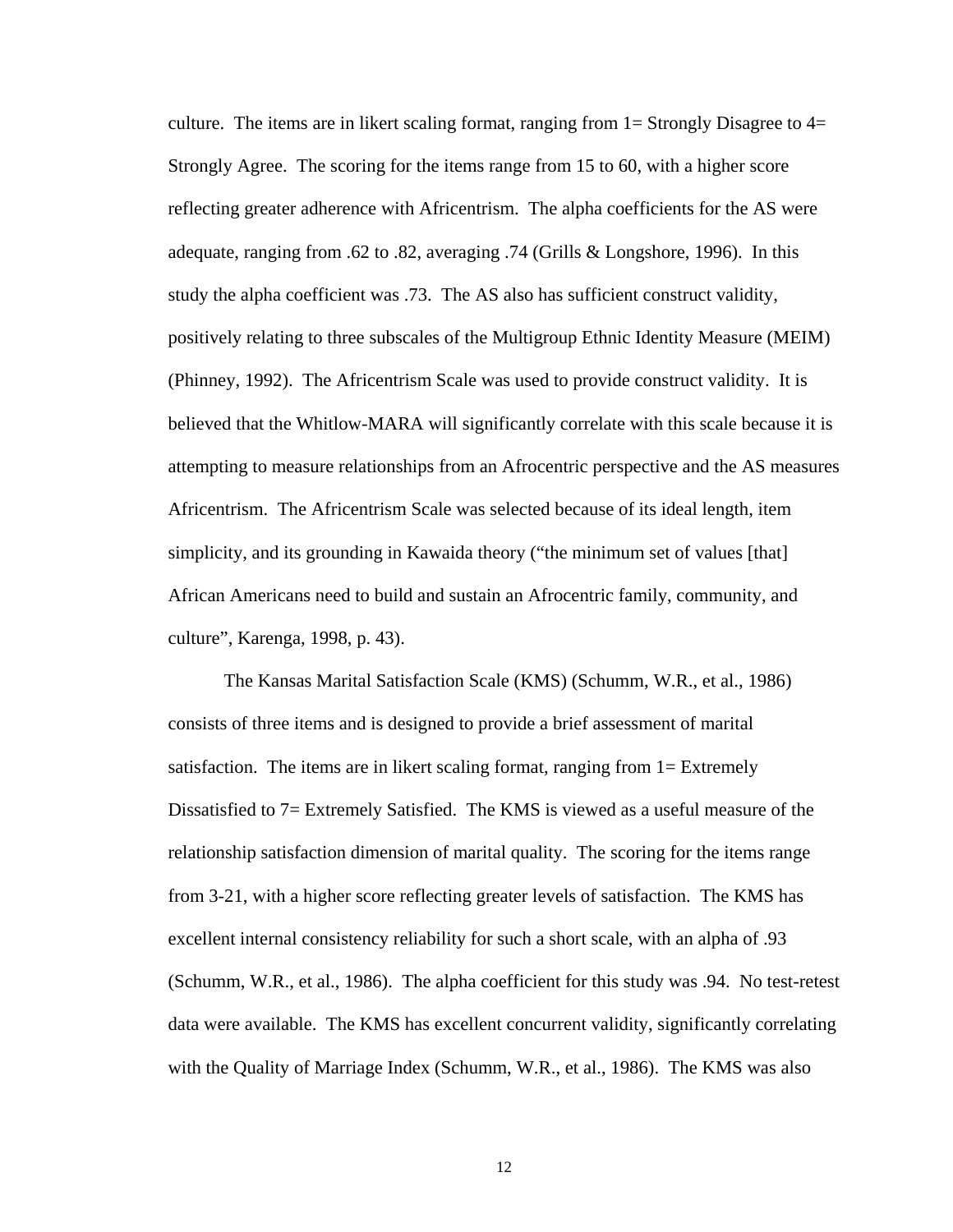used to provide construct validity. It was hypothesized that the Whitlow-MARA will significantly correlate with this scale because it is attempting to measure relationship satisfaction and the KMS assesses global marital/relationship satisfaction. The KMS was chosen because it is a general measure of marital/relationship satisfaction and because of its global focus, seems to be less culturally bound than other such instruments. In other words, it seems as if the KMS has the ability to apply across cultures because individuals are allowed to put their own cultural meanings on the global constructs that are being examined.

 The Balanced Inventory of Desirable Responding (BIDR) (Paulhus, 1984; 1991) is designed to measure two constructs: (a) Self-Deception (SDE), the tendency to give self-reports that are honest but positively biased (items 1-20) and (b) Impression Management (IM), deliberate self presentation to an audience (items 21-40). This instrument consists of 40 items, with 10 reverse scored items, and utilized a 7-point likert scaling system  $(1=$  not true;  $4=$  somewhat true;  $7=$  very true). High scores indicate exaggerated desirable responses. Internal consistency (coefficient alphas) for the BIDR is .83) and ranged from .75 to .86 on each factor. Test-re-test coefficients are .69 (SDE) and .65 (IM) (Paulhus, 1984). For this study, the alpha coefficient for the BIDR was .72 and .69 for the IM factor. It is predicted that there will be a lack of statistically significant correlation between the Whitlow-MARA and the BIDR.

### *Procedures*

Data was collected from universities, churches, and workplaces in the mid-west, east coast, and southern regions of the United States. Data collection sites were selected based on personal contacts that were pre-existing between the collection site and the data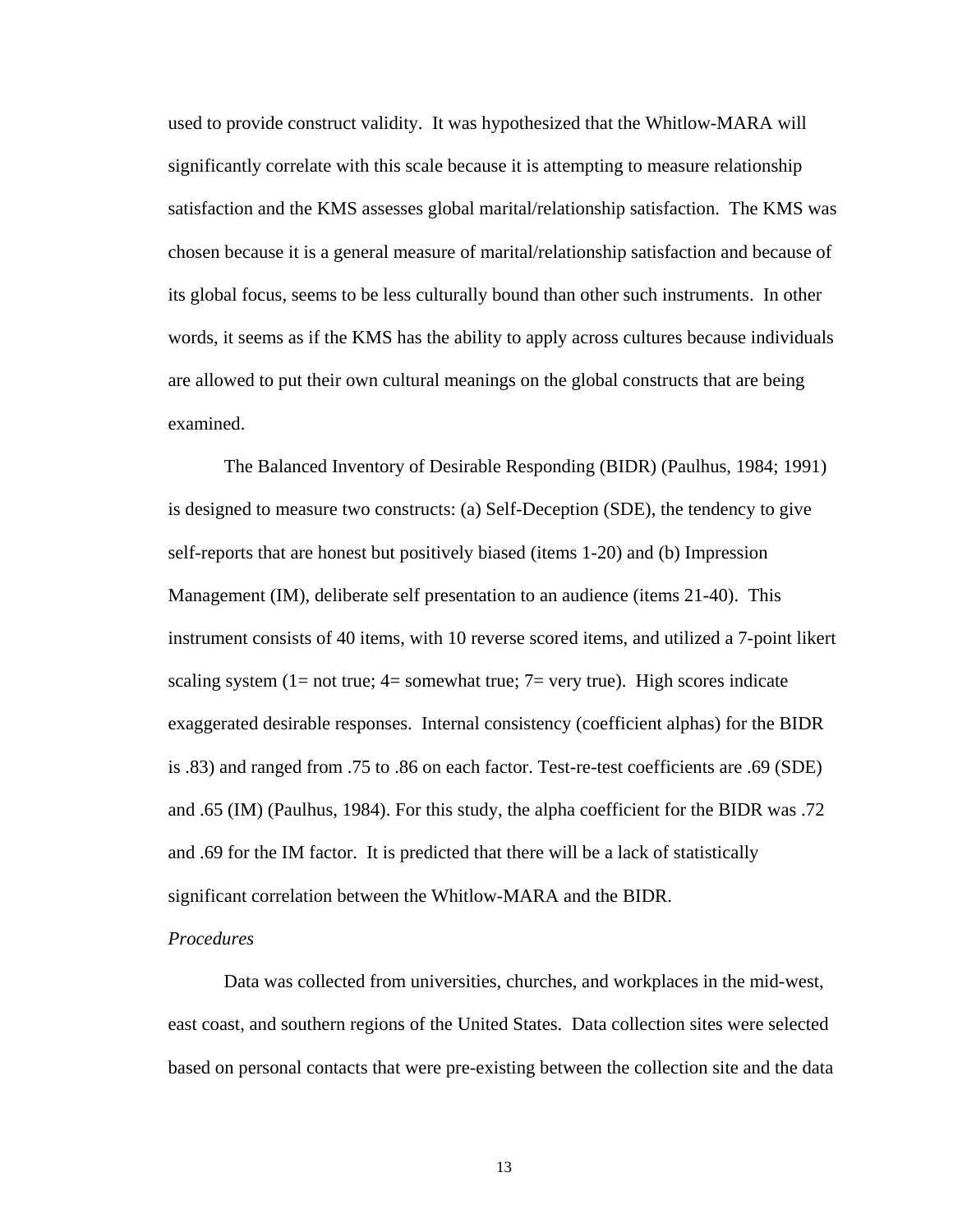collectors. Participants were either solicited in person, through one-on-one or group invitation, or over email. Potential participants were informed that this study is looking to understand the values that Black people view as important in a partner and romantic relationship and that their participation will help in understanding this. They were invited to participate in the study and those who were interested in participation reviewed and signed the Informed Consent form. Potential participants were informed that they have the right to decline participation and to discontinue participation at any time. All participants were provided with addressed and stamped envelopes to secure their completed assessment packet in, to assure confidentiality was upheld during the process.

Data for this study was collected by the primary researcher and/or specially trained research assistants. The research assistants included 8 individuals, 3 of which are clinical psychology graduate students and the others are working professionals. All data collectors were involved in a 2 hour training, in which they gained details about the present study, were trained around research protocol such as confidentiality and the importance of informing participants' of their rights. In addition, the research assistants were given three scenarios at different stages of the data collection process, to provide data collectors with a better understanding of the data collection process and how to handle potential problems.

Participants were to complete an assessment packet, which included: (a) Informed Consent Form (Appendix B), (b) Demographics sheet (Appendix C), (c) The Whitlow Measure of Afrocentric Relationship Attitudes (Whitlow- MARA) (Appendix A), (d) Africentrism Scale: A Self Report Measure (Grills & Longshore, 1996**)** (Appendix D), (e) Kansas Marital Satisfaction Scale (KMS) (Schumm, et al., 1986) (Appendix E), and (f)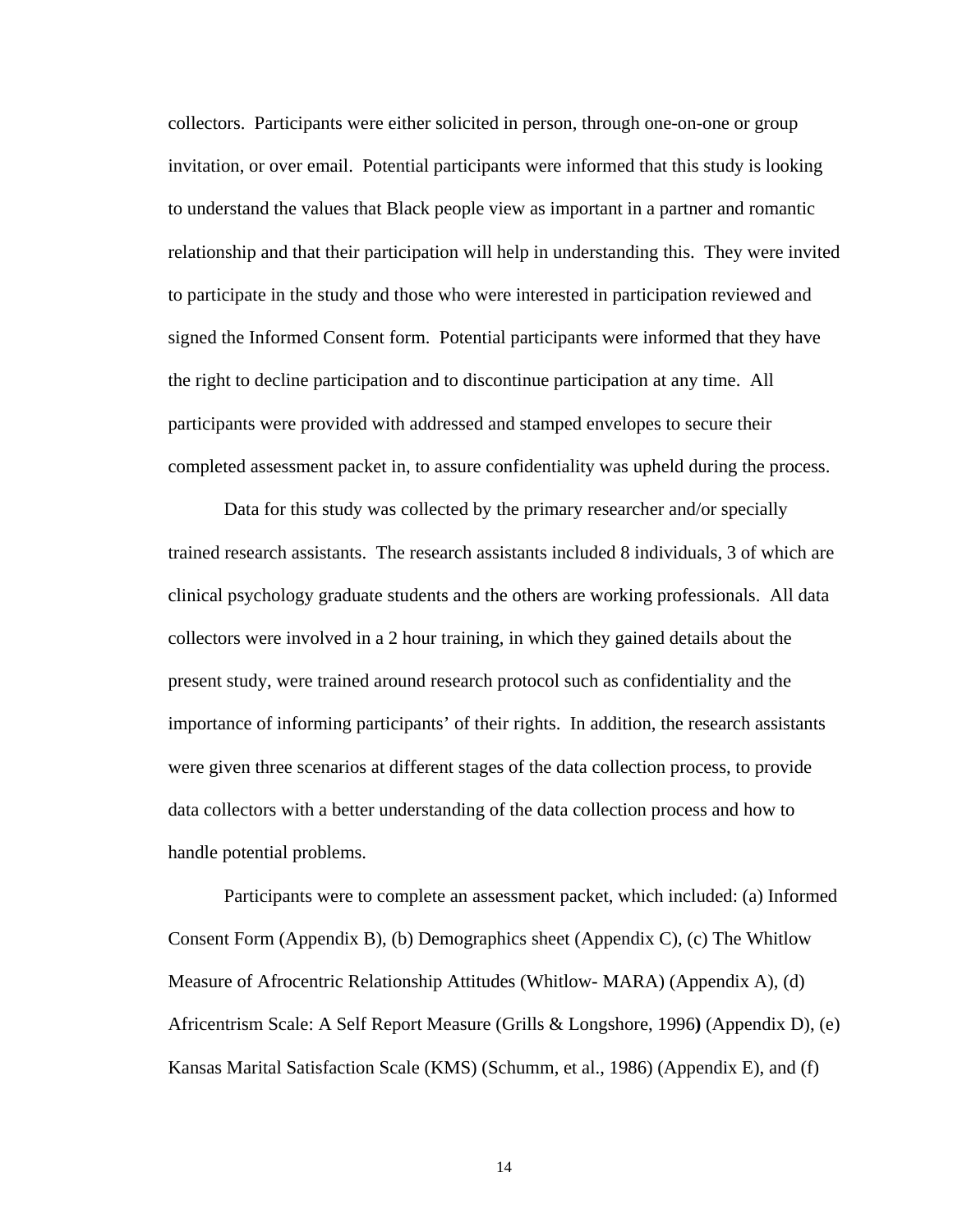Balanced Inventory of Desirable Responding (BIDR) (Paulhus, 1984; 1991) (Appendix F), (d). Only individuals who were involved in a committed romantic relationship at the time of data collection were required to take the KMS. The assessment packet included a total of 131 items and took participants approximately 30-45 minutes to complete. Following the return of the assessment packets, debriefing forms were made available for the participants.

#### *Results*

#### *Preliminary Analysis*

 During data entry, data was checked for accuracy after every 5 participants were inputted; all entry errors were corrected. In addition, prior to main analyses, all of the variables of interest were examined through the SPSS 10.0 program for further data entry accuracy, missing values, normality of distributions, and multivariate outliers. Missing items were dealt with by using pairwise deletion. The values for skewness and kurtosis were within normal limits (less than 2). Based on a standard procedure of examining percentiles and standard deviations of total scores on the Whitlow-MARA, 2 outliers and 4 suspected outliers were identified and it was ultimately determined to delete the 2 outliers. Main analyses were conducted on 312 valid participants.

#### *Estimates of Factor Structure*

A confirmatory factor analysis (CFA) using principle axis factoring with a maximum likelihood estimation was conducted on the 60 items of the Whitlow-MARA, using EQS 6.1, P.M. (Bentler, 1997). It was hypothesized that 15 items of the Whitlow-MARA would load on only one factor, and each factor would be identified as uncorrelated from the other three. Comparisons between the hypothesized four factor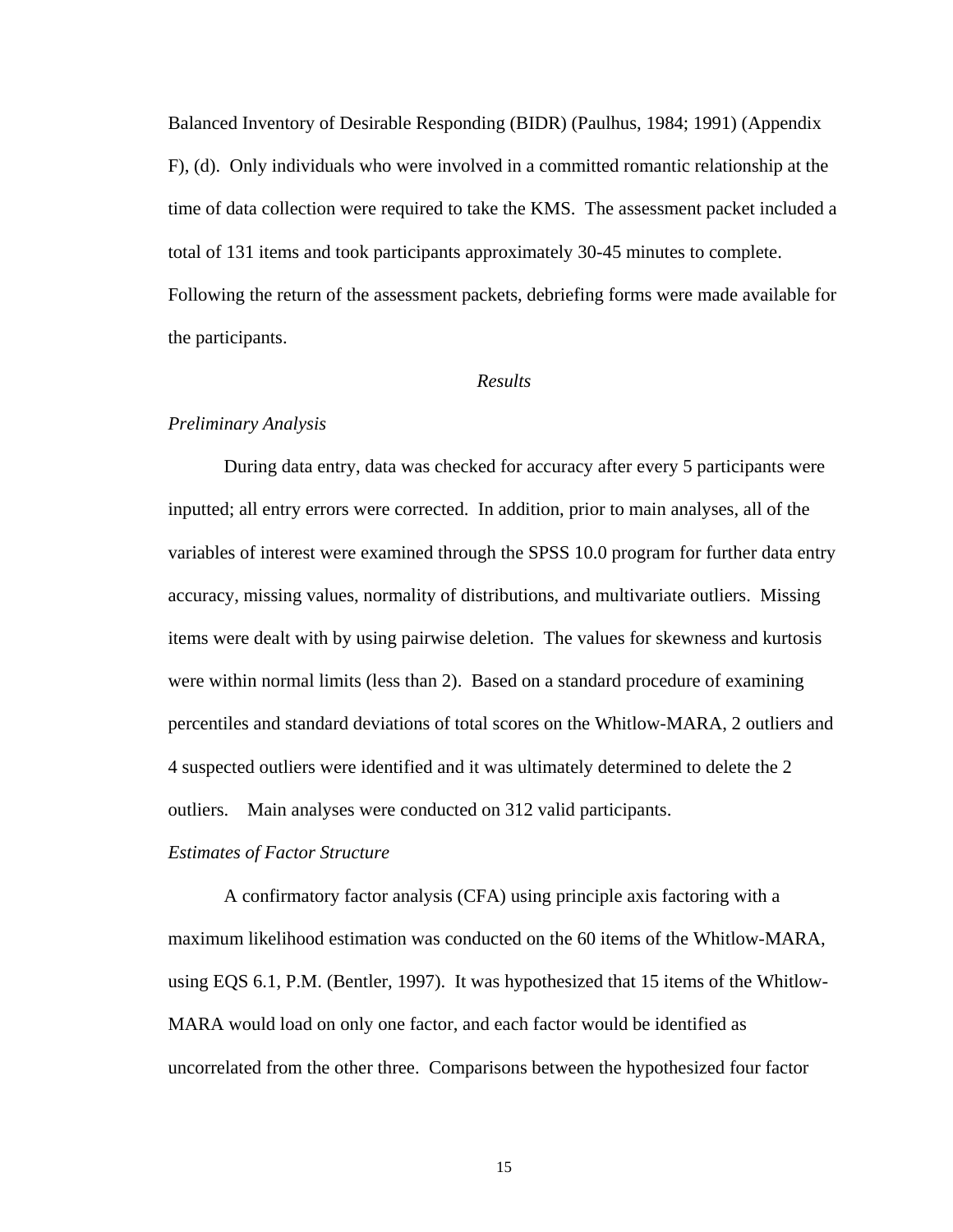model and 60 item scale were made using the Chi-Square statistic  $(X^2=5359.01)$ , standardized root mean-square residual (standardized RMR= .279), and root mean-square error of approximation (RMSEA= .083). Additionally, the Bentler-Bonett normed fit index  $(= .604)$ , the comparative fit index (CFI= .692), the Bollen Fit index (IFI= .693), the McDonald fit index (MFI=  $.004$ ), the Lisrel GFI fit index (= .618), the LIsrel AGFI fit index  $(= .591)$  and the root mean-square residual (RMR= .276) were examined. Results on all three primary goodness-of-fit indicators and the secondary indices used suggested that the hypothesized four-factor model was not a good fit for the 60 items of the Whitlow-MARA.

 Subsequently, an exploratory factor analysis, using a varimax rotation method, was conducted to identify the most plausible model for the Whitlow-MARA. Visual discrimination was employed by using the scree test in combonation with the Kaiserguttman criterion eigenvalue greater than 1.00. These criteria suggested three factors. For further exploration, three, four, and five factor solutions with both orthogonal and oblimin rotations were conducted. The following criteria were used in retaining a preliminary factor structure: (a) retaining items with factor loadings that exceeded .40 (Floyd & Widaman, 1995) and did not load above .30 on any other factor and (b) retaining factors that contained at lease 3 items (Comrey, 1988). The intent was to maintain theoretical, as well as conceptual meaningfulness. The orthogonal three-factor solution was the most statistically sound and reflected the desired conceptual framework and thus, was retained. The orthogonal four-factor and five-factor solutions, as well as the oblimin three, four, and five factor solutions did not meet the statistical criteria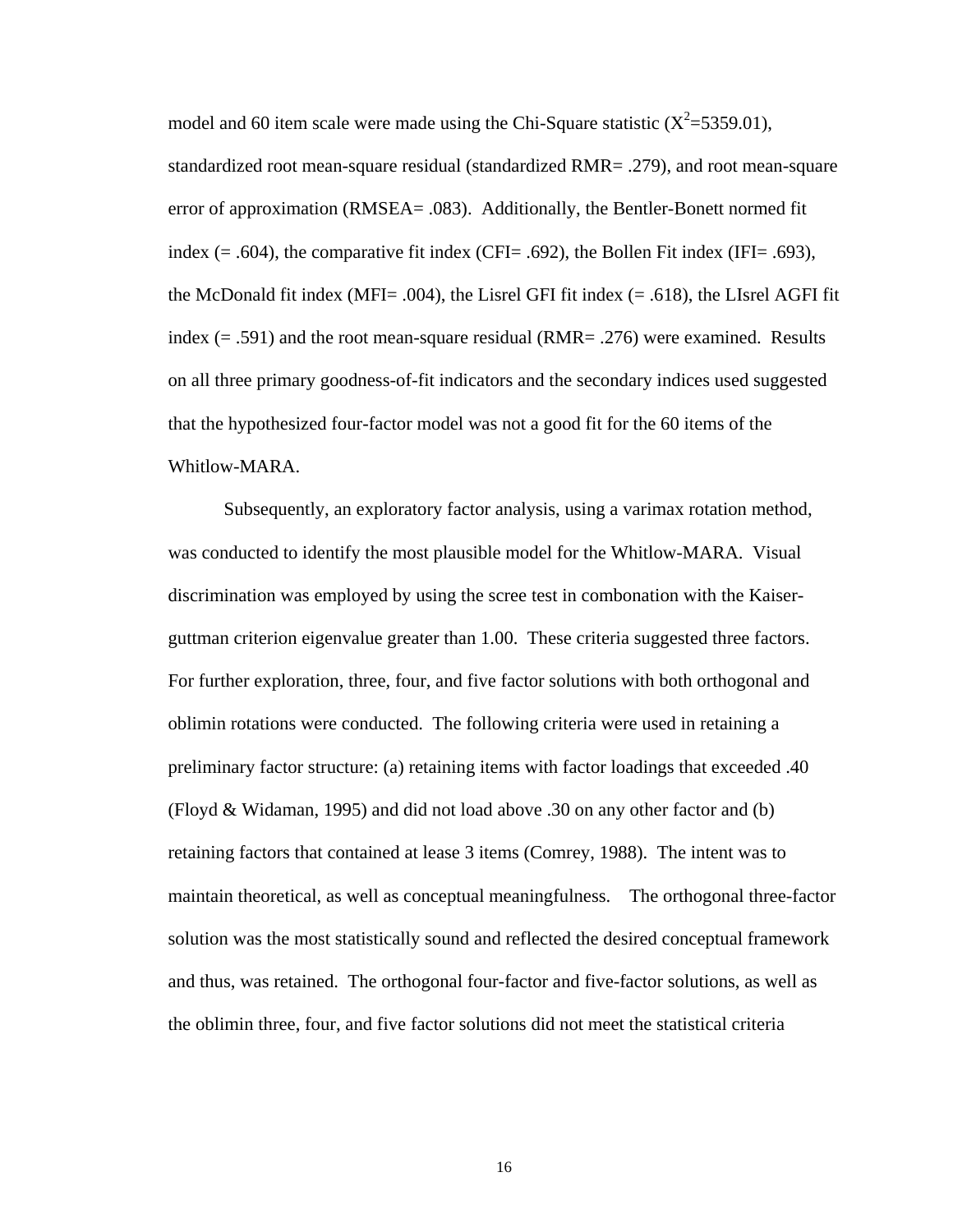utilized for retaining a factor structure, or seemed to compromise the theoretical and conceptual framework of the items.

 After the orthogonal three-factor model was identified as the most ideal model, stricter criteria for item selection was developed (excluding items with loadings < .60) in hopes of reducing the number of items from 47 to a smaller number. Thus, the orthogonal three-factor model was reduced to a 28 item assessment tool. Table 1 presents the three factors with their respective items, factor loadings, communality estimates (h2), means, and standard deviations.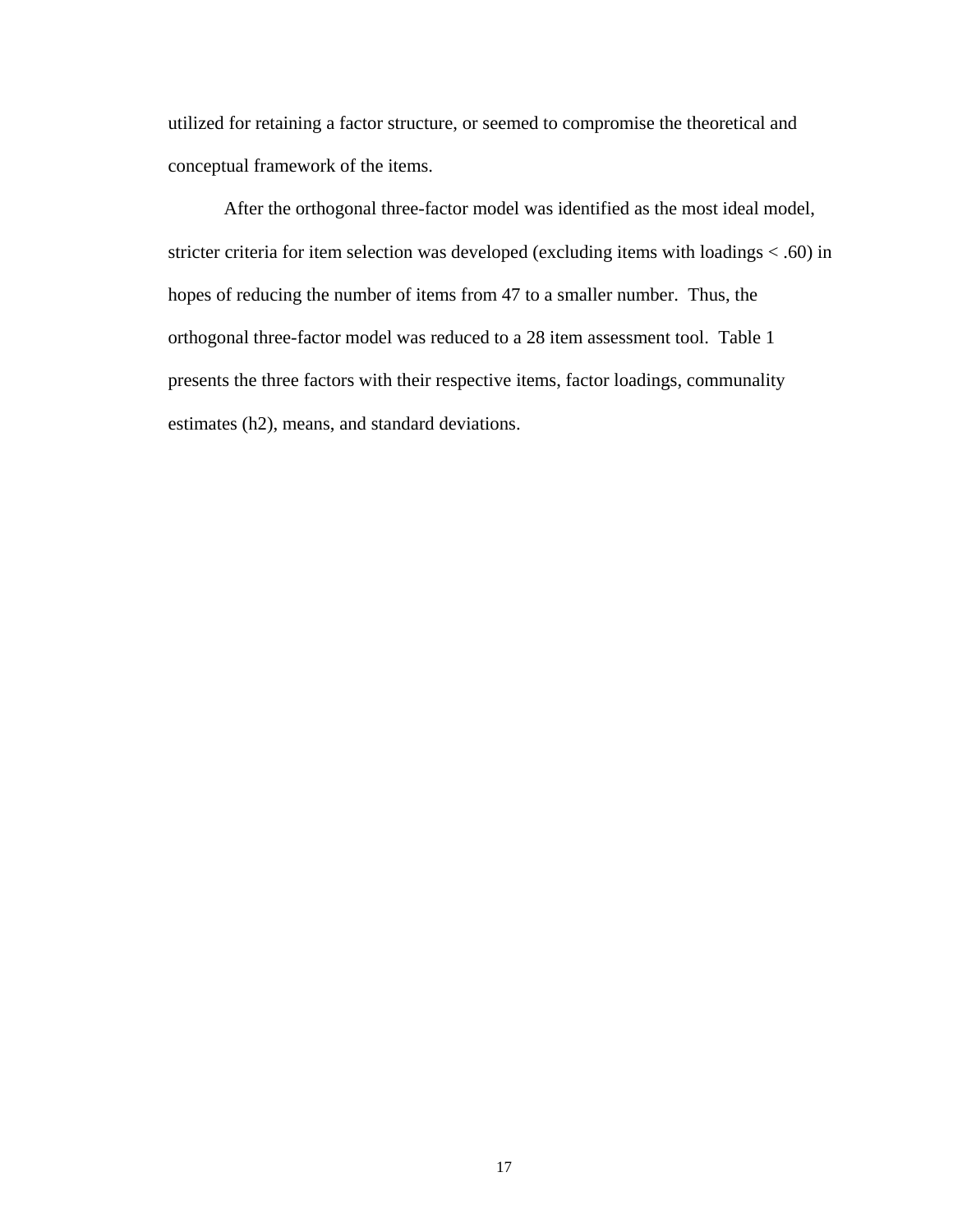Table 1: Items, Factor Loadings, Communality Estimates, Means, Table 1: Items, Factor Loadings, Communality Estimates, Means, and Standard Deviations

and Standard Deviations

 $\vert$ 

Items

|                                                                                                                                                               | 도     | Factor Loadings<br>$\frac{1}{2}$ | $\mathbb{Z}$    | S,   | Σ    | 99   |
|---------------------------------------------------------------------------------------------------------------------------------------------------------------|-------|----------------------------------|-----------------|------|------|------|
| <b>American Community</b><br>16 items<br>Factor 1: African<br>Focus;                                                                                          |       |                                  |                 |      |      |      |
| organizations aimed at the future elevation<br>My partner and I should support Black Civic                                                                    | 78    | 77                               | 77              | 0.66 | 4.64 | 1.05 |
| be dedicated to the future<br>enhancement of the Black community<br>of the African American community<br>My partner should                                    | 76    | -15                              | <u>হা</u>       | 0.64 | 4.63 | 1.03 |
| My partner should be involved in activities<br>that help to strengthen the African                                                                            | 75.   | 17                               | $\overline{5}$  | 0.64 | 4.79 | 0.97 |
| active in the advance-<br>My partner should understand the impor-<br>planning of the African<br>American community<br>tance of us being<br>ment and future    | 73.   | $\frac{6}{1}$                    | $\frac{5}{1}$   | 0.58 | 4.74 | 1.03 |
| of the African American<br>My partner and I should develop long-term<br>goals that will promote the survival and<br>unity<br>and development<br>American comm | 71.   | ζĻ                               | $\overline{17}$ | 0.56 | 4.69 | 1.07 |
| My partner and I should support Black Univ-<br>the future elevation of the<br>community<br>African American<br>ersities aimed at<br>community                 | င္မွာ | $\dot{z}$                        | 15              | 0.52 | 4.65 | 1.07 |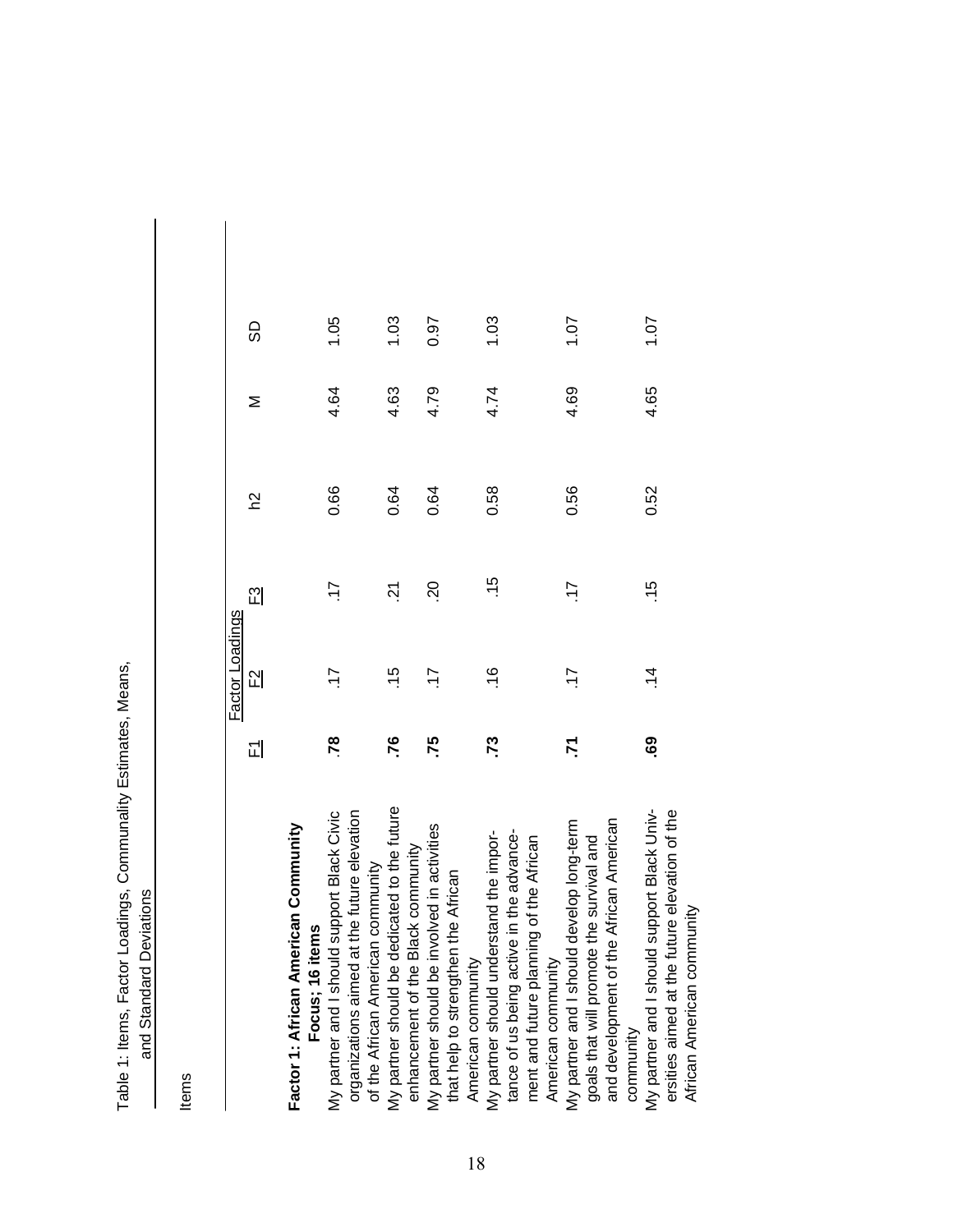| My partner and I should support Black non-<br>profit organizations aimed at the future<br>elevation of the African American<br>community                                                                     | <b>co</b>       | $\frac{8}{18}$ | $\frac{1}{2}$  | 0.52 | 4.66 | 1.02 |
|--------------------------------------------------------------------------------------------------------------------------------------------------------------------------------------------------------------|-----------------|----------------|----------------|------|------|------|
| the advancement of the African American<br>celebrate our accomplishments around<br>My partner and I should take the time to<br>community, with our families and the<br>American community                    | 89              | $\frac{8}{2}$  | ή.             | 0.54 | 4.33 | 1.13 |
| My partner should contribute money toward<br>the building up of Black institutions                                                                                                                           | $\overline{68}$ | $\tilde{t}$    | $\frac{5}{1}$  | 0.5  | 4.06 | 1.19 |
| inequalities that will affect the future state<br>My partner should speak out against racial<br>of the African American community                                                                            | 59.             | $\frac{6}{1}$  | $\mathcal{S}$  | 0.48 | 4.67 | 1.09 |
| My partner and I should praise the accom-<br>plishments of other members of the<br>African American community                                                                                                | 89              | $\frac{8}{2}$  | $\frac{3}{2}$  | 0.53 | 4.82 |      |
| My partner and I should serve on influential<br>setting goals for the future of the African<br>boards of directors of Black institutions<br>(not limited to schools) to contribute to<br>American community  | 89              | $\overline{5}$ | $\frac{3}{2}$  | 0.46 | 4.15 | 1.21 |
| My partner should participate in racial<br>movements                                                                                                                                                         | 64              | 80             | $\overline{0}$ | 0.41 | 3.74 | 1.22 |
| My partner should get support and advice<br>from the African American community<br>when s/he needs to                                                                                                        | $\overline{62}$ | <u>ير</u>      | 8Ò             | 0.43 | 4.04 | 1.16 |
| Americans who are trying to succeed and<br>celebrate with them when they meet their<br>goals (e.g. Halle Berry, LeBron James,<br>My partner and I should support African<br>Serena Williams, Ruben Studdard) | 67              | $-15$          | 03             | 0.39 | 4.14 | 1.21 |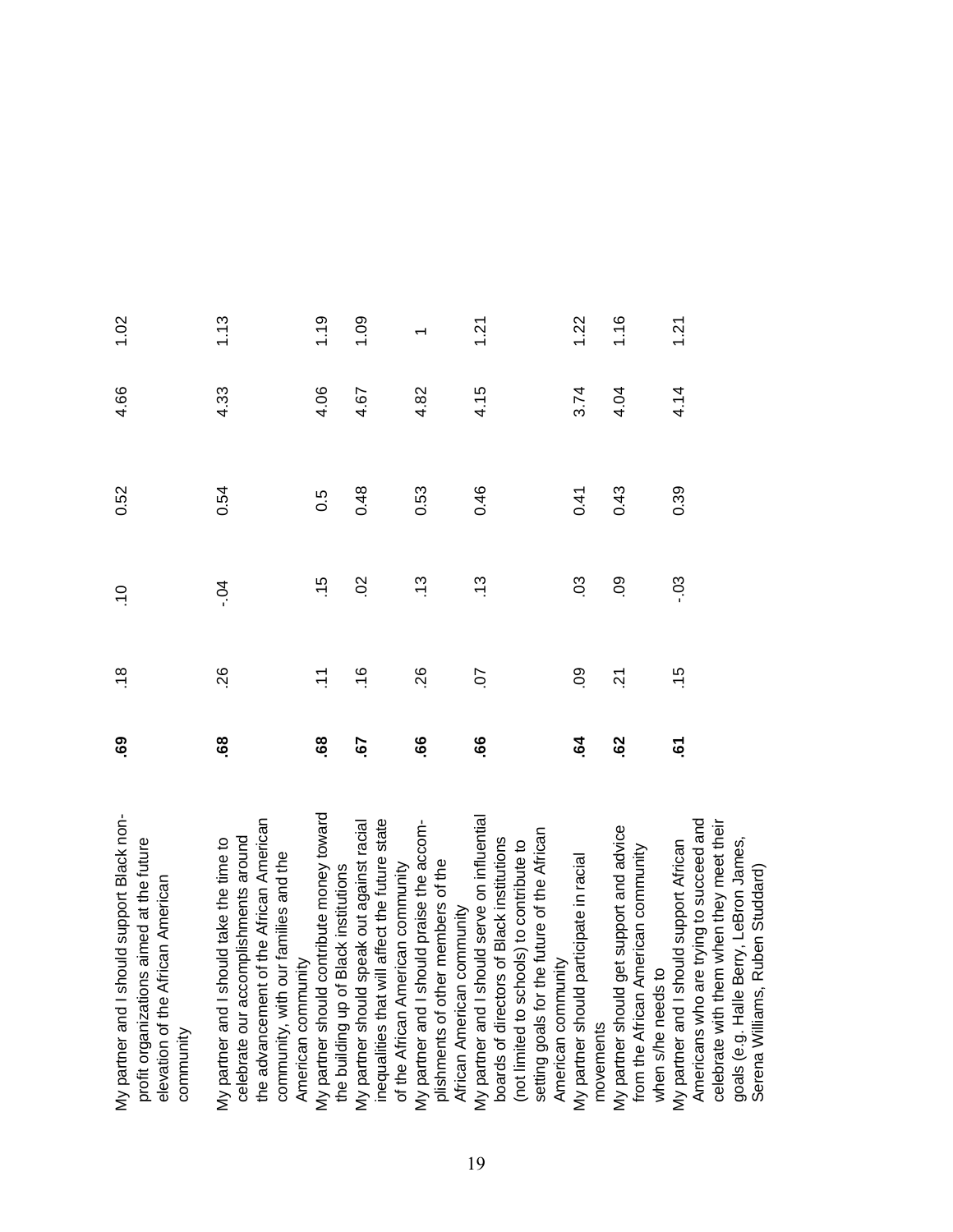| 0.55<br>0.37<br>$-0.0$<br>$\overline{5}$<br>$-03$<br>ż<br><u>ငွ</u><br>$\tilde{z}$<br>ities (e.g. Masons, Eastern Stars) aimed<br>community based fraternities and soror-<br>My partner and I should share our ideas<br>Relationship Unity: 9 items<br>My partner and I should support Black<br>Factor 2: Family Advancement and<br>at the future elevation of the African<br>American community<br>with one another |  | 3.65 | 1.45             |
|----------------------------------------------------------------------------------------------------------------------------------------------------------------------------------------------------------------------------------------------------------------------------------------------------------------------------------------------------------------------------------------------------------------------|--|------|------------------|
|                                                                                                                                                                                                                                                                                                                                                                                                                      |  |      |                  |
|                                                                                                                                                                                                                                                                                                                                                                                                                      |  | 5.23 | 0.94             |
|                                                                                                                                                                                                                                                                                                                                                                                                                      |  |      |                  |
| 0.58<br>29<br>۶.<br>$\ddot{=}$<br>I should feel supported by my partner                                                                                                                                                                                                                                                                                                                                              |  | 5.79 | 0.53             |
| 0.54<br>23<br>ශී<br>$\tilde{=}$<br>My partner should be a good caretaker                                                                                                                                                                                                                                                                                                                                             |  | 5.72 | 0.59             |
| of our family and provide our children with                                                                                                                                                                                                                                                                                                                                                                          |  |      |                  |
| the best possible opportunities                                                                                                                                                                                                                                                                                                                                                                                      |  |      |                  |
| 0.52<br>$\frac{8}{1}$<br>89<br>$\tilde{\mathcal{L}}$<br>My partner and I should function as a "team"                                                                                                                                                                                                                                                                                                                 |  | 5.79 | 0.55             |
| 0.5<br>ΟŌ<br>89<br>$-15$<br>My partner should respect the emotional                                                                                                                                                                                                                                                                                                                                                  |  | 5.4  | $\overline{0}$ . |
| reactions that I have                                                                                                                                                                                                                                                                                                                                                                                                |  |      |                  |
| 0.49<br>$\overline{c}$<br>89.<br>$\vec{4}$<br>My partner should allow me to accomplish                                                                                                                                                                                                                                                                                                                               |  | 5.65 | 0.64             |
| my dreams                                                                                                                                                                                                                                                                                                                                                                                                            |  |      |                  |
| 0.46<br>$\tilde{t}$<br>မ္မ<br>$\frac{5}{1}$<br>My partner and I should celebrate the per-                                                                                                                                                                                                                                                                                                                            |  | 5.8  | 0.G              |
| sonal, academic, and professional                                                                                                                                                                                                                                                                                                                                                                                    |  |      |                  |
| accomplishments of our children                                                                                                                                                                                                                                                                                                                                                                                      |  |      |                  |
| 0.49<br>23<br>65<br>$\frac{5}{1}$<br>My partner should be sensitive to my                                                                                                                                                                                                                                                                                                                                            |  | 5.62 | 0.64             |
| feelings                                                                                                                                                                                                                                                                                                                                                                                                             |  |      |                  |
| 0.42<br>$\frac{5}{1}$<br><u>ন্ত</u><br>$\frac{6}{1}$<br>My partner should know how to comfort                                                                                                                                                                                                                                                                                                                        |  | 5.55 | 0.6              |
| me with his/her touch                                                                                                                                                                                                                                                                                                                                                                                                |  |      |                  |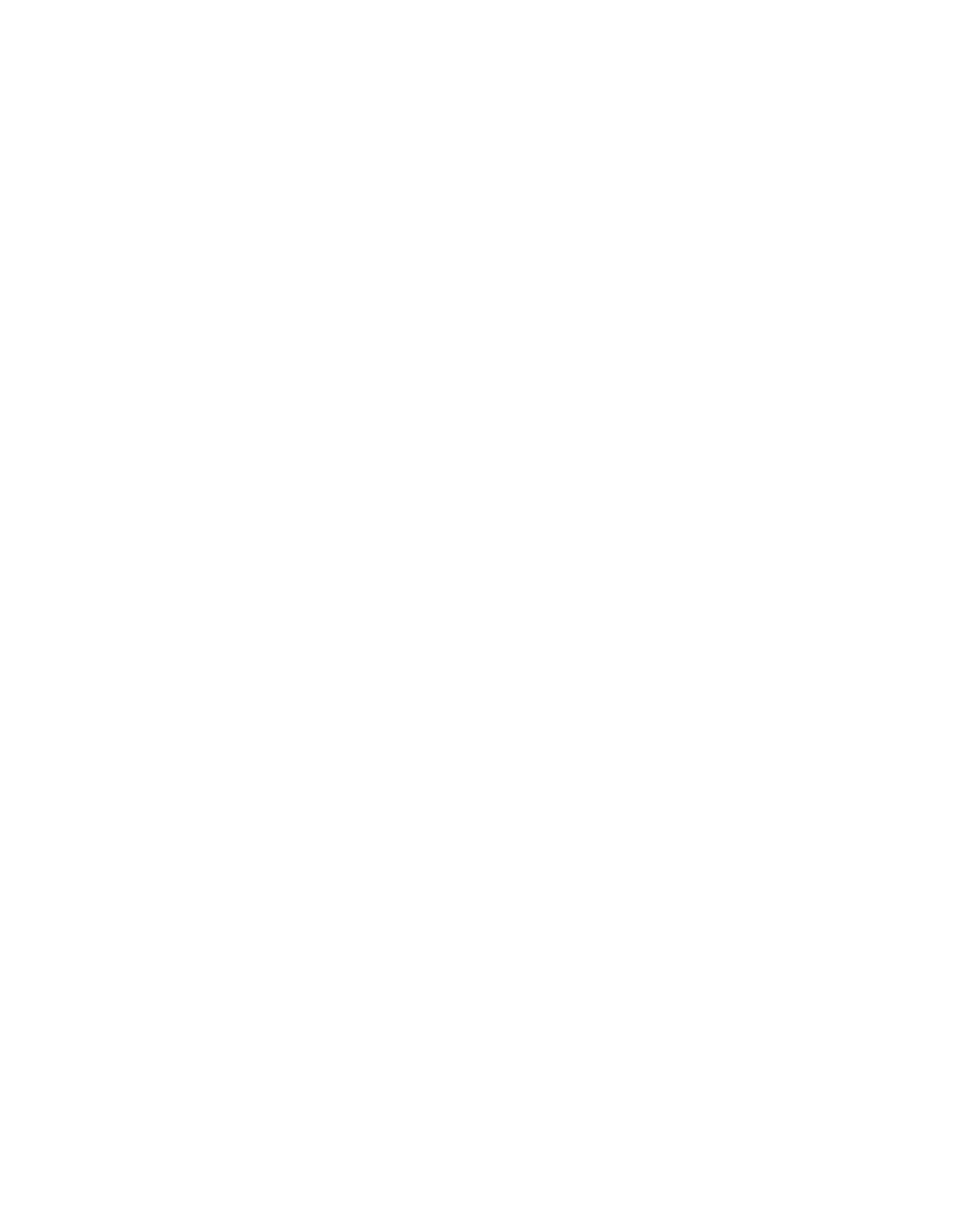Factor 1 was named *African American Community Focus* (AACF; 16 items, accounting for 20.9 % of the total variance, alpha= .94). The mean factor score for the AACF was 4.36 on a 6.0 scale, indicating strong endorsement by the sample. The items reflect the importance of the couples' African American community involvement, pride, and contributions that will ultimately lead to the elevation of the African American community. The highest loading item was *My partner and I should support Black Civic organizations aimed at the future elevation of the African American community*.

 Factor 2 was named *Family Advancement and Relationship Unity* (FARU; 9 items, accounting for 16.23 % of the variance, alpha= .89). The mean score for this factor was 5.67, indicating very strong endorsement by the sample. The items on this factor are related to the importance of the couples' commitment to the advancement of their family and the unity and equality of their relationship. The highest loading items were *My partner and I should share our ideas with one another* and *My partner should be a good caretaker of our family and provide our children with the best possible opportunities*.

 Factor 3 was named *Reliance on a Higher Power* (RHP; 3 items, accounting for 6.5 % of the variance, alpha= .91). The mean score for the RHP factor was 5.56, indicating very strong endorsement by the sample population. Items are reflective of the importance of the couple having reliance on and the presence of a higher power within their relationship. The highest loading item was *The "presence" of a higher power should be involved in my relationship/marriage*.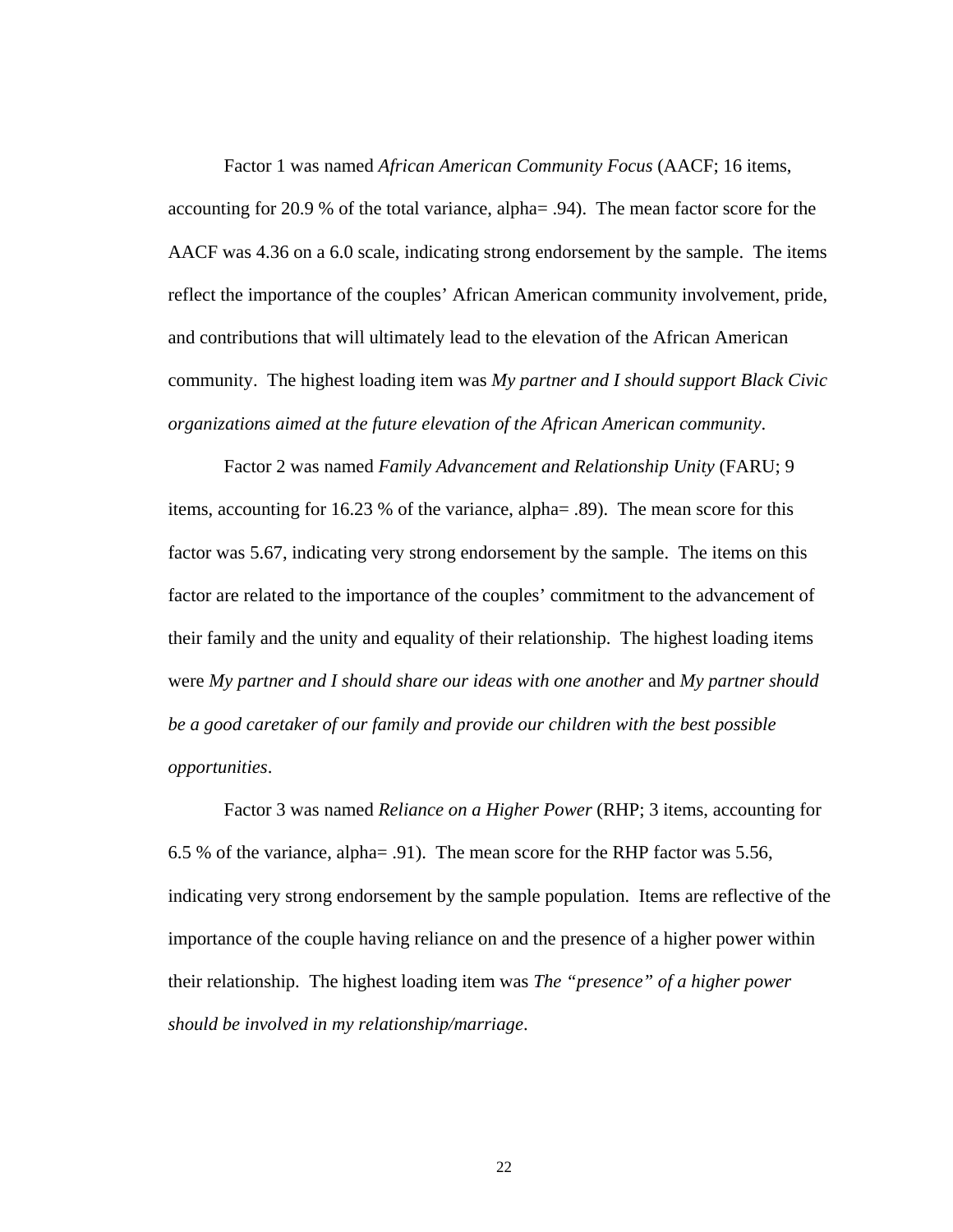#### *Intercorrelations Among Factors*

The inter-factor correlation coefficients among the three factors of the Whitlow-MARA ranged from .28 to .43. All correlations accounted for 18.5% or less of the shared variance. This suggests that the factors were measuring constructs that were somewhat related but that were also distinct and independent.

#### *Estimates of Construct Validity*

Correlation analyses were performed between the Whitlow-MARA and subsequent scales (AS  $\&$  KMS). Missing data on the AACF and FARU of the Whitlow-MARA, the AS, and the KMS were handled by using a mean imputation for one or two missing data points and deleting the case if it had 3 or more missing data points. On Factor 3 of the Whitlow-MARA, cases were deleted if there were any missing data points. On the BIDR, three missing data points were acceptable for mean imputation to be employed, not just two. Using these criteria, 3 cases from the Whitlow-MARA, 1 case from the AS, and 4 cases from the BIDR were eliminated from the analyses. The KMS was to be completed only by people currently involved in a romantic relationship and thus, there were 201 valid cases.

 Pearson product moment correlations between the KMS and the Whitlow-MARA revealed the following: Whitlow-MARA total score (*r*= .19, *p*< .01), the AACF (*r*= .14, *p*> .05), FARU (*r*= .19, *p*< .01), and RHP (*r*= .19, *p*< .01). Overall, the correlations suggest that the greater the endorsement of and adherence to Afrocentric values within a romantic relationship, the greater the level of marital/relationship satisfaction. Specifically, the total score, as well as the FARU and RHP contribute to an individual's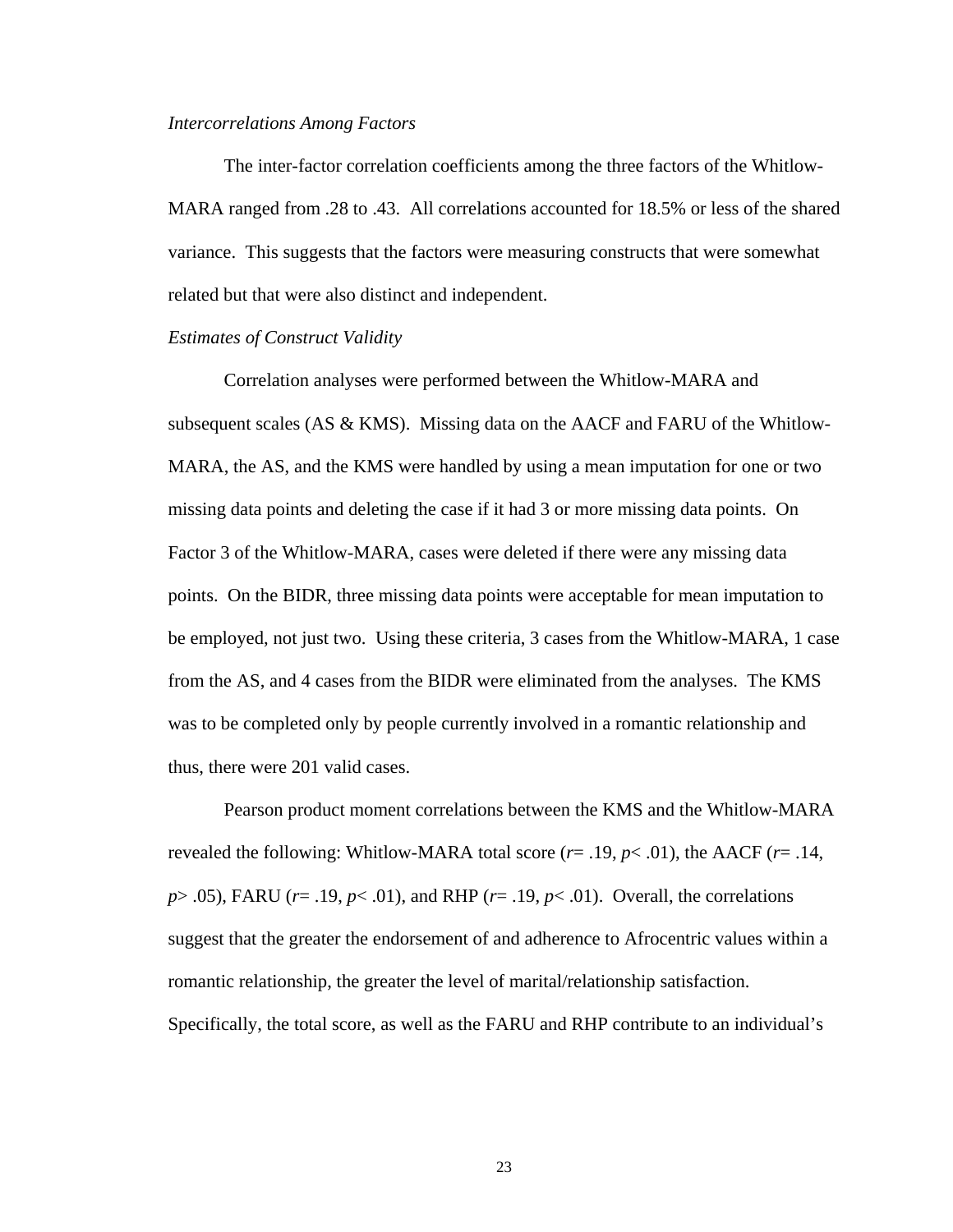marital/relationship satisfaction, but not the RHP factor. All of the correlations accounted for 3.4% to 3.6% of the variance on the KMS.

 Correlations between the AS and the Whitlow-MARA total score suggested statistically significant relationships:  $(r = .41, p < .001)$ , the AACF  $(r = .43, p < .001)$ , FARU  $(r= .18, p< .04)$ , and RHP  $(r= .23, p< .001)$ . Thus, the higher Afrocentric scores, the more they endorse valuing Afrocentric components within a romantic relationship. All of the correlations accounted for 1.5% to 18.5% of the shared variance.

#### *Estimates of Discriminate Validity*

Pearson correlations were conducted between the BIDR and the Whitlow-MARA total score and the three factor scores (AACF, FARU, RHP); the correlations ranged from .02 to .09, with all ps > .05. This suggests participants' responses were not highly corresponded with social desirability.

#### *Discussion*

The purpose of this study was to develop an Afrocentrically based relationship inventory that can be used to understand to what extend an individual deems African/African American values vital in the success of a romantic relationship. One reason that this study is so important and necessary is because Black people are estranged from who they are, where they have come from, and what they believe in. The MAAFA and slavery served as the most brutal form of cultural rape. Africans lost connections with their families, culture, values, beliefs, customs, and ultimately, their own identities and values. The process of becoming African American included having our histories ripped from us, our last names taken and replaced with the last names of those who enslaved us, our marriages and families not being recognized or valued, our men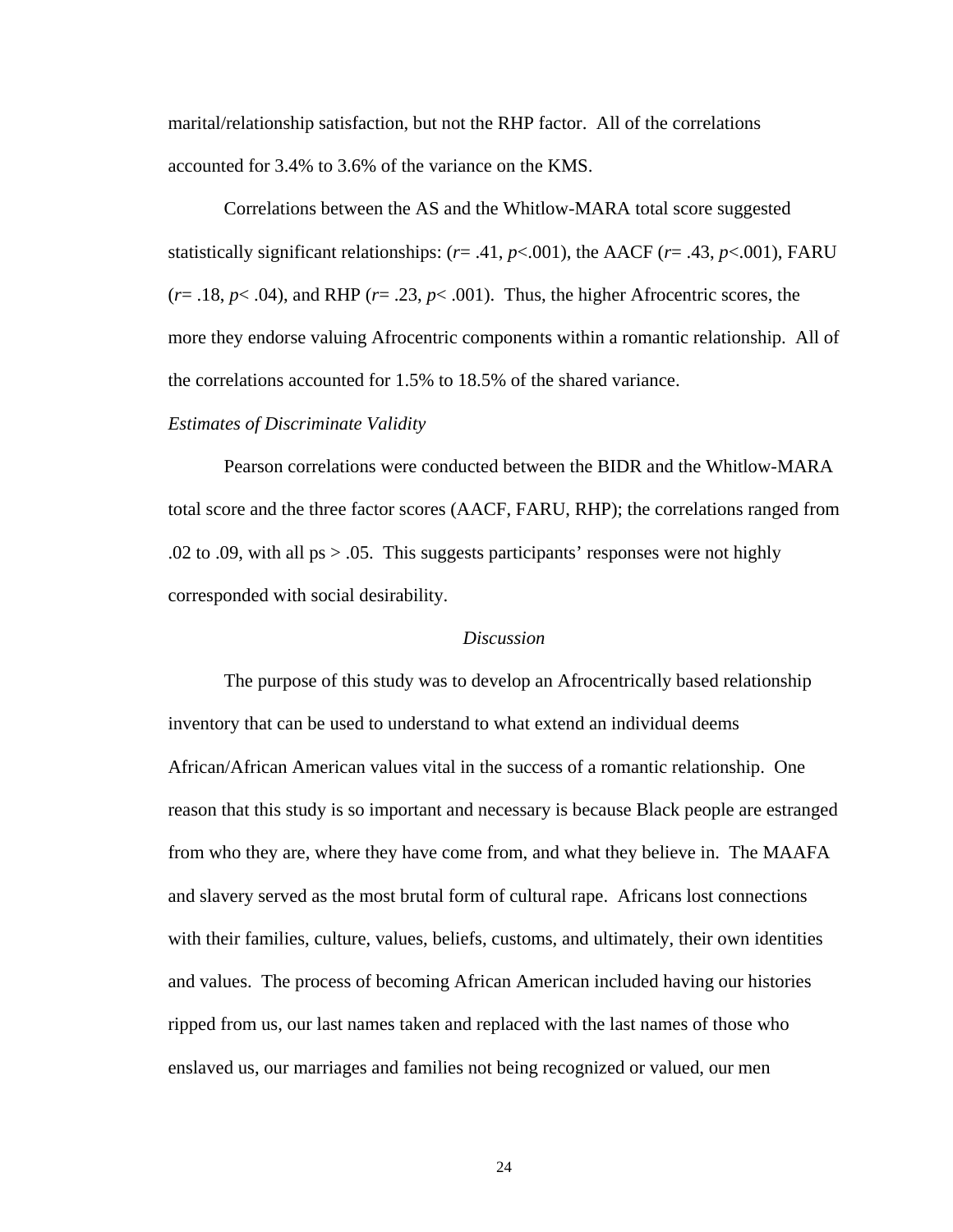becoming invisible and absent members of our families, etc. (Kambon, 1998; Boyd-Franklin & Franklin, 1999). It is my belief that the people that we truly are and the [Afrocentric] values that we truly hold dear dwell inside of us but have been overshadowed, beaten down, hidden out of sight, and in many cases forgotten. My study serves to awaken our awareness to those Afrocentric values, beliefs, customs, and traditions that still live within us, and to increase our understanding that we need to begin valuing and utilizing these values within our relationships in order to make them stronger and more fulfilling. By understand and valuing how both cultural values and other various factors, such as partner compatibility, racial identity, and communication patterns, impact African American relationship functioning, I believe that we will find greater levels of marital satisfaction among African American couples.

Sixty items were originally developed to depict four main areas of relationship functioning (Sacrifice, Inspiration, Visionary, and Victory), based on a Black, heterosexual relationship model developed by Asante (1981). All of the participants were either currently involved in a romantic relationship or had been involved in one in the past. Results of this study yielded a 28-item inventory consisting of three factors. African American Community Focus (AACF) is the largest factor consisting of 16 items. This factor measures the importance of the couples' African American community involvement, pride, and contributions that will ultimately lead to the elevation of the African American community. Participants in this study highly endorsed having an African American community focus as a necessary component to successful African American relationships (*M*= 4.36). This is an important finding because other previously developed inventories have not included this aspect of relationship functioning and its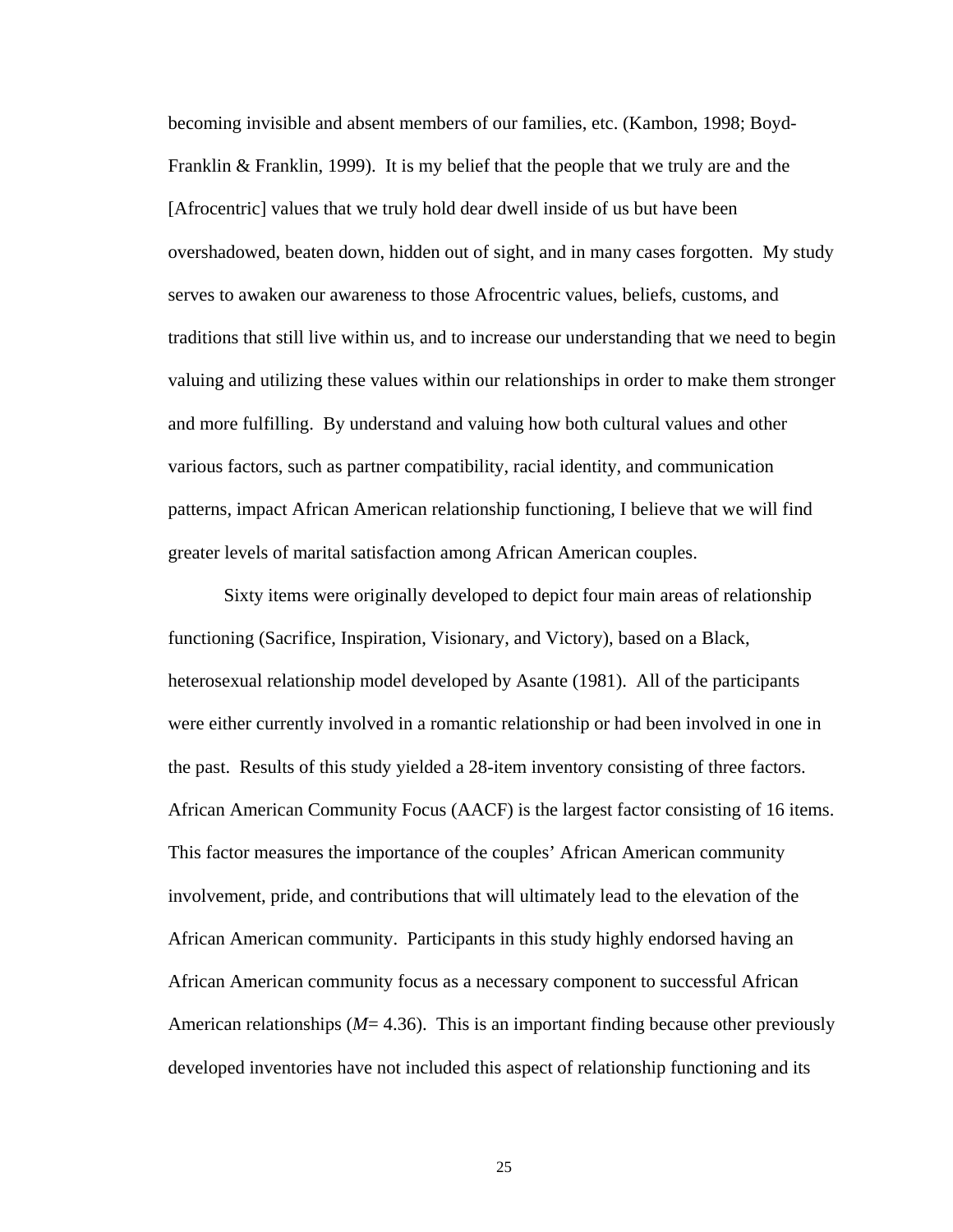importance to the enhancement of Black relationships. Instead, studies around African American relationship functioning frequently assert that the success or lack of success of the Black relationship relies on status variables (e.g. socioeconomic status, education level, occupational status), stressors related to racism (e.g. inequalities to educational and job attainment, daily struggles that must be endured as a result of being Black, pressures to overcome the inferior label, and pressure to "keep up with the Jones'), and a disproportionate sex ratio (Darity & Myers, 1995; Tucker & Mitchell-Kernan, 1995; Billingsley & Morrison-Rodriguez, 1998; McLloyd et al., 2000).

This finding suggests that African Americans continue to approach life from a collectivist perspective, meaning that they value interdependent relationships as opposed to self-serving behaviors and relationships (Kambon, 1998). Patterson (1998) maintained that strong ties within the Black community currently exist among blood and adopted kin and not among spouses or lovers. The results of this study suggest that the African American community involvement plays in the personal satisfaction of Black individuals. Thus, it makes sense that a portion of satisfaction and fulfillment within and African American relationship would include a community focus. As helping professionals, the results of this study suggest that it is important to consider and value the community components that may impact, either negatively or positively, the African American relationship.

The construct of AACF may also be related to 'harmony control', which has been related to African American relationship functioning. Harmony control is an approach to control that may be unique to African Americans because of the hostile and racist circumstances Blacks must endure and their strong communal and spiritual orientations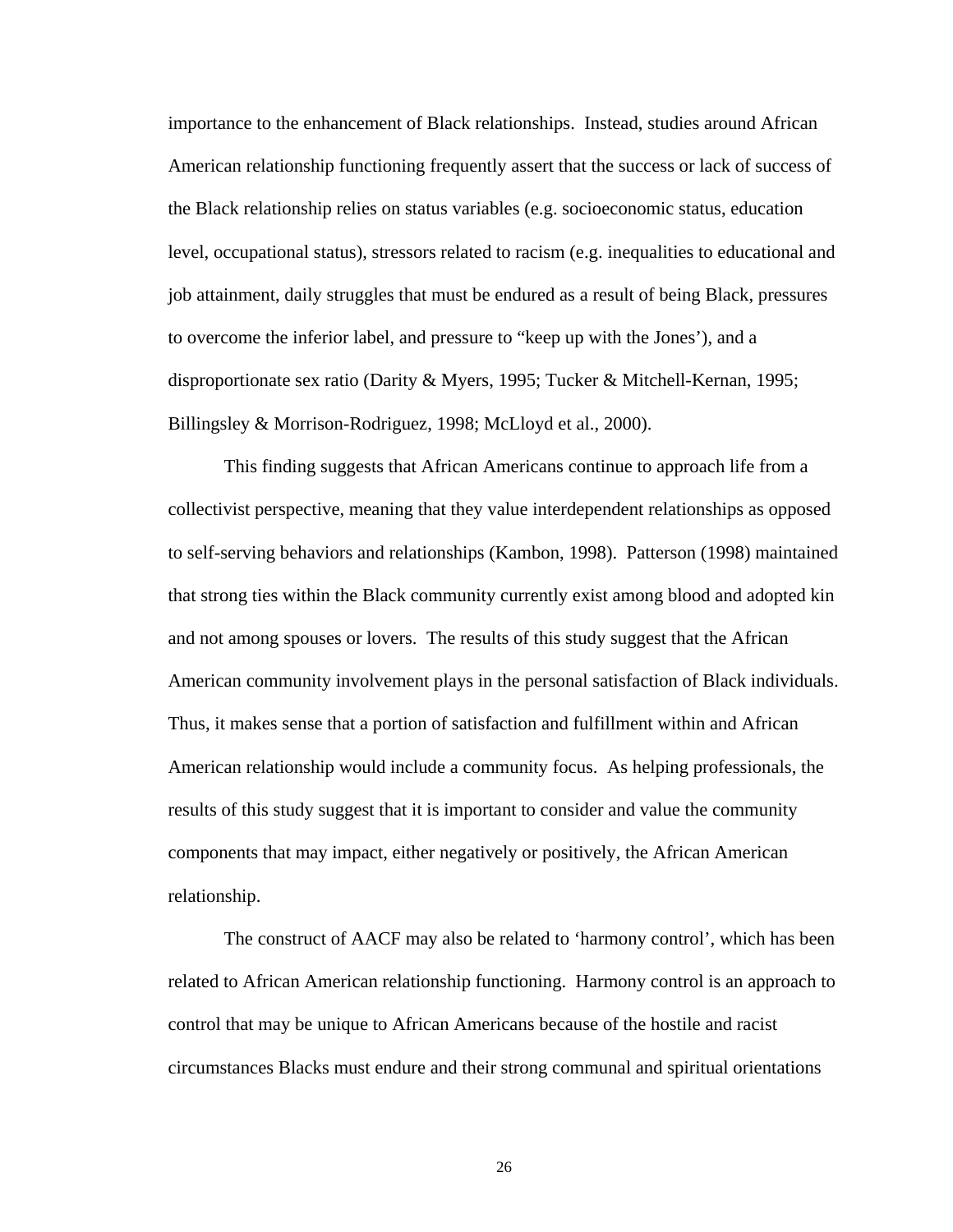(Constantine, et al., 2003). Specifically, people with high harmony control are willing to adjust to and accept unexpected situations, ever changing roles, relationships with others, and other chance events that may occur, without taking their frustration out on the environment. As it relates to romantic relationships, harmony control has the potential to strengthen alliances and connections with others and to give the individual a support network through which they can meet the needs of others and get some of their own needs met (Asante, 1996; Marling & Fiske, 1999). This construct may partially explain why the African American community focus is endorsed so highly in this research. Future research might examine relationships between harmony control and the AACF factor of the Whitlow-MARA, in particular.

Family Advancement and Relationship Unity (FARU) is the second factor and consists of 9 items. This factor measures the importance of the couples' commitment to the advancement of their family and the unity and equality of their relationship. Some of the items on this factor also reflect the importance of the couple's having equality within their relationship. This idea is a direct contradiction to historical relationship research that upholds Eurocentric values that are supported in American culture, which state that healthy, successful relationships are male-dominated and thus, not egalitarian (Townshend, 1987; Buss, 1989; Weiderman & Allgeier, 1992; Kendrick & Keefe, 1992; Singh, 1993; Stewart, Stinnett, & Rosenfeld, 2000). In addition, Christianity is the dominant religion in the U.S. and its historical documentation (The Bible) and some religious leaders asserts that males/husbands are to be the dominant figures in the household and to make the final decisions. Other religious leaders, however, do not hold this worldview. In African culture, however, relationships are approached from an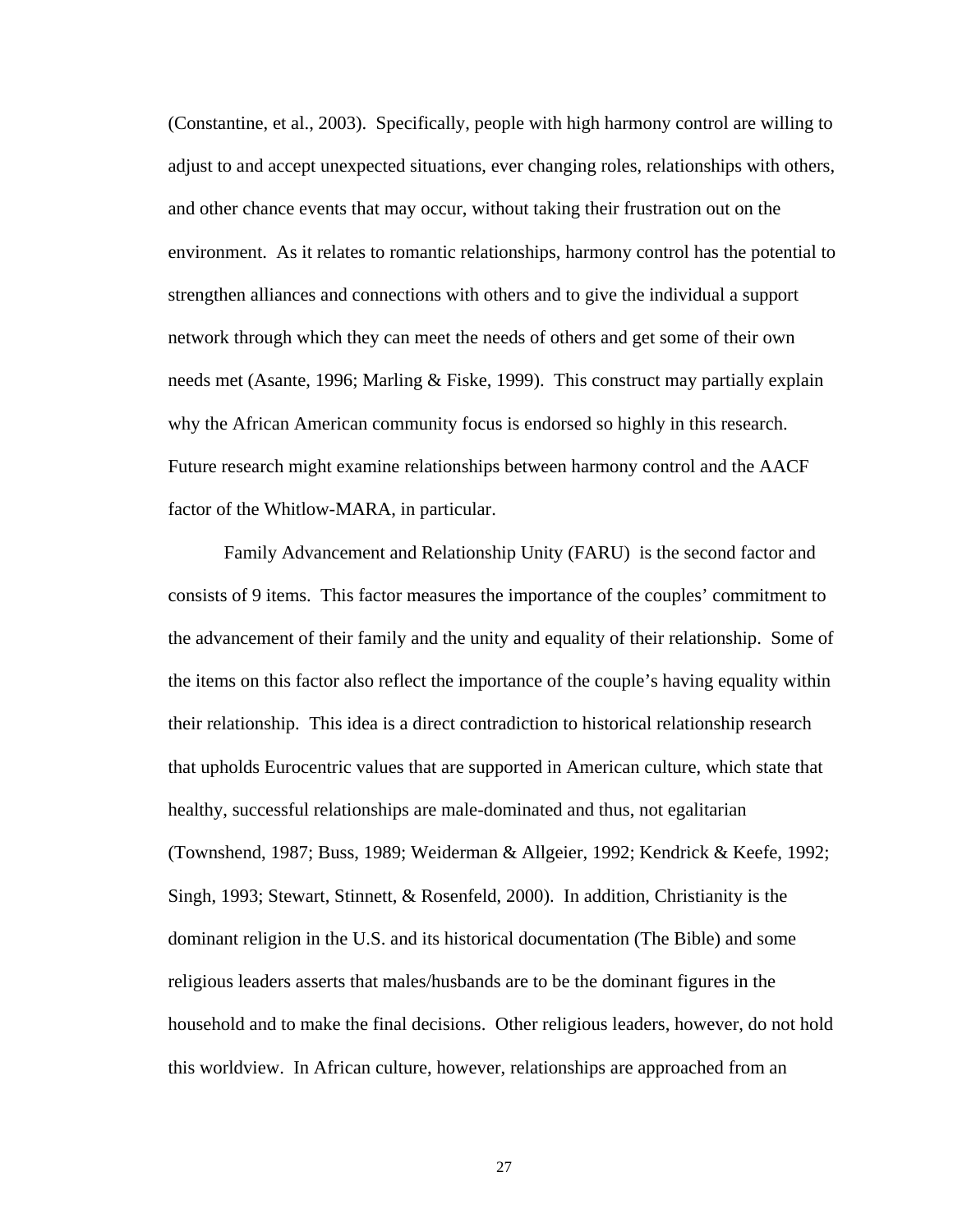equality and shared decision making approach (Kambon, 1998). These results suggest that this Afrocentric quality of equality is another important aspect of African American relationship functioning that has been overlooked and suggests is vital to successful Black relationships.

The third factor is Reliance on a Higher Power (RHP) and consists of three items. This factor measures the importance of the couple relying on a higher power and having the "presence" of a higher power within their relationship. Throughout the years, relationship research has recognized and valued the place that spirituality, and more specifically, religion holds within the healthy relationship. Many researchers, such as Bahr and Chadwick (1985), Hatch et al. (1986), Williams and Lawler, 1998), and Mackey and O'Brien (2005) have focused on the role of religion and religiosity in relationship and marital research, which is important; but few have focused on spirituality as an important component. Even when this approach has been taken, it is often unclear how spirituality is defined or measured (Mattis, 2000). Based on the results of this research, it seems that spirituality is an important construct that contributes to relationship/marital satisfaction when the two people involved in the relationship are "allowed" to define what spirituality means to them. It seems important, however, that the couple believe that the presence of a higher power dwells within their relationship and that there be some reliance on that higher power.

The Whitlow-MARA was correlated with a very global relationship satisfaction measure (Kansas Marital Satisfaction Scale; Schumm, W.R., et al., 1986); more specifically, the greater the endorsement of and adherence to Afrocentric values within a romantic relationship, the greater the level of satisfaction one experiences within their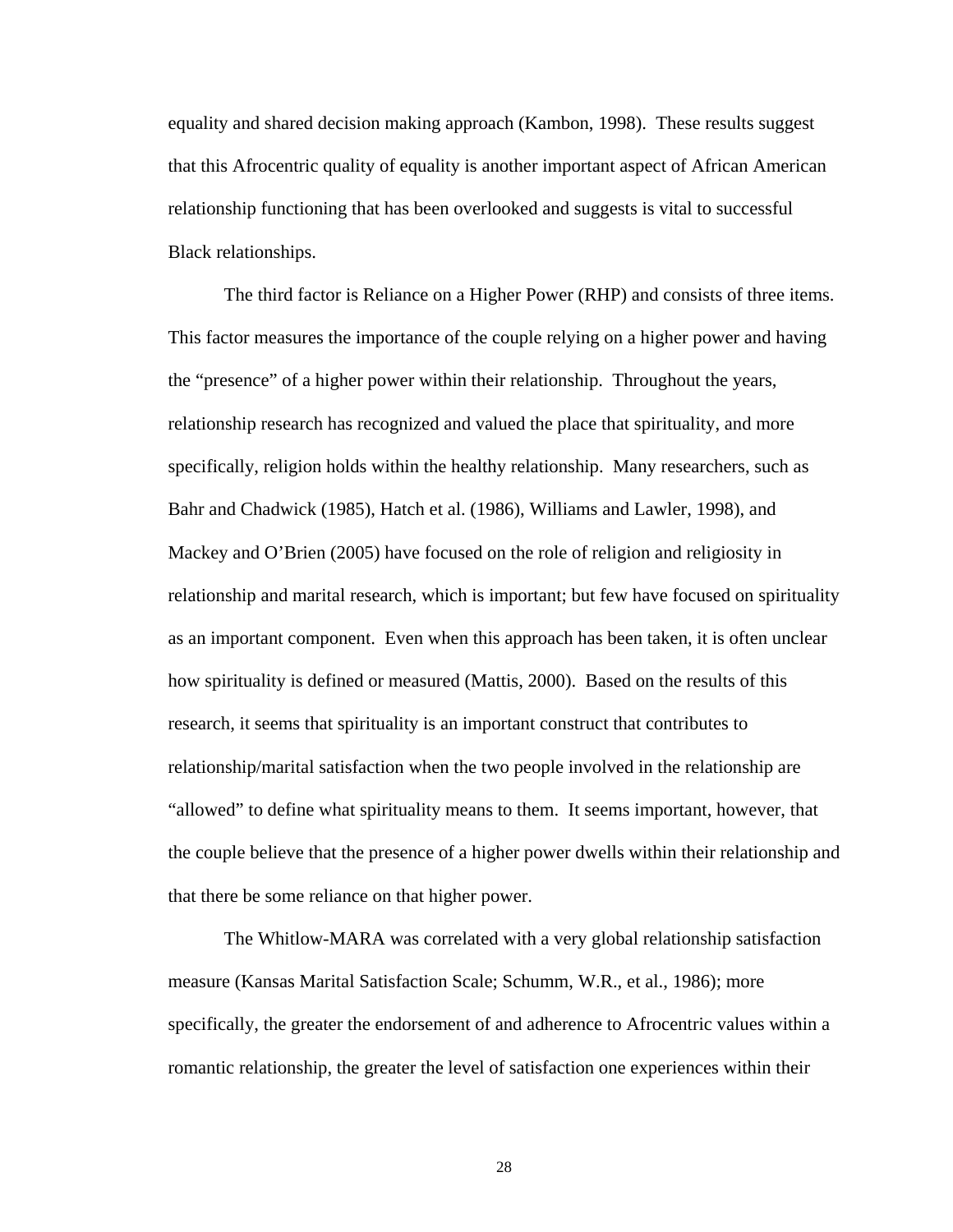relationship. These results seem to suggest that Black couples might benefit from instilling more Afrocentric values in their relationships. In the past century, it has been asserted that Blacks have had to assimilate (the adopting of customs and attitudes of the prevailing culture, the minority groups, for survival purposes, while still holding on to their own values) to the dominant culture (Keefe  $&$  Padilla, 1987). The adopting of European cultural norms had positive effects on the socioeconomic status and educational and professional opportunities afforded to Black people, but have seemingly had very damaging effects on the marital and familial structure within the Black community.

Some African Americans have begun to believe that we can attract a partner and sustain a marriage based solely on our economic earning (i.e. the size of our "spinners", the karat quality of our "grillz", etc.), our societal status (i.e. the successful doctor who has lost his/her connection with the African American community), our educational attainment (i.e. the Princeton graduate who does not take the time to show the younger members of their families how to achieve what they have), and our ability to be successful despite America's constant efforts to keep us down (i.e. the Black woman who really believes she "made it" without the help of anyone, not even a higher power). However, this study suggests that Afrocentric values such as commitment to the advancement of the African American community, devotion to family, equality with the relationship, and inclusion of a higher power within the relationship are perceived as important components of a successful Black relationship.

It was also found that the more Afrocentric an individual is, the more likely they are to endorse the importance of Afrocentric values within a relationship. This highlights the idea of acculturation. Gordon (1964) and Wallendorf and Reilly (1983) defined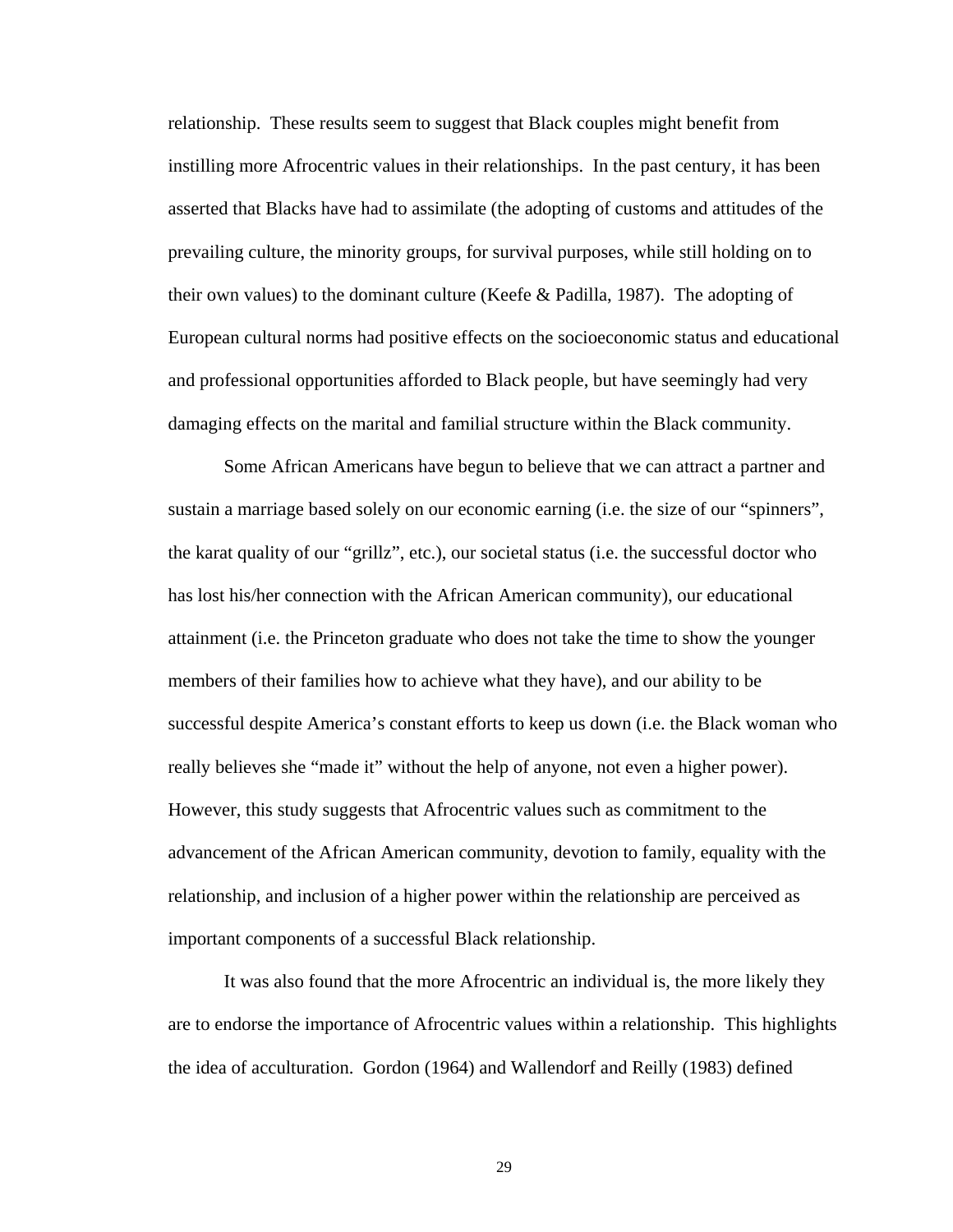accommodation as a person altering their internal structure in order to adopt external perceptions and ultimately replace the internal structure with the external. Thus, some people in the African American culture have replaced historical and cultural values with Eurocentric values, in order to survive in America. Billingsley and Morrison-Rodriguez (1998) summarized that current societal norms include valuing individualism and materialism, devaluing social responsibility and accountability, tolerating single-mother homes, and endorsing decreased intimacy through the increase in technological communication. We, as African psychologists, must remember that African Americans do live and function within this society and are impacted by its norms. African Americans truly do have dual value systems (Afrocentric and Eurocentric) that are battling with one another. For instance, Lawson and Thompson (1994) remark that although research shows that Blacks value marriage, maintaining the unity of the family, and being interdependent (Afrocentric component), they are marrying and remarrying at lower rates (Eurocentric component). In the relationship work that we do with African Americans, it is important to consider what values are indeed important to them and if the Afrocentric value system has been "replaced" by a Eurocentric one through the cultural accommodation process.

In terms of the implications of this study, the Whitlow-MARA would seem to have a great deal of potential as an assessment tool. For example, the Whitlow-MARA can be used with couples to determine if like-valued people are partnered together. Just as with the idea of Afrocentrism and ethnic identity being a function of personality and manifesting itself at different levels in different individuals (Phinney, 1992; Grills & Longshore, 1996), people can endorse the importance of Afrocentric values within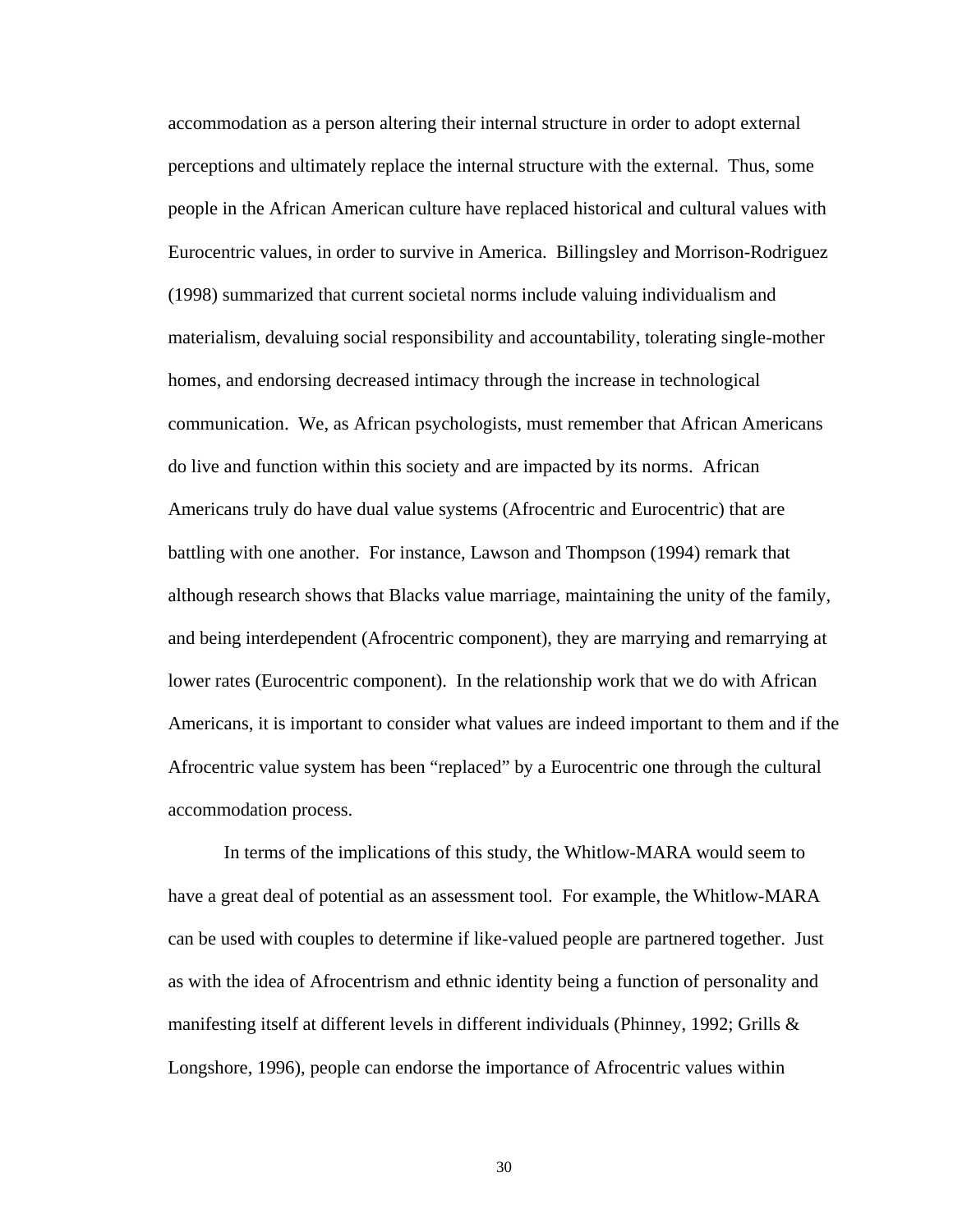relationships at different levels. Helping people to first understand the values that are important to them and then to display and seek out those values in other people is possible to increase the likelihood of a relationship sustaining and being successful. In a clinical setting, the Whitlow-MARA could be a useful tool in assisting with identification of presenting concerns and treatment planning.

The Whitlow-MARA could also be a useful tool in individual counseling. Specifically, this instrument can facilitate the self-exploration process of an individual. This inventory has the potential to stimulate the clients' thoughts around their own value system and get them to thinking about their values in ways that are divergent from what they have been taught to process and understand their value system in the past. In addition, it could be useful in helping them to identify characteristics about potential partners and romantic relationships that they value.

As with all studies, there were several limitations with this study. One limitation was the lack of research that has been conducted in this area and thus, the lack of theoretical foundation, knowledge, and guidance that accompany conducting a pioneering study, such as this one. Second, the sample population serves as a limitation in this study; additionally research is needed with other African American samples. Specifically, it may be difficult for this research to be generalized to certain populations, such as people without a high school education, people living in rural areas, and people residing on the west coast of the United States because these populations did not make up a significant percentage in this research. Third, additional research is needed to check the stability of the factor structure, as well as the stability of the scores, of the Whitlow-MARA. Fourth, the requirements around ethnic identity serve as another limitation of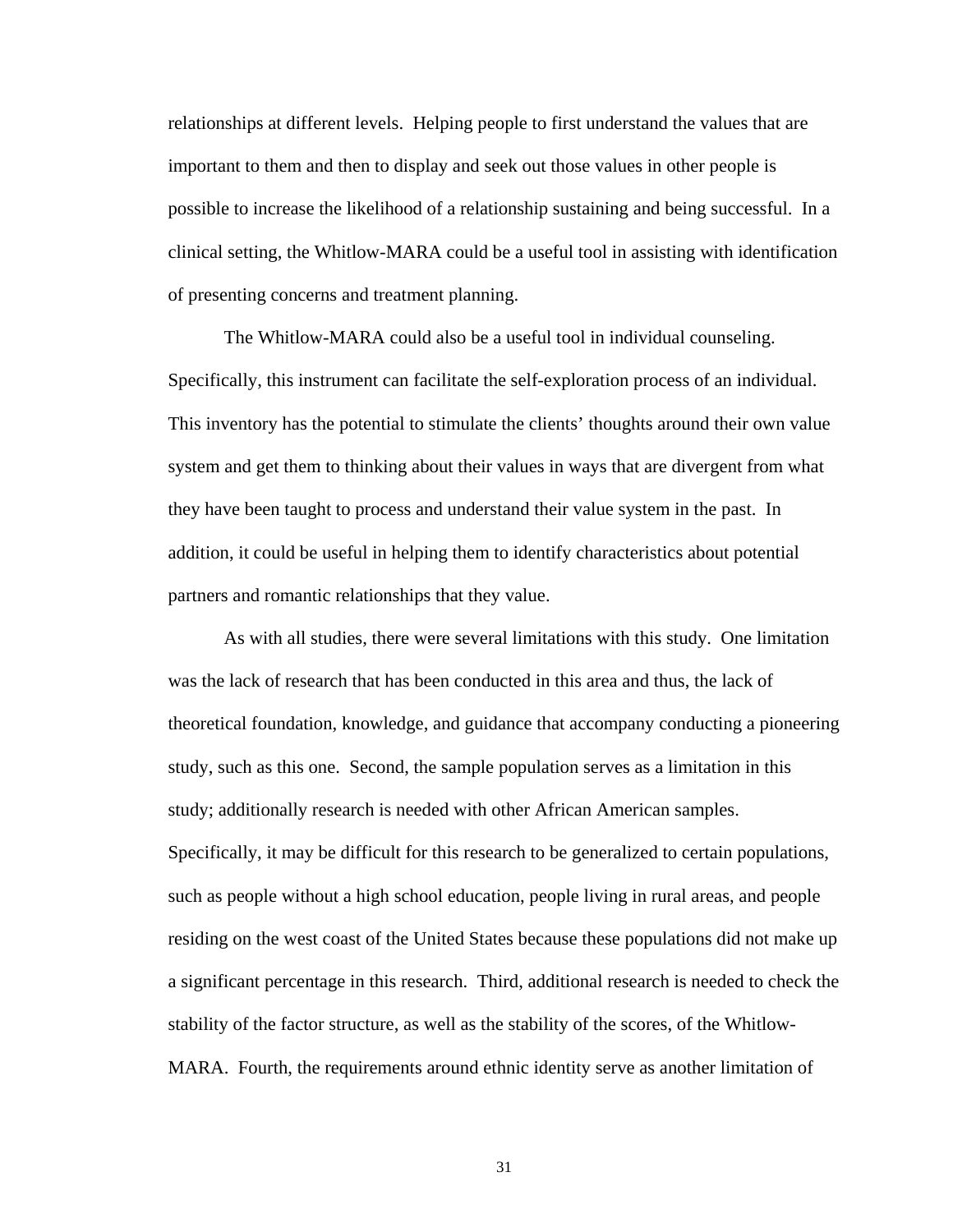this study. Specifically, people who self-identified as African American but were not born in the U.S. were excluded from this study. This population of people has very valuable experiences that could greatly inform an investigation such as this one. Additional research is needed to asses the generalizability to these populations. Finally, it is important to mention that, although the items on the Whitlow-MARA and the Africentrism scale were grammatically different items, they contained similar content. This overlap may have attributed to some portion of the correlation that was found between these scales.

In conclusion, this inventory has the potential to be very useful across many aspects of the helping profession. It is important that more research be done using this inventory in order to provide further estimates of validity, as well as provide further proof of its utility within Black relationships and within the Black community. This tool also has implications for the development of Black relationship theory. In researching further the constructs of African American Community Focus, Family Advancement and Relationship Unity, and Reliance on a Higher Power and examining their relationship with Black relationship functioning, additional data analysis may promote very useful and vital theory development. Moreover, further research around the applicability of the Whitlow-MARA to present day African American couples may serve as a helpful tool in conceptualizing the Black relationship experience and developing theory in this area. In addition, the inventory could be broadened to include functioning as an educational tool in helping African Americans, specifically those in the younger generation, to begin to examine and understand what values are important to them in a partner and a relationship.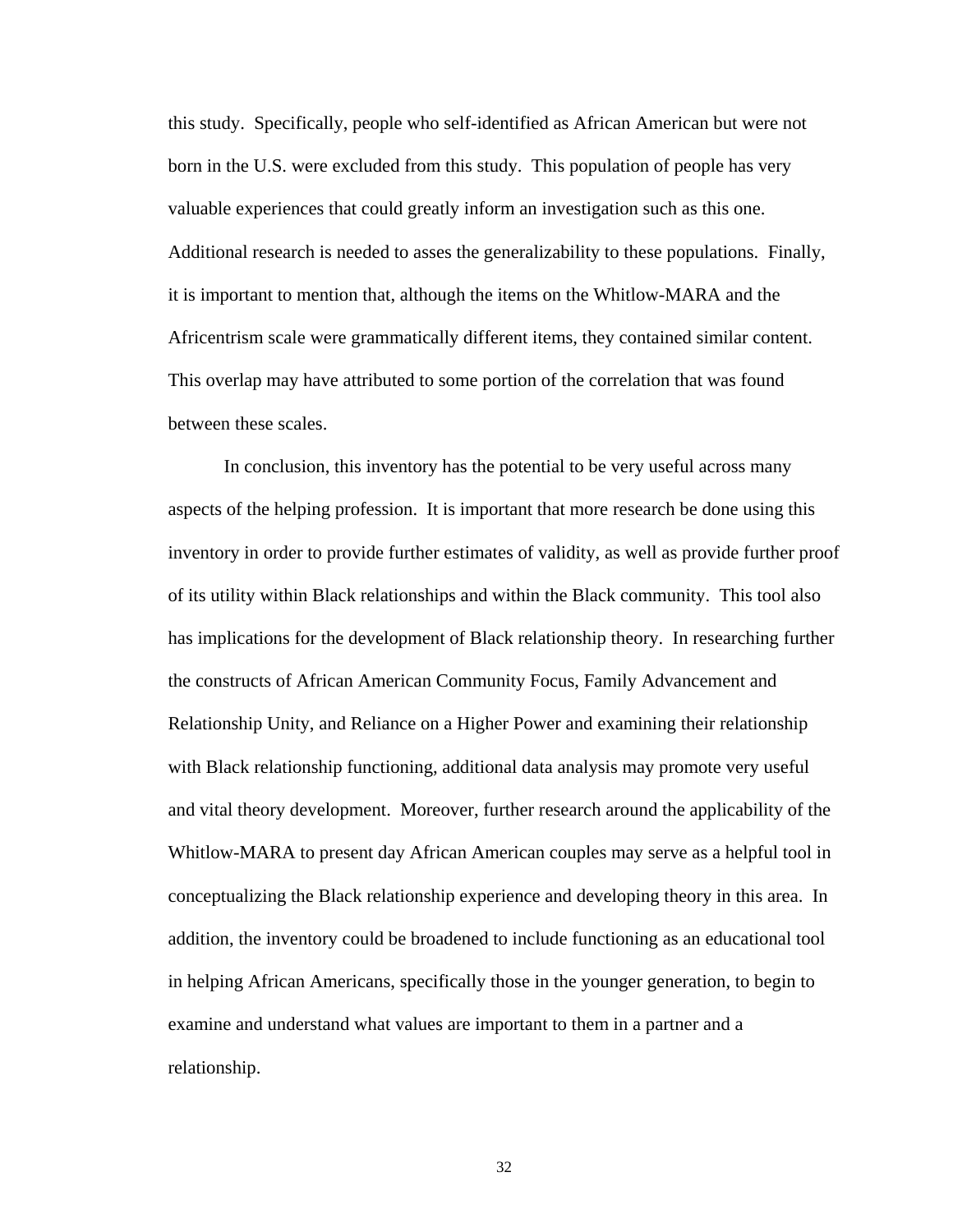### *References*

- Amato, P. & Keith, B. (1991). Parental divorce and adult well-being: A meta analysis. *Journal of Marriage and the Family, 53*, pp. 43-58.
- Asante, M.K. (1980). *Afrocentricity: A Theory of Social Change*. Buffalo, NY: Amulefi.
- Asante, M. (1981). Black male-female relationships: An Afrocentric context. In L. Gary (Ed.), *Black Men*. Beverly Hills, CA: Sage.
- Asante, M. K. (1987). *The Afrocentric Idea*. Philadelphia: Temple University Press.
- Asante, M. K. (1991). The Afrocentric idea in education. *Journal of Negro Education, 60,* 170-179.
- Asante, M. K. (1996). Identifying racist language: Linguistic acts and signs (pp. 87-98). In M. Hecht, *Communication prejudice*. Thousand Oaks, CA: Sage Publications.
- Asante, M. K. (1998). The American mode of transcendence (pp. 295-301). In G. Jennings, *Passages beyond the gate: A Jungian approach to understanding the nature of American psychology at the dawn of the new millennium*. Needham Heights, MA: Simon & Schuster Custom Publishing.
- Bahr, H. & Chadwick, B. (1988). Religion and family in Middletown, USA (pp. 51-65). In D. Thomas, *The religion and family connection: Social sciences perspectives*. Provo, UT: Brigham Young University Religious Studies Center.
- Barrett, A. (2003). Race differences in the mental health effects of divorce: a reexamination incorporating temporal dimensions of the dissolution process. *Journal of Family Issues, 24,* (8), 995-220.
- Bell, Y. R., Bouie, C. L., & Baldwin, J. A. (1990). Afrocentric cultural consciousness and African American male-female relationships. *Journal of Black Studies, 21,* 163-189.
- Bentler, P. M. (1998). *EQS: Structural Equations Program*. Encino, CA: Multivariate Software Inc.
- Billingsley, A., & Morrison-Rodriguez, B. (1998). The black family in the  $21<sup>st</sup>$  century and the church as an action system: A macro-perspective. *Journal of Human Behavior in the Social Environment 1*(2/3): 31-47. [New York: Hawthorn Press].

Boyd-Franklin, N. & Franklin, A.J. (1999). African American couples in therapy (pp.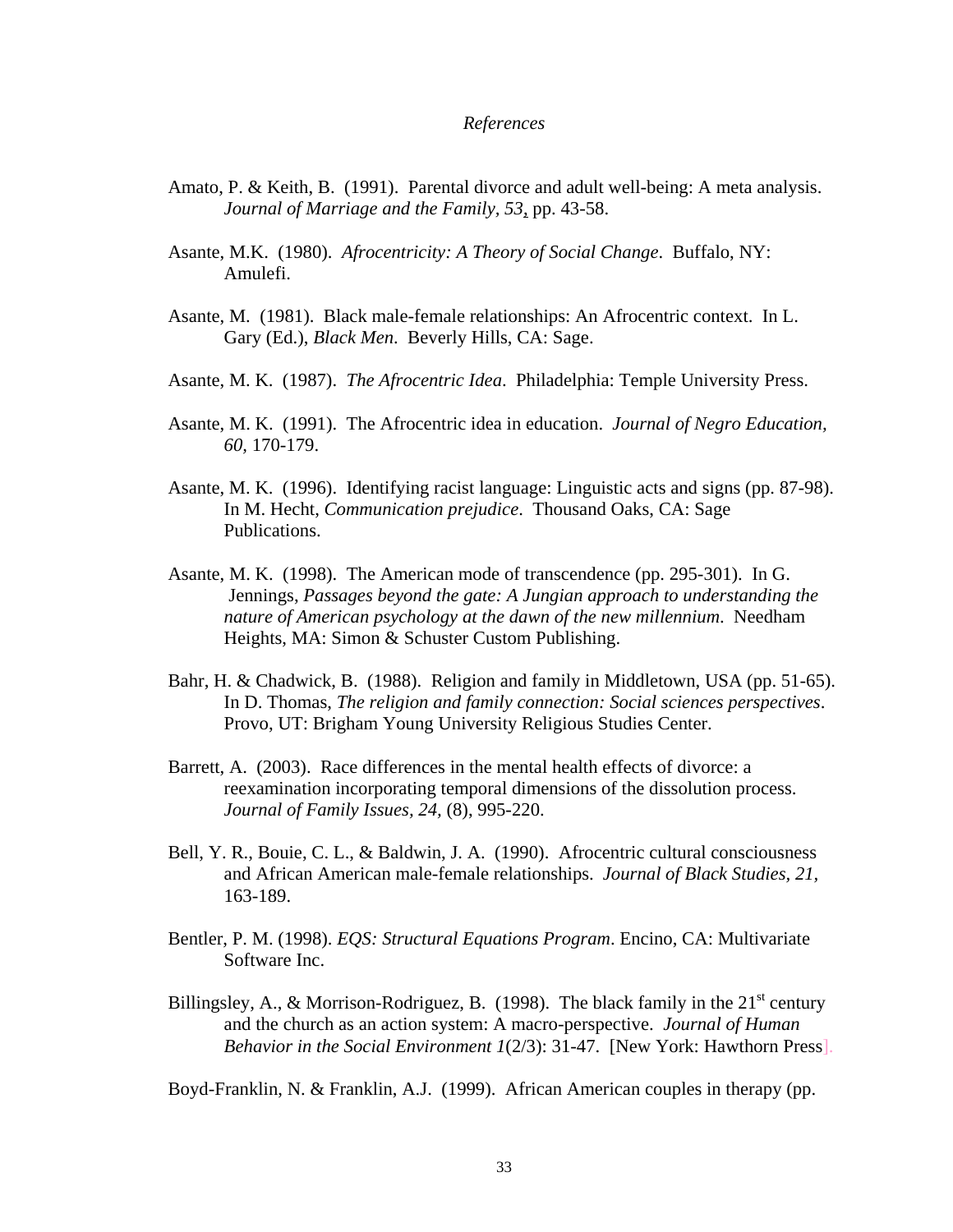268-281). In M. McGoldrick (Ed.), *Re-visioning family therapy: Race, culture and gender in clinical practice.* New York: Guilford Press.

- Bryan, L.R., Coleman, M., Ganong, L., & Bryan, S. (1986). Person perception: Family structure as a cue for stereotyping. *Journal of Marriage and the Family, 48*, 169-174.
- Buss, D. M. (1989). Sex differences in human mate preferences: Evolutionary hypothesis tested in 37 cultures. *Behavioral and Brain Sciences, 12,* 1-49.
- Comrey, A. (1988). Factor-analytic methods of scale development in personality and clinical psychology. *Journal of Consulting and Clinical Psychology, 56*, 754- 761.
- Constantine, M., Gainor, K., & Ahluwalia, M. (2003). Independent and interdependent self-construals, individualism, collectivism, and harmony control in African Americans. *Journal of Black Psychology, 29(1)*, 87-101.
- Darity, W., & Myers, S. (1995). Family structure and the marginalization of black men: Policy implications (pp. 263-308). In M. Tucker & C. Mitchell-Kernan (Eds.), *The decline of marriage among African Americans*. New York: Russell Sage.
- Dawis, R. (1987). Scale construction. *Journal of Counseling Psychology, 34*, 481-489.
- Floyd, F. & Widaman, K. (1995). Factor analysis in the development and refinement of clinical assessment instruments. *Psychological Assessment, 7*, 286-299.
- Fuse, T. (1980). To be or not to be. *Stress, 1,* (3), 18-25.
- Gordon, M. (1964). *Assimilation in American life: The role of race, religion, and national origins*. New York: Oxford University Press.
- Grills, C. & Longshore, D. (1996). Africentrism: Psychometric analyses of a self-report measure. *Journal of Black Psychology, 22(1),* 86-106.
- Hatch, R., James, D., & Schumm, W. (1986). Spiritual intimacy and marital satisfaction. *Journal of Applied Family and Child Studies, 35(4)*, 539-545.
- Hendrick, S.S. (1998). A generic measure of relationship satisfaction. *Journal of Marriage and the Family, 50,* 93-98.
- Hill, P. & Pargament, K. (2003). Advances in the conceptualization and measurement of religion and spirituality: Implications for physical and mental health research. *American Psychologist, 58(1),* 64-74.

Hudson, W.W. (1997). *The WALMYR Assessment Scales Scoring Manual.*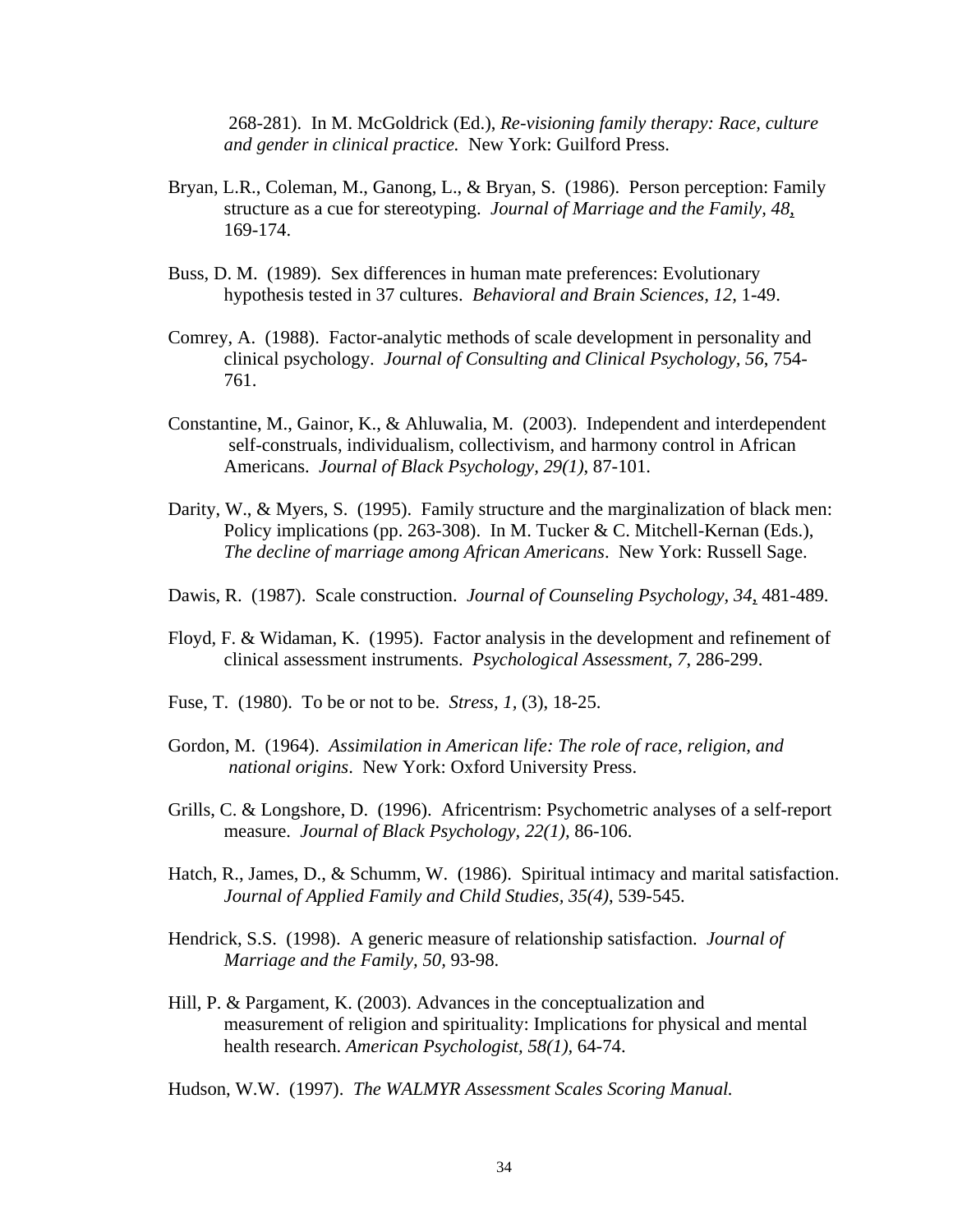Tallahassee, FL: WALMYR Publishing Company.

- Kambon, Kobi K. K. (1998). *African/Black Psychology in the American Context: An African Centered Approach.* Tallahassee, FL: Nubian Nation Publications.
- Keefe, S. & Padilla, A. (1987). *Chicano ethnicity*. Albuquerque, New Mexico: University of New Mexico Press.
- Kendrick, D. T., & Keefe, R. C. (1992). A preferences in mates reflect sex differences in reproductive strategies. *Behavioral and Brain Sciences, 15,* 1-29.
- Lawson, E. & Thompson, A. (1994). Historical and social correlates of African American divorce: Review of the literature and implications for research. *The Western Journal of Black Studies* 18(2), 91-103.
- Mackey, J. & O'Brien, A.  $(2005)$ . The significance of religion in lasting marriages. *Journal of Religion, Spirituality, and Aging, 18(1)*, 35-63.
- Mattis, J. (2000). African American women's definitions of spirituality and religiosity. *Journal of Black Psychology, 26 (1),* 101-122.
- McLloyd, V., Cauce, A., Tacheuchi, D., & Wilson, L. (2000). Marital processes and parental socialization in families of color: A decade review of research. *Journal of Marriage and the Family, 62,* 1-27.
- Morling, B. & Fiske, S. (1999). Defining and measuring harmony control. *Journal of Research in Personality, 33(4)*, 379-414.
- Patterson, O. (1998). *Rituals of blood: Consequences of slavery in two American centuries.* New York: Basic Books.
- Paulhus, D. (1984). Two-component models of socially desirable responding. *Journal of Personality and Social Psychology, 46,* 598-609.
- Paulhus, D. (1991). Balanced inventory of desirable responding. In J.P. Robinson, P.R. Shaver, & L.S. Wrightsman (Eds.), *Measures of Personality and Social Psychological Attitudes,* pp. 37-41. San Diego, CA: Academic Press.
- Pinderhughes, E. B. (1999). Black genealogy revisited: Restorying an African American family (pp. 179-199). In M. McGoldrick (Ed.), *Race, culture and gender in clinical practice*. New York: Guilford Press.
- Santrock, J.W. (1975). Father absence, perceived maternal behavior, and moral development in boys. *Child Development, 46,* 753-757.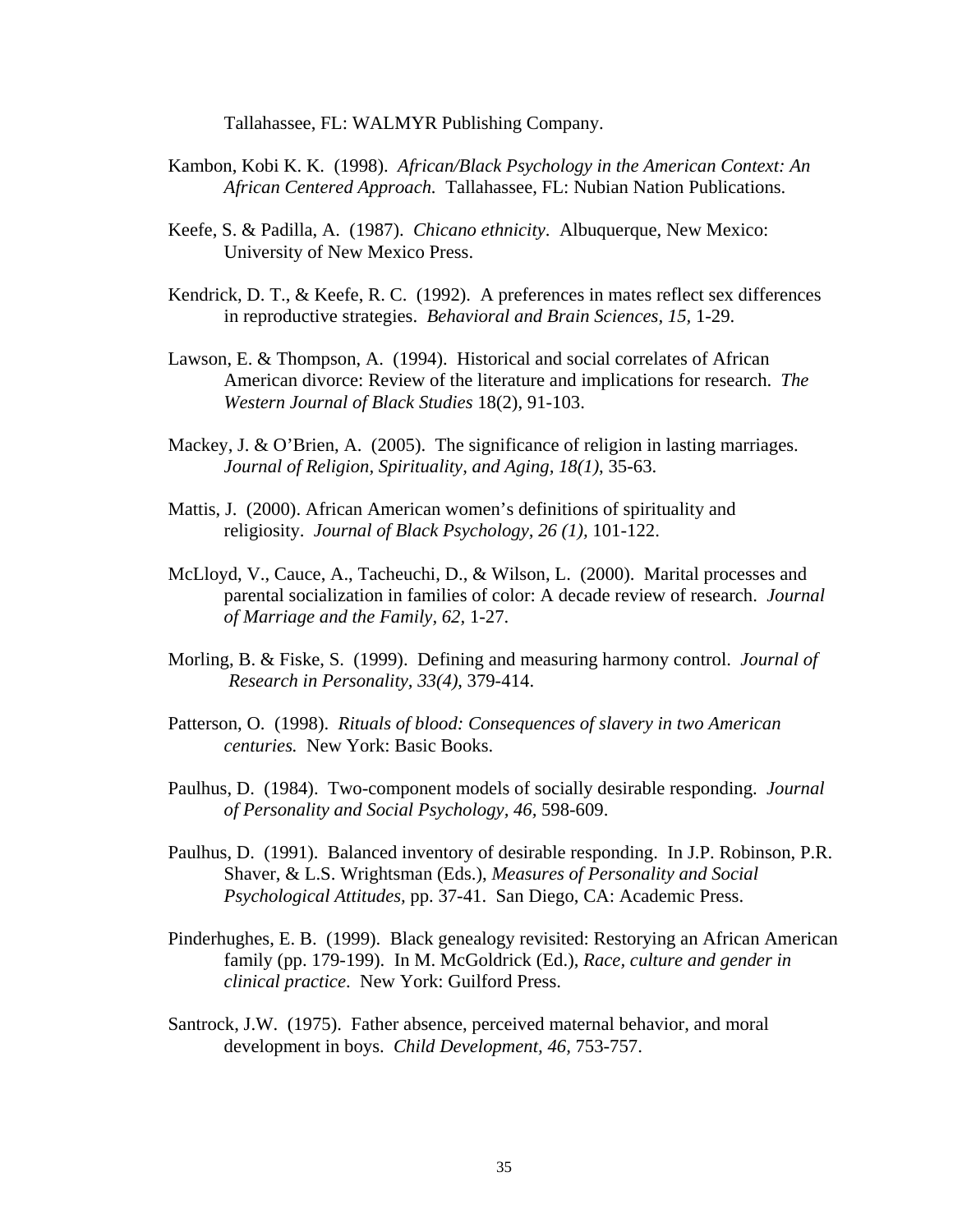- Schumm, W., Paff-Bergen, L., & Hatch, R. (1986). Concurrent and discriminant validity of the Kansas Marital Satisfaction Scale. *Journal of Marriage and the Family, 48(2)*, 381-387.
- Singh, D. (1993). Adaptive significance of female physical attractiveness: Role of waist to hip ratio. *Journal of Personality and Social Psychology, 65,* 293-307.
- Singhe, J. & Tepperman, L. (1994). Suicide and happiness: Seven tests of the connection. *Social Indicators Research, 32*, 199-233.
- Smith, J.C., Mercy, J.A., & Conn, J.M. (1988). Marital status and the risk of suicide. *American Journal of Public Health, 78,* 78-80.
- Spanier, G.B. (1976). Measuring dyadic adjustment: New scales for assessing the quality of marriage and similar dyads. *Journal of Marriage and the Family, 38,*  15-28.
- Stack, S. (1980). The effect of marital dissolution on suicide. *Journal of Marriage and the Family, 42,* (1), 83-92.
- Stack, S. (1989). The impact of divorce on suicide in Norway, 1951-1980. *Journal of Marriage and the Family, 51,* (1), 229-238.
- Stewart, Stephanie, Stinnett, Heather, & Rosenfeld, Lawrence B. (2000). Sex differences in desired characteristics of short-term and long-term relationship partners. *Journal of Social and Personal Relationships, 17 (6)*, 843-853.
- Townshend, J. M. (1987). Sex differences in sexuality among medical students: Effects of increasing socioeconomic status. *Archives of Sexual Behavior, 16,* 427-446.
- Tucker, M. & Mitchell-Kernan. (1995). Trends in African American family formation: A theoretical overview (pp. 8-26). In M. Tucker & C. Mitchell-Kernan (Eds.), *The decline of marriage among African Americans*. New York: Russell Sage.
- U.S. Census Bureau. (2000). American Families.
- Wallendorf, M. & Reilly, M. (1983). Ethnic migration, assimilation, and consumption. *Journal of Consumer Research, 10*, 292-302.
- Weiderman, M. W., & Allgeier, E. R. (1992). Gender differences in mate selection criteria: Sociobiological or socioeconomic explanation? *Ethology and Sociobiology, 13,* 115-124.
- Williams, L. & Lawler, M. (1998). Interchurch couples: The issue of acceptance. *Pastoral Psychology, 47(1)*, 33-47.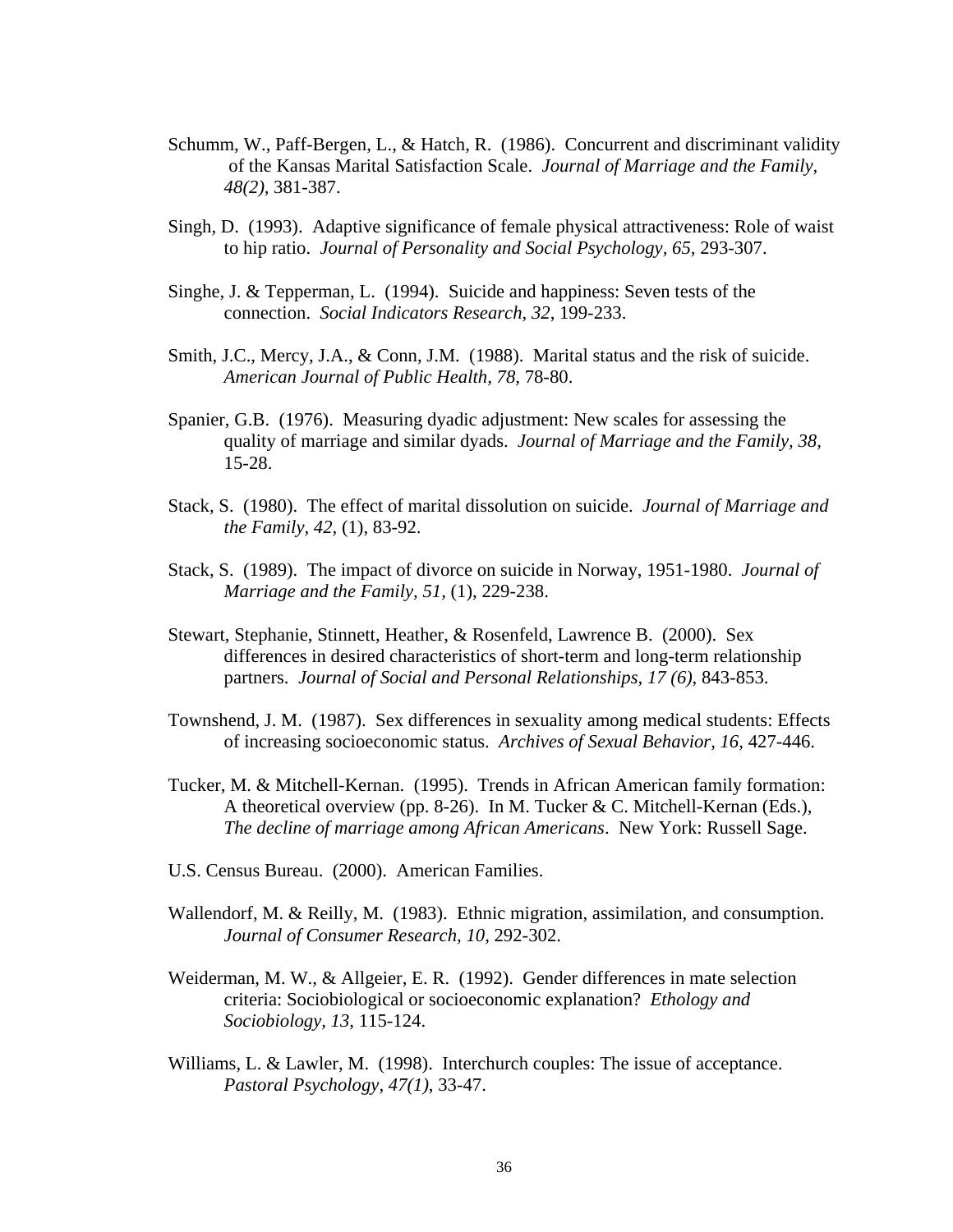## *Appendix A*

## **Measure of Relationship Attitudes**

**Directions:** The purpose of this inventory is to understand people's opinions about the qualities that they want in a romantic partner and in a relationship. There are no right or wrong answers; these items focus on people's preferences and opinions relating to romantic partners and relationships.

You do not have to currently be in or ever have been in a relationship to respond to these statements. If you are currently in a relationship, think about the positive qualities of your partner and relationship, as well as those qualities that you would ideally want in your partner and relationship. If you are not currently in a relationship or have never been in a relationship, think about those qualities that you would ideally want in a partner and relationship.

Please respond to the following statements in terms of **how important each item is to you in a romantic relationship.** Use the following scale:

|                    | Absolutely Unimportant | Slightly              | Slightly | Important | Extremely |
|--------------------|------------------------|-----------------------|----------|-----------|-----------|
| <b>Unimportant</b> |                        | Unimportant Important |          |           | Important |

Thank you so much for your participation!

- 1. My partner should "give back" to the African American community in some way. 1 2 3 4 5 6
- 2. My partner should be able to satisfy me, physically and sexually. 1 2 3 4 5 6
- 3. My partner should participate in racial movements. 1 2 3 4 5 6
- 4. My partner and I should educate our children about the past and present accomplishments of African Americans.
	- 1 2 3 4 5 6
- 5. My partner should allow me to support him/her.
	- 1 2 3 4 5 6
- 6. My partner should contribute money towards the building up of Black institutions. 1 2 3 4 5 6
- 7. My partner and I should take the time to celebrate our personal and professional accomplishments.
	- 1 2 3 4 5 6
- 8. My partner and I should participate in the Black history month celebrations. 1 2 3 4 5 6
- 9. My partner should include me in his/her decision making process. 1 2 3 4 5 6

10. My partner should understand the importance of us being active in the advancement and future planning of the African American community.

1 2 3 4 5 6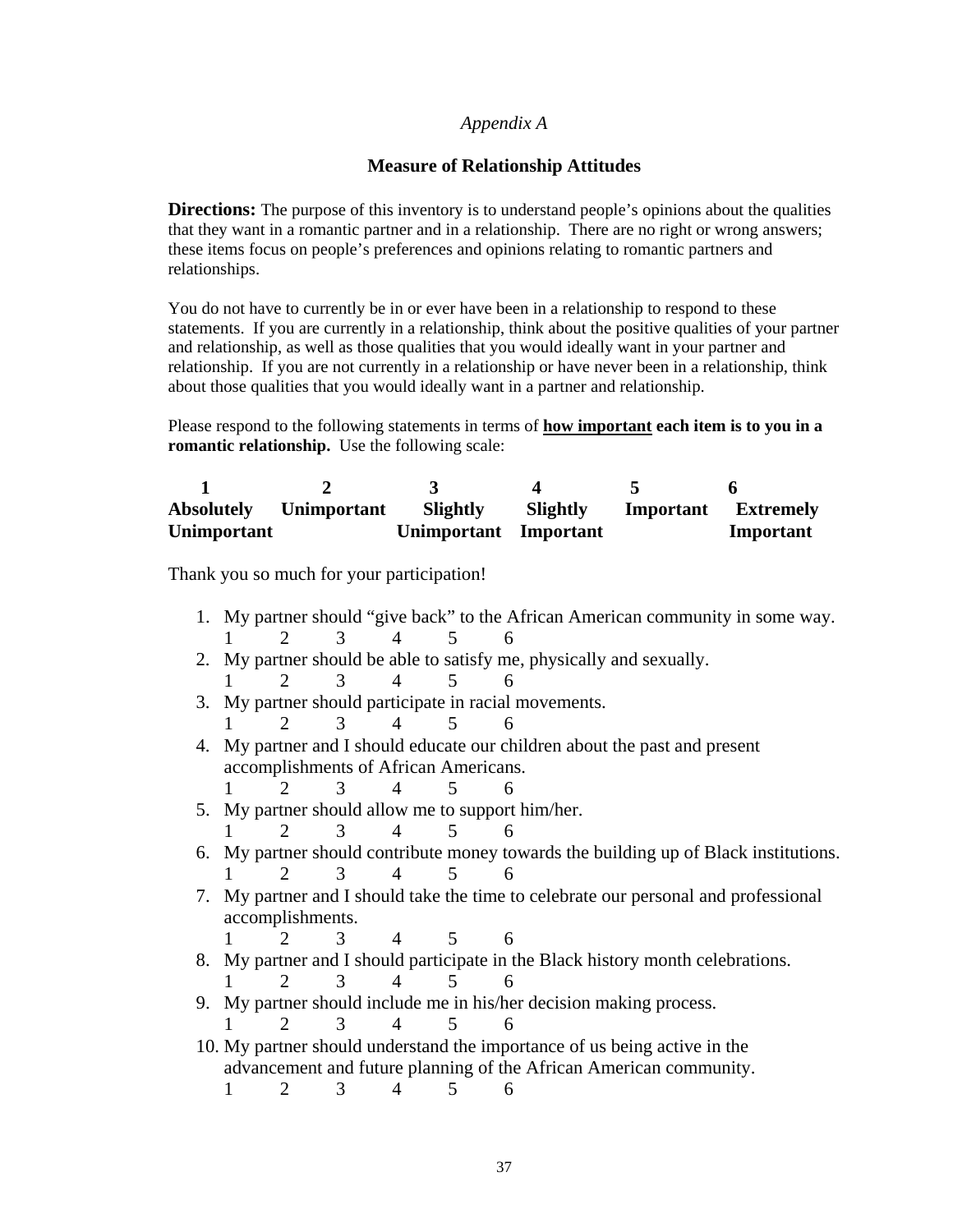| $\mathbf{1}$      | $\overline{2}$                                         | 3                                | 4                                                                                                                                                                 | 5         | 6                |
|-------------------|--------------------------------------------------------|----------------------------------|-------------------------------------------------------------------------------------------------------------------------------------------------------------------|-----------|------------------|
| <b>Absolutely</b> | Unimportant                                            | Slightly                         | Slightly                                                                                                                                                          | Important | <b>Extremely</b> |
| Unimportant       |                                                        |                                  | Unimportant Important                                                                                                                                             |           | Important        |
|                   |                                                        |                                  |                                                                                                                                                                   |           |                  |
|                   |                                                        |                                  | 11. My partner and I should give recognition to our personal and professional                                                                                     |           |                  |
|                   | accomplishments.                                       |                                  |                                                                                                                                                                   |           |                  |
| 1                 | $\overline{2}$<br>3                                    | $\overline{4}$<br>5              | 6                                                                                                                                                                 |           |                  |
|                   |                                                        |                                  | 12. My partner and I should celebrate the past accomplishments of African American                                                                                |           |                  |
|                   |                                                        |                                  | people (e.g. Harriet Tubman, Dr. Martin Luther King, Jr.).                                                                                                        |           |                  |
|                   | 3<br>2                                                 | $\overline{4}$<br>$\mathfrak{S}$ | 6                                                                                                                                                                 |           |                  |
|                   |                                                        |                                  | 13. My partner should view me as his/her equal in every aspect of life.                                                                                           |           |                  |
| 1                 | $\overline{2}$<br>3                                    | $\overline{4}$<br>5              | 6                                                                                                                                                                 |           |                  |
|                   |                                                        |                                  | 14. My partner and I should support Black churches aimed at the future elevation of                                                                               |           |                  |
|                   | the African American community.                        |                                  |                                                                                                                                                                   |           |                  |
|                   | 3<br>2                                                 | $\overline{4}$<br>5              | 6                                                                                                                                                                 |           |                  |
|                   |                                                        |                                  | 15. My partner should help my family when they need it.                                                                                                           |           |                  |
|                   | 3<br>2                                                 | $\overline{4}$<br>5              | 6                                                                                                                                                                 |           |                  |
|                   |                                                        |                                  | 16. My partner should get support and advice from the African American community                                                                                  |           |                  |
|                   | when s/he needs to.                                    |                                  |                                                                                                                                                                   |           |                  |
| 1                 | $\overline{2}$<br>3                                    | $\overline{4}$<br>5              | 6                                                                                                                                                                 |           |                  |
|                   |                                                        |                                  | 17. My partner and I should instill a sense of responsibility to a higher power in our                                                                            |           |                  |
| children.         |                                                        |                                  |                                                                                                                                                                   |           |                  |
| 1                 | $\overline{2}$<br>3                                    | $\overline{4}$<br>5              | 6                                                                                                                                                                 |           |                  |
|                   |                                                        |                                  | 18. My partner should respect, embrace, and accept the differences among African                                                                                  |           |                  |
|                   | American individuals.                                  |                                  |                                                                                                                                                                   |           |                  |
| 1                 | 2<br>3                                                 | 5<br>$\overline{4}$              | 6                                                                                                                                                                 |           |                  |
|                   |                                                        |                                  | 19. My partner and I should publicly give recognition to our personal and                                                                                         |           |                  |
|                   |                                                        |                                  | professional accomplishments, in order for them to serve as inspiration to the                                                                                    |           |                  |
|                   |                                                        |                                  | African American community and younger generations.                                                                                                               |           |                  |
|                   | 2<br>3                                                 | $\overline{4}$<br>5              | 6                                                                                                                                                                 |           |                  |
|                   |                                                        |                                  | 20. My partner and I should participate in public celebrations of the accomplishments                                                                             |           |                  |
|                   |                                                        |                                  | of African Americans (e.g. graduations, promotion parties).                                                                                                       |           |                  |
|                   | 2                                                      | 3 4 5 6                          |                                                                                                                                                                   |           |                  |
|                   |                                                        |                                  | 21. My partner and I should share our ideas with one another.                                                                                                     |           |                  |
|                   | 3                                                      | $\overline{4}$<br>5              | 6                                                                                                                                                                 |           |                  |
|                   |                                                        |                                  | 22. My partner and I should support Black Civic organizations aimed at the future                                                                                 |           |                  |
|                   | elevation of the African American community.<br>3<br>2 | 5<br>$\overline{4}$              |                                                                                                                                                                   |           |                  |
| 1                 |                                                        |                                  | 6                                                                                                                                                                 |           |                  |
|                   |                                                        |                                  | 23. My partner and I should organize celebrations for those people in the African<br>American community, whose accomplishments we are proud of (e.g. graduations) |           |                  |
|                   |                                                        |                                  |                                                                                                                                                                   |           |                  |
| party).           |                                                        |                                  |                                                                                                                                                                   |           |                  |

1 2 3 4 5 6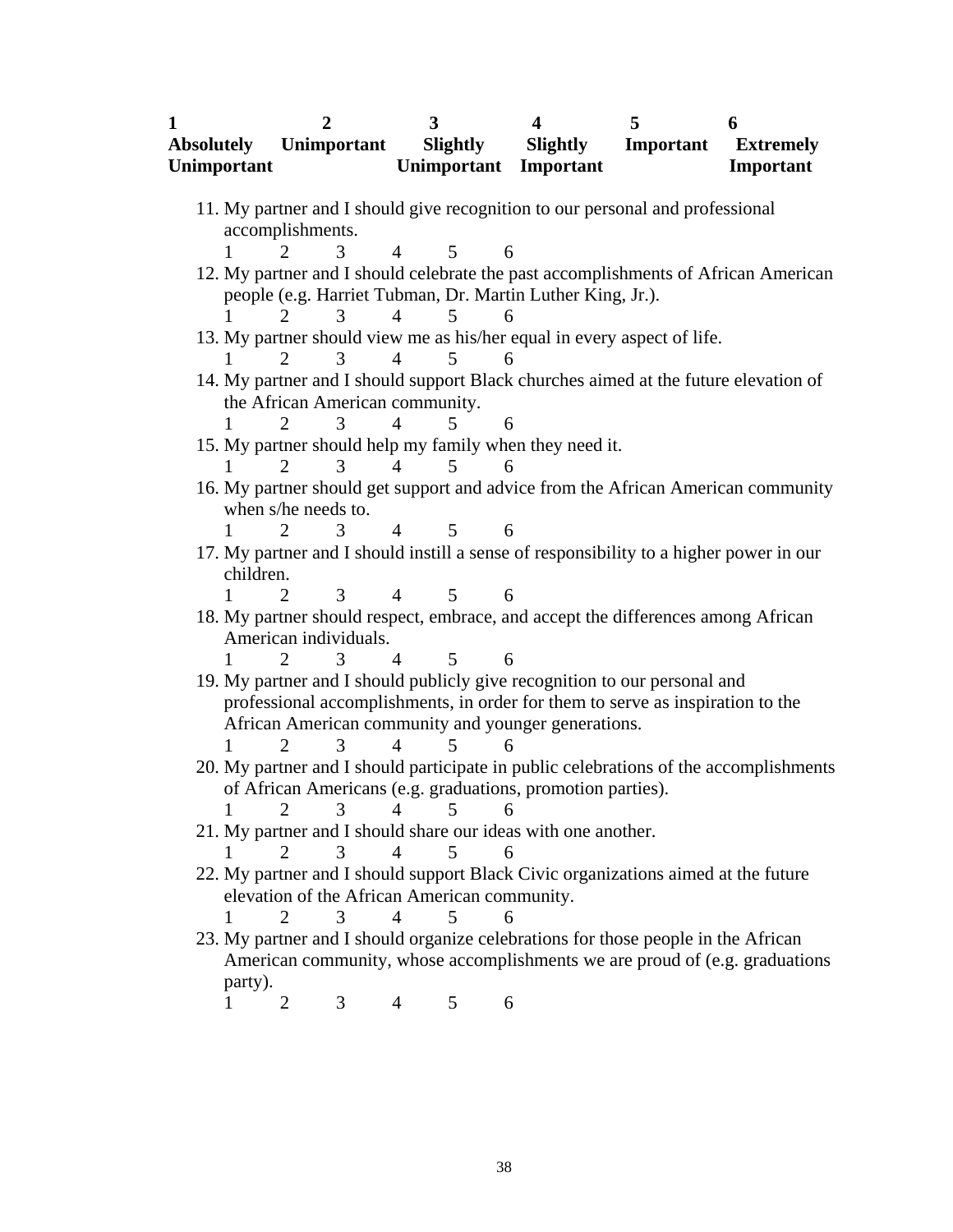| 1           | $\overline{2}$                                                                                                     | 3                     | $\overline{\mathbf{4}}$ | 5         | 6                |
|-------------|--------------------------------------------------------------------------------------------------------------------|-----------------------|-------------------------|-----------|------------------|
| Absolutely  | <b>Unimportant</b>                                                                                                 | <b>Slightly</b>       | <b>Slightly</b>         | Important | <b>Extremely</b> |
| Unimportant |                                                                                                                    | Unimportant Important |                         |           | Important        |
|             |                                                                                                                    |                       |                         |           |                  |
|             | 24. My partner and I should take the time to celebrate our accomplishments around                                  |                       |                         |           |                  |
|             | the advancement of the African American community, with our families and the                                       |                       |                         |           |                  |
|             | African American community.                                                                                        |                       |                         |           |                  |
| 1           | $\overline{2}$<br>$\mathfrak{Z}$                                                                                   | $\overline{4}$<br>5   | 6                       |           |                  |
|             | 25. My partner should support me by accepting any children that I may have with past                               |                       |                         |           |                  |
|             | partners.                                                                                                          |                       |                         |           |                  |
| L           | 3<br>2                                                                                                             | 5<br>$\overline{4}$   | 6                       |           |                  |
|             | 26. My partner and I should participate in private celebrations of the                                             |                       |                         |           |                  |
|             | accomplishments of African Americans (e.g. BBQ's, house parties).                                                  |                       |                         |           |                  |
| 1           | 2<br>3                                                                                                             | $\overline{4}$<br>5   | 6                       |           |                  |
|             | 27. My partner should set a positive example for younger African Americans.                                        |                       |                         |           |                  |
|             | $\mathcal{D}_{\cdot}$<br>3                                                                                         | $\overline{4}$<br>5   | 6                       |           |                  |
|             | 28. My partner should respect the elders within the African American community.                                    |                       |                         |           |                  |
|             | $\overline{2}$<br>3                                                                                                | 5<br>$\overline{4}$   | 6                       |           |                  |
|             | 29. The "presence" of a higher power should be involved in my relationship/marriage.                               |                       |                         |           |                  |
|             | 2<br>3                                                                                                             | 5<br>4                | 6                       |           |                  |
|             | 30. My partner should strive to provide a "better" life for our family.                                            |                       |                         |           |                  |
|             | 3                                                                                                                  | $\overline{4}$<br>5   | 6                       |           |                  |
|             | 31. My partner and I should support Black community based fraternities and                                         |                       |                         |           |                  |
|             | sororities (e.g. Masons, Eastern Stars) aimed at the future elevation of the African                               |                       |                         |           |                  |
| 1           | American community.<br>3<br>$\mathcal{D}_{\cdot}$                                                                  | $\overline{4}$<br>5   | 6                       |           |                  |
|             |                                                                                                                    |                       |                         |           |                  |
|             | 32. My partner and I should celebrate the personal, academic, and professional<br>accomplishments of our children. |                       |                         |           |                  |
|             | $\mathcal{D}_{\cdot}$<br>3                                                                                         | $\overline{4}$<br>5   | 6                       |           |                  |
|             | 33. My partner and I should publicly give recognition to the accomplishments that we                               |                       |                         |           |                  |
|             | have made within the African American community, in order for them to serve as                                     |                       |                         |           |                  |
|             | inspiration to younger generations.                                                                                |                       |                         |           |                  |
|             | $1 \t2 \t3 \t4 \t5 \t6$                                                                                            |                       |                         |           |                  |
|             | 34. My partner and I should support Black businesses in order to promote the survival                              |                       |                         |           |                  |
|             | and development of the African American community.                                                                 |                       |                         |           |                  |
| 1           | 3                                                                                                                  | Δ<br>5                | 6                       |           |                  |
|             | 35. My partner should try to understand, in a positive view, my experiences.                                       |                       |                         |           |                  |
| 1           | $\mathcal{D}_{\mathcal{L}}$<br>3                                                                                   | $\overline{4}$<br>5   | 6                       |           |                  |
|             | 36. My partner and I should function as a "team".                                                                  |                       |                         |           |                  |
|             | $\mathcal{D}_{\mathcal{L}}$<br>3                                                                                   | 4<br>5                | 6                       |           |                  |
|             | 37. My partner and I should give back to our community, to ensure its future growth.                               |                       |                         |           |                  |
|             |                                                                                                                    | 4<br>5                | 6                       |           |                  |
|             | 38. My partner and I should support Black Universities aimed at the future elevation                               |                       |                         |           |                  |
|             | of the African American community.                                                                                 |                       |                         |           |                  |
|             | 3                                                                                                                  | 4<br>5                | 6                       |           |                  |
|             |                                                                                                                    |                       |                         |           |                  |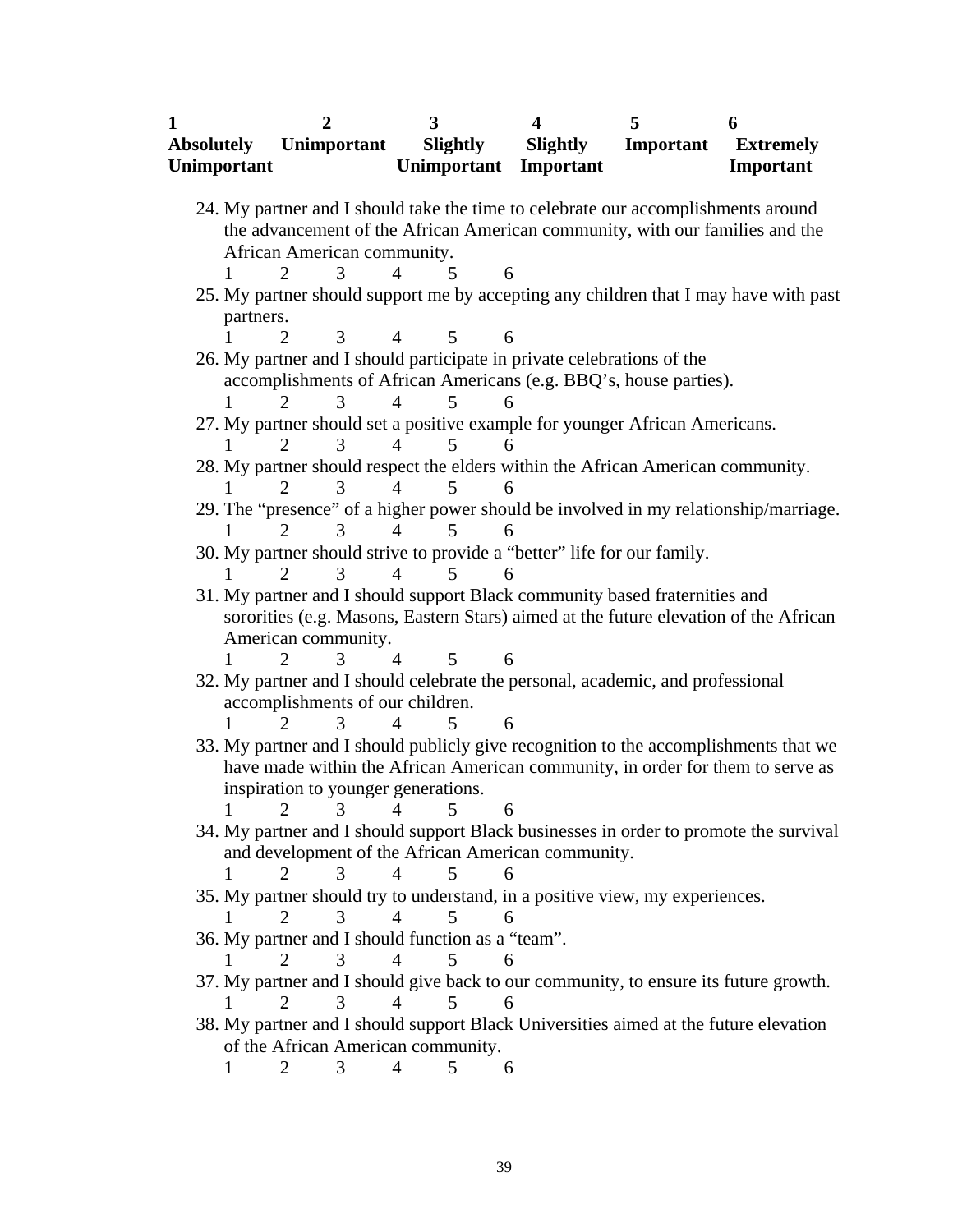| 1                 | 2                                                                                       | 3              |                          | $\overline{\mathbf{4}}$ | 5         | 6                |
|-------------------|-----------------------------------------------------------------------------------------|----------------|--------------------------|-------------------------|-----------|------------------|
| <b>Absolutely</b> | <b>Unimportant</b>                                                                      |                | Slightly                 | Slightly                | Important | <b>Extremely</b> |
| Unimportant       |                                                                                         |                |                          | Unimportant Important   |           | Important        |
|                   |                                                                                         |                |                          |                         |           |                  |
|                   | 39. My partner and I should support Black non-profit organizations aimed at the         |                |                          |                         |           |                  |
|                   | future elevation of the African American community.                                     |                |                          |                         |           |                  |
|                   | 2<br>3                                                                                  | $\overline{4}$ | 5<br>6                   |                         |           |                  |
|                   | 40. My partner and I should serve on influential boards of directors of Black           |                |                          |                         |           |                  |
|                   | institutions (not limited to schools) to contribute to setting goals for the future of  |                |                          |                         |           |                  |
|                   | the African American community.                                                         |                |                          |                         |           |                  |
| 1                 | 3<br>2                                                                                  | $\overline{A}$ | 6<br>5                   |                         |           |                  |
|                   | 41. My partner and I should support African Americans who are trying to succeed         |                |                          |                         |           |                  |
|                   | and celebrate with them when they meet their goals (e.g. Halle Berry, LeBron            |                |                          |                         |           |                  |
|                   | James, Serena Williams, Ruben Studdard).<br>3<br>2                                      | $\overline{4}$ | 5<br>6                   |                         |           |                  |
|                   | 42. My partner and I should develop long-term goals that will promote the survival      |                |                          |                         |           |                  |
|                   | and development of the African American community.                                      |                |                          |                         |           |                  |
| 1                 | 3<br>$\overline{2}$                                                                     | $\overline{4}$ |                          |                         |           |                  |
|                   | 43. My partner and I should praise the accomplishments of other members of the          |                |                          |                         |           |                  |
|                   | African American community.                                                             |                |                          |                         |           |                  |
|                   | 2<br>3                                                                                  | 4              | 5<br>6                   |                         |           |                  |
|                   | 44. My partner should take action against racial injustices that will affect the future |                |                          |                         |           |                  |
|                   | treatment of African American people.                                                   |                |                          |                         |           |                  |
| 1                 | $\overline{2}$<br>3                                                                     | $\overline{4}$ | 5<br>6                   |                         |           |                  |
|                   | 45. My partner should be involved in activities that help to strengthen the African     |                |                          |                         |           |                  |
|                   | American community.                                                                     |                |                          |                         |           |                  |
|                   | 3<br>2                                                                                  | $\overline{4}$ | 5<br>6                   |                         |           |                  |
|                   | 46. My partner should feel a sense of responsibility to a higher power.                 |                |                          |                         |           |                  |
| 1                 | $\overline{2}$<br>3                                                                     | $\overline{4}$ | 5<br>6                   |                         |           |                  |
|                   | 47. My partner and I should look to a higher power for support during our times of      |                |                          |                         |           |                  |
| struggle.         |                                                                                         |                |                          |                         |           |                  |
|                   | 3<br>2                                                                                  | $\overline{4}$ | 5<br>6                   |                         |           |                  |
|                   | 48. My partner and I should celebrate our personal and professional accomplishments     |                |                          |                         |           |                  |
|                   | among our family and other members of the African American community.                   |                |                          |                         |           |                  |
| 1                 | $\mathcal{D}_{\mathcal{L}}$<br>3                                                        | $\overline{4}$ | 5<br>6                   |                         |           |                  |
|                   | 49. I should feel supported by my partner.                                              | 4              | $\overline{\mathcal{L}}$ |                         |           |                  |
|                   | $\overline{2}$<br>3                                                                     |                |                          |                         |           |                  |
|                   | 50. My partner should be sensitive to my feelings.<br>2<br>3                            | $\overline{4}$ | 5<br>6                   |                         |           |                  |
|                   | 51. My partner and I should approach situations as "one unit", as opposed to two        |                |                          |                         |           |                  |
|                   | individuals.                                                                            |                |                          |                         |           |                  |
|                   |                                                                                         |                |                          |                         |           |                  |

1 2 3 4 5 6

- 52. My partner should be dedicated to the future enhancement of the African American community.
	- 1 2 3 4 5 6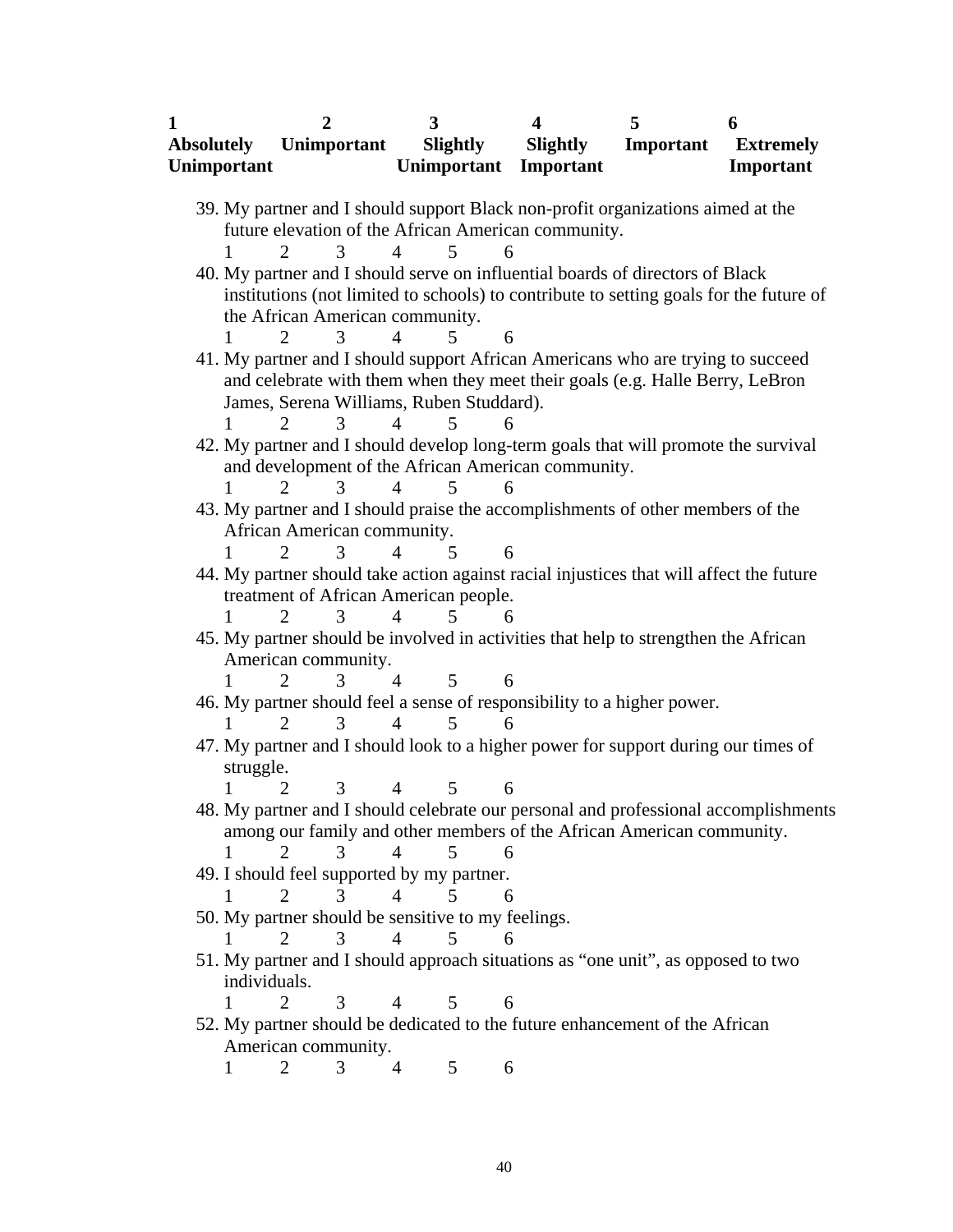## **1 2 3 4 5 6 Absolutely Unimportant Slightly Slightly Important Extremely Unimportant Unimportant Important Important**

53. My partner should be able to forgive my wrong-doings. 1 2 3 4 5 6 54. My partner should respect the emotional reactions that I have. 1 2 3 4 5 6 55. My partner should speak out against racial inequalities that will affect the future state of the African American community. 1 2 3 4 5 6 56. My partner should allow me to accomplish my dreams. 1 2 3 4 5 6 57. My partner should know how to comfort me with his/her touch. 1 2 3 4 5 6 58. My partner should be a good caretaker of our family and provides our children with the best possible opportunities. 1 2 3 4 5 6 59. My partner and I should strive to teach our children the importance of African American culture. 1 2 3 4 5 6 60. My partner should have a positive relationship with my family. 1 2 3 4 5 6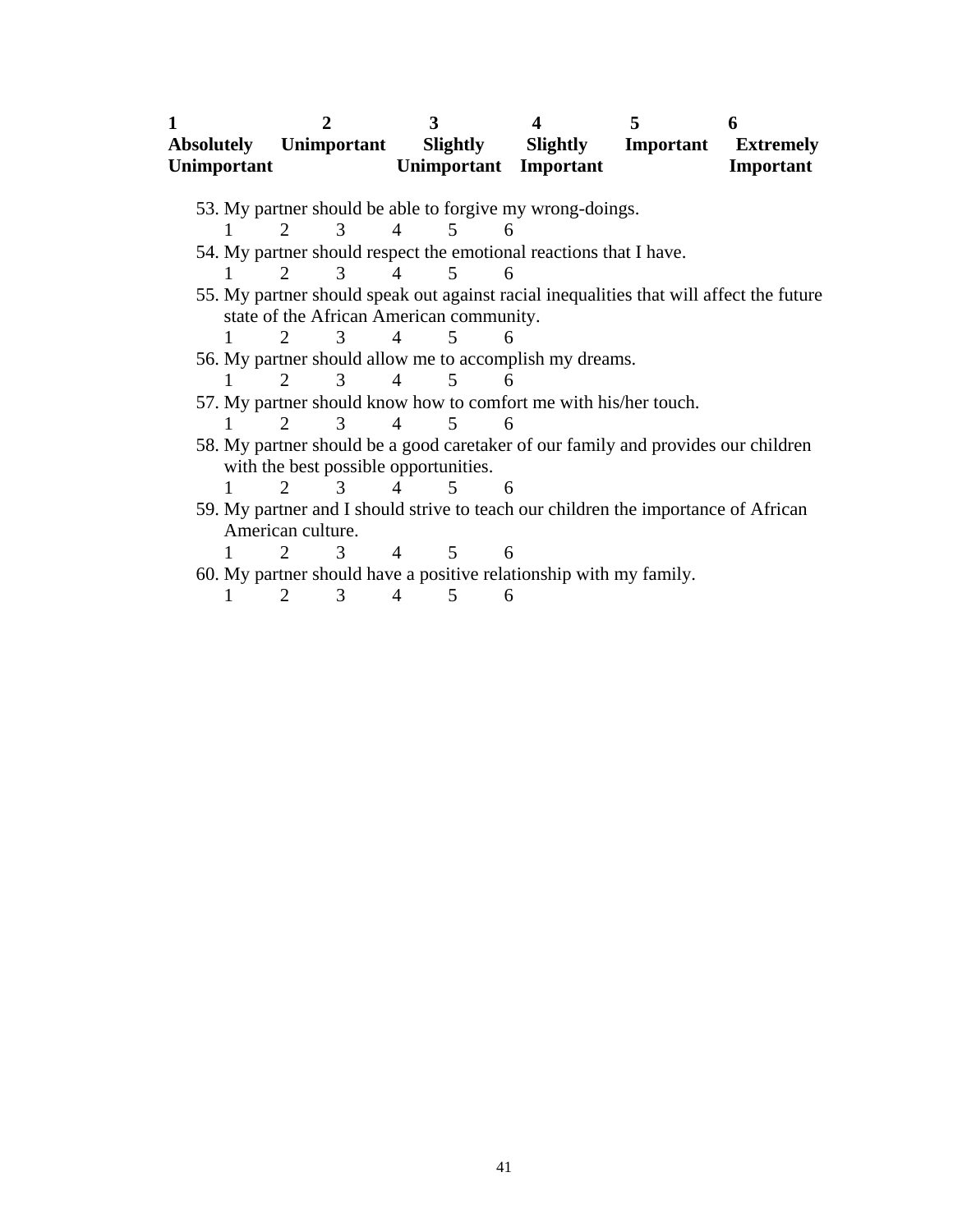## *Appendix B*

## Informed Consent Form

I understand that the purpose of this research is to develop and validate the Whitlow-MARA, which is designed to examine, understand, and assess the African American relationship from an Afrocentric perspective. In other words, the researcher is trying to examine the African American relationship from a perspective that is more aligned with African American thinking, functioning, and emotional experiences. I have been informed that the assessment packet is estimated to take about 45 minutes to complete.

I understand that this instrument is being developed by Natalie M. Whitlow, M.A., for her doctoral dissertation and that she is under the advisement of P. Paul Heppner, Ph.D., and under the sponsorship of the Department of Educational, School, and Counseling Psychology at the University of Missouri-Columbia.

I understand that confidentiality will be strictly upheld in this study and that the written and verbal reporting of any results from this study will be provided without the use of participant's name or identifying information.

I understand that my participation in this study is voluntary and that I have the right to refuse or discontinue participation in this study, at any time, with no penalty or repercussions.

I understand that my participation in this study is not expected to involve any risk greater than those encountered in every day life.

I understand that I may contact the primary researcher, Natalie M. Whitlow, M.A., at (573) 424-5060 or nmw2b7@mizzou.edu, if I have questions about the study, would like updates about the study, or would like to request that she present her research to a group of people. I also understand that I may also contact her dissertation supervisor, Dr. P. Paul Heppner at (573) 882-3523 or HeppnerP@missouri.edu. If I have any questions regarding my rights as a research participant, I may contact the Campus Institutional Review Board at (573) 882-9585.

| Signature: |  |
|------------|--|
|            |  |

| Date: |  |
|-------|--|
|-------|--|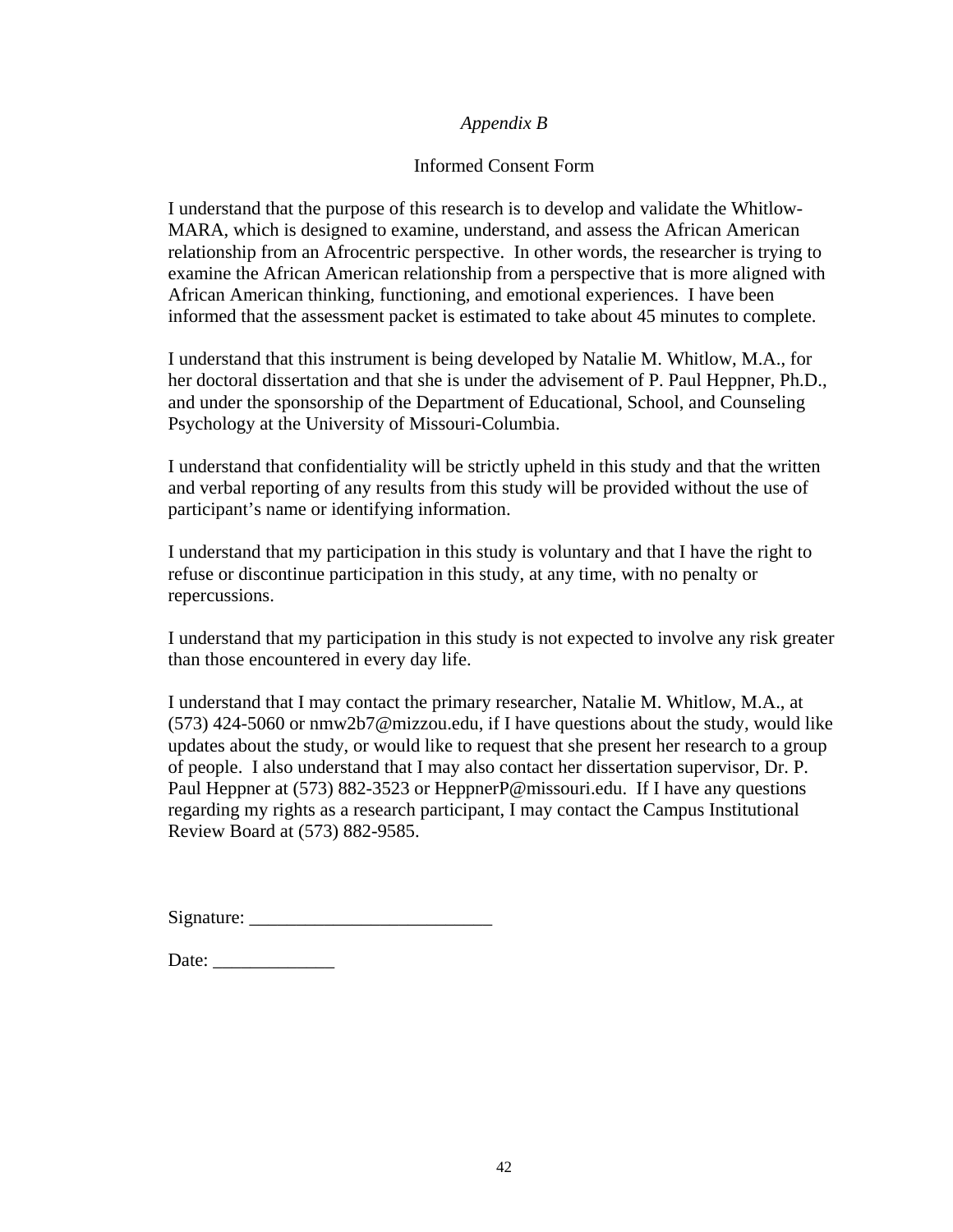# *Appendix C*

# **Demographics Sheet**

| 1. Gender: _________ Female _______ Male                                                                                   |
|----------------------------------------------------------------------------------------------------------------------------|
| $2. \text{Age:}$                                                                                                           |
| 3. Educational Level: _____ no H.S. diploma _____ G.E.D. ____H.S. graduate                                                 |
| # of years after high school _____                                                                                         |
| 4. Household Income: 50-\$10,000 510,000-\$20,000                                                                          |
| $\frac{\text{100}}{2}$ \$20,000-\$40,000 $\frac{\text{100}}{2}$ \$40,000-\$60,000 $\frac{\text{100}}{2}$ \$60,000-\$80,000 |
| $\frac{\text{I}}{\text{I}}$ \$80,000-\$100,000 $\frac{\text{I}}{\text{I}}$ above \$100,000                                 |
|                                                                                                                            |
| 6. Race/Ethnicity: _____ African American/Black _____ Caribbean ______ African                                             |
|                                                                                                                            |
| 7. Do you currently live in the United States? _____ Yes _______No                                                         |
| 8. Were you born in the U.S.? ________ Yes ____________No                                                                  |
| 9. If no to #8, were you born a U.S. citizen? _____ Yes _______ No                                                         |
| 10. If no to #9, how long have you lived in the U.S.? __________________________                                           |
| 11. Are you currently involved in a romantic relationship? ______ Yes ________ No                                          |
| 12. If yes to #11, how long have you been involved in this relationship?                                                   |
| 13. If no to #11, how long did your longest relationship last, if you had one?                                             |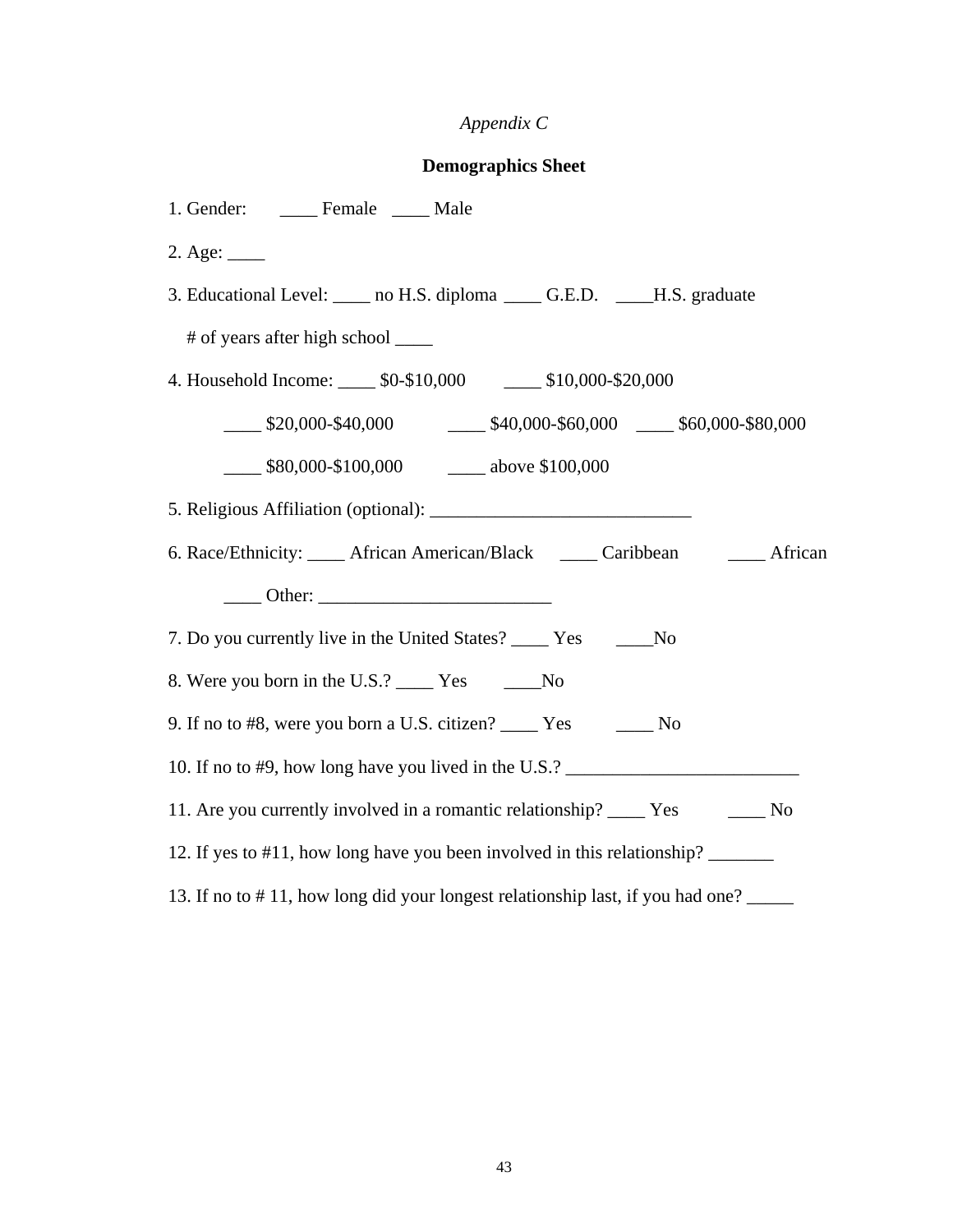# *Appendix D*

## Africentrism Scale: A Self Report Measure

*Instructions:* Please respond to the following statements as honestly as you can, using the following scale:

| Strongly | Disagree | Agree | Strongly |
|----------|----------|-------|----------|
| Disagree |          |       | Agree    |

Remember, there are no right or wrong answers. We are only interested in how you truly feel about these statements.

| 1. African Americans should make their community better than it was when they<br>found it. |              |                |                                                                     |                                                                                            |  |
|--------------------------------------------------------------------------------------------|--------------|----------------|---------------------------------------------------------------------|--------------------------------------------------------------------------------------------|--|
|                                                                                            | $\mathbf{1}$ | $\overline{2}$ | 3                                                                   | $\overline{4}$                                                                             |  |
|                                                                                            |              |                | 3                                                                   | 2. The problems of other African Americans are their problems, not mine.<br>$\overline{4}$ |  |
|                                                                                            |              |                | 3. The unity of the African race is very important to me.           |                                                                                            |  |
|                                                                                            |              | 2              | 3                                                                   | 4                                                                                          |  |
| African American community.                                                                |              |                |                                                                     | 4. I am more concerned with reaching my own goals than with working for the                |  |
|                                                                                            |              |                | 3                                                                   | $\overline{4}$                                                                             |  |
| 5. I have very little faith in African American people.                                    |              | 2              | 3                                                                   | $\overline{4}$                                                                             |  |
|                                                                                            |              |                |                                                                     |                                                                                            |  |
|                                                                                            |              |                | 6. I owe something to African Americans who suffered before me.     |                                                                                            |  |
|                                                                                            | 1            | 2              |                                                                     | 4                                                                                          |  |
| take care of their own needs.                                                              |              |                |                                                                     | 7. African Americans need to stop worrying so much about "the community" and               |  |
|                                                                                            |              | 2              | 3                                                                   | 4                                                                                          |  |
| 8. I am doing a lot to improve my neighborhood.                                            |              |                |                                                                     |                                                                                            |  |
|                                                                                            |              |                | 3                                                                   | 4                                                                                          |  |
|                                                                                            |              |                | 9. The success I have had is mainly because of me, not anyone else. |                                                                                            |  |
|                                                                                            |              |                | 3                                                                   | 4                                                                                          |  |
|                                                                                            |              |                |                                                                     | 10. I have more confidence in white professionals, like doctors and teachers, than in      |  |
| African American professionals.                                                            |              |                |                                                                     |                                                                                            |  |
|                                                                                            |              | 2              | 3                                                                   | 4                                                                                          |  |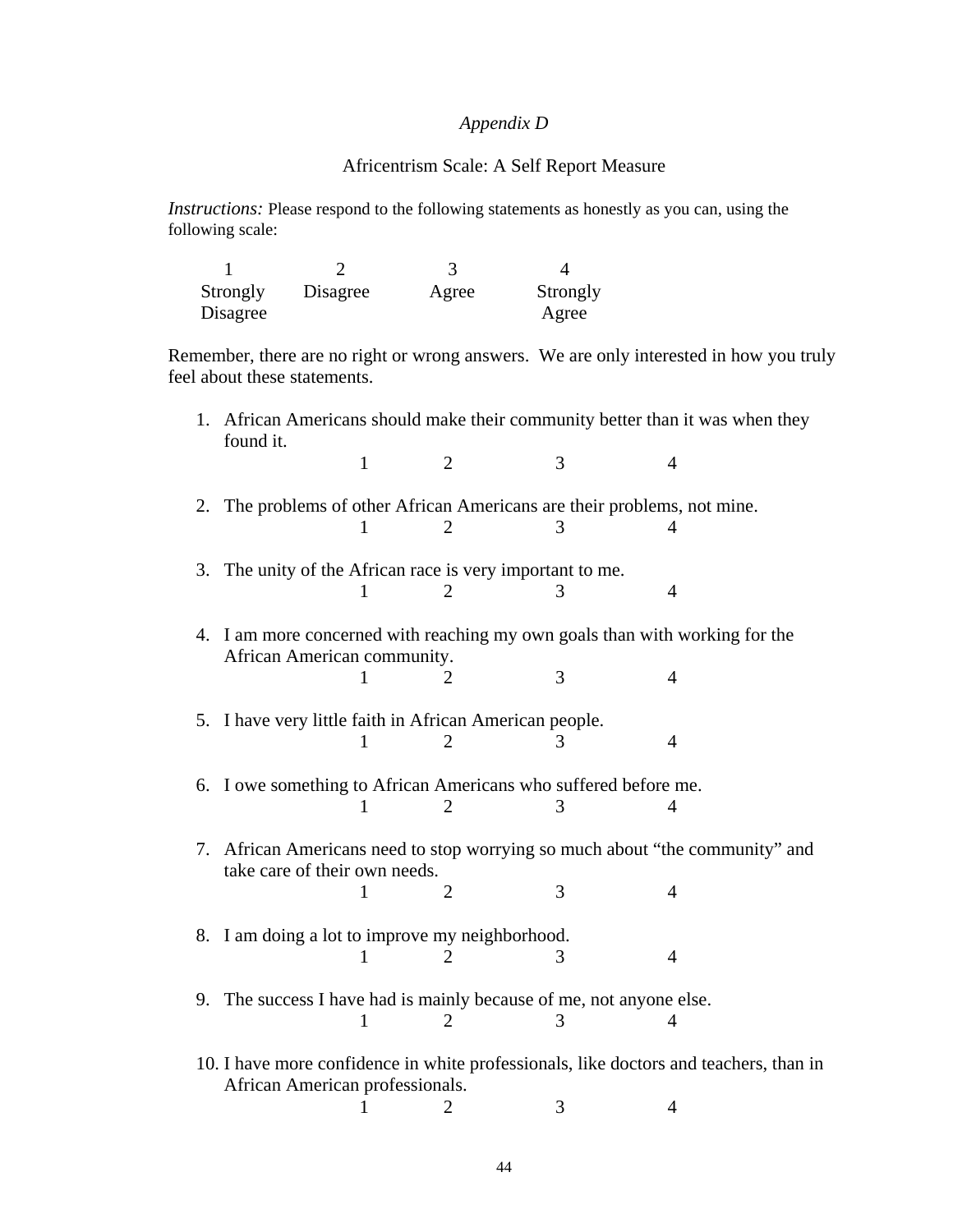| 11. African Americans should build and maintain their own communities.                                   |                             |   |   |  |
|----------------------------------------------------------------------------------------------------------|-----------------------------|---|---|--|
|                                                                                                          | $\mathcal{D}_{\mathcal{L}}$ | 3 |   |  |
| 12. I must do all I can to restore African Americans to their position of respect in the<br>world.       |                             |   |   |  |
|                                                                                                          | $\mathcal{D}_{\mathcal{L}}$ | 3 | 4 |  |
| 13. I make it a point to shop at African American businesses and use African<br>American owned services. |                             |   |   |  |
|                                                                                                          | $\mathcal{D}_{\mathcal{L}}$ | 3 | 4 |  |
| 14. It hurts me when I see another African American person discriminated against.                        |                             |   |   |  |
|                                                                                                          | $\mathcal{D}_{\cdot}$       | 3 |   |  |
| 15. It is important that African American people decide for themselves what to be                        |                             |   |   |  |
| called and what their needs are.                                                                         |                             |   |   |  |
|                                                                                                          |                             |   |   |  |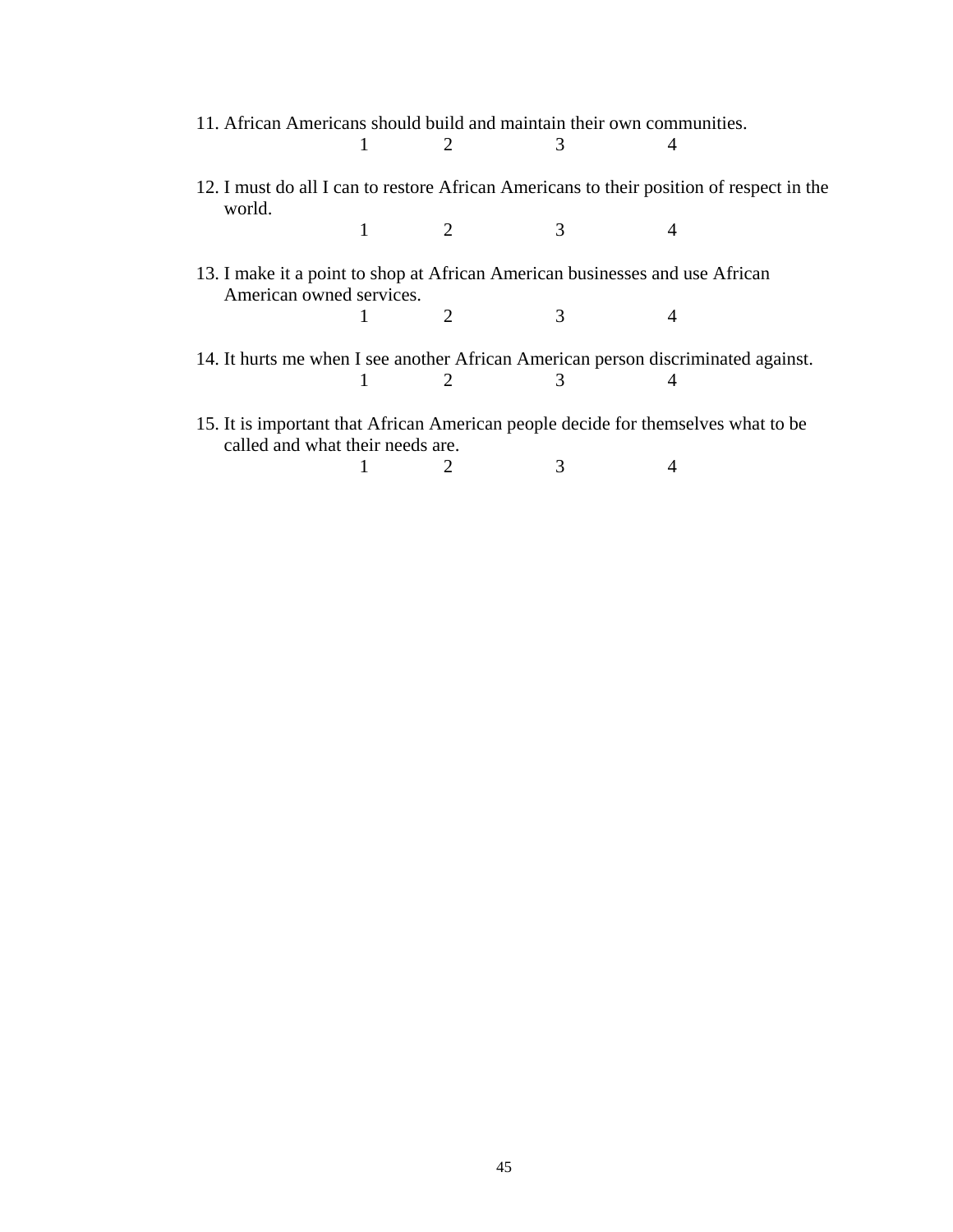# *Appendix E*

## **Kansas Marital Satisfaction Scale**

# ONLY COMPLETE THIS QUESTIONAIRE IF YOU ARE **CURRENTLY** IN A RELATIONSHIP!

Instructions: Respond to the following questions about your relationship/marriage using the following scale:

|                                                                    |                        | 3                                      |       | 5         |  |  |
|--------------------------------------------------------------------|------------------------|----------------------------------------|-------|-----------|--|--|
| Extremely                                                          | Very                   | Somewhat                               | Mixed | Somewhat  |  |  |
|                                                                    |                        | Dissatisfied Dissatisfied Dissatisfied |       | Satisfied |  |  |
|                                                                    | 6<br>Very<br>Satisfied | 7<br>Extremely<br>Satisfied            |       |           |  |  |
| 1. How satisfied are you with your relationship/marriage?          |                        |                                        |       |           |  |  |
| $\mathbf{1}$                                                       |                        | 2 3 4 5                                | 6     | 7         |  |  |
| 2. How satisfied are you with your partner?                        |                        |                                        |       |           |  |  |
| 1                                                                  | $\overline{2}$         | $3 \t 4 \t 5$                          | 6     | 7         |  |  |
| 3. How satisfied are you with your relationship with your partner? |                        |                                        |       |           |  |  |

1 2 3 4 5 6 7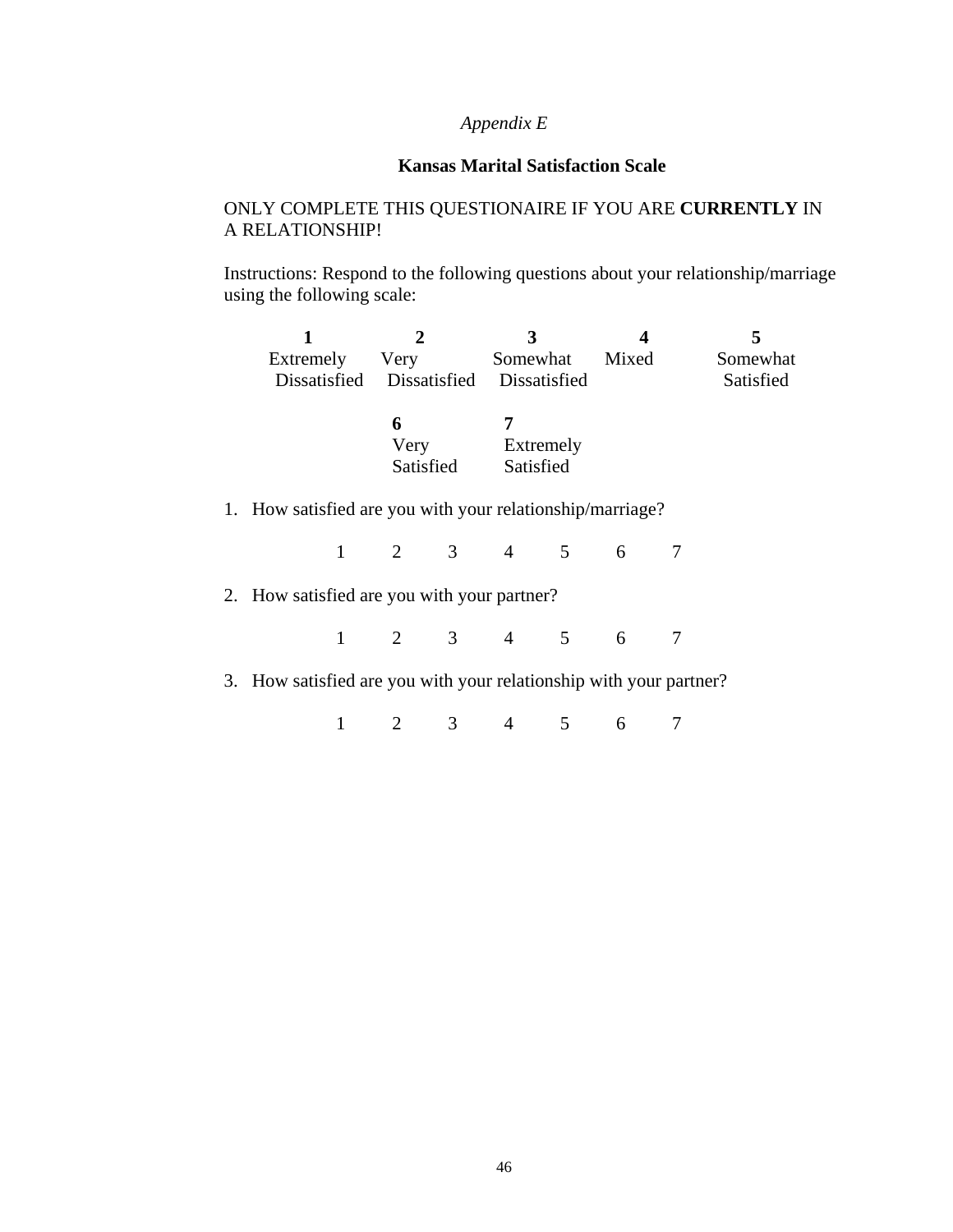#### *Appendix F*

### **Balanced Inventory of Desirable Responding**

*Instructions*: Using the scale below as a guide, write a number beside each statement to indicate how much you agree with it.

| NOT TRUE | SOMEWHAT | <b>VERY TRUE</b> |  |
|----------|----------|------------------|--|
|          |          |                  |  |
|          | TRUE     |                  |  |

- 1. My first impressions of people usually turn out to be right.
- 2. It would be hard for me to break any of my bad habits.
- 3. I don't care to know what other people really think of me.
- 4. I have not always been honest with myself.
- 5. I always know why I like things.
- 6. When my emotions are aroused, it biases my thinking.
- 7. Once I've made up my mind, other people can seldom change my opinion.
- 8. I am not a safe driver when I exceed the speed limit.
- 9. I am fully in control of my own fate.
- 10. It's hard for me to shut off a disturbing thought.
- 11. I never regret my decisions.
- 12. I sometimes lose out on things because I can't make up my mind soon enough.
- 13. The reason I vote is because my vote can make a difference.
- 14. My parents were not always fair when they punished me.
- 15. I am a completely rational person.
- 16. I rarely appreciate criticism.
- 17. I am very confident of my judgments.
- 18. I have sometimes doubted my ability as a lover.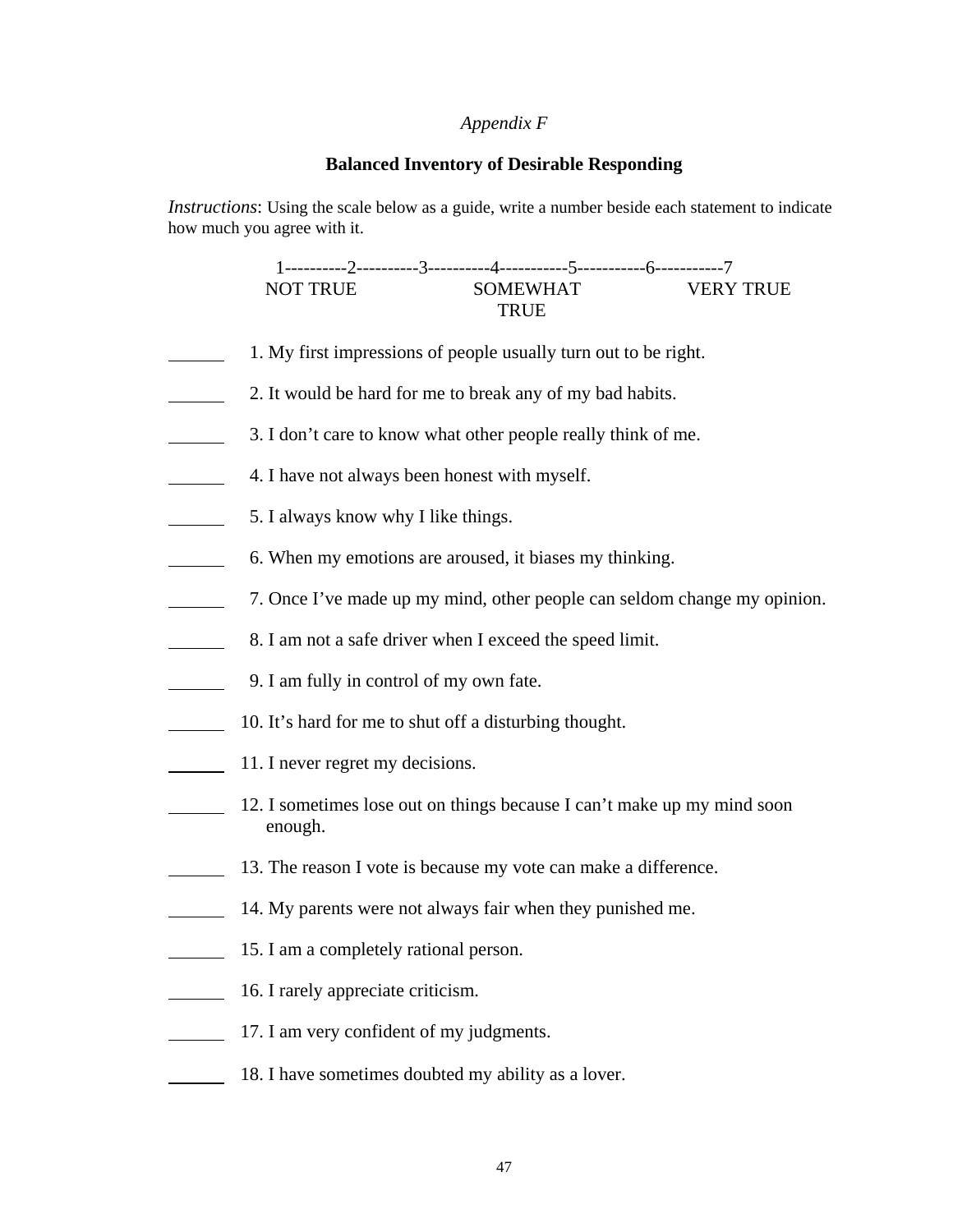## 1----------2----------3----------4-----------5-----------6-----------7 NOT TRUE SOMEWHAT VERY TRUE **TRUE**

- 19. It's all right with me if some people happen to dislike me.
- 20. I don't always know the reasons why I do the things I do.
- 21. I sometimes tell lies if I have to.
- 22. I never cover up my mistakes.
- 23. There have been occasions when I have taken advantage of someone.
- 24. I never swear.
- 25. I sometimes try to get even rather than forgive and forget.
- 26. I always obey laws, even if I'm unlikely to get caught.
- 27. I have said something bad about a friend behind his or her back.
- 28. When I hear people talking privately, I avoid listening.
- 29. I have received too much change from a salesperson without telling him or her.
- 30. I always declare everything at customs.
- 31. When I was young I sometimes stole things.
- 32. I have never dropped litter on the street.
- 33. I sometimes drive faster than the speed limit.
- 34. I never read sexy books or magazines.
- 35. I have done things that I don't tell other people about.
- 36. I never take things that don't belong to me.
- 37. I have taken sick-leave from work or school even though I wasn't really sick.
- 38. I have never damaged a library book or store merchandise without reporting it.
- 39. I have some pretty awful habits.
- 40. I don't gossip about other people's business.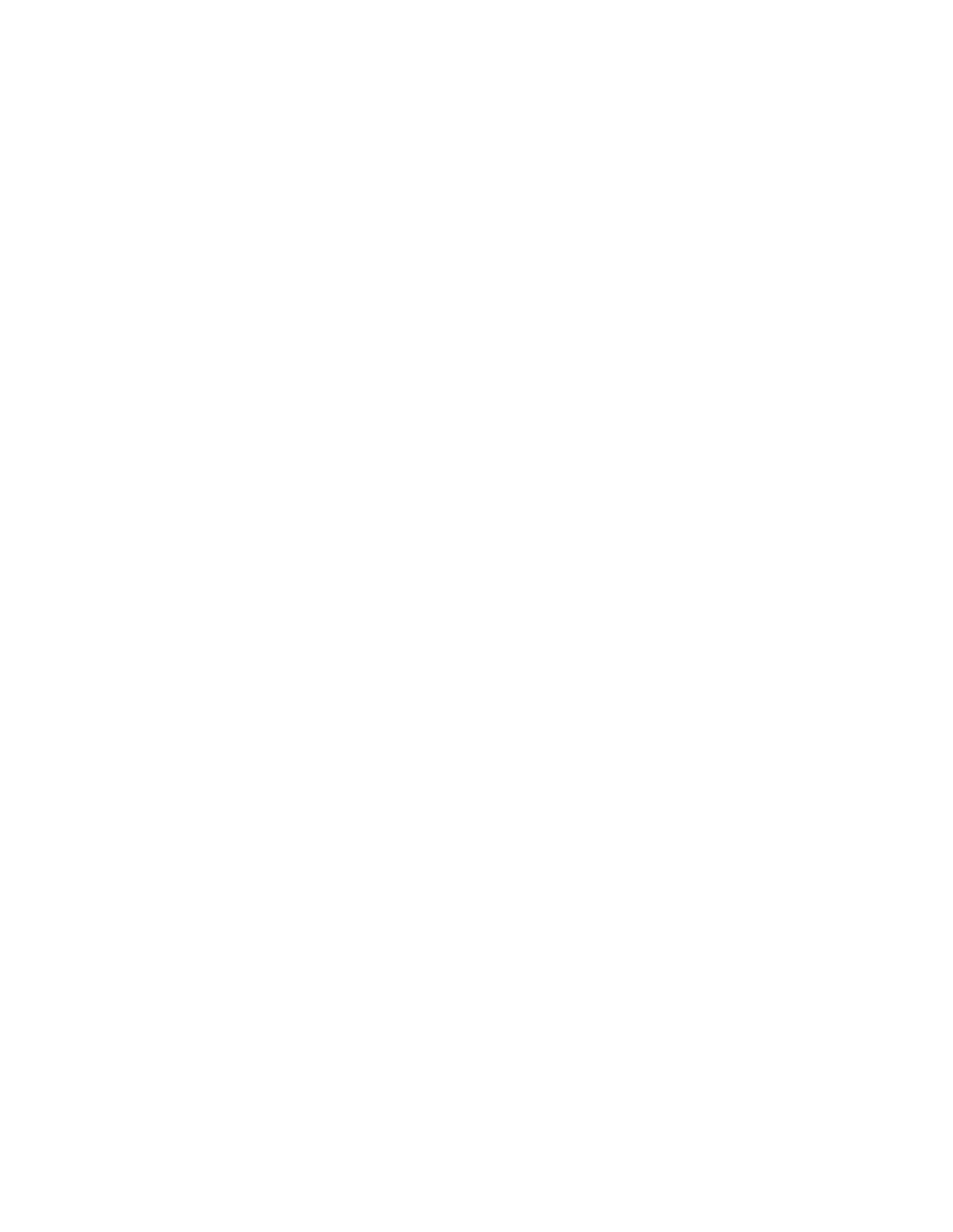## *Appendix H*

## LITERATURE REVIEW

Since the mid-  $20<sup>th</sup>$  century, there has been a marked increase in the divorce rate in this country (U.S. Census Bureau, 1993). This alarming statistical information also holds true within the Black community. As children, we learn of and are prepared for the two "most important" tasks in life: (a) finding [career] success and fulfillment and (b) finding a mate in life. As African Americans are being slighted in one area (career attainment and success) they are having difficulty succeeding in the other area (finding and retaining a life mate). What can be done to regain successful mate selection strategies within the Black community? In addition, how can we begin to accurately and appropriately understand and address the issues that the African American couple may be facing, in order to help their relationships to endure? It is this author's assertion that, when examining and assessing the African American relationship, there is a dire need to consider Afrocentric qualities. Historically, there has been a dominant emphasis on Eurocentric ideals in relationship assessment strategies and therapeutic approaches, which at best, may only provide a partial understanding of African American relationships. It is this author's belief that it may be helpful to utilize an Afrocentric perspective to more fully understand the important values in African American relationships.

 This paper begins by providing a brief history of relationships in the United States. Specifically, the historical and current purposes of dating and mate selection are examined, from a white and Black perspective. The next section addresses the importance and necessity of relationship research and consequently, the present need to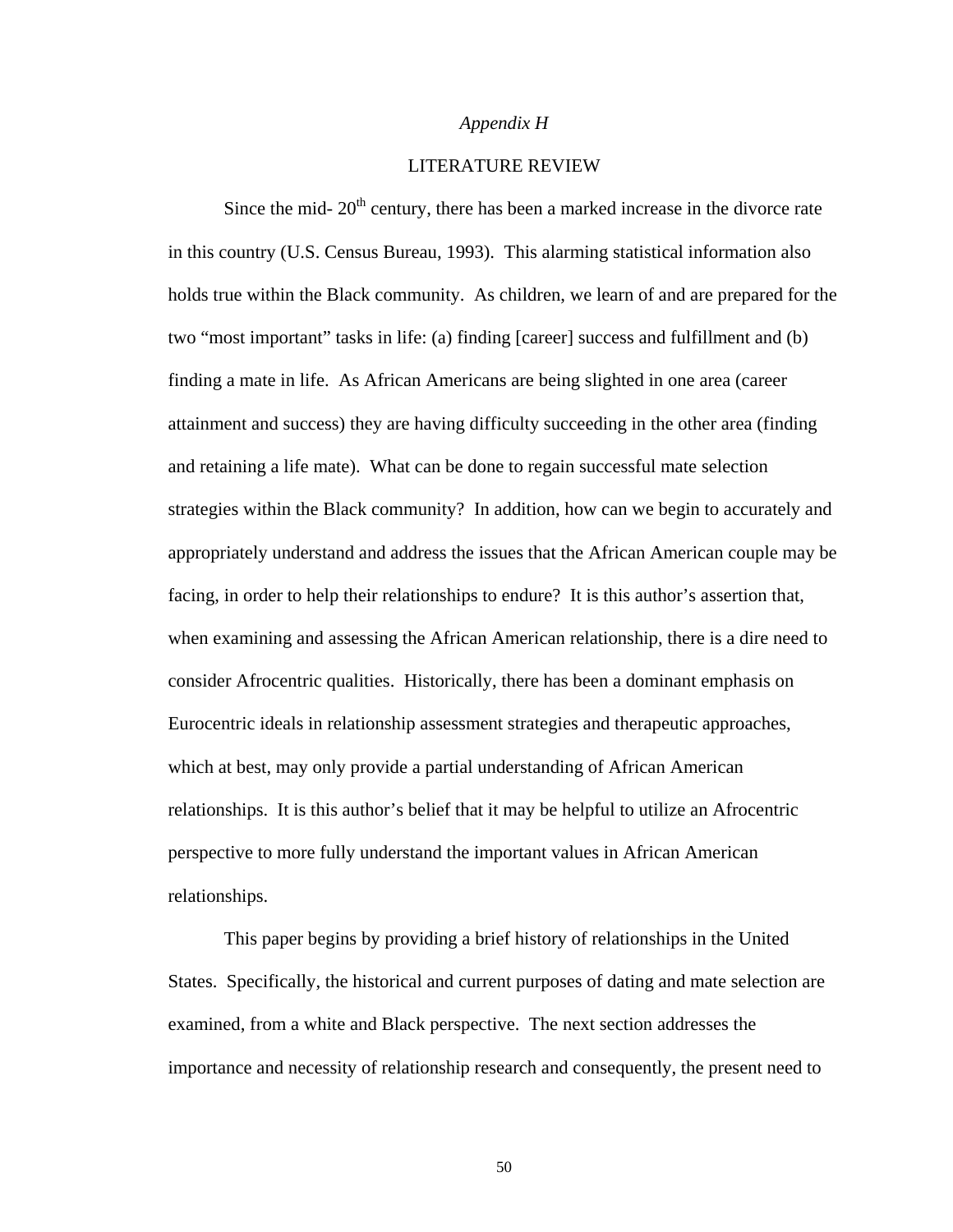develop new instruments to more fully assess and understand important dimensions of African American relationships. The focus is on societal effects of marital discord, separation, and divorce. In this section, close attention is given to the psychological effects of marital discord, separation, and divorce on those involved in the marriages, as well as the children of these unions.

 In order to ascertain the effectiveness/ineffectiveness of Eurocentric based approaches to examining the African American relationship, three relationship assessment tools are examined, discussed and critiqued in the next section. Also, the analysis of commonly used relationship inventories indicates that none of the *most widely* used relationship satisfaction measures considers or incorporates the Afrocentric perspective. I then focus on the need for and importance of emphasizing Afrocentric qualities when assessing the Black relationship, utilizing Afrocentric perspectives from Black Psychology, and relate them to African American relationships.

Finally, this paper is concluded by discussing the benefits that the Whitlow-MARA could have for the field of counseling psychology, African American's, and society, as a whole.

#### History of Relationships

 Historically, mate selection was not based on personal selection of desired characteristics in a prospective mate. Rather, it was based on similar social and economic status, personal and familial needs, and well being. In centuries past, it was a social "rule" that people from similar backgrounds (i.e. social status, educational level, economic status, political affiliation, etc.) would marry one another. Even among those people of lower social and economic status, it was desired to marry a person whose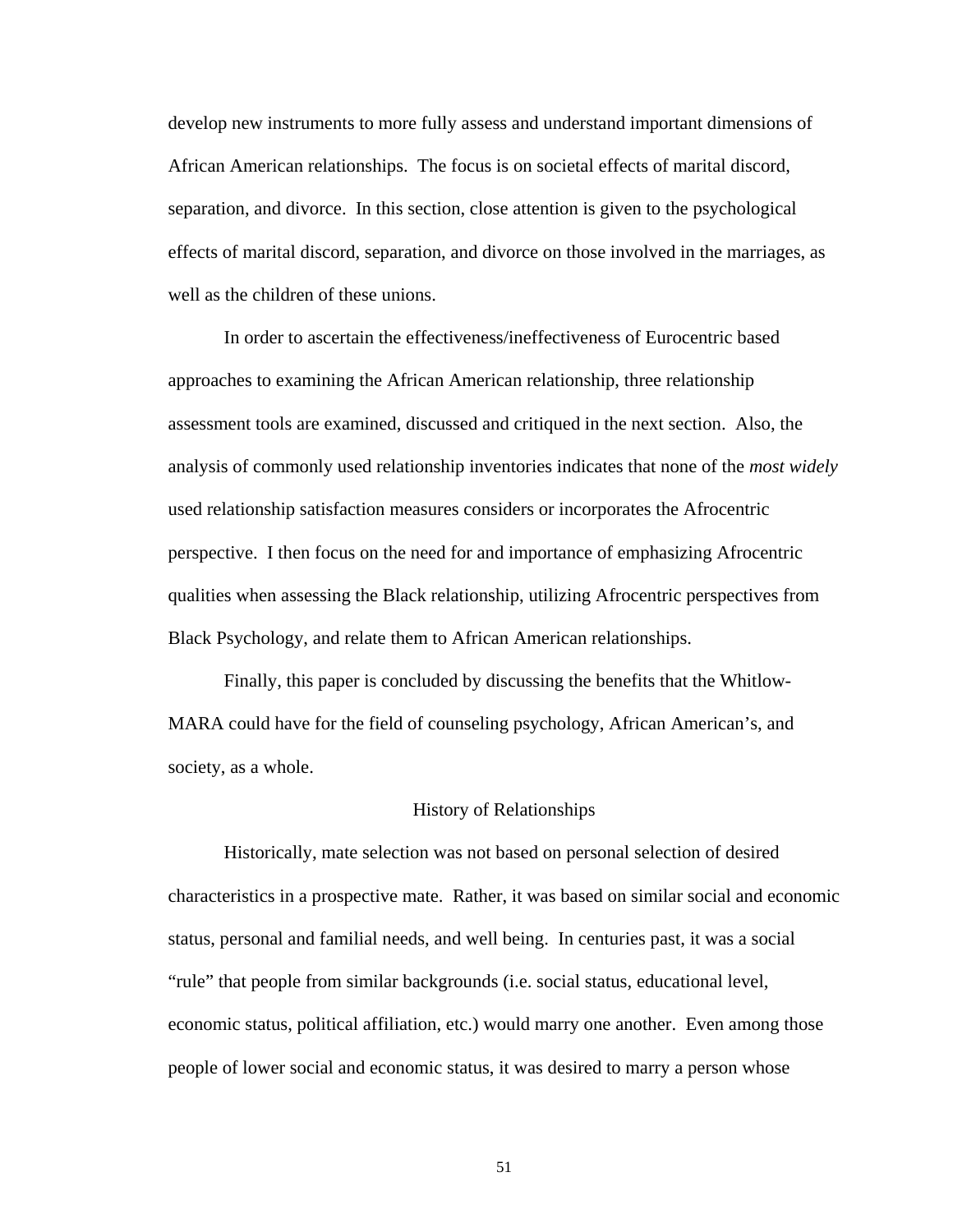family had the highest or most promising status within that particular social and economic bracket (Hansen, 1977). Within the United States, this mate selection practice was conducted by white people and therefore, thought to be Eurocentric in nature.

 Dating, as is currently referred to, did not occur in the United States until around the 1920's, about 80 years ago. At this time, dating became a function of recreation, socialization, status, and courtship and has replaced most other forms of mate selection in our society (Hansen, 1977; Whyte, 1990). With the occurrence of dating, as a form of mate selection, a number of scholars became interested in studying and discovering those characteristics that influence mate selection, as well as relationship satisfaction.

 Waller (1937) conducted one of the earliest studies on mate selection with a college student sample of men and women. Waller hypothesized, and his research supported the notion, that mate selection is largely based on external characteristics (e.g. monetary possessions) rather than on internal characteristics (e.g. intelligence, dependability, consideration, etc.). However, as cited in Hansen (1977), later findings by Smith (1952), demonstrated that personality traits, or internal characteristics, were considered more important than possessions. One limitation of the Waller study, and other early studies in this area, however, is the absence of physical qualities as possible desired characteristics in a prospective mate.

 More recently, researchers began including physical qualities in their studies. In the area of mate selection, many aspects of sexual selection (choosing a mate based on physical qualities and reproductive value) has been the most popular and extensively researched and written about explanation for mate selection. Sherman and Alcock (2001) and Crawford and Krebs (1998) are among more recent researchers who have taken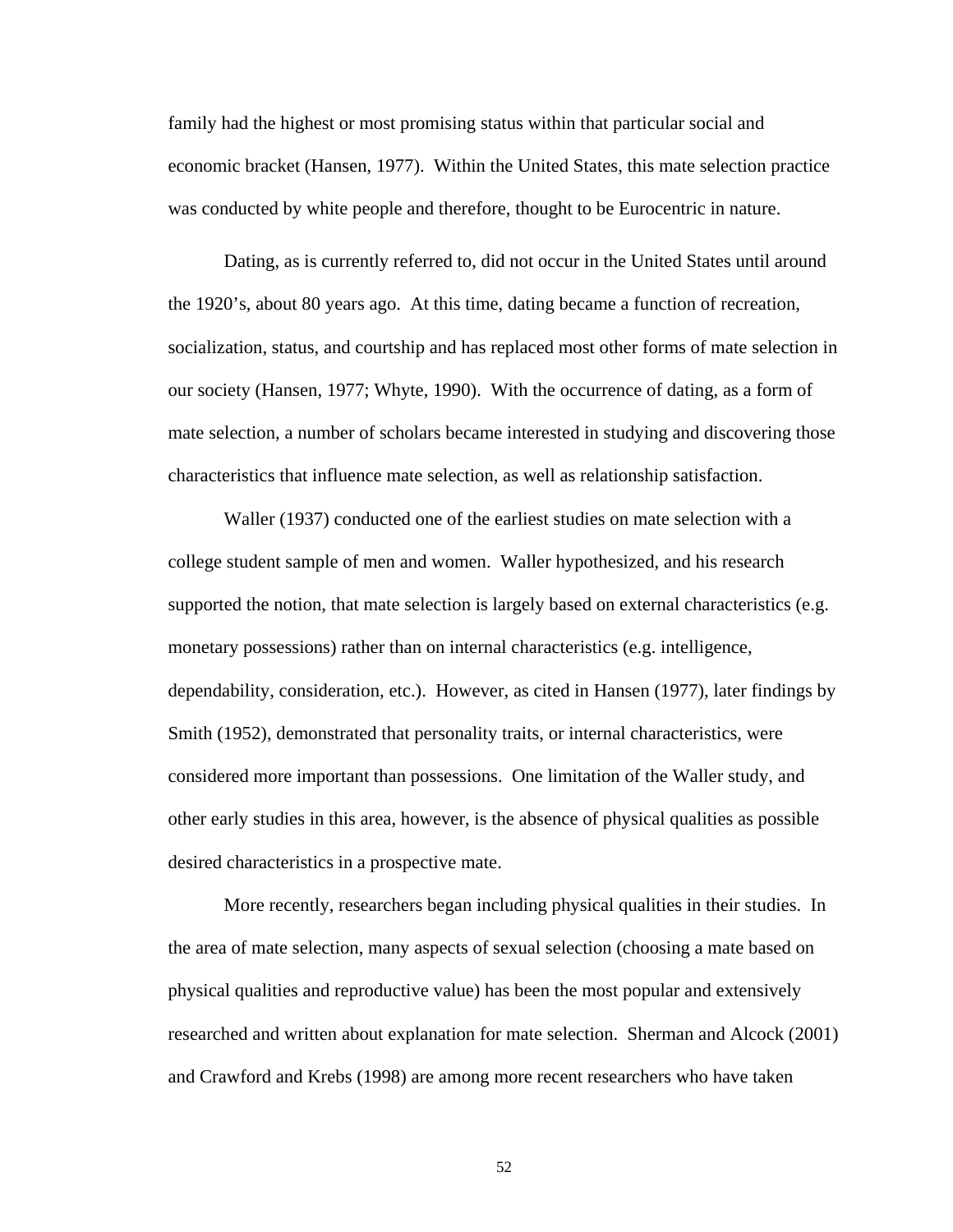interest in this area. For example, Fischer (1995) conducted a study among college students at a southeastern university. He hypothesized that men would generally endorse sex-related qualities and would select sex-related partners. He defined "sex-related" as qualities that refer to a person's physical attractiveness and implied sexual availability. The results of Fischer's study supported his hypothesis, showing that men seem to look more at physical components, as opposed to external and internal characteristics (as defined on the previous page), when selecting a mate. Buss (1985; 1994) also found that men value physical attractiveness when choosing a partner for a short-term or long-term relationship.

 Studies have found that men see "reproductive value" (e.g. physical attractiveness) as an important characteristic for prospective mates, while women value "resource acquisition ability" (e.g. monetary earning capacity) as important (Stewart, Stinnett, & Rosenfeld, 2000). Similarly, Kendrick, Gabrielidis, Keefe, and Cornelius (1996), Buss (1989), Townshend (1987), Weiderman and Allgeier (1992), Kendrick and Keefe (1992), and Singh (1993) discovered that women place more value on monetary earnings because of their need to be protected, while men place more value on physical attractiveness (e.g. attractiveness, sexuality, body features) because of their need to reproduce, which are both "needs" that seem to be a function of a Eurocentrically based society. In short, the prior findings indicate the importance of external characteristics in American society.

 Among African Americans, the mate selection process has proven to be somewhat different than that of Europeans (Parmer, 1998). Historically, for African Americans in the United States, slavery limited the mate selection process. While European Americans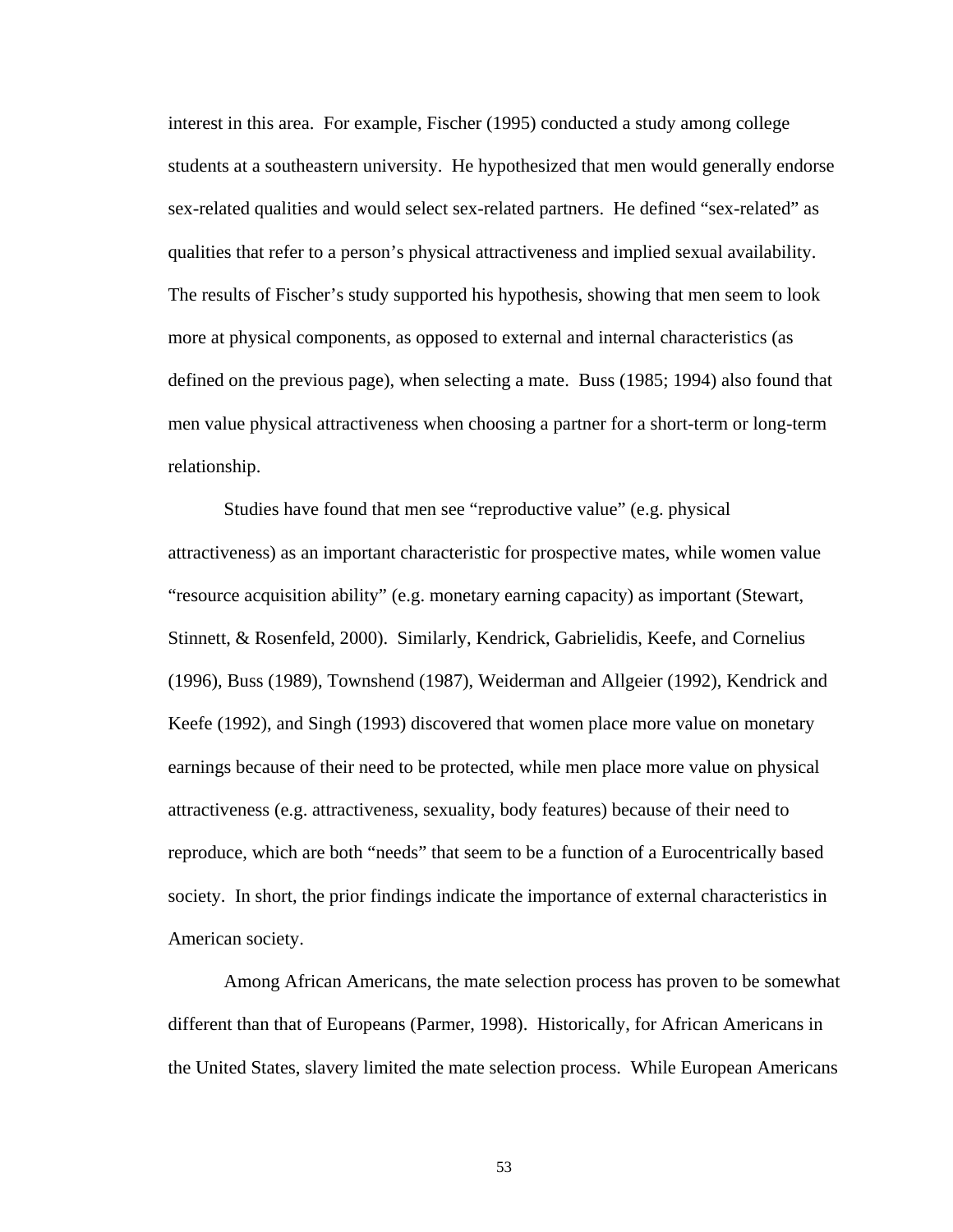were choosing mates based on similar status and eliminating mates based on dissimilar status, African Americans were unable to rely on this method of mate selection. For slaves, there was really no variation in economic status, and social status was only differentiated by the "field nigger" and "house nigger" roles. Those slaves who worked in the house carried out more socially acceptable roles, had a different type of relationship with the "master" and other white people, and were provided better clothes to wear, which seemingly elevated their status in society and among other slaves. In addition, "house niggers" were most oftentimes mulattos, meaning they carried more European features (e.g. lighter skin, softer and straighter hair, smaller facial features, etc.), which came to be paired with higher social status (Ross, 1997). Therefore, it was more desirable to select a lighter-skinned mate because selecting them brought higher levels of status and respect to the darker-skinned mate, and more importantly, to the child of that union. Studies conducted during the 1940's through the 1960's confirmed the notion that lighter-skinned African Americans received more respect from and better opportunities in society. For example, Drake and Cayton (1962) found that white people do favor light-skinned Blacks because they most closely resemble white people. Therefore, lighter-skinned Blacks were provided with higher job positions and better [economic, educational, social, etc.] opportunities than were darker-skinned Blacks.

 There have been a number of studies conducted to probe the preference level of African Americans for lighter-skinned mates. For example, a study done by Ross (1997) showed that, as compared to Black women, Black men were more likely to prefer a lighter-skinned mate. Conversely, in a study conducted by Bond and Cash (1992), it was discovered that 14% of Black men and 27% of Black women prefer lighter-skinned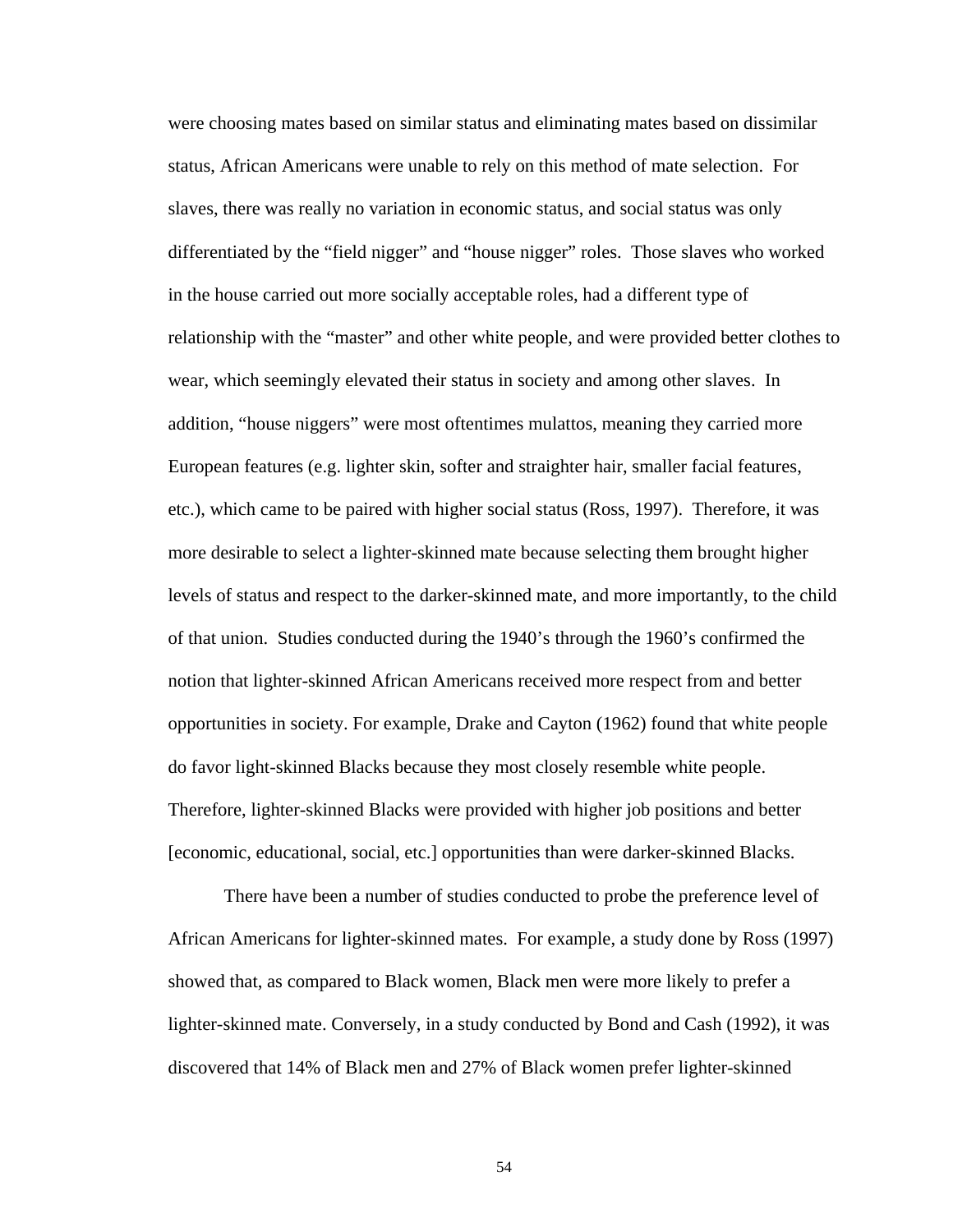mates. It could be hypothesized that Black people adopted this way of thinking after being indoctrinated into white culture through slavery. Thus, this form of mate selection (i.e. valuing external qualities) is one that is believed to be Eurocentric in nature, borrowed by the African American who was struggling to find her/his place in an unfamiliar culture.

Moreover, in the United States, where European culture is dominant, societal influences such as media and socialization continue to perpetuate the idea that lighter skin leads to higher social and economic status (Goode, 1982). It has been asserted, however, that Black awareness, which includes the awareness of the existence and importance of Afrocentric qualities, decreases the chance that Blacks will endorse the notion that lighter skin is better (Hughes &Hertzel, 1990; Keith & Herring, 1991). This seems to decrease the chance that Black people will endorse external characteristics (e.g. monetary possessions, physical attractiveness) as largely important in the mate selection process. The preference for a lighter-skinned mate appeared to be so because lighter skin equated to higher social and economic status. Thus, the rejection of preference for lighter-skinned mates seems to equate to the rejection of such external characteristics as higher social and economic status. Therefore, a lack of preference for lighter skin, and thus, higher social and economic status, means that these African Americans who are rejecting of these external characteristics are valuing more Afrocentric characteristics in a prospective mate. More empirical research is needed to investigate these relationships.

 As an extension of the work with mate selection, researchers also became interested in uncovering levels of dating and marital satisfaction among couples. They attempt to accomplish this by using the external variables discovered from mate selection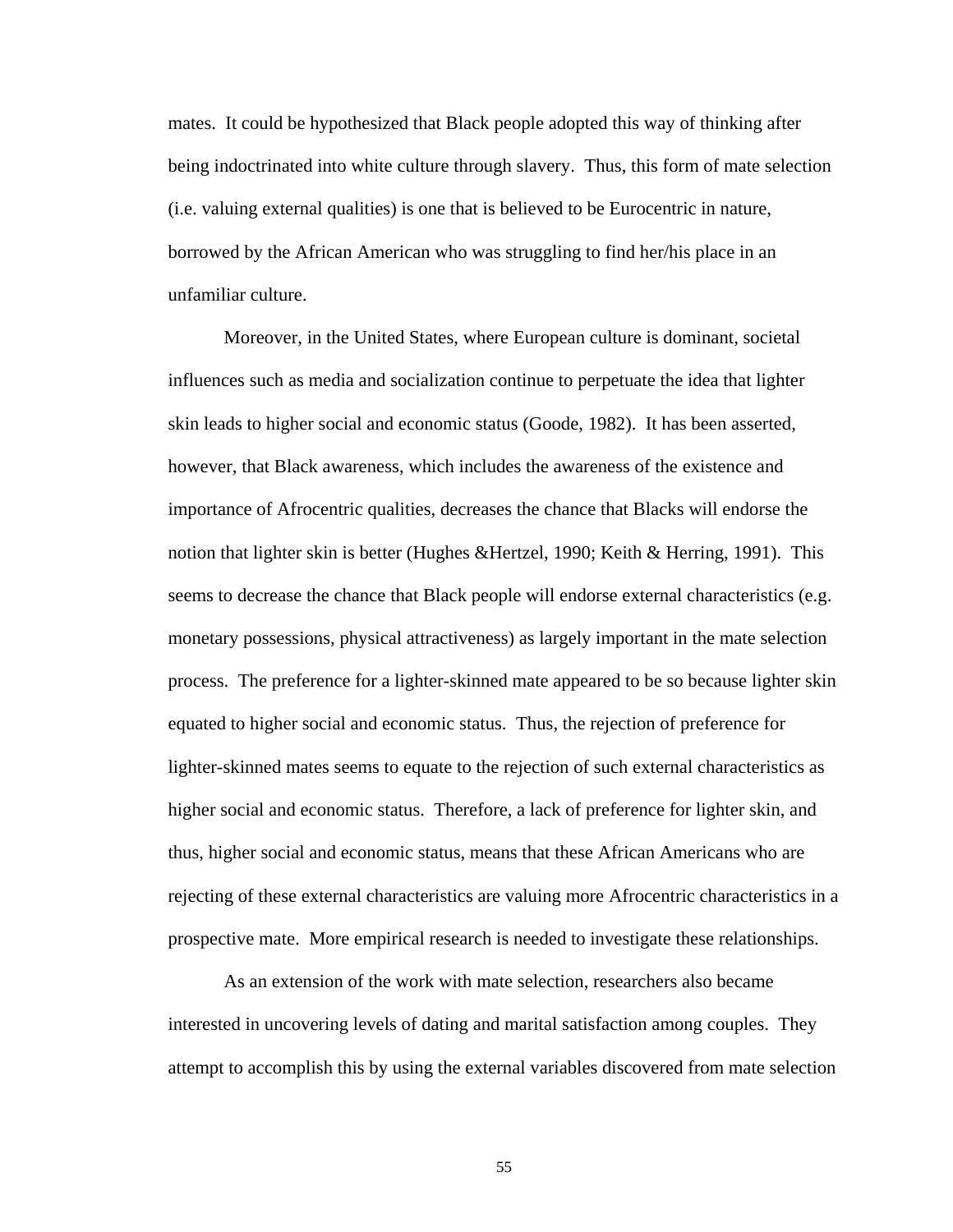studies (e.g. monetary possessions, social mobility, etc.), as well as variables centered around interpersonal interactions within the relationship, such as personality compatibility/incompatibility.

 During the past three decades, numerous studies have been conducted to support the notion that Black couples are seemingly less satisfied with their romantic partners than their white counterparts. Several researchers have suggested that Blacks have greater exposure to stressors than white's, and this added stress places additional strain on the Black relationship (Broman, 1993; Farley & Allen, 1987; Clark-Nicolas & Gray-Little, 1991; South & Lloyd, 1992). Overwhelmingly, studies have focused most heavily on the idea that the lack of economic stability has the greatest effect on a Black couples' level of marital/relationship satisfaction and that there is a positive correlation between divorce, separation, and marital dissatisfaction among Black couples and lower levels of economic stability (Bernard, 1966; Cutright, 1971; Goode, 1956; Kephart, 1955; Monahan, 1955; Udry, 1966; Renne, 1970; Scanzoni, 1970; Williamson, 1954; Lawson and Thompson, 1995; Clark-Nicolas and Gray-Little, 1991; Broman, 1993; Farley & Allen, 1987). Conversely, it is important to mention, however, that there have been studies conducted that do not support the notion that there is an adverse relationship between economic stability and marital satisfaction (Brinkerhoff & White, 1978; Bumpass & Sweet, 1972; Glenn & Weaver, 1978; Glick, 1988). Perhaps researchers in the past have been focusing on the wrong factors (i.e. external characteristics) in trying to understand Black relationship functioning and, on a more specific level, in trying to assess level of relationship satisfaction among the Black couple. Correcting this seemingly flawed approach to assessing African American relationship satisfaction is so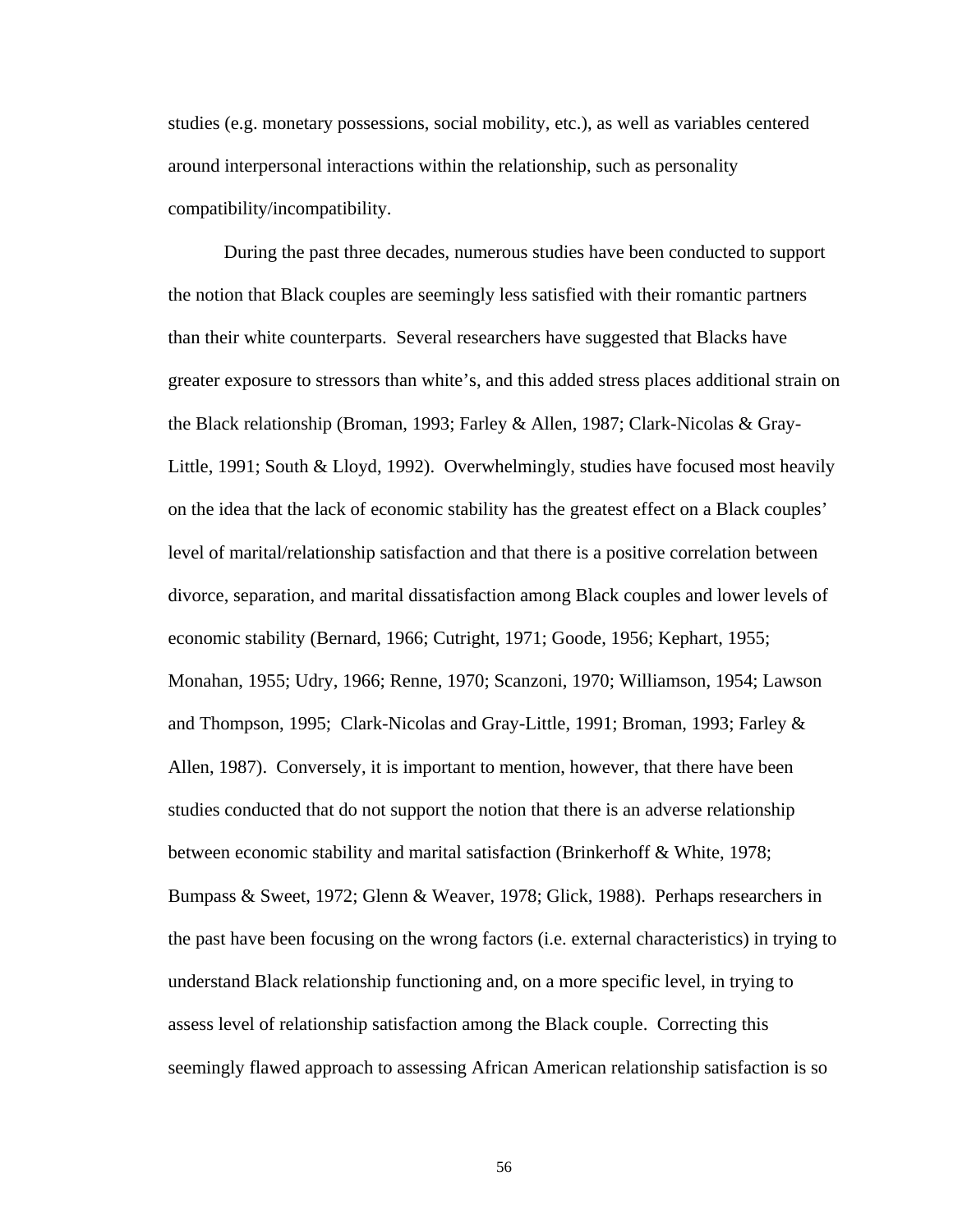important because it gives society, the Black community, and Black couples and inaccurate message about satisfaction levels in Black relationships, the "prognosis" of Black relationships, and values that are important in Black relationships.

 In sum, this section has identified the changing face of dating and relationships within our society. Just as the purposes and meanings of dating and relationships have changed in the last century, so have the roles and identities of the African American individual. Blacks are no longer restricted to adhering solely to the desires of whites and their cultural beliefs. However, assessment of African American relationship functioning is still greatly affected by Eurocentric perspective, its values, and commonly used relationship assessment inventories.

#### Effects of Separation and Divorce

Why is it necessary to understand and address issues related to marital quality? One possible answer could be because marital discord, separation, and divorce has been proved to have tremendous and long lasting effects on the well being of all individuals involved and inevitably has substantial effects on societal well being as a whole. The effects of marital discord, separation, and divorce have become obvious in such areas of American life as family life, and psychological and emotional health, among many other areas (Fagan & Rector, 2000). Also, these severe and long lasting effects seem to be suffered most by those two individuals involved in the marriage, as well as the children of these marriages. Therefore, the psychological and emotional impact that these issues may have on the aforementioned individuals will be explored and addressed.

 Our society, projects the idea that the two-parent home is the best environment in which to raise children. Thus, being a child of divorce can influence negative images and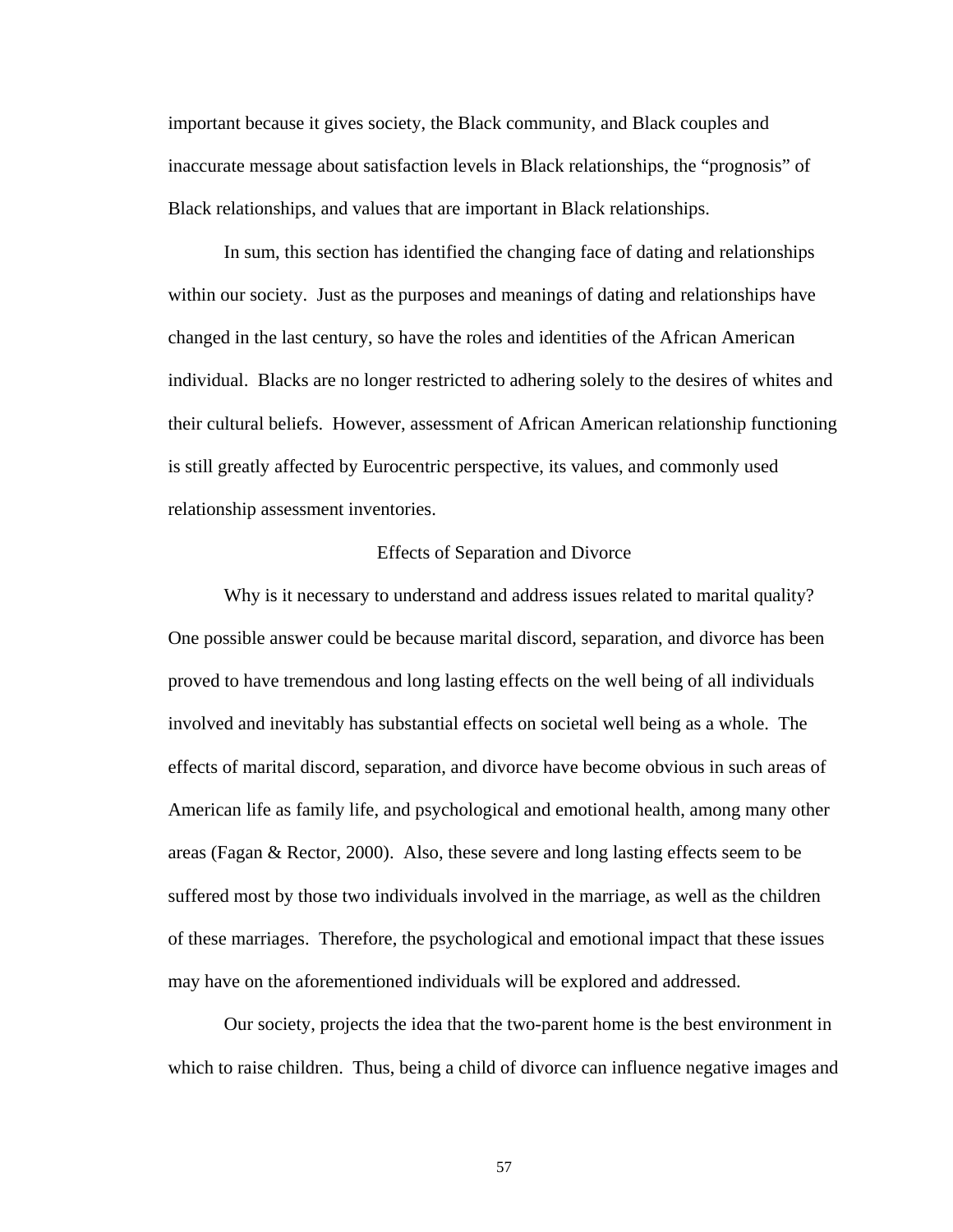expectations about these children, by others in society, (Amato, 1991). In fact, a number of studies have found that family structure does indeed dictate peoples' perceptions and expectations of children (Bryan, Coleman, Ganong, & Bryan, 1986; Santrock, 1975). Another study showed that children of divorce are expected to have heightened behavioral problems, academic difficulties, and difficulty adjusting socially, personally, and interpersonally (Marotz-Baden, Adams, Bueche, Munro, & Munro, 1979). Because of such inadequate (and unfair) misconceptions, children of divorce may not be afforded the same academic, social, or leisure opportunities as children in a two-parent home. The lack of these opportunities may serve as a personal, professional, and social handicap as these children grow older, thereby restricting the lives of these individual and inflicting psychological and emotional damage.

 Aside from how society views children of divorce, it is important to discuss the direct psychological effects that may occur for a child of divorce. Glenn and Kramer (1985) conducted a study assessing the psychological well being of white children of divorce. Specifically, they examined eight dimensions of psychological well-being, seven of which were found to be negatively affected by parental divorce. Amato and Keith (1991) conducted a similar study with 15 categories and found that all 15 categories were negatively affected by parental divorce. Other studies have also found that negative emotional and psychological effects result in children of divorced parents (Fagan & Rector, 2000). Unfortunately, few other researcher studies, if any, have examined the psychological effects of divorce within the Black community. Amato and Keith (1991) however, speculated that although parental marital discord, separation, and divorce appears to be strongly linked to psychological distress in children of these unions,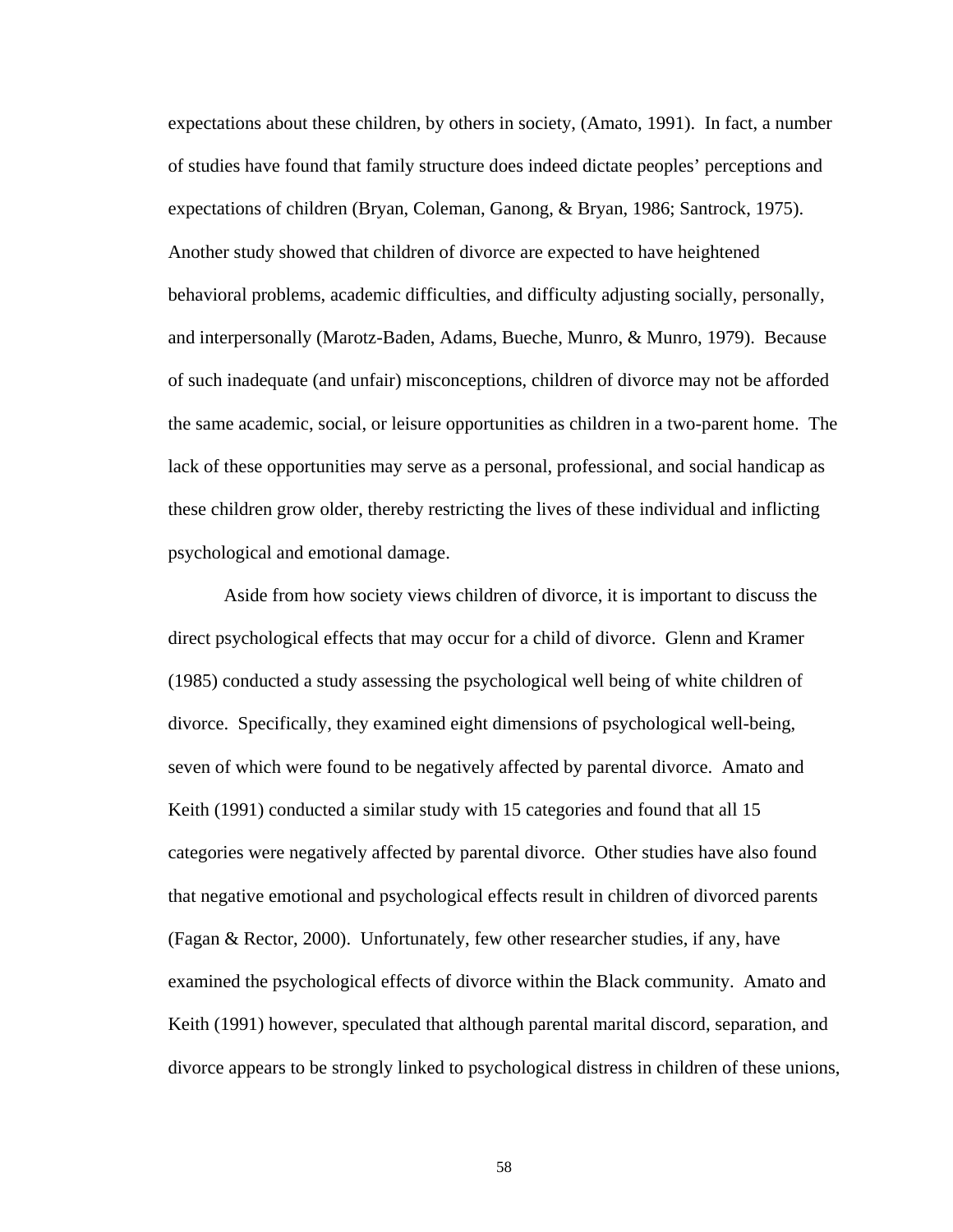children of color may be less vulnerable than white children to the adverse psychological effects of these situations. One possible explanation for this phenomenon could be that children of color, especially Black children, are more resilient than white children due to the life experiences with racism and adversity that they and their family members have to endure. Results of a study by Barrett (2003) however, suggest that the emotional and psychological effects of marital dissolution are not weaker for African Americans; rather, the extent and occurrence of the effects vary by race.

Another popular line of research within the "effects of divorce" research area is on the link between marriage, happiness, and depression leading to suicide. Findings indicate that marital status has predicted similar effects on both suicide and happiness. Therefore, as previous studies have shown, married people are less suicide prone and happier than unmarried people are. Divorced people are the least happy of widowed, never-married, or married people (Tepperman, 1994; Michalos, 1991), which, according to Singhe and Tepperman (1994) suggests that divorced people are more prone to suicide and suicide attempts. In fact, studies have shown that suicide rates are the highest among the divorced and incidentally, that divorce shows a close association with the rate of suicide. In addition, numerous studies have found a link between marital status and suicide, showing that marriage serves as a buffer against suicide and that the divorced had the highest suicide rates (Fuse, 1980; Stack, 1980; Stack, 1989; Smith, Mercy, &Conn, 1988). This information provides evidence that marital status, particularly divorce and suicide, share a relationship.

 Stack (1990) found that the disparity between the suicide rates among divorced versus married persons has decreased in recent years, since divorce has become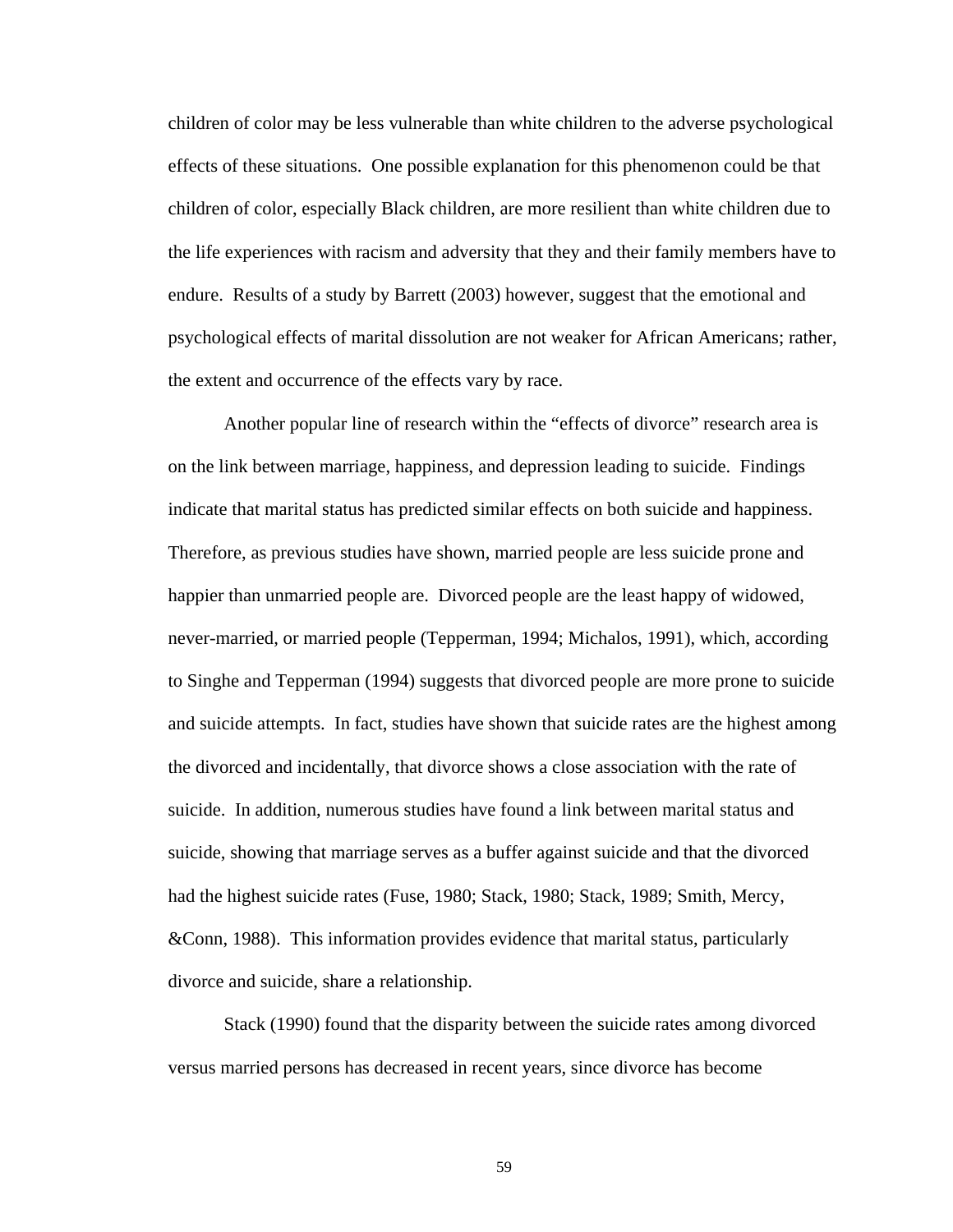increasingly more common and acceptable. However, the rates of suicide among the divorced are still substantially higher than that of married people, especially considering the widening acceptance of divorce. Stack and Wasserman (1995) examined the effect of marriage on suicide ideology among African Americans. They found that being married lowers pro-suicide ideology among Blacks. It was hypothesized that the social kinship, social network, and social support, provided through marriage, is what makes marital status a determining factor of suicide ideology within the Black community (Henry &Short, 1954; Durkheim, 1966; as cited in Stack & Wasserman, 1995).

 The research in this section identified an understanding of the possible psychological effects of marital discord, separation, and divorce. Specifically, the immediate and long-term psychological effects of marital discord, separation, and divorce on the children of these unions were discussed. Moreover, it was found that these children are haunted by [inappropriate] societal stereotypes, as well as emotional and psychological effects that can endure into their adulthood. In addition, the review identified the psychological effects of marital discord, separation, and divorce on those individuals involved in the marriage. It was found that overall married people seem to be the happiest, while divorced people tend to be the most depressed and have the highest suicide rates. This information provides a strong basis as to the importance of relationships, and consequently relationship research.

#### Analysis of Relationship Assessment Tools

 In the years since the popularity and presence of relationship research has increased, researchers have developed a number of relationship/marital assessments. The focus of these assessments has varied over the decades (e.g. relationship/marital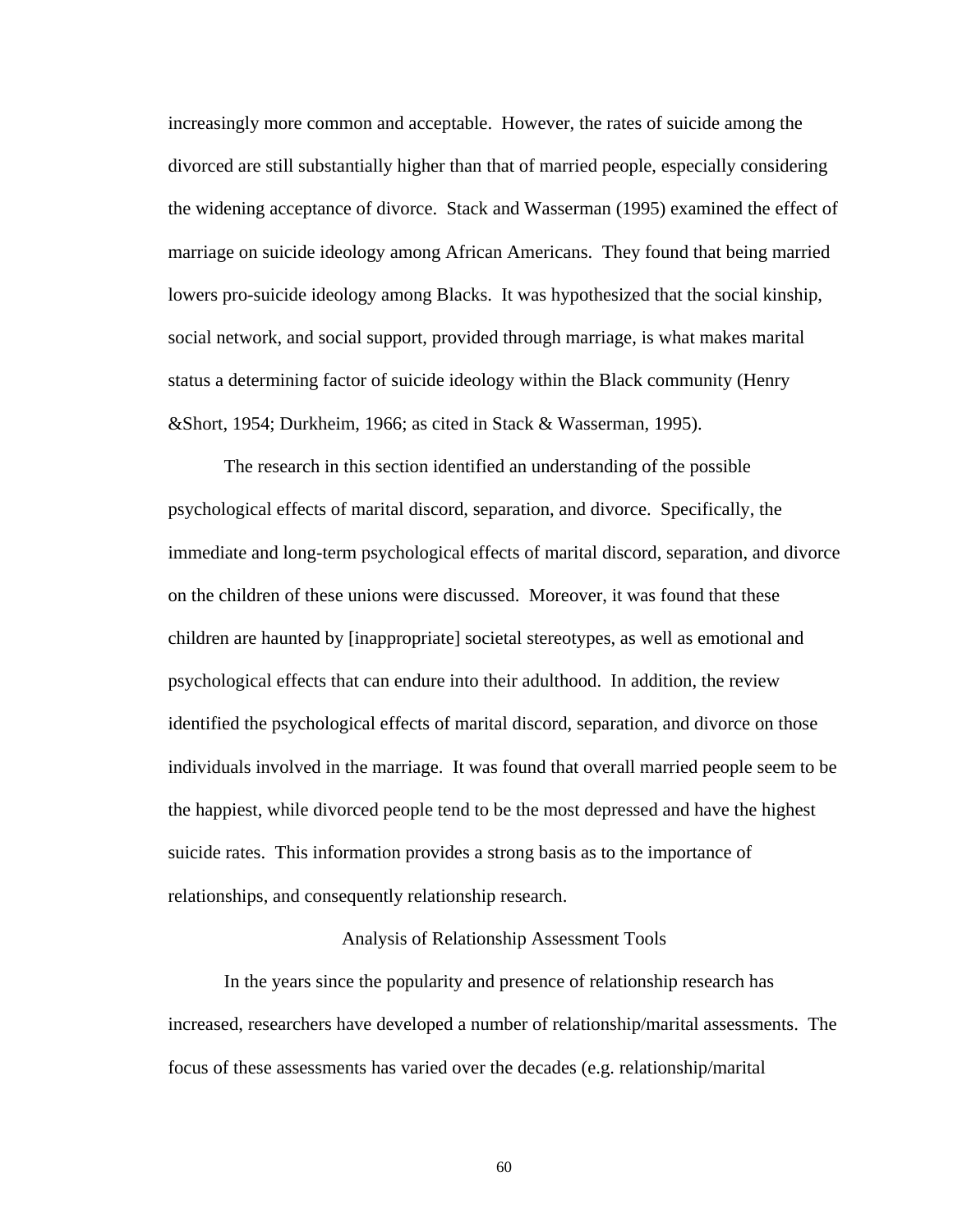satisfaction, adjustment, happiness, stability/instability, positive feelings, passion, etc.). The following section will examine three of the most frequently used relationship/marital assessments (Relationship Assessment Scale, Dyadic Adjustment Scale, and Index of Marital Satisfaction) for the main purpose of assessing the instruments' consideration and inclusion of the Afrocentric perspective, and thus, the adequacy of assessing African American relationships.

 The Relationship Assessment Scale (RAS) was authored by Susan S. Hendrick and is a well known and widely used seven-item instrument developed to measure relationship satisfaction (Hendrick, 1988;Corcoran & Fischer, 2000). This instrument is a brief, easy to administer and score measure, intended to assess satisfaction in all types of intimate relationships, not just marriages. In a clinical sense, this measure is thought to provide clinicians with a good estimate of relationship satisfaction. Norms for the RAS were developed using two college student samples: (a) 235 undergraduates enrolled in psychology courses at a southwestern university (118 males and 117 females) and (b) 57 dating couples at that same southwestern university. In reference to reliability, the RAS is reported to have very good internal consistency, with an alpha of .86. No data was reported on stability. In reference to validity, the RAS was reported to have good concurrent validity, demonstrating significant correlations with a number of scales on the Love Attitudes Scale and Dyadic Adjustment Scale (Spanier, 1976). The RAS also reported good predictive validity, demonstrating an ability to significantly discriminate between couples who subsequently stayed together or broke up.

 In examining the RAS, there seems to be an exclusion of Afrocentric qualities when developing the items for this instrument. Moreover, the RAS appears to have an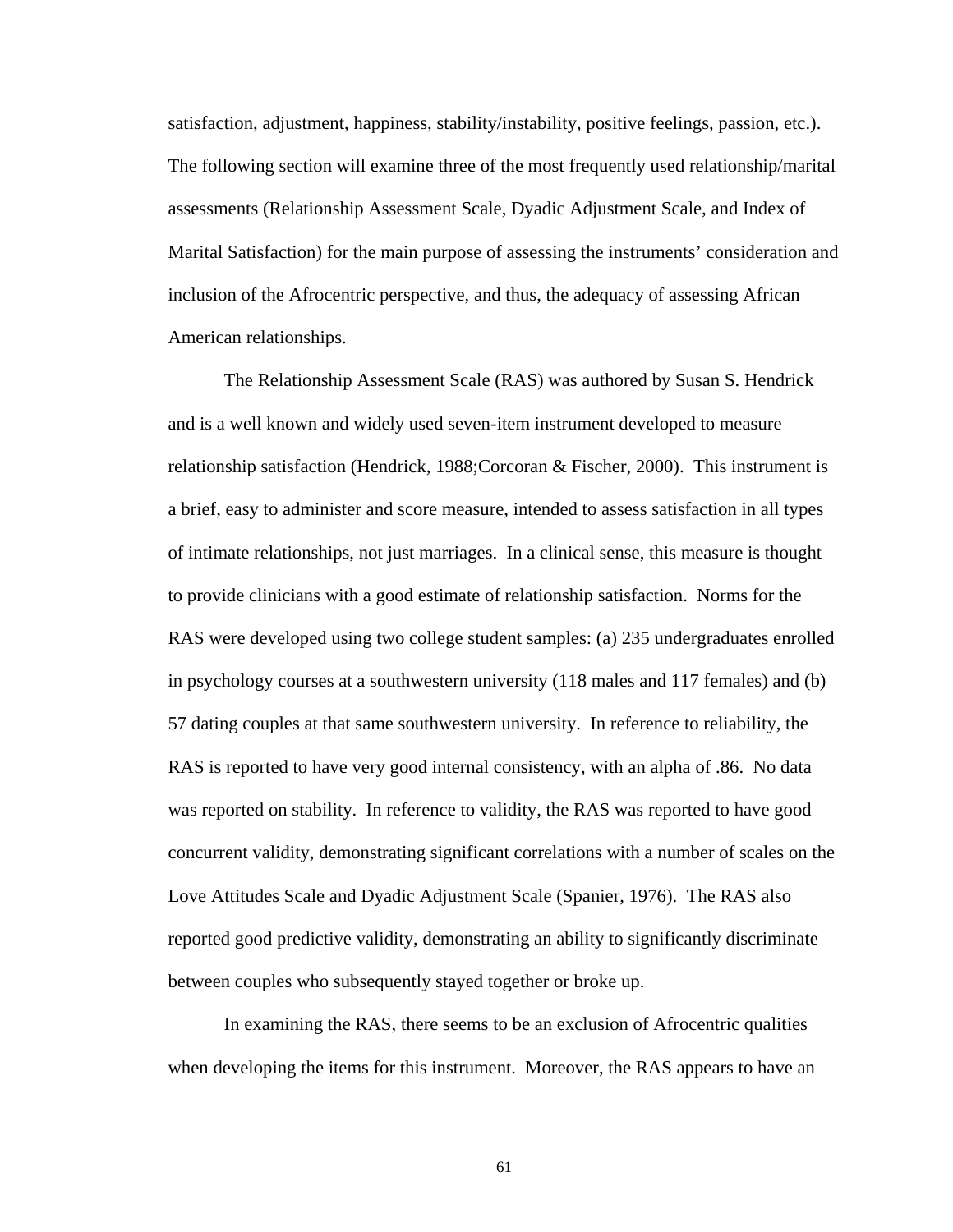individualistic approach, as opposed to a collectivist one, as is the basis of the Afrocentric perspective. Specifically, this instrument is focused solely on assessing the individuals' thoughts about their partner or their immediate relationship, as opposed to also assessing the collectivist and communal aspects that may also effect and influence the relationship (i.e. spirituality, family relations, interest in the survival of their group, etc.). Articles discussing the development and introduction of this measure did not mention the consideration of the Afrocentric perspective (e.g. spirituality, harmony with nature, survival of the group, inclusion/synthesis, collective responsibility, interdependence, empathetic understanding, group-ness, sameness-commonality, the value of rhythm, and emotionality).

The Dyadic Adjustment Scale (DAS) was developed by Graham B. Spanier and is a widely used 32-item measure designed to assess the relationship quality of cohabitating or married couples (Spanier, 1976; Corcoran &Fischer, 2000). The DAS was designed to measure a number of areas: (a) General measure of relationship satisfaction, (b) Dyadic Satisfaction (DS), (c) Dyadic Cohesion (DCoh), (d) Dyadic Consensus (DCon), and (e) Affectional Expression (AE). Norms for the DAS were developed on a married sample  $(n=218)$  and divorced sample  $(n=94)$ . The internal consistency for the general measure of relationship satisfaction was impressive, with an alpha of .96. The internal consistency for the subscales varied from "fair" to "excellent": (a)  $DS = .94$ , (b)  $DCoh = .81$ , (c) DCon= .90, and (d) AE= .73. The DAS shows known-group validity by distinguishing between married and divorced couples on each item. The DAS also has evidence of concurrent validity, correlating with the Locke-Wallace Marital Adjustment Scale (Locke & Wallace, 1959).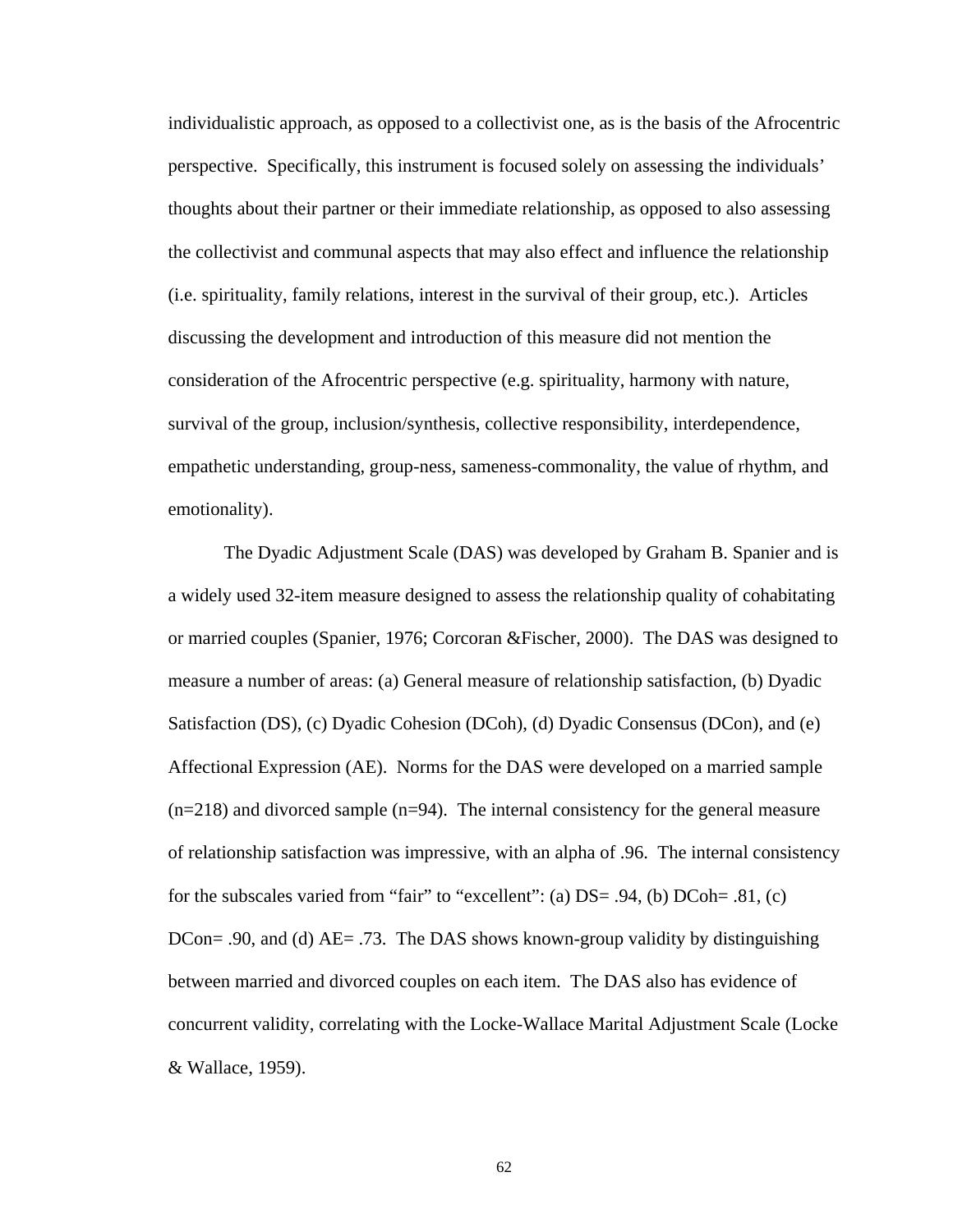The DAS appears to unintentionally incorporate some very basic Afrocentric concepts into its assessment, although they seem to include some general ideas around the Afrocentric perspective, they stay on the surface and do not probe for specific Afrocentric values. For example, the DAS probes for a couples' agreement/disagreement levels around: (a) Matters of Recreation, (b) Religious Matters, (c) Friends, (d) Philosophy of Life, (e) Ways of Dealing with In-Laws, (f) Aims, Goals, and Things Believed to be Important, and (g) Leisure Time Activities. Specifically, when questioning individuals on the level of agreement/disagreement in their relationships about Matters of Recreation and Leisure Time Activities, these could be interpreted by someone working from an Afrocentric perspective to have an undertone of the Afrocentric qualities Harmony with Nature and Survival of the Group. However, these items do not probe the couples' agreement/disagreement level on acting in ways to promote mother earth (Harmony with Nature/Matters of Recreation) or engaging in activities that are beneficial to their community (Survival of the Group/Leisure Time), for instance. When questioning individuals on the level of agreement/disagreement in their relationship around Philosophy of Life and Aims, Goals, and Things Believed Important, these are two specific items that appear to have an undertone of the overall stance of the Afrocentric perspective, which is collectivism. However, the DAS does not specifically probe for a couples' agreement/disagreement level on collectivism (Collectivism/Philosophy of Life) and behaviors born out of holding a collectivist view (Collectivism/Aims, Goals, and Things Believed Important). The instruments' assessment of a couple's level of agreement/disagreement around Religious Matters

seems to have an undertone of the Afrocentric quality Spirituality. The DAS does not,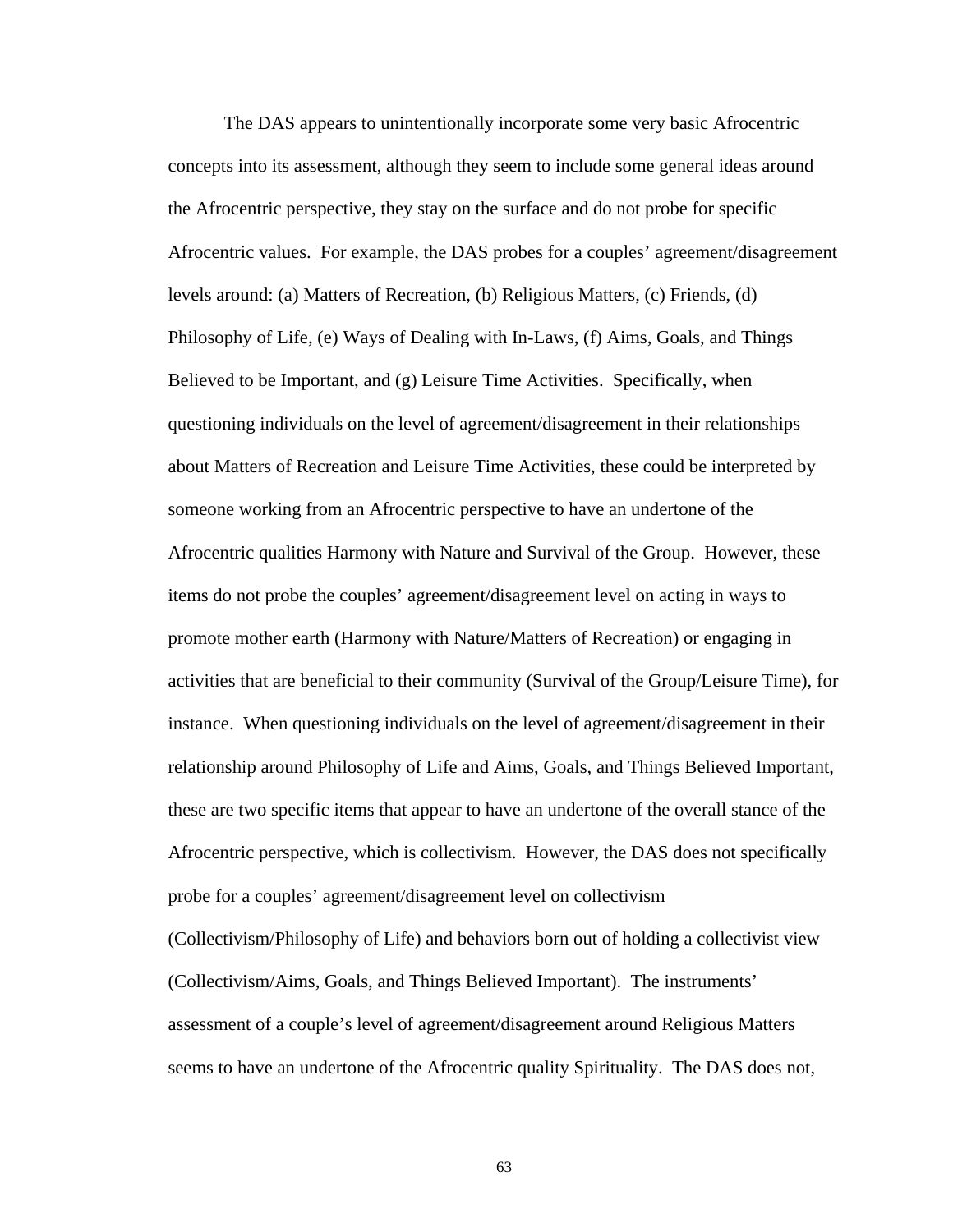however, probe for couples' agreement/disagreement levels around spirituality (Spirituality/Religious Matters). Finally, the instruments' assessment of a couple's level of agreement/disagreement around Friends and Dealing with In-Laws seem to have on undertone of the Afrocentric quality Interdependence. Once again, however, the DAS neglects to specifically probe a couples' agreement/disagreement level around the importance and effect that communal and familial relationships have on individual and relationship development (Interdependence/Friends and Dealing with In-laws). Thus, the DAS, comparatively, appears to have a more collectivist focus in its items but does not specifically focus on the underlying values of an Afrocentric viewpoint.

 The Index of Marital Satisfaction (IMS) was authored by Walter W. Hudson and is a widely used 25-item instrument designed to measure the magnitude of a problem that one spouse has in her/his marital relationship (Hudson, 1997; Corcoran & Fischer, 2000). The IMS is often used clinically to indicate two occurrences: (a) The presence of a clinically significant problem (indicated by a score of 30 or higher) and (b) The presence of severe stress with a clear possibility that some type of violence could be used to deal with this stress (indicated by a score of 70 or higher). This instrument was normed on single and married individuals, clinical and non-clinical populations, and high school and college students, as well as non-students. Although the author of the IMS reports the norming sample being primarily white with a small inclusion of Japanese and Chinese Americans, he informs us that actual norms are not available. In reference to reliability, the IMS has a mean alpha of .96, indicating excellent internal consistency. Also, with a reported score of 4.00, the Standard Error of Measurement appears to be extremely low. In addition, this instrument reported excellent short-term stability, with a two-hour test-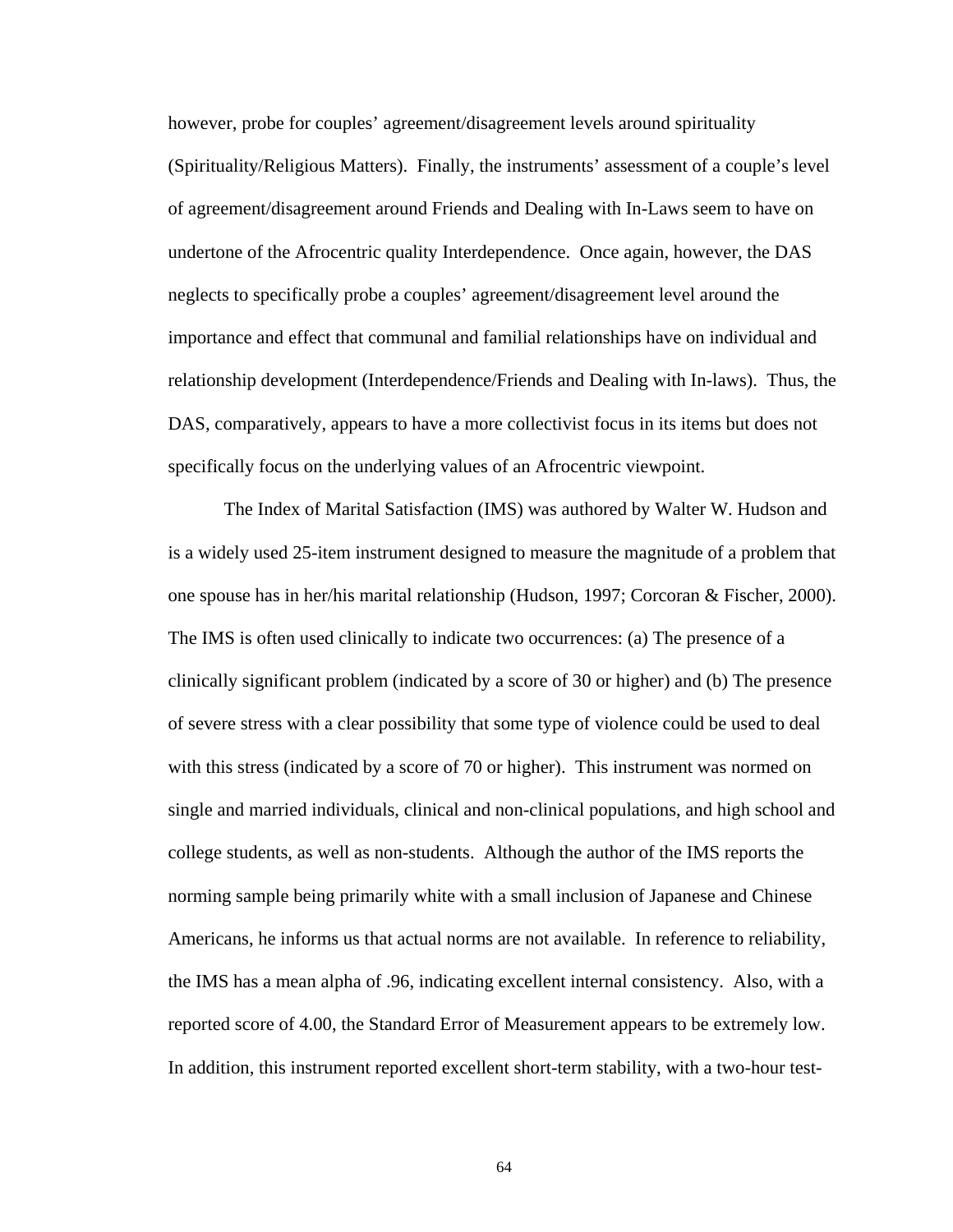retest correlation of .96. In terms of validity, the IMS has excellent concurrent validity (correlating significantly with the Locke-Wallace Marital Adjustment Test) (Locke  $\&$ Wallace, 1959), very good known-groups validity (accurately discriminating between couples known to have marital problems and those known not to), and good construct validity (correlating poorly with measures with which it should not correlate and significantly correlating with measures with which it should, such as sexual satisfaction and marital problems).

 Upon examination of the IMS's items, it is evident that there is no inclusion of an Afrocentric paradigm in these items. This instrument, too, seems to stay on the "surface" when assessing the issues affecting an individual's satisfaction level in their relationship. Specifically, this instrument does a fair job at probing the participant for indicators of emotional or situational factors that may cause an increase or decrease in the participant's level of satisfaction within their relationship. However, the items do not probe for the underlying actions that cause the individual to ultimately be satisfied or dissatisfied with their relationship. For instance, one item states "I feel that I cannot rely on my partner", from an Afrocentric approach it would be appropriate and perhaps more useful in many instances to probe for *why* the individual feels they cannot rely on their partner rather than simply having them state that they cannot rely on them. For example, considering the Afrocentric quality of Interdependence, the item may be reworded to say, "I feel that I cannot rely on my partner to help me deal with any issues that may be facing my immediate and extended family". Therefore, this individual is stating a level of dissatisfaction not only with the relationship but also with the absence of the quality of Interdependence, within their partner. Having items that specifically probe for such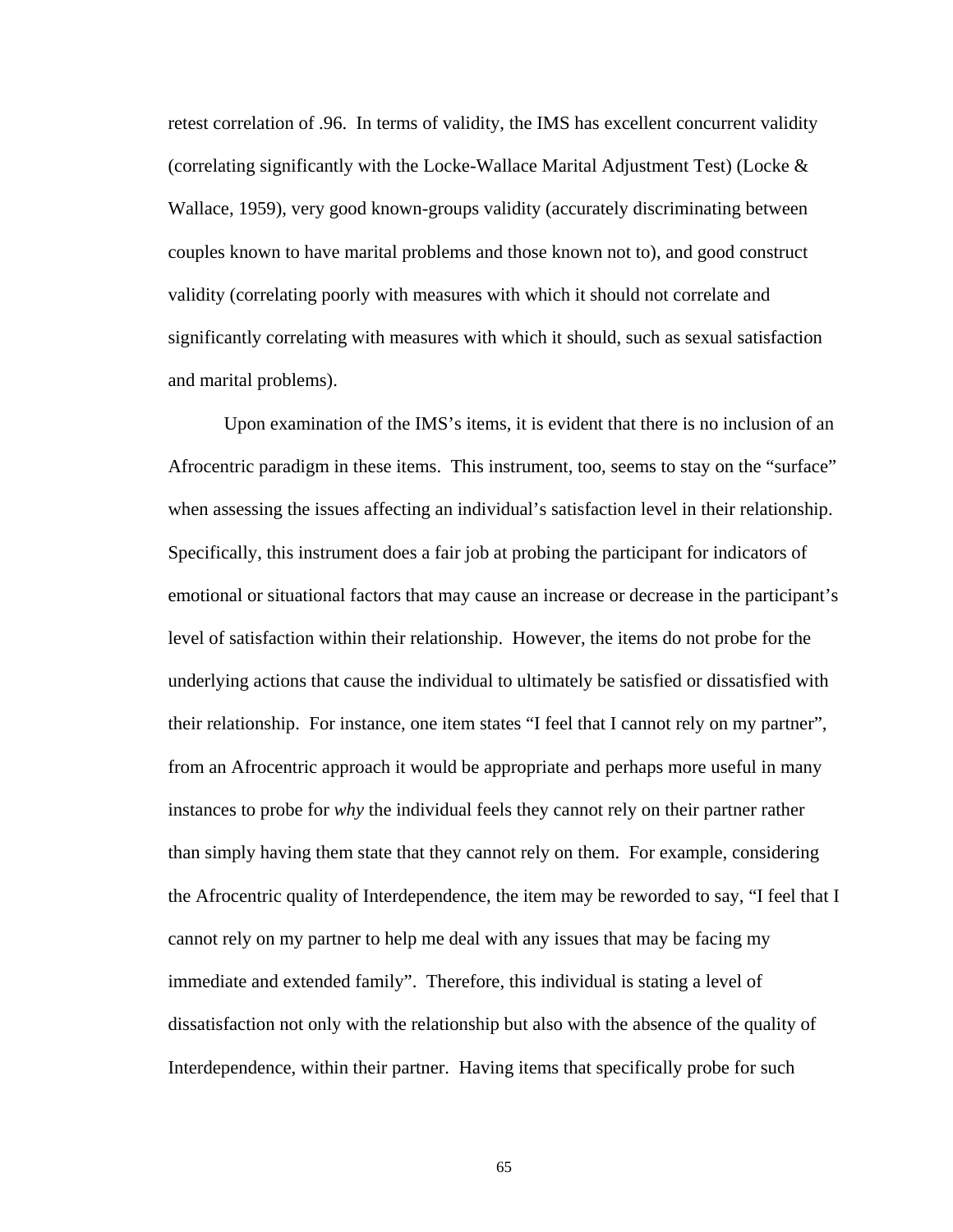qualities can also provide the participant with a greater understanding of what values are important for their mate to embody, as well as those that they value and want to "market" to prospective mates, within themselves.

 This section was provided in order for us to examine a number of frequently used instruments for couples to determine their level of consideration and inclusion of the Afrocentric perspective. It was also identified how these instruments could possibly benefit from considering and including the Afrocentric paradigm when developing their items.

 In short, of the three instruments examined, only one (Dyadic Adjustment Scale) appeared to have some similarity to an Afrocentric paradigm and this consideration appeared to only be to a small degree. The other two scales (Relationship Assessment Scale and the Index of Marital Satisfaction) do not seem to assess relationships by utilizing an Afrocentric way of understanding. It was from these two scales that it was possible to glean the perceived usefulness of including Afrocentric qualities and ideals. Specifically, three benefits of including Afrocentric ideology were identified: (a) to gain an understanding of *why* the relationship is in the state that it is in, whether that be "good" or "bad, (b) to provide the participant with a clearer understanding of the values that are important for a mate to have, and (c) to provide the participant with a better understanding of what qualities they embody themselves or wish to embody, in order to better represent themselves to prospective mates. In addition, it is important to mention that none of the relationship assessments listed in Corcoran  $\&$  Fischer (2000) were relationship attitudes assessments, which is what the present scale development project is focused on.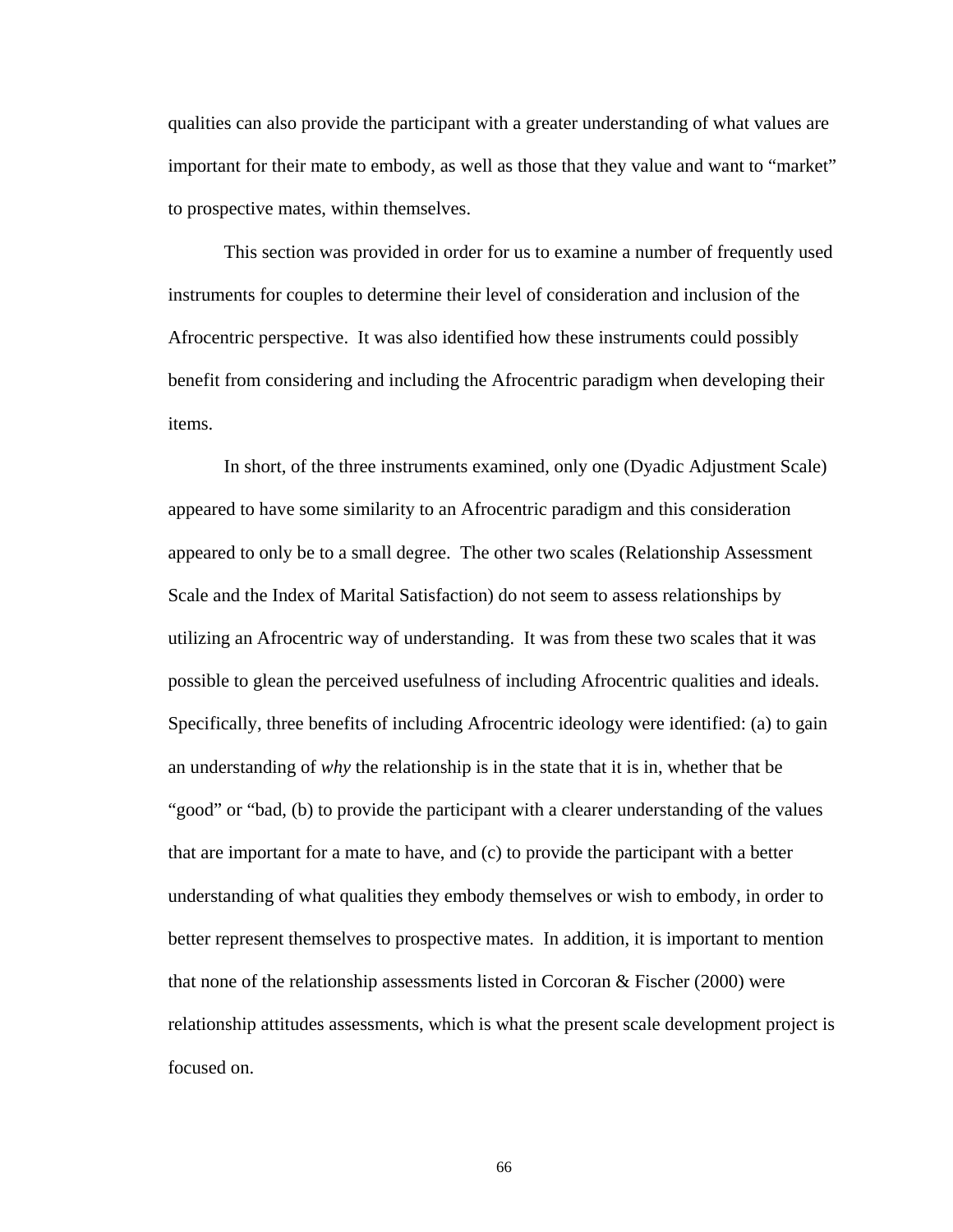Need for Emphasizing Afrocentric Qualities

 As is clear from this review, there has been a traditional reliance on the Eurocentric worldview in organizing, developing, and maintaining research and theoretical viewpoints. Even with the strong multicultural movement that has occurred within the field of counseling Psychology, the central focus of examining behavior continues to lie within the Eurocentric perspective. This approach to examining human behavior has not excluded the Black population, although they have been the most researched non-white group. Asante (1998) expressed his extreme fascination with the idea that researchers actually believe that the Eurocentric experience can be transferred to the Black experience, as a way of understanding Black functioning or any aspect of Black life.

 This strategy of applying the Eurocentric perspective to the African American experience is one that is also used when examining the Black relationship. Focusing on intimate relationships within the Black community in psychological research is not a new phenomenon. However, the vast majority of this body of research is pathology-centered, claiming that Black romantic relationships are plagued by conflicts and problems, based on their differences from white culture (Frazier, 1957; Glazier & Moynihan, 1965; Farley & Hermalin, 1971; Thomas & Sillen, 1972). These references are so dated because more recent research does not state in such a clear way that Black relationships are plagued with problems, but it is the foundation that these studies laid that have present day researchers approaching Black relationship research from a pathology perspective. Thus, this type of pathology-centered research assumes that Black romantic relationships are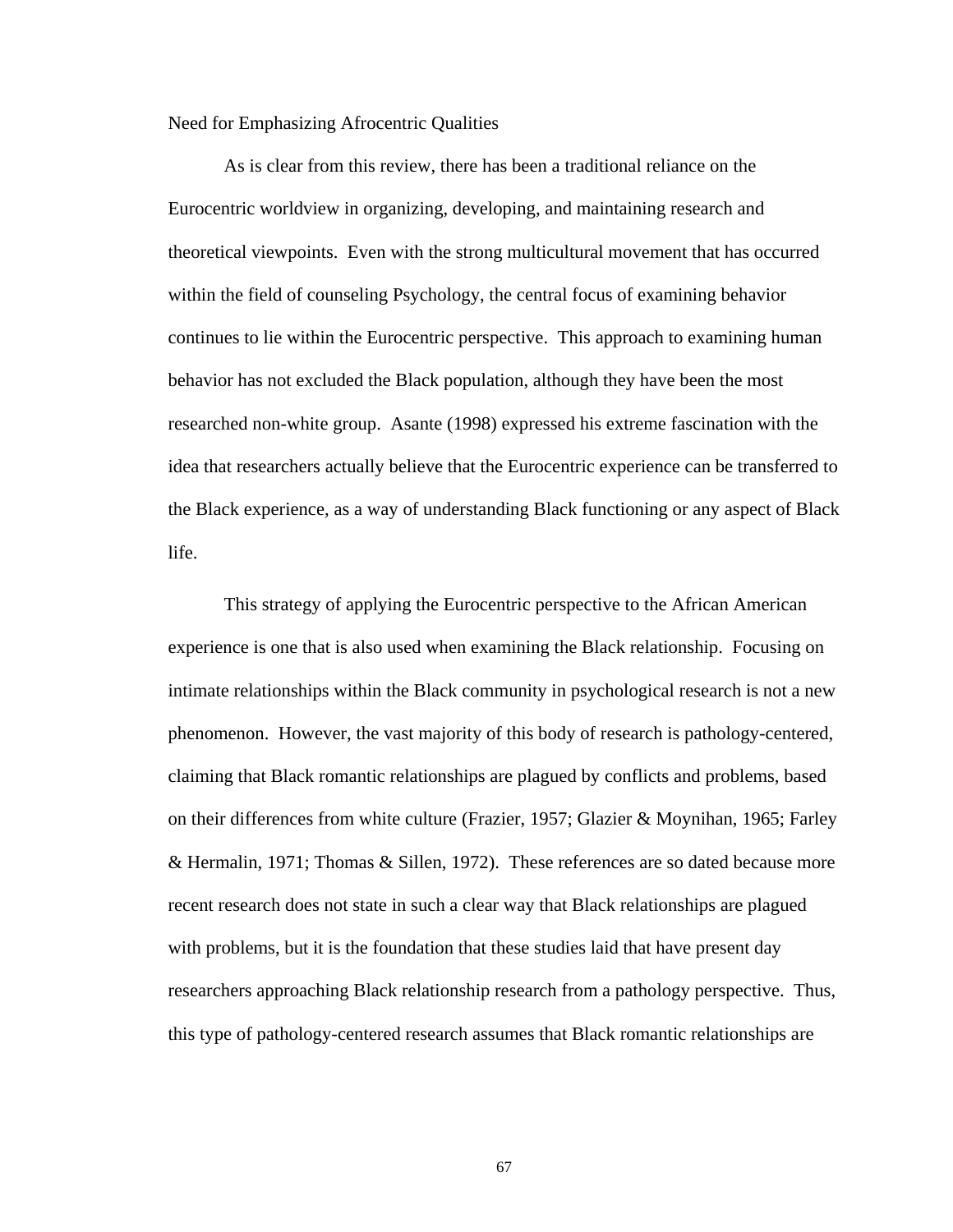rooted in the same values, beliefs, and practices as white romantic relationships Bell, Bouie, & Baldwin, 1990).

Asante (1987) and Bell, Bouie, and Baldwin (1990) have asserted that all Black male-female relationships should be, and are naturally, based within Afrocentricity. That is, it is important to approach, examine, and understand the Black relationship from a "frame of reference wherein phenomena are viewed from the perspective of the African person (Asante, 1991). In other words, it is of utmost importance to place African ideals and values at the center of any analysis of the African American relationship (Asante, 1998). The aforementioned description deals with examining the African American experience from an African perspective, which includes values, culture, traditions, contributions, and so forth, that originated from the African continent. Asante (1987) maintained that Afrocentricity is "concerned with African people being subjects of historical and social experiences rather than objects in the margins in European experiences". Moreover, the use of a Eurocentric perspective to gain an understanding of any African phenomenon is in and of itself contradictory. Historically, white culture within the United States has been invasive, denying African Americans of their true African culture and heritage, miseducating them as to what it means to be African and originate from Africa (Adeleke, 2001). Therefore, the use of the Afrocentric perspective to understand African phenomena is a logical means to understanding the African American because it recognizes, praises, and values those characteristics that are unique to and intrinsic within the African American.

Being aware of and utilizing these Afrocentric components may be important for Black people in search of a mate, Black couples, or researchers attempting to understand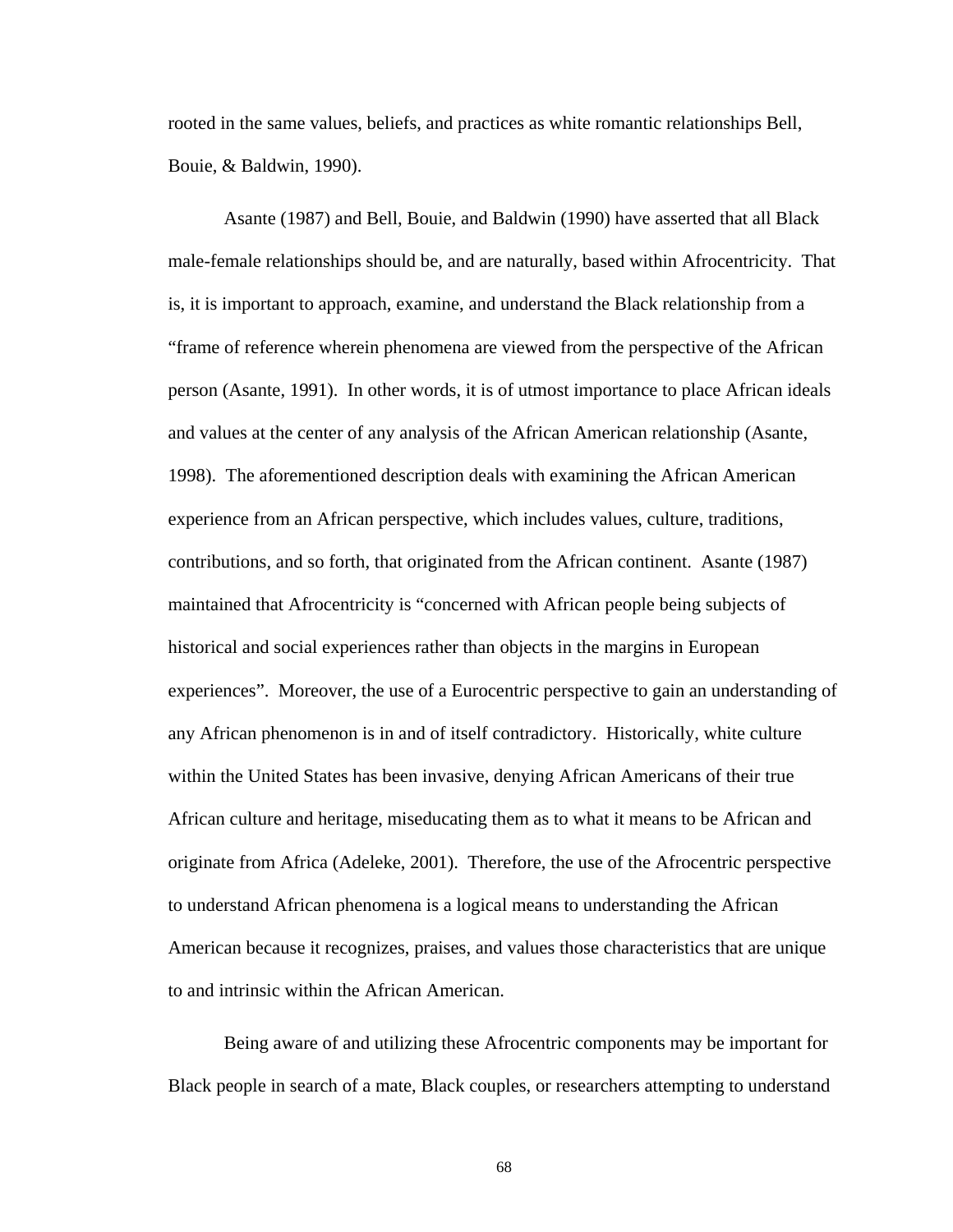and enhance African American relationships. This is so because they encompass the central value of the African continent and therefore, African American existence, which is a *collective* appreciation, approach to, and assertion toward life, as opposed to an individualistic one, which is central to many European cultures. Therefore, to fully understand the Black relationship, it is necessary for couples to approach them and researchers to examine them from an Afrocentric perspective. Moreover, examining the Black relationship from an Afrocentric worldview may help to identify critically important African ideals at the center of African American relationships. In essence, it is crucial to consider, value, and utilize the African context in order to understand present day African American relationships in the United States. Africans were forced to stop appreciating and valuing (but not innately desiring to function within an Afrocentric framework) their Afrocentric qualities and were forced to adopt Eurocentric ideals. However, it is now society's responsibility to displace Eurocentric ways of functioning within the African American and consciously replace them with Afrocentric values (Mazama, 2001).

 Adeleke (2001) argued that African Americans African heritage and culture were ripped from them during the Maafa (the African Holocaust, when Africans were brought to America on slave ships). He maintains that African Americans are victims of a de-Africanization process, causing them to have forgotten how to be African, which began with the enslavement of Africans by Europeans and continues today. This process forces African Americans to forget and consequently be unaware of their African history and heritage. It is America's duty to restore the African heritage of all African Americans because America is what stole it from them in the first place and replaced it with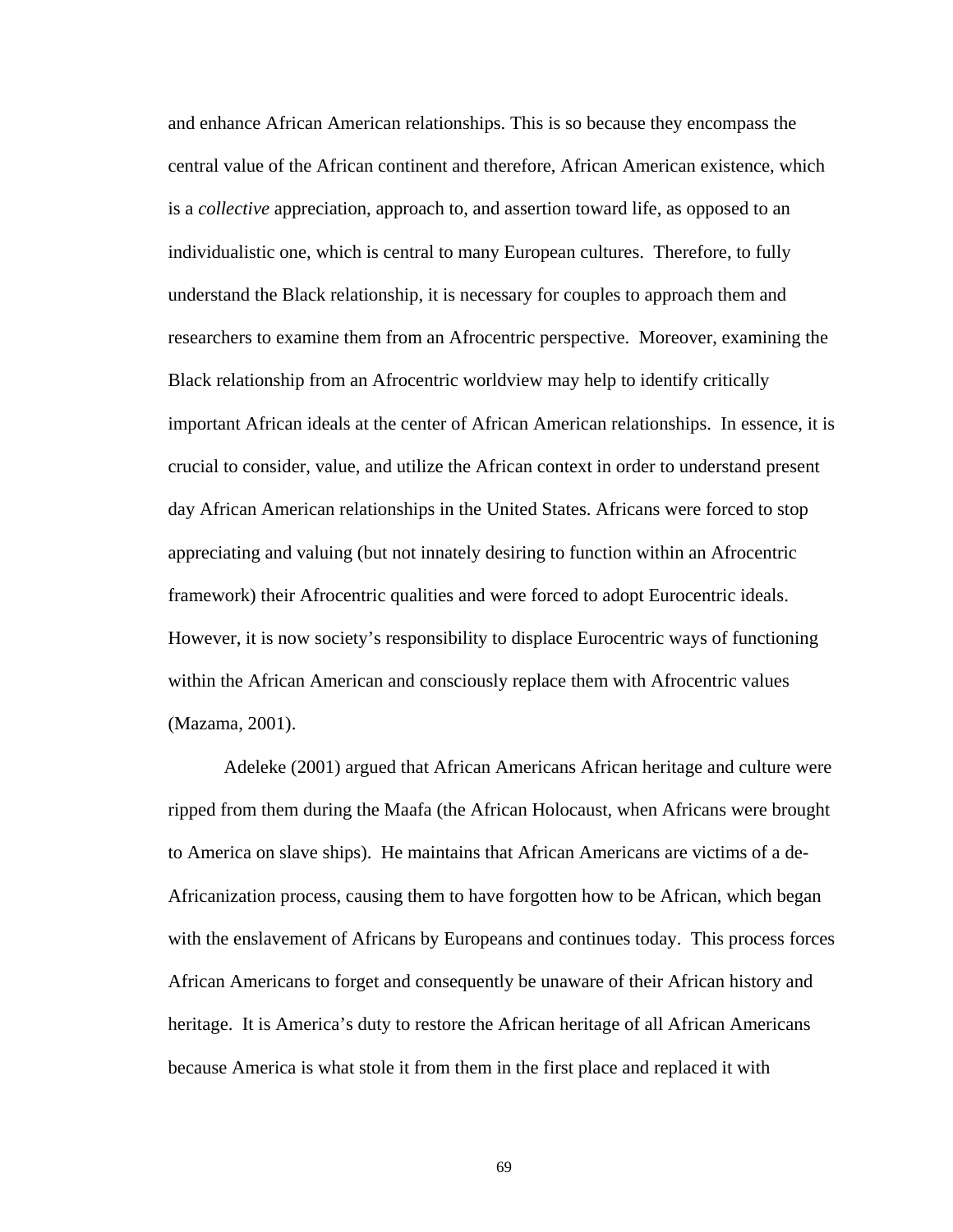European ideals. As a result of this substitution, African Americans are now unconsciously functioning within the Eurocentric paradigm and need help in reverting back to functioning within their own, natural paradigm. Thus, African American malefemale relationships may be functioning within a foreign worldview, which may increase stress and alienation within their relationships, making it more difficult to maintain the relationships. With this assertion, it seems as if the de-Africanization process may be taking its toll on all sectors of African American life, including, but not limited to, the male-female relationship. Quite simply, African Americans are valuing the wrong ideals, Eurocentric ideals, in relationships. Society needs to begin to make African Americans aware of Afrocentric qualities and they need to begin illuminating those characteristics within themselves, seeking out those qualities in prospective mates, valuing those qualities in romantic partners, and utilizing those characteristics when facing stressful times in their relationships.

 Mazama (2001) stated that "Afrocentricity contends that our main problem as African people is our usually unconscious adoption of the Western worldview and perspective and their attendant conceptual frameworks". Thus, as African American intimate relationships are concerned, Black couples may be unaware and not being made aware of the fact that there are intrinsically valued Afrocentric characteristics within all Black people that they should be seeking out and valuing in prospective mates, as well as displaying and functioning within their for prospective mates.

 Among instruments developed to measure relationship satisfaction, relationship attitudes, etc., there has been little to no cultural consideration within item development (Staples, 1971; Nobles, 1974; Allen, 1978). Most, if not all, of these types of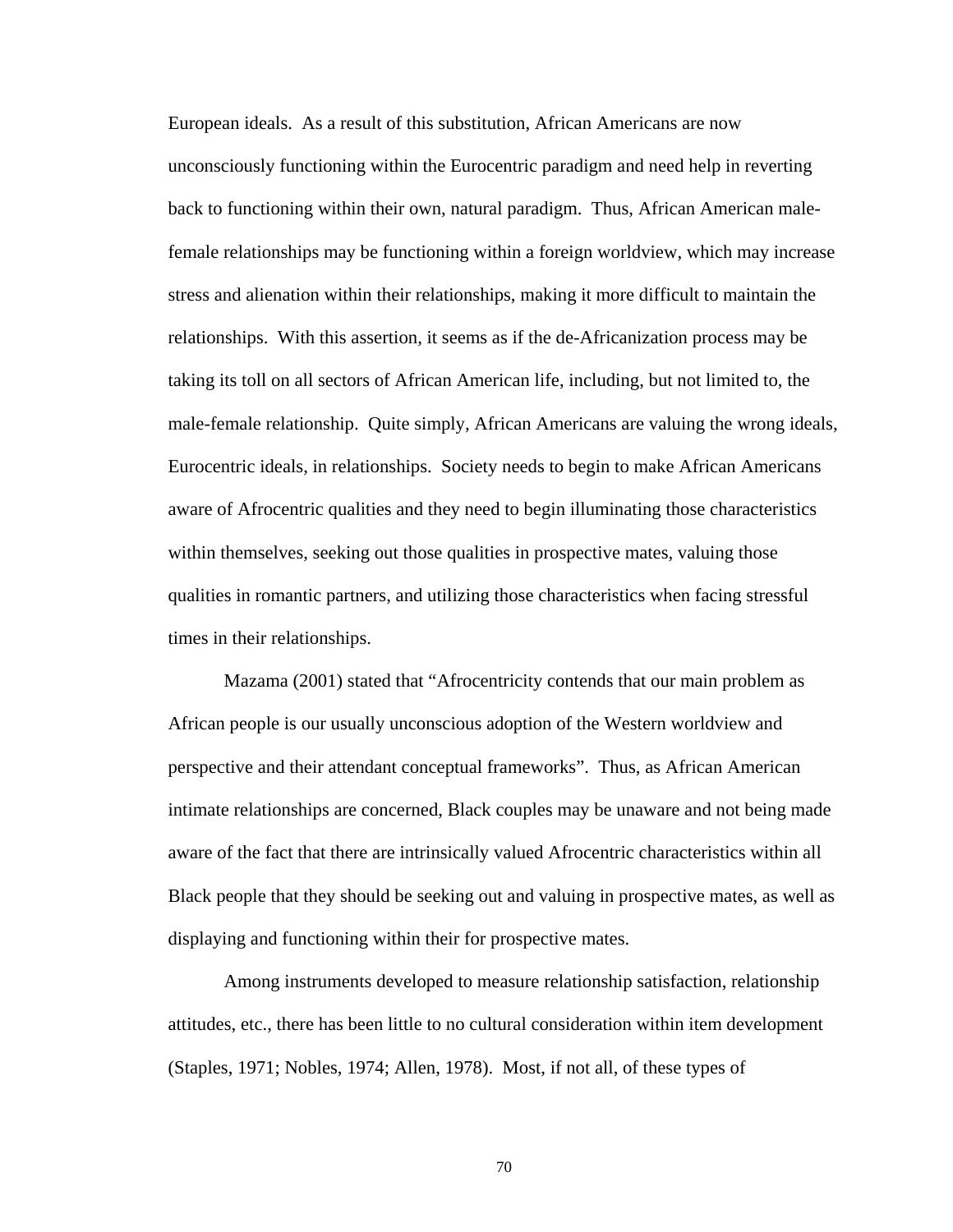assessments focus on issues that are central to the Eurocentric perspective (Nobles, 1974; Dixon, 1976; Akbar, 1981; Baldwin, 1985), such as the communication process, genderrole differences, status, and egalitarian relationship structure (Cazenave, 1983; McAdoo, 1983; Fairchild, 1985). (A critique of existing relationship assessments will be explored to a greater degree in a later section). Therefore, it is extremely important that the development of a relationship assessment that focuses on the Afrocentric values and the Afrocentric worldview occurs immediately. We will now gain a better understanding of the Afrocentric perspective and how its usefulness to understanding the African American relationship has been conceptualized, previously.

 Previous researchers and scholars have articulated the usefulness of understanding the African American relationship from an Afrocentric perspective. From a global perspective, Kambon (1998) and Asante (1987) proposed that there are certain values that encompass the Afrocentric worldview. Specifically, ten Afrocentric values seem to be of critical importance, within the Black community, when seeking out, and preparing oneself to be, a prospective mate, will be examined. Those values include: (a) Spirituality, which can be defined as a subjective personal experience where an individual is involved in the internalization and expression of positive values, has a sense of intimacy, has a relationship with a higher being, and has a willingness to live according to their own religious beliefs (Hill & Pargament, 2003; Mattis, 2000), ( (b) Survival of the group, which includes but is not limited to ones investment to behave in a manner that will be beneficial to the entire Black community, not just single individuals, (c) Inclusiveness/Synthesis, which includes but is not limited to one never being exclusionary to any of the members of their community, regardless of their beliefs,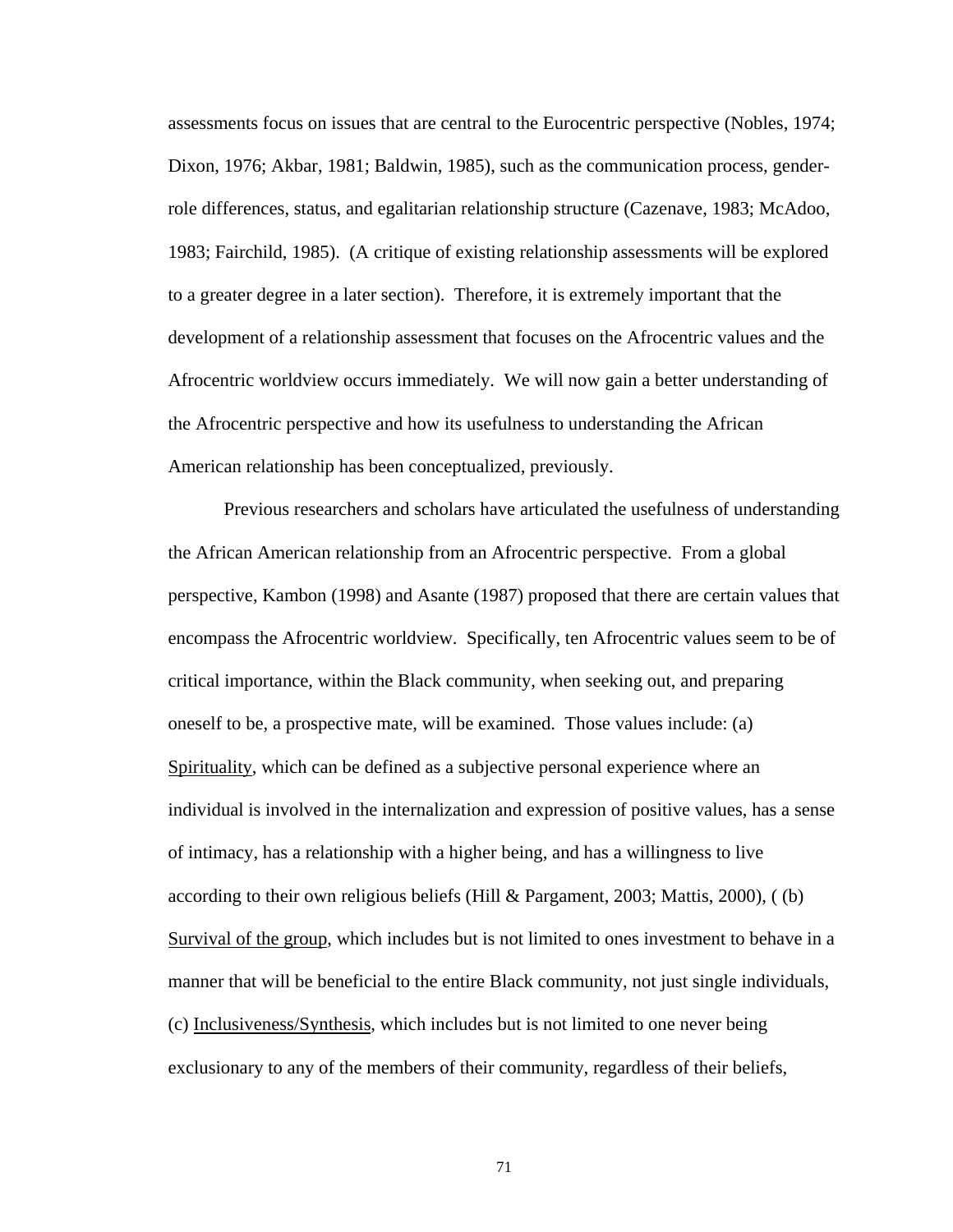actions, etc., (d) Collective responsibility, which includes but is not limited to one understanding that the repercussions of a single persons actions inevitably effect and are the fault of the entire community, (e) Interdependence, which includes but is not limited to ones understanding that the life of every person in the community relies on every other person in the community, (f) Empathetic understanding, which includes but is not limited to one having the goodness of heart to try and understand, in the most positive view, the situation of another, even if the person has never experience the situation themselves,  $(g)$ Group-ness, which deals but is not limited to ones understanding that they are, first and foremost, a member of their community, (h) Sameness-commonality, which includes but is not limited to ones understanding that, as Africans, they all share a common culture, perception, attitude, and predisposition that cause their experiences and desires to share a similarity, (i) The value of rhythm, which includes but is not limited to the understanding that rhythm, such as the beat of a drum, represents the beating of African hearts, which all beat on the same tune and keep all people of African descent aligned with one another, and (j) Emotionality, which includes but is not limited to ones awareness of, understanding of, proper use of, and fearlessness of the wide range of emotional responses that Africans encompass.

 More specific to this particular research, Asante (1980; 1981) developed an Afrocentrically based model of heterosexual relationships that defines healthy Black relationships as being governed within an Afrocentric foundation. This model emphasizes that the foundation of the Black relationship should lie within Afrocentric cultural values. Specifically, Asante believes that the spiritual and intellectual commitment of the Black couple should not only be focused on themselves and their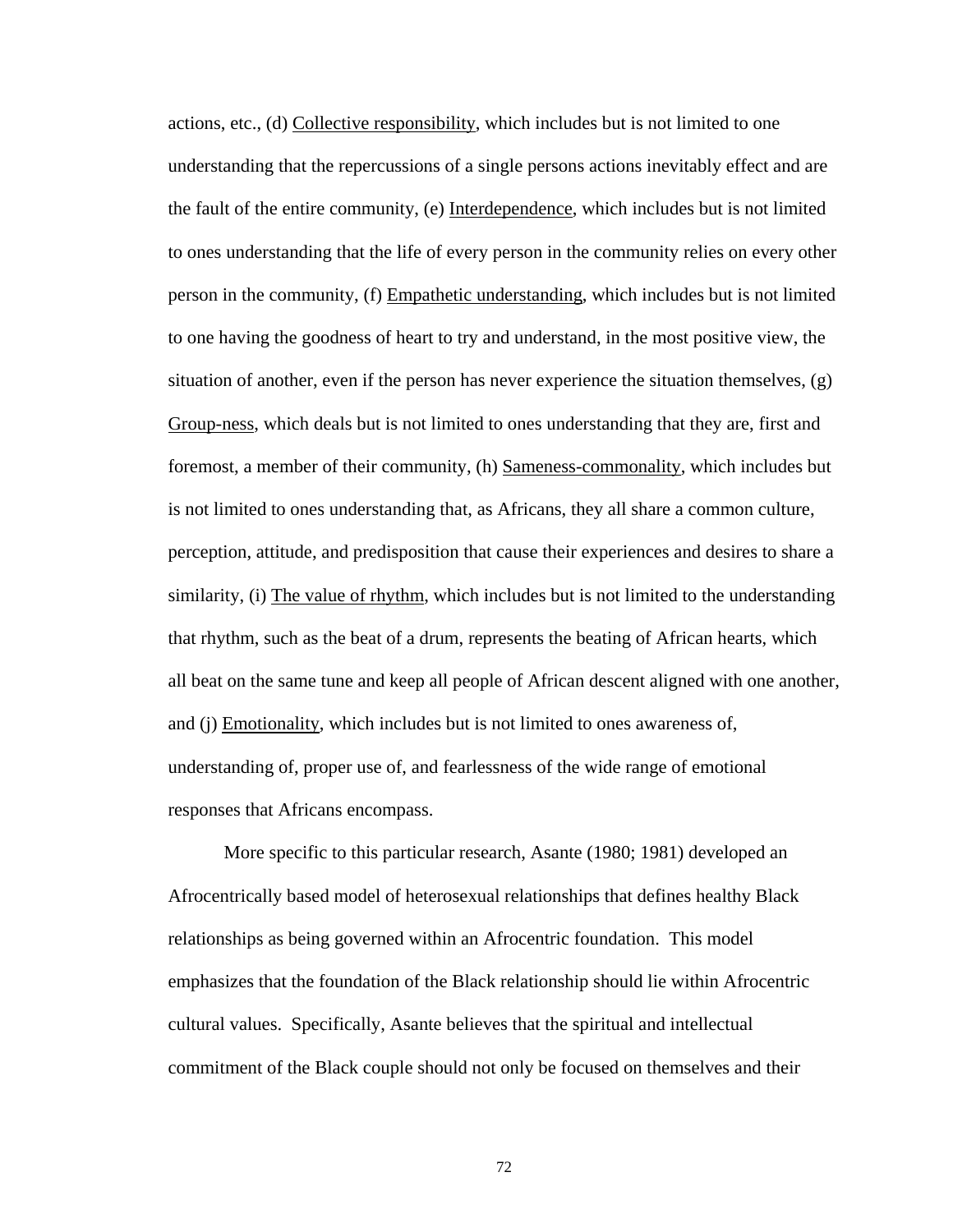families, but on the entire African American community (Bell, Bouie, & Baldwin, 1990). According to this model, there are four major value components that the African American relationship should be functioning within, which include: (a) Sacrifice, (b) Inspiration, (c) Vision, and (d) Victory.

 Asante (1981) conceptualized sacrifice as a value component, within Black relationships that gives precedence to the spiritual-communal aspect of life, as opposed to those physical-material qualities and possessions that can be obtained from life. In practical terms, the foundation of the African American couple lies in their sense of collective responsibility and interdependence for the Black community and its members, as well as their sense of responsibility for their own families and community. The couple is aware that every life effects and is responsible for every other life in the community. In short, the Black couple should make sacrifices and give of themselves, to the Black community, in order to ensure the continued survival and well-being of their families and the Black community (Bell, et al., 1990).

 Inspiration focuses on the way in which Black couples related to one another, which should be in a mutually affirming, holistic manner (Asante, 1980). The holistic relationship is one in which each partner gives and receives physical, intellectual, emotional, and social stimulation through encouraging, inspiring, and supporting one another in their life missions. Thus, inspiration identifies mutuality and reciprocity as important components contributing to healthy Black relationships (Bell, et al., 1990). It is important to highlight that the focus of this value component is specifically on the couple and how they interact in their relationship. This value component does not include a community focus, as do the other three value components.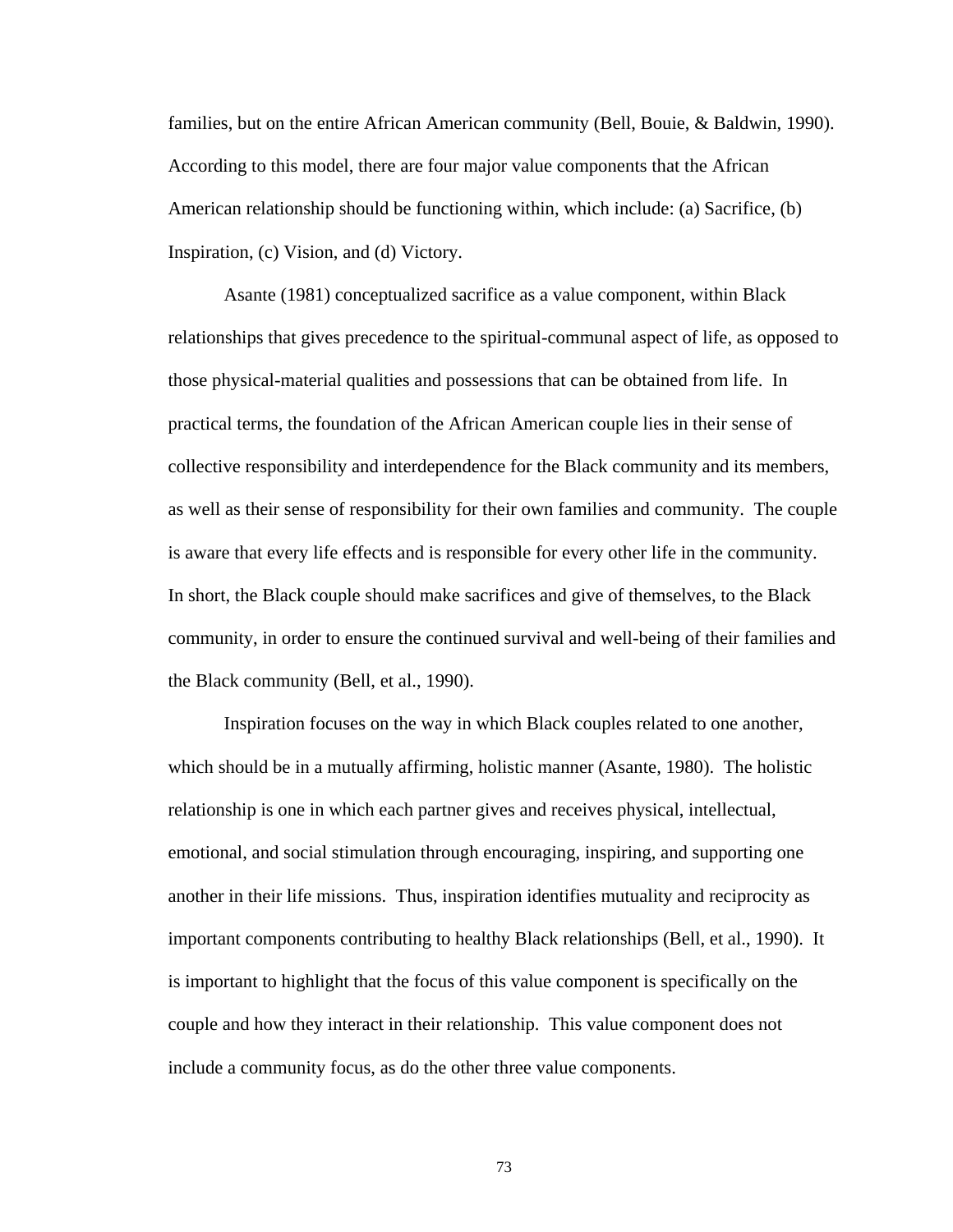The aspect of the Black relationship that is visionary is the portion that involves future planning of family-community based initiatives. This is where the Black couple is devoted to setting goals, accomplishing tasks, and aspiring toward dreams that benefit and promote the survival and development of the Black family and community. This component suggests that the revitalization and preservation of African American culture is extremely important (Bell, et al., 1990).

 Lastly, Asante (1980) defined victory as the state in which the couple celebrates the achievements, aspirations, and developments of themselves and the Black community, as a whole. Also, this is where the couple renews their belief in the African American community to be triumphant and victorious in their plight (Bell, et al., 1990).

 Although the current research is not solely focused on the heterosexual relationship, Asante's model still seems important and applicable to a wide range of relationships. This model seems to be useful to this research for two reasons, the first being that this is the only Afrocentrically based relationship model for the African American couple of which to utilize in a study of this nature. Second, within African psychology research, there has been no evidence that the utilization of Afrocentric values is any different among people who are identified as heterosexual, gay, lesbian, or bisexual.

 There appears to be some overlap in Kambon (1998) and Asante's (1987) components of Afrocentricity and Asante's (1981) model of Afrocentric heterosexual relationships. Thus, this overlap will be examined and a discussion on how the infusion of these two ideologies will be utilized in this scale development process will occur.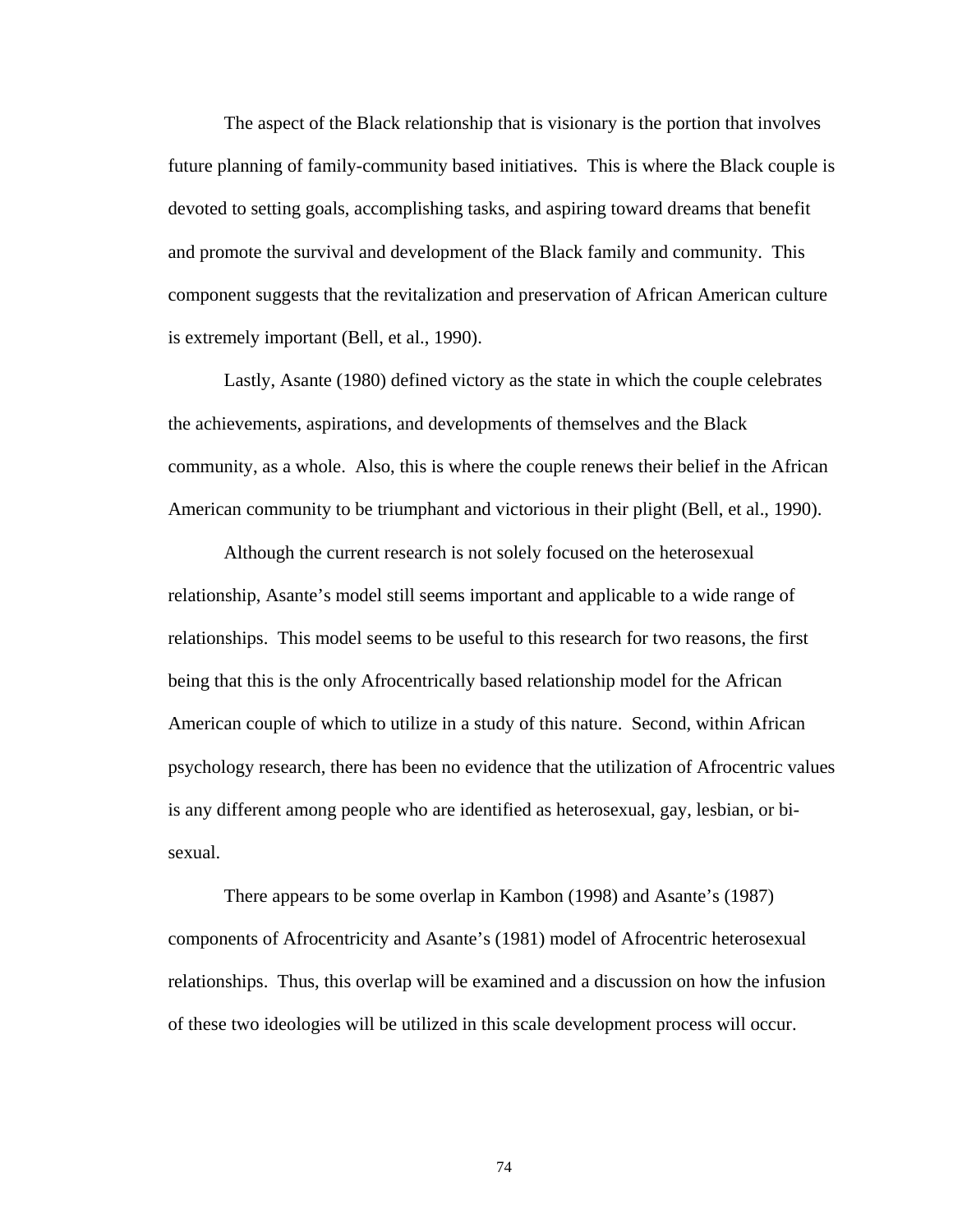Within each of the four categories of Asante's (1981) value components, it appears that there is some aspect of the Afrocentric worldview (as defined by Kambon (1998) and Asante (1987) that encompasses each. For instance, the sacrifice component seems to include the Afrocentric values of spirituality, collective responsibility, and interdependence. The component inspiration includes the Afrocentic values of Inclusiveness/synthesis, empathetic understanding, the value of rhythm, and emotionality. The component visionary includes the Afrocentric values of survival of the group and group-ness. Finally, victory encompasses sameness-commonality. Some of these Afrocentric values are not mutually exclusive to only one of the components of the relationship model, but for these purposes, they have been assigned to a specific component.

The item development portion of this research will, therefore, be theoretically guided by the four categories of value components of Asante's (1981) Afrocentric model for Black heterosexual relationships, which include the ten Afrocentric values by Kambon (1998) and Asante (1987).

 In sum, this section highlighted critical information about the Afrocentric perspective, and its utility in assessing and understanding the African American relationship. In addition, some qualities within the Afrocentric worldview were highlighted that may be important factors to consider when seeking an African American mate, as well as for researchers to consider when assessing the African American relationship. Most importantly, an Afrocentric model of Black relationship functioning and its importance to the present research were presented and discussed. Some reasons were suggested for how African Americans came to stop valuing Afrocentric qualities,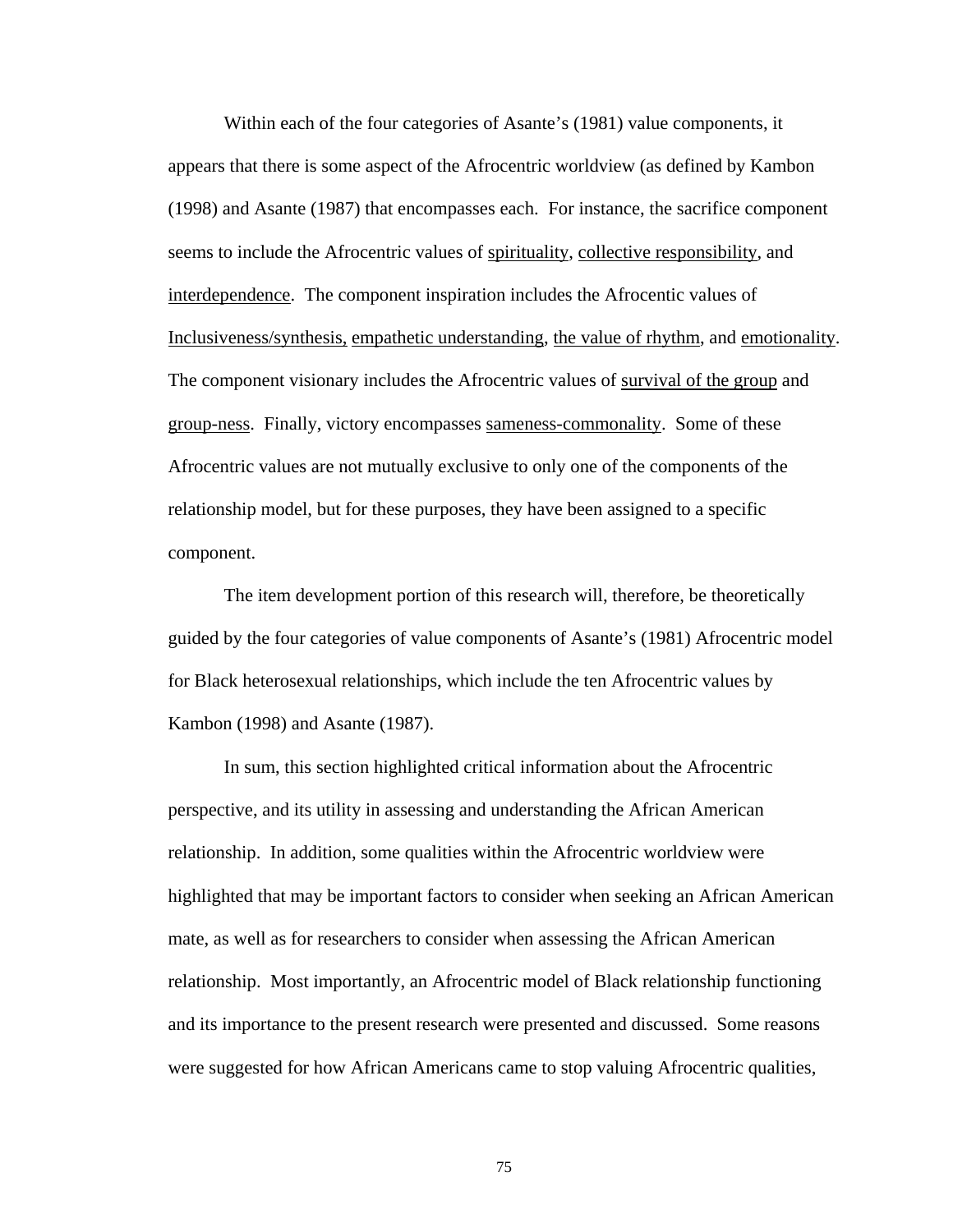and why it seems to be important to restore their importance within the African American community.

## References

- Adeleke, Tunde. (2001). Will the father of Afrocentricity please stand. The Western Journal of Black Studies, 25, 21-29.
- Akbar, N. (1981). Reconciliation of the African American woman and man. Black Male/Female Relationships, 5, pp. 60-64.
- Allen, W. (1978). The search for applicable theories of Black family life. Journal of Marriage and the Family, 35, pp. 117-128.
- Amato, P. (1991). The "child of divorce" as a person prototype: Bias in the recall of information about children of divorced families. Journal of Marriage and the Family, 53, pp. 59-69.
- Amato, P. & Keith, B. (1991). Parental divorce and adult well-being: A meta analysis. Journal of Marriage and the Family, 53, pp. 43-58.
- Asante, M.K. (1980). Afrocentricity: A Theory of Social Change. Buffalo, NY: Amulefi.
- Asante, M. (1981). Black male-female relationships: An Afrocentric context. In L. Gary (Ed.), Black Men. Beverly Hills, CA: Sage.
- Asante, M. K. (1987). The Afrocentric Idea. Philadelphia: Temple University Press.
- Asante, M. K. (1991). The Afrocentric idea in education. Journal of Negro Education, 60, 170-179.
- Asante, M. K. (1998). The American mode of transcendence (pp. 295-301). In G. Jennings, *Passages beyond the gate: A Jungian approach to understanding the nature of American psychology at the dawn of the new millennium*. Needham Heights, MA: Simon & Schuster Custom Publishing.
- Baldwin, J. (1981). Notes on an Afrocentric theory of Black personality. Western Journal of Black Studies, 5,(3), pp. 1972-1979.
- Baldwin, J. (1984). African self-consciousness and the mental health of African Americans. Journal of Black Studies, 15,(2), pp. 177-194.
- Baldwin, J. (1985). Psychological aspects of European cosmology in American society. Western Journal of Black Studies, 9,(4), 216-223.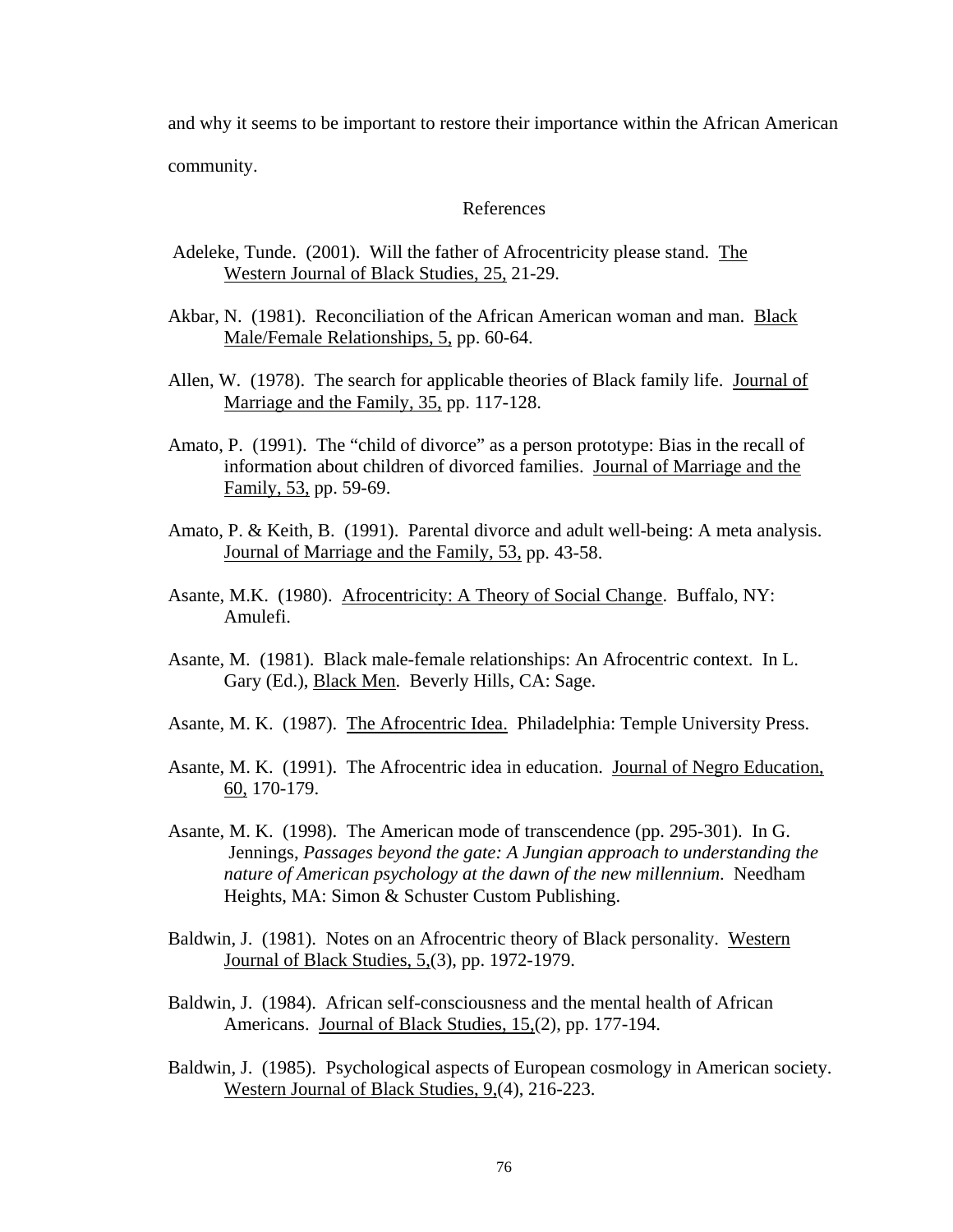- Baldwin, J. & Bell, Y. (1985). The African self-consciousness scale: An Afrocentric personality questionnaire. Western Journal of Black Studies, 9,(2), pp. 61-68.
- Barrett, A. (2003). Race differences in the mental health effects of divorce: a reexamination incorporating temporal dimensions of the dissolution process. Journal of Family Issues, 24, (8), pp. 995-220.
- Bell, Y. R., Bouie, C. L., & Baldwin, J. A. (1990). Afrocentric cultural consciousness and African American male-female relationships. Journal of Black Studies, 21, 163-189.
- Bernard, Jessie. (1966). Marital stability and patterns of status variables. Journal of Marriage and the Family, 28, 421-439.
- Bond, F., & Cash, T. F. (1992). Black beauty: Skin color and body images among African American college women. Journal of Applied Social Psychology, 22, pp. 874- 888.
- Brinkerhoff, D. B., & White, L. K. (1978). Marital satisfaction in an economically marginal population. Journal of Marriage and the Family, 40, 259-267.
- Broman, C. L. (1993). Race differences in marital well-being. Journal of Marriage and the Family, 55, 724-732.
- Bryan, L.R., Coleman, M., Ganong, L., & Bryan, S. (1986). Person perception: Family structure as a cue for stereotyping. Journal of Marriage and the Family, 48, pp. 169-174.
- Bumpass, L. L., & Sweet, J. A. (1972). Differentials in marital instability: 1970. American Sociological Review, 37, 754-766.
- Buss, D. M. (1985). Human mate selection. Scientific American, 37, pp. 47-51.
- Buss, D. M. (1989). Sex differences in human mate preferences: Evolutionary hypothesis tested in 37 cultures. Behavioral and Brain Sciences, 12, 1-49.
- Buss, D. M. (1994). The Evolution of Desire: Strategies of Human Mating. New York: Basic Books.
- Casenave, N. (1983). Black male-black female relationships: The perception of 155 middle class Black men. Family Relations, 32, 341-350.
- Cherlin, A., Chase- Lansdale, P., & McRae, C. (1998). Effects of parental divorce on mental health through the life course. American Sociological Review, 63, pp. 239-249.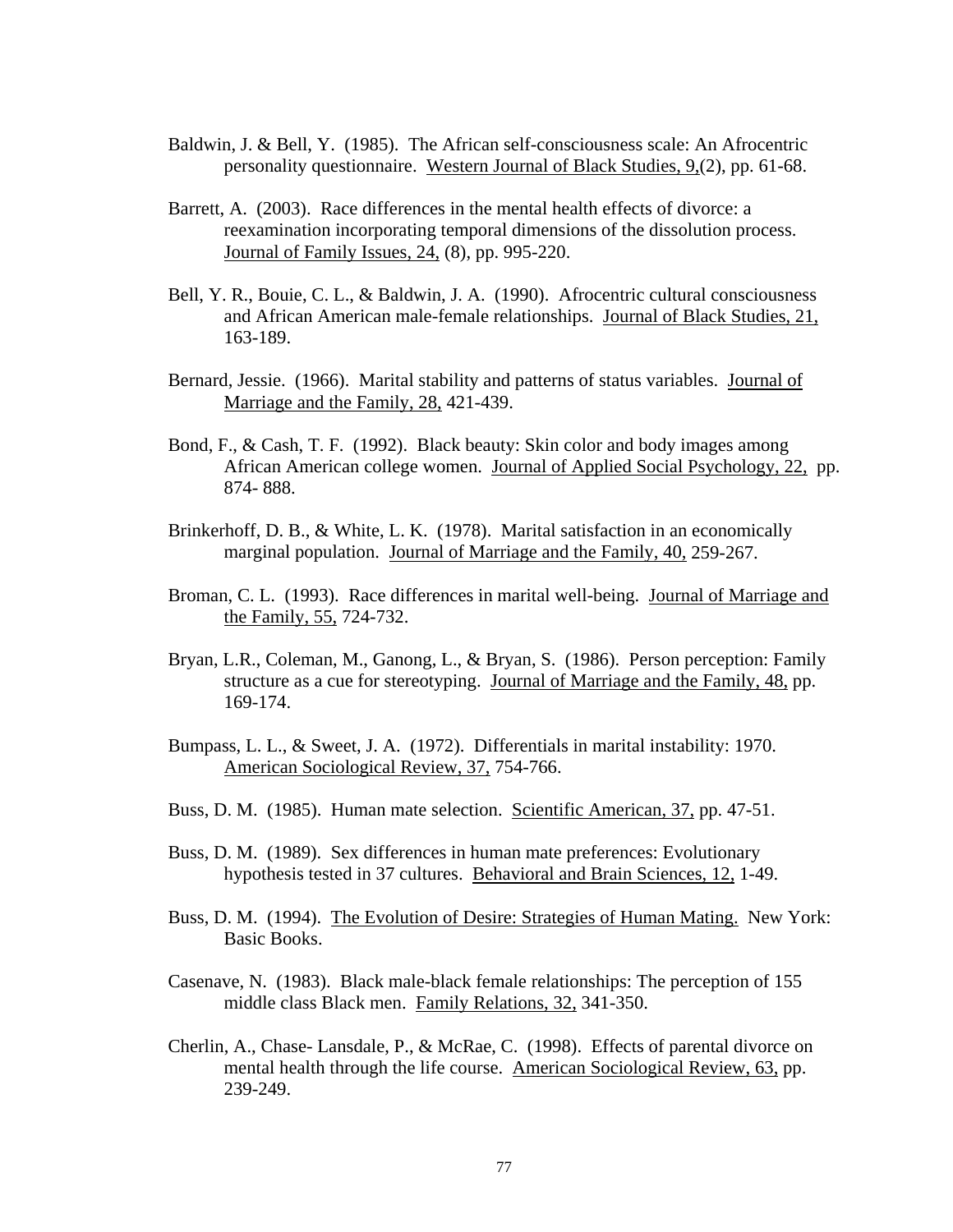- Clark-Nicolas, P., & Gray-Little, B. (1991). Effect of economic resources on marital quality in Black married couples. Journal of Marriage and the Family, 53, 645- 655.
- Corcoran &Fischer. (Eds). (2000). Measures For Clinical Practice: A Source Book, 3rd Edition, Volume 1: Couples, Families, and Children. New York: Free Press.
- Crawford, Charles B., & Krebs, Dennis L. (Eds.). (1998). Handbook of Evolutionary Psychology: Ideas, Issues, and Applications. Mahwah, N.J.: Lawrence Erlbaum Associates.
- Cutright, Phillip. (1971). Income and family events: Marital stability. Journal of Marriage and the Family, 33, 291-306.
- Dawis, R. (1987). Scale construction. Journal of Counseling Psychology, 34, 481-489.
- Dixon, V. (1976). Worldview and research methodology. In L. M. King (Ed.), African Philosophy: Assumptions and Paradigms for Research on Black Persons. Los Angeles, CA: Fanon Research and Development Center.
- Drake, S. C., & Cayton, H. B. (1962). Black Metropolis. New York: Harper & Row.
- Fagan, P. & Rector, R. (2000). The effects of divorce on America. World and I, 15,  $(10)$ , pp.
- Fairchild, H. (1985). Black singles: Gender differences in mate preferences and heterosexual attitudes. Western Journal of Black Studies, 9, pp. 69-73.
- Farley, R., & Allen, W. R. (1987). The Color Line and the Quality of Life in America. New York: Russell Sage Foundation.
- Farley, W. & Hermalin, A. (1971). Family stability: A comparison of trends between Blacks and Whites. American Sociological Review, 36, pp. 1-17.
- Fischer, Jeffrey M. (1995). Men's and women's preferences regarding sex-related and nurturing traits in dating partners. Journal of College Student Development, 36, 260-268.
- Fiske, S. & Taylor, S. (1984). Social Cognition. Reading, MA: Addison-Wesley.
- Frazier, E. (1957). Black Bourgeoisie: The Rise of a New Middle Class in the United States. Glencoe, IL: Free Press.
- Fuse, T. (1980). To be or not to be. Stress, 1, (3), pp. 18-25.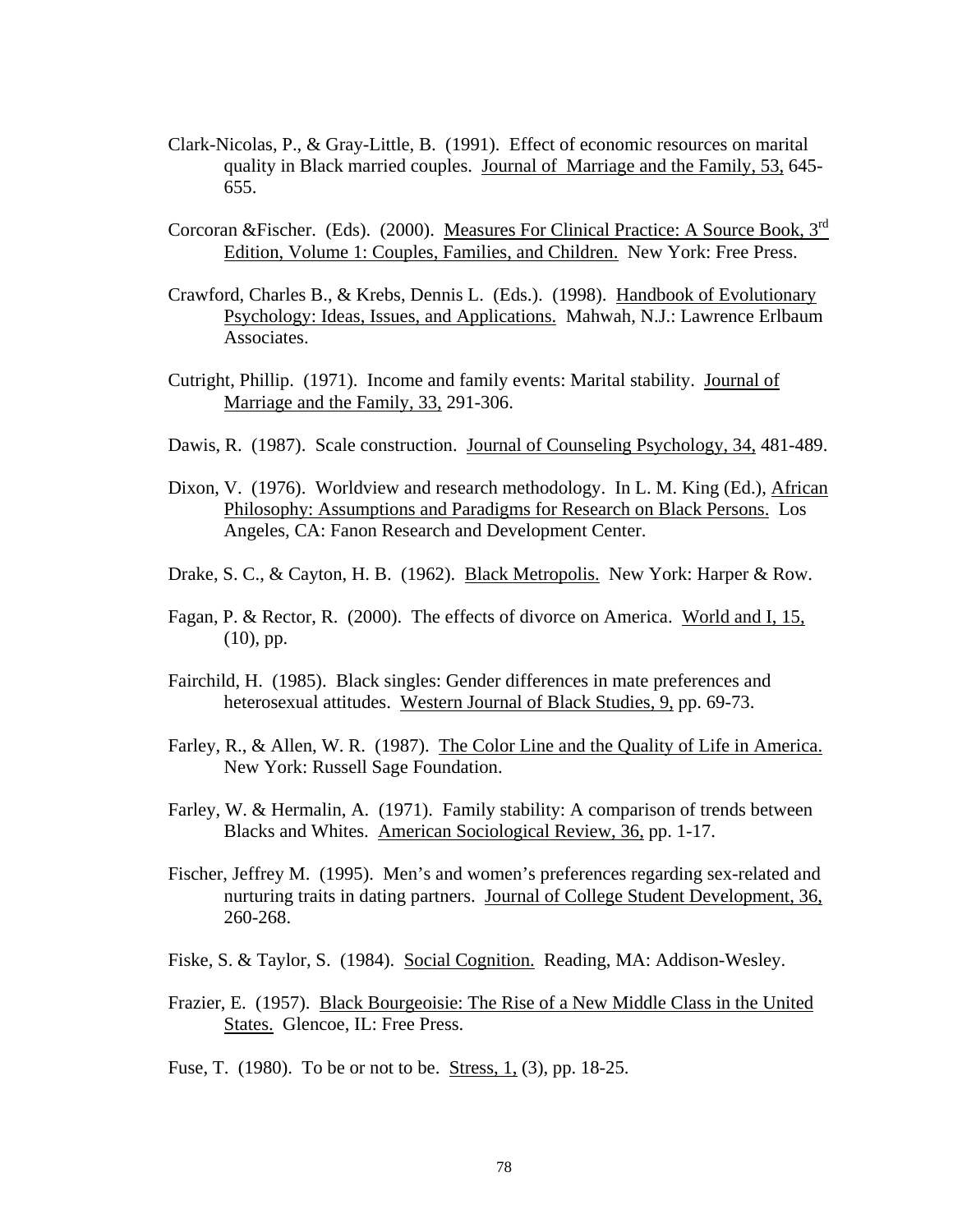- Giles, D., Jarrett, R., Biggs, M., Guzick, D., & Bush, A. (1989). Clinical predictors of recurrence in depression. American Journal of Psychiatry, 146, pp. 764-767.
- Glazier, N. & Moynihan, D. (1965). Beyond the Melting Pot. Cambridge, MA: MIT Press.
- Glenn, N. & Kramer, C. (1985). The psychological well-being of adult children of divorce. Journal of Marriage and the Family, (Nov.), pp. 905-912.
- Glenn, Norval D., & Weaver, C. N. (1978). A multivariate, multisurvey study of marital happiness. Journal of Marriage and the Family, 40, 269-282.
- Glick, Paul. (1988). Demographic pictures of Black families, 111-132. McAdoo, Harriet (ed.). Black Families. Newbury Park, CA: Sage.
- Goode, William J. (1956). After Divorce. New York: Free Press.
- Goode, W. J. (1982). The Family. Englewood Cliffs, NJ: Prentice Hall.
- Hansen, Sally L. (1977). Dating choices of high school students. The Family Coordinator,26, 133-138.
- Harrington, R., Fudge, H., Rutter, M., Pickle, A., & Hill, J. (1009). Adult outcomes of childhood and adolescent depression. Archives of General Psychiatry, 47, 465- 473.
- Hendrick, S.S. (1998). A generic measure of relationship satisfaction. Journal of Marriage and the Family, 50, pp. 93-98.
- Henry, A.F., & Short, J. (1954). Suicide and Homicide. Glencoe, IL: Free Press.
- Hill, P. & Pargament, K. (2003). Advances in the conceptualization and measurement of religion and spirituality: Implications for physical and mental health research. American Psychologist, 58(1), 64-74.
- Hudson, W.W. (1997). The WALMYR Assessment Scales Scoring Manual. Tallahassee, FL: WALMYR Publishing Company.
- Hughes, Michael, & Hertzel, Bradley. (1990). The significance of color remains: A study of life chances, mate selection, and ethnic consciousness among Black Americans. Social Forces, 69, 1105-1120.
- Kambon, Kobi K. K. (1998). African/Black Psychology in the American Context: An African Centered Approach. Tallahassee, FL: Nubian Nation Publications.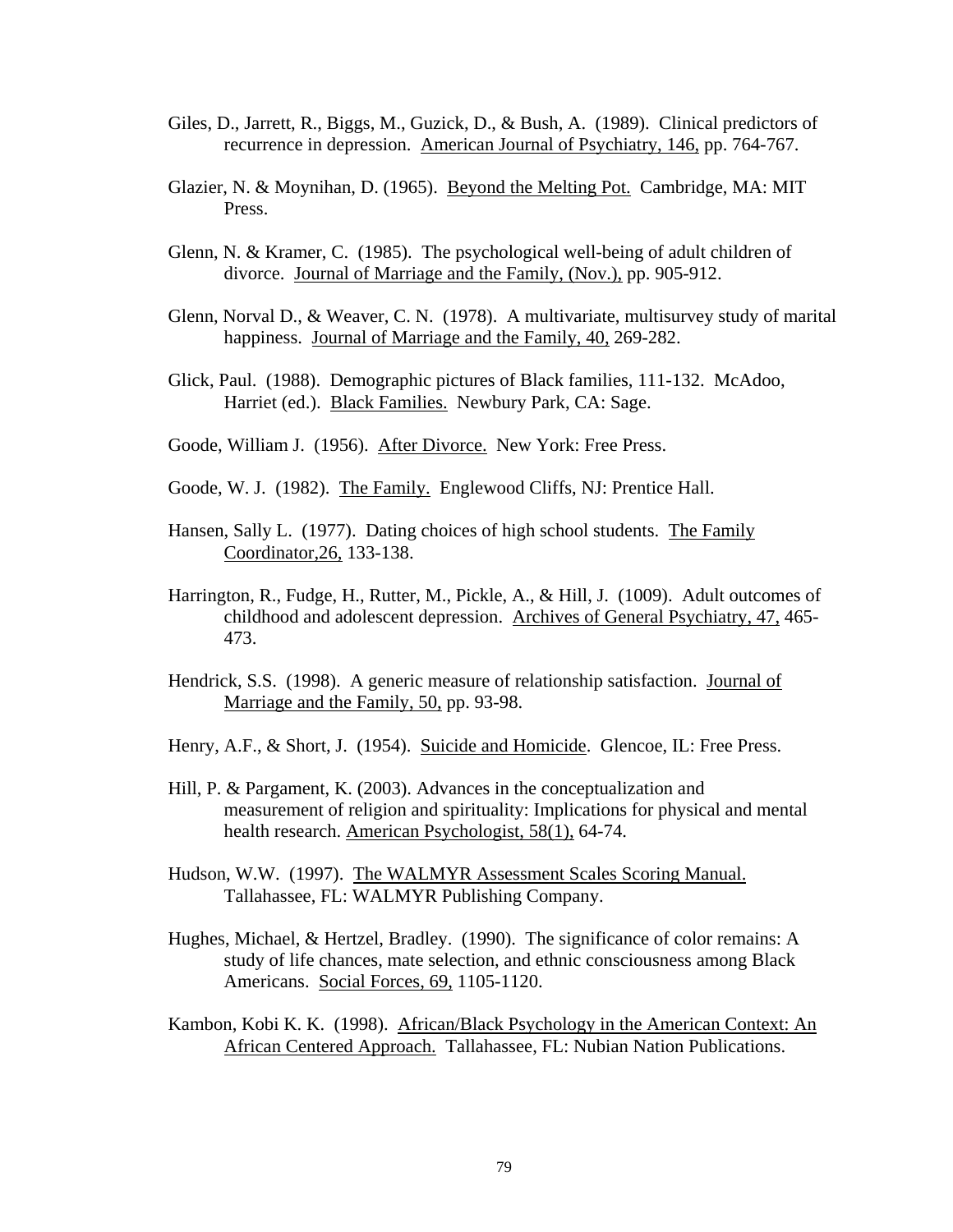- Keith, V. M., & Herring, C. (1991). Skin tone and stratification in the Black community. American Journal of Sociology, 97 (3), 760-768.
- Kendrick, D. T., Gabrielidis, C., & Cornelius, J. S. (1996). Adolescents' age preference for dating partners: Support for an evolutionary model of life history strategies. Child Development, 67, 1499-1511.
- Kendrick, D. T., & Keefe, R. C. (1992). A preferences in mates reflect sex differences in reproductive strategies. Behavioral and Brain Sciences, 15, 1-29.
- Kephart, William M. (1955). Occupational level and marital disruption. American Sociological Review, 20, 456-465.
- Laub,J.H., Nagin, D.S., & Sampson, R.J. (1998). Trajectories of change in criminal offending: Good marriages and the desistance process. American Sociological Review, 63, pp. 225-238.
- Lauer, R.H. & Lauer, J. (1991). Marriage and Family: The Quest for Intimacy. Dubuque, IA: Wm. C. Brown Publishers.
- Lawson, Erma J., & Thompson, A. (1995). Black men make sense of marital distress and divorce: An exploratory study. Family Relations, 44, 211-218.
- Locke, H.J. & Wallace, K.M. (1959). Short marital adjustment and prediction tests: Their reliability and validity. Journal of Marriage and Family Living, 21, pp. 251-255.
- Marotz-Baden, R., Adams, G., Bueche, N., Munro, B., & Munro, G. (1979). Family form or family process? Reconsidering the deficit family model approach. Family Coordinator, (Jan.), pp. 5-14.
- Mattis, J. (2000). African American women's definitions of spirituality and religiosity. Journal of Black Psychology, 26 (1), 101-122.
- Mazama, Ama. (2001). The Afrocentric paradigm: Contours and definitions. Journal of Black Studies, 31 (4), 387-405.
- McAdoo, H. (1983). Extended family support to single Black mothers. Final reports submitted to National Institutes of Metal Health. Rockville, MD: U.S. Department of Health and Human Services.
- Michalos, A.C. (1991). Global Report on Student Well-Being, Volume 2: Family, Friends, Living Partner, and Self-Esteem. New York: Spring-Verlage.
- Monahan, Thomas P. (1955). Divorce by occupational level. Journal of Marriage and the Family, 17, 324-330.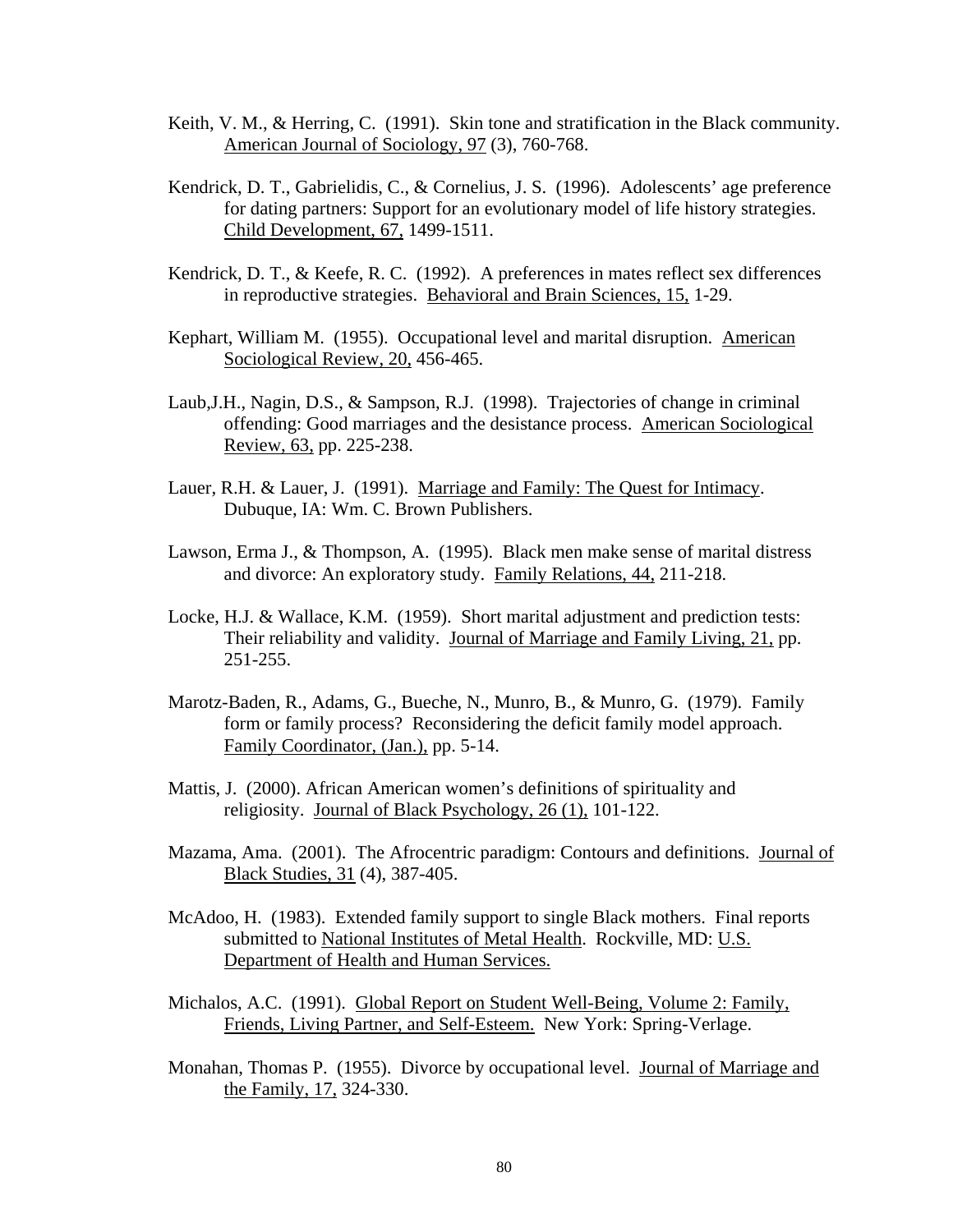- Nobles, W. (1974). Africanity: It's role in Black families. Black Scholar, 5, pp. 10-17. Parmer, Twinet. (1998). Characteristics of preferred partners: Variations between African American men and women. Journal of College Student Development, 39 (5), 461-471.
- Paulhus, D. (1984). Two-component models of socially desirable responding. Journal of Personality and Social Psychology, 46, pp. 598-609.
- Paulhus, D. (1991). Balanced inventory of desirable responding. In J.P. Robinson, P.R. Shaver, & L.S. Wrightsman (Eds.), Measures of Personality and Social Psychological Attitudes, pp. 37-41. San Diego, CA: Academic Press.
- Renne, Karen S. (1970). Correlates of dissatisfaction in marriage. Journal of Marriage and the Family, 32, 54-67.
- Ross, Louie E. (1997). Mate selection preferences among African American college students. Journal of Black Studies, 27 (4), 554-569.
- Sampson, R. & Laub, J. (1993). Crime in the Making: Pathways and Turning Points Through Life. Cambridge, MA: Harvard University Press.
- Santrock, J.W. (1975). Father absence, perceived maternal behavior, and moral development in boys. Child Development, 46, pp. 753-757.
- Scanzoni, John H. (1970). Opportunity and the Family. New York: Free Press.
- Sherman, Paul W., & Allcock, John (Eds.). (2001). Exploring Animal Behavior: Readings From American Scientists. (3<sup>rd</sup> Ed.).
- Singh, D. (1993). Adaptive significance of female physical attractiveness: Role of waist to hip ratio. Journal of Personality and Social Psychology, 65, 293-307.
- Singhe, J. & Tepperman, L. (1994). Suicide and happiness: Seven tests of the connection. *Social Indicators Research, 32*, 199-233.
- Smith, J.C., Mercy, J.A., & Conn, J.M. (1988). Marital status and the risk of suicide. American Journal of Public Health, 78, pp.78-80.
- South, S. J., & Lloyd, K. M. (1992). Marriage opportunities and family formation: Further implications of imbalanced sex ratios. Journal of Marriage and the Family, 54, 440-451.
- Spanier, G.B. (1976). Measuring dyadic adjustment: New scales for assessing the quality of marriage and similar dyads. Journal of Marriage and the Family, 38, pp. 15-28.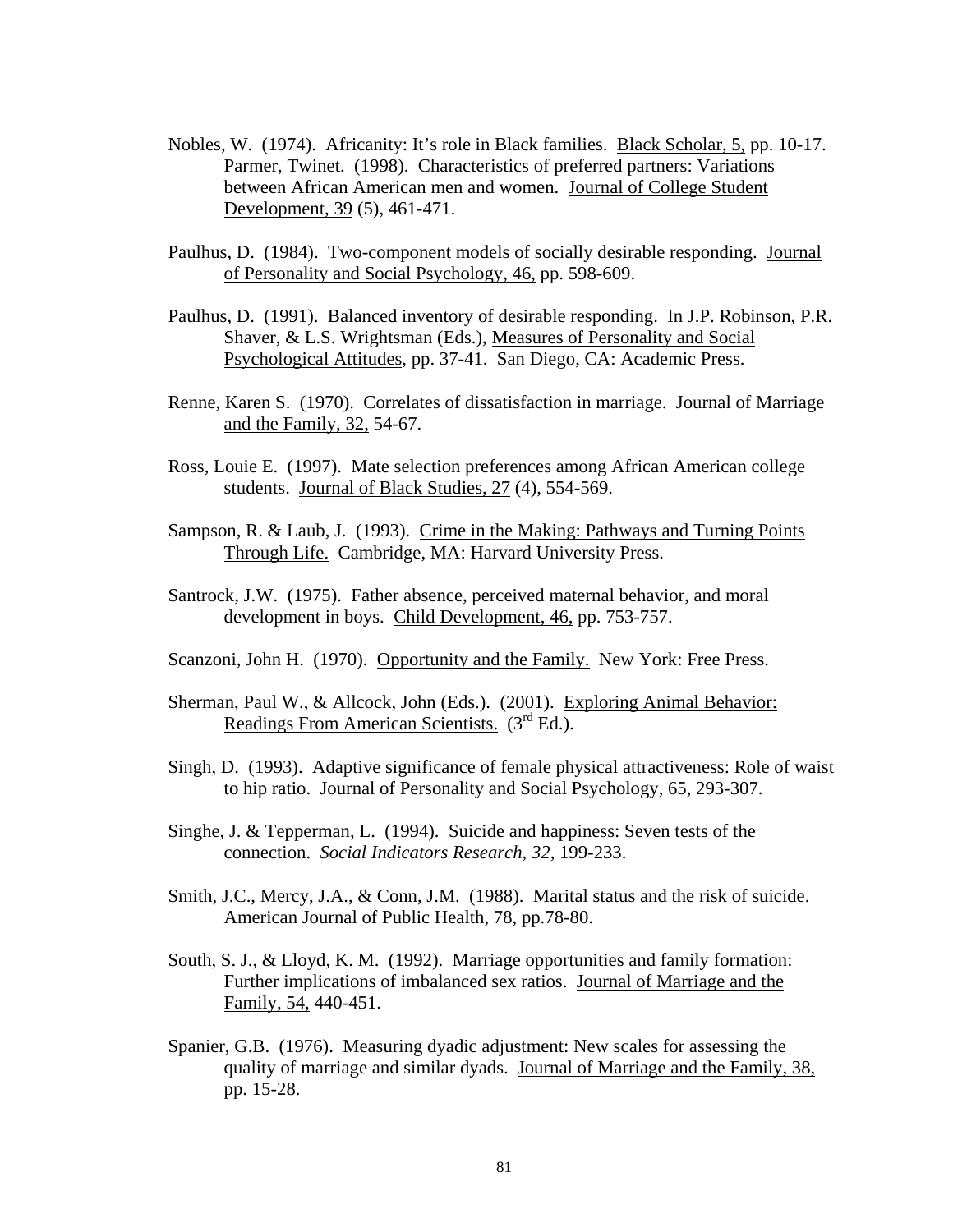- Stack, S. (1980). The effect of marital dissolution on suicide. Journal of Marriage and the Family, 42, (1), pp. 83-92.
- Stack, S. (1989). The impact of divorce on suicide in Norway, 1951-1980. Journal of Marriage and the Family, 51, (1), pp. 229-238.
- Stack, S. (1990). The effect of divorce on suicide in Denmark, 1951-1980. Sociological Quarterly, 31, (3), pp. 359-370.
- Stack, S. & Wasserman, I. (1995). The effect of marriage, family, and religious ties on African American suicide ideology. Journal of Marriage and the Family, 57, pp. 215-222.
- Staples, R. (1971). The Black Family: Essays and Studies. Belmont, CA: Wadsworth.
- Stewart, Stephanie, Stinnett, Heather, & Rosenfeld, Lawrence B. (2000). Sex differences in desired characteristics of short-term and long-term relationship partners. Journal of Social and Personal Relationships, 17 (6), 843-853.
- Tepperman, L. (1994). Choices and chances: Sociology for everyday life.  $(2<sup>nd</sup> Edition)$ . Toronto: Harcourt Brace and Company, Canada.
- Thomas, A. & Sillen, S. (1972). Racism and Psychiatry. New York: Brunner/Mazel.
- Tinsley, H. & Tinsley, D. (1987). Use of factor analysis in counseling psychology research. Journal of Counseling Psychology, 34, 414-424.
- Townshend, J. M. (1987). Sex differences in sexuality among medical students: Effects of increasing socioeconomic status. Archives of Sexual Behavior, 16, 427-446.
- Udry, J. Richard. (1966). Marital instability by race, sex, education, and occupation using 1960 census data. American Journal of Sociology, 72, 203-209.
- U.S. Bureau of the Census. (1994). Household and Family Characteristics: March 1993. Current Populations Reports, Series, pp. 20-477. Washington, D.C.: U.S. government printing office.
- Veenhoven, R. (1984). Conditions of Happiness. Dordrecht: D. Reidel Publishing Company.
- Waller, W. (1937). The rating and dating complex. American Sociological Review, 2, 727-734.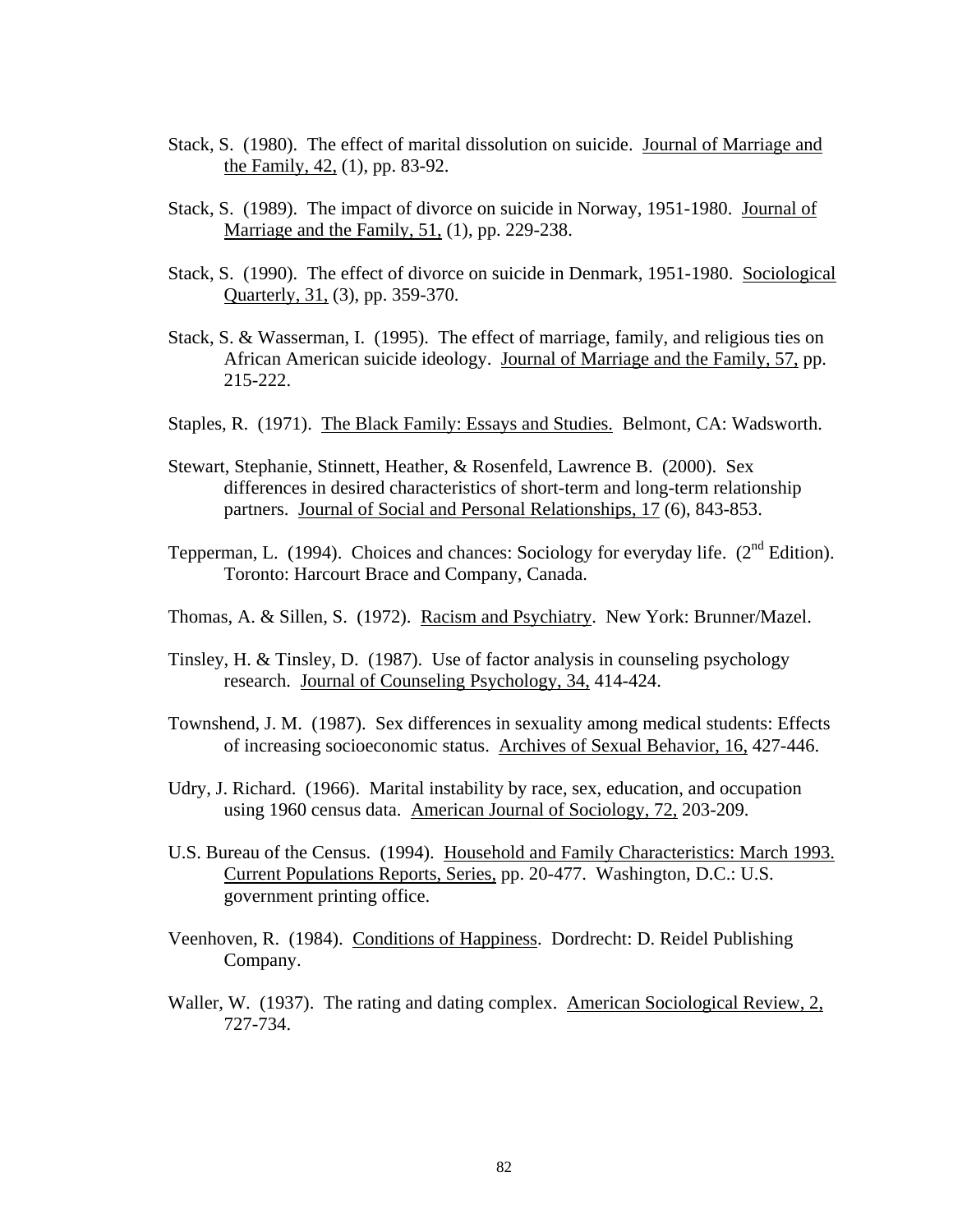Weiderman, M. W., & Allgeier, E. R. (1992). Gender differences in mate selection criteria: Sociobiological or socioeconomic explanation? Ethology and Sociobiology, 13, 115-124.

Whyte, Martin King. (1990). Dating, Mating, and Marriage.

Williamson, Robert C. (1954). Socio-economic factors and marital adjustment in an urban setting. American Sociological Review, 19, 213-216.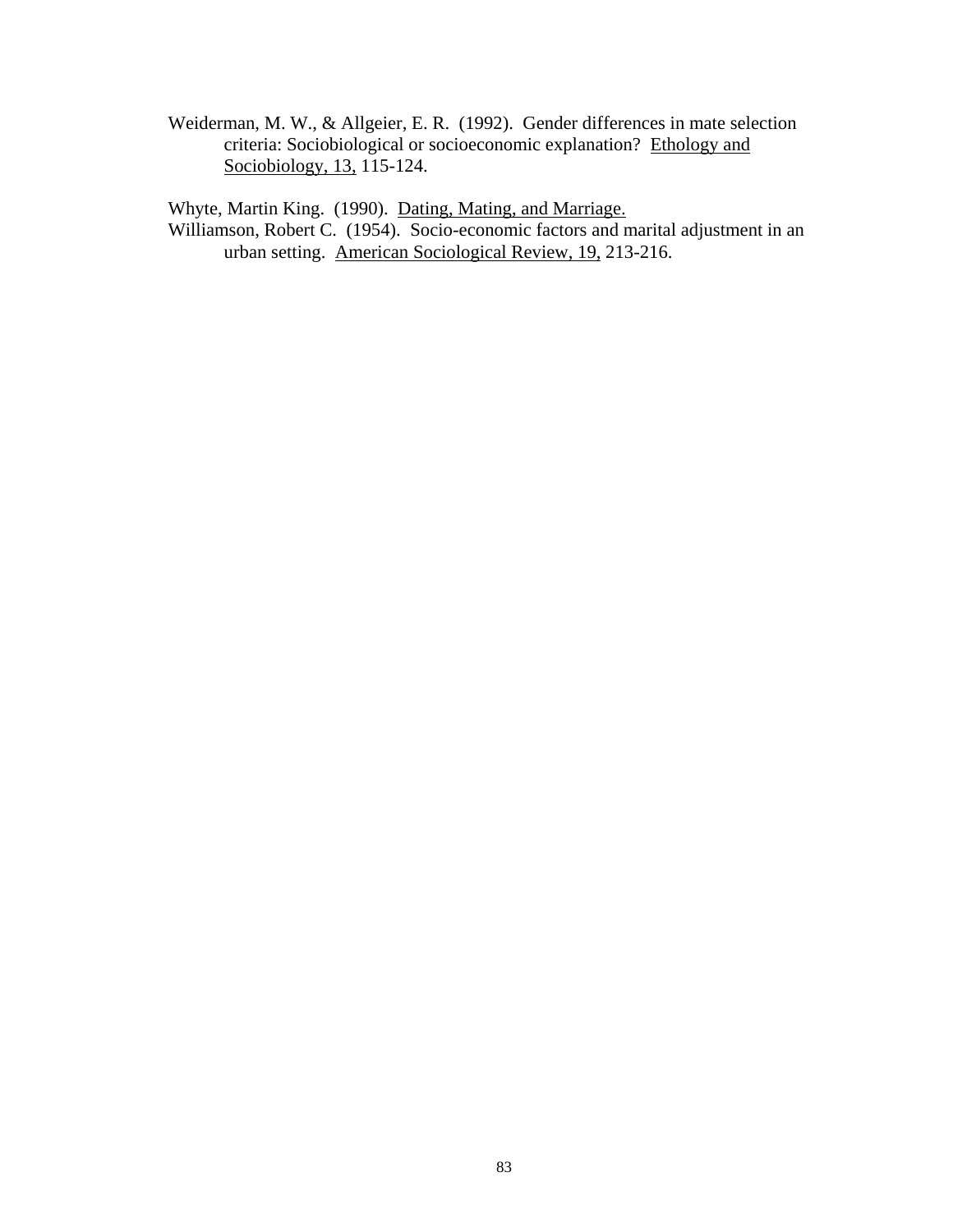## VITA

 Natalie Michele Whitlow was born on March 29, 1978 in Boston, MA to Dr. Woodrow Whitlow, Jr. (Director of John Glenn NASA) and Mrs. Michele C. Whitlow (Senior Manager for the city of Cleveland, OH) . At the age of 1, Natalie's family relocated to Hampton, VA. Natalie attended the Hampton Institute/University Laboratory School during her elementary years and graduated from Tabb High School in Yorktown, VA in 1996. At the age of 13, after enduring her first taste of heartache, Natalie proclaimed that she was going to receive her Ph.D. in counseling psychology so that no one else would have to endure the pain of heartache.

 Clark Atlanta University, in Atlanta, GA, is Natalie's undergraduate alma mater. This is where she really began to nurture her love of psychology, study Black relationships, and develop into a woman. At the age of 22, Natalie entered into a Ph.D. program in counseling psychology at the University of Missouri-Columbia; P. Paul Heppner was her advisor and mentor.

 Natalie is currently an intern at the University of Maryland-College Park's counseling center and is expected to receive her Ph.D. in August 2006! Natalie is the mother of an intelligent, sociable, funny, beautiful four year old daughter- Annessa Michele Whitlow. Natalie has an older sister, who is her intellectual inspiration- Mary